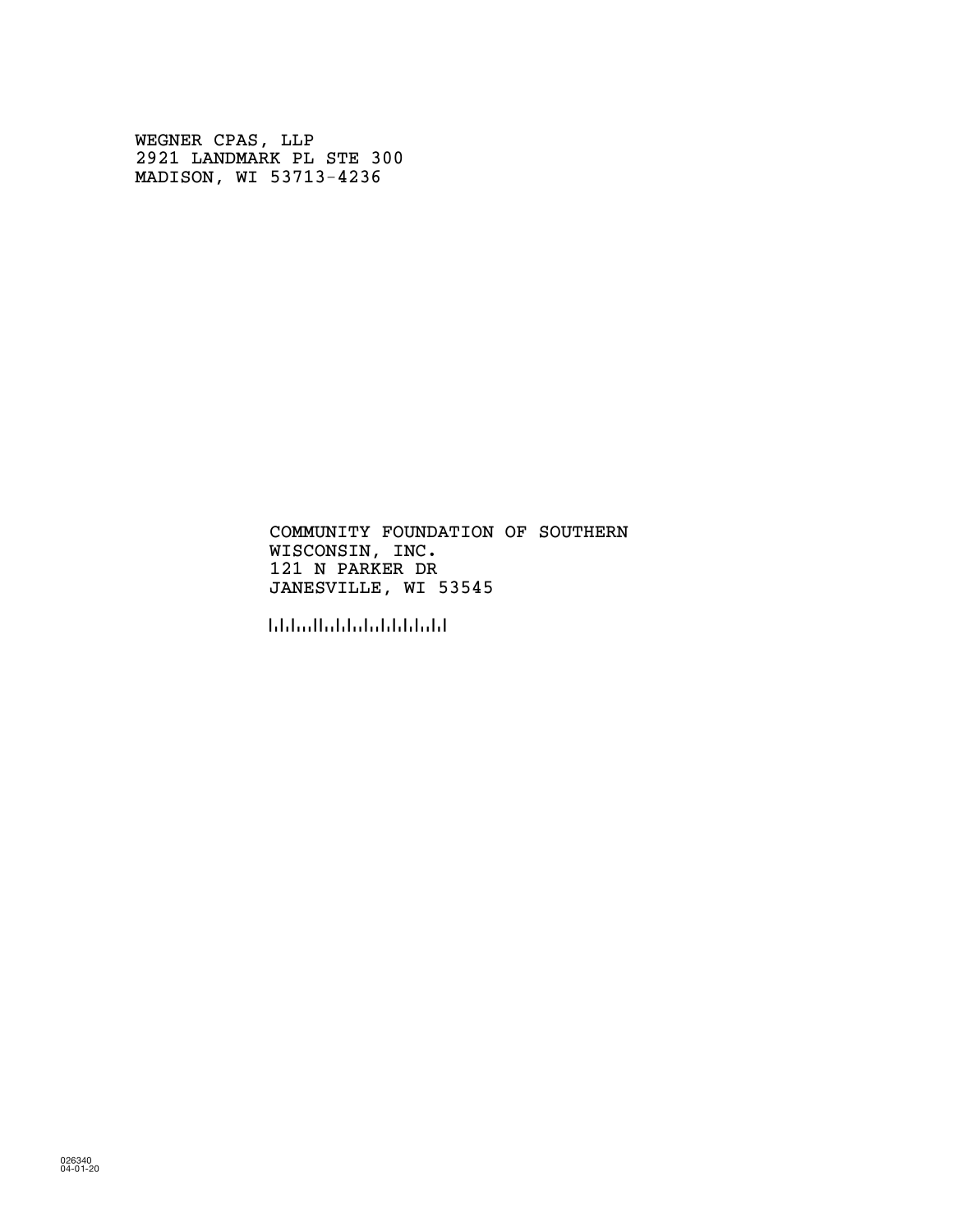|                         |                         |                                               | PUBLIC DISCLOSURE COPY - STATE REGISTRATION NO. 3263-800                                                                                                                   |                                                             |                                          |  |
|-------------------------|-------------------------|-----------------------------------------------|----------------------------------------------------------------------------------------------------------------------------------------------------------------------------|-------------------------------------------------------------|------------------------------------------|--|
|                         |                         | 990                                           | <b>Return of Organization Exempt From Income Tax</b>                                                                                                                       |                                                             | OMB No. 1545-0047                        |  |
|                         |                         |                                               | Under section 501(c), 527, or 4947(a)(1) of the Internal Revenue Code (except private foundations)                                                                         |                                                             |                                          |  |
|                         |                         | Department of the Treasury                    | Do not enter social security numbers on this form as it may be made public.                                                                                                |                                                             | <b>Open to Public</b>                    |  |
|                         |                         | Internal Revenue Service                      | Go to www.irs.gov/Form990 for instructions and the latest information.<br>JUL 1, 2020                                                                                      | and ending JUN 30, 2021                                     | Inspection                               |  |
|                         |                         |                                               | A For the 2020 calendar year, or tax year beginning                                                                                                                        |                                                             |                                          |  |
| в                       | Check if<br>applicable: |                                               | C Name of organization<br>COMMUNITY FOUNDATION OF SOUTHERN                                                                                                                 | D Employer identification number                            |                                          |  |
|                         | ]Address<br>]change     |                                               | WISCONSIN, INC.                                                                                                                                                            |                                                             |                                          |  |
|                         | Name<br>change          |                                               | Doing business as                                                                                                                                                          | 39-1711388                                                  |                                          |  |
|                         | Initial<br>return       |                                               | Number and street (or P.O. box if mail is not delivered to street address)<br>Room/suite                                                                                   | E Telephone number                                          |                                          |  |
|                         | Final<br>return/        |                                               | 121 N PARKER DR                                                                                                                                                            | $608 - 758 - 0883$                                          |                                          |  |
|                         | termin-<br>ated         |                                               | City or town, state or province, country, and ZIP or foreign postal code                                                                                                   | G Gross receipts \$                                         | 29, 387, 633.                            |  |
|                         | Amended<br>Ireturn      |                                               | 53545<br>JANESVILLE, WI                                                                                                                                                    | H(a) Is this a group return                                 |                                          |  |
|                         | Applica-<br>Ition       |                                               | F Name and address of principal officer: WYATT JACKSON                                                                                                                     | for subordinates?                                           | $\,$ Yes $\,$ $\,$ $\rm X$ $\,$ No $\,$  |  |
|                         | pending                 |                                               | SAME AS C ABOVE                                                                                                                                                            | $H(b)$ Are all subordinates included? $\Box$ Yes            | ∫No                                      |  |
|                         |                         | Tax-exempt status: $X \overline{3}$ 501(c)(3) | $501(c)$ (<br>$\mathcal{A}$ (insert no.)<br>$4947(a)(1)$ or                                                                                                                | 527                                                         | If "No," attach a list. See instructions |  |
|                         |                         |                                               | J Website: WWW.CFSW.ORG                                                                                                                                                    | $H(c)$ Group exemption number $\blacktriangleright$         |                                          |  |
|                         |                         |                                               | K Form of organization:   X Corporation<br>Trust<br>Association<br>Other $\blacktriangleright$                                                                             | L Year of formation: $1991$ M State of legal domicile: $WT$ |                                          |  |
|                         |                         | Part I Summary                                |                                                                                                                                                                            |                                                             |                                          |  |
|                         | 1                       |                                               | Briefly describe the organization's mission or most significant activities: THE COMMUNITY FOUNDATION OF<br>SOUTHERN WISCONSIN, INC. IS A TAX-EXEMPT NOT-FOR-PROFIT         |                                                             |                                          |  |
|                         | 2                       |                                               | Check this box $\blacktriangleright$ $\Box$ if the organization discontinued its operations or disposed of more than 25% of its net assets.                                |                                                             |                                          |  |
| Governance              | 3                       |                                               | Number of voting members of the governing body (Part VI, line 1a)                                                                                                          | $\mathbf{3}$                                                | 14                                       |  |
|                         | 4                       |                                               |                                                                                                                                                                            | $\overline{\mathbf{4}}$                                     | $\overline{14}$                          |  |
|                         | 5                       |                                               | 11                                                                                                                                                                         |                                                             |                                          |  |
|                         | 6                       |                                               |                                                                                                                                                                            | $6\phantom{a}$                                              | 477                                      |  |
| <b>Activities &amp;</b> |                         |                                               |                                                                                                                                                                            | <b>7a</b>                                                   | Ο.                                       |  |
|                         |                         |                                               |                                                                                                                                                                            | 7b                                                          | σ.                                       |  |
|                         |                         |                                               |                                                                                                                                                                            | <b>Prior Year</b>                                           | <b>Current Year</b>                      |  |
|                         | 8                       |                                               | Contributions and grants (Part VIII, line 1h)                                                                                                                              | 3,831,457.                                                  | 5, 599, 303.                             |  |
| Revenue                 | 9                       |                                               | Program service revenue (Part VIII, line 2g)                                                                                                                               | 670,823.                                                    | 733,382.                                 |  |
|                         | 10                      |                                               |                                                                                                                                                                            | 1,899,120.<br>12,187.                                       | 4, 200, 505.<br>5,151.                   |  |
|                         | 11                      |                                               |                                                                                                                                                                            | 6,413,587.                                                  | 10,538,341.                              |  |
|                         | 12<br>13                |                                               | Total revenue - add lines 8 through 11 (must equal Part VIII, column (A), line 12)                                                                                         | 3,832,189.                                                  | 3,350,398.                               |  |
|                         | 14                      |                                               | Grants and similar amounts paid (Part IX, column (A), lines 1-3) <i>manual community</i>                                                                                   | 0.                                                          | υ.                                       |  |
|                         |                         |                                               | Salaries, other compensation, employee benefits (Part IX, column (A), lines 5-10)                                                                                          | 447,009.                                                    | 472,121.                                 |  |
|                         |                         |                                               | 16a Professional fundraising fees (Part IX, column (A), line 11e)                                                                                                          | 0                                                           | о.                                       |  |
| Expenses                |                         |                                               | 98,581.<br><b>b</b> Total fundraising expenses (Part IX, column (D), line 25)                                                                                              |                                                             |                                          |  |
|                         |                         |                                               |                                                                                                                                                                            | 1,087,368.                                                  | 1, 211, 219.                             |  |
|                         | 18                      |                                               | Total expenses. Add lines 13-17 (must equal Part IX, column (A), line 25) [                                                                                                | 5,366,566.                                                  | 5,033,738.                               |  |
|                         | 19                      |                                               |                                                                                                                                                                            | 1,047,021.                                                  | 5,504,603.                               |  |
| Net Assets or           |                         |                                               |                                                                                                                                                                            | <b>Beginning of Current Year</b>                            | <b>End of Year</b>                       |  |
|                         | 20                      | Total assets (Part X, line 16)                |                                                                                                                                                                            | 61, 533, 009.                                               | 78,555,626 <b>.</b>                      |  |
|                         | 21                      |                                               | Total liabilities (Part X, line 26)                                                                                                                                        | 5,114,663.                                                  | 6, 176, 142.                             |  |
|                         | 22                      |                                               |                                                                                                                                                                            | 56,418,346                                                  | 72,379,484.                              |  |
|                         | Part II                 | <b>Signature Block</b>                        | Under penalties of perjury, I declare that I have examined this return, including accompanying schedules and statements, and to the best of my knowledge and belief, it is |                                                             |                                          |  |
|                         |                         |                                               | true, correct, and complete. Declaration of preparer (other than officer) is based on all information of which preparer has any knowledge.                                 |                                                             |                                          |  |
|                         |                         |                                               |                                                                                                                                                                            |                                                             |                                          |  |

| Sign<br>Here | Signature of officer<br>PRESIDENT/CEO<br>WYATT JACKSON,<br>Type or print name and title                      |                      | Date           |                                              |  |  |  |  |  |  |  |
|--------------|--------------------------------------------------------------------------------------------------------------|----------------------|----------------|----------------------------------------------|--|--|--|--|--|--|--|
| Paid         | Print/Type preparer's name<br>MIKE HABLEWITZ, CPA                                                            | Preparer's signature | Date<br>2/2/22 | PTIN.<br>Check<br>P01259157<br>self-emploved |  |  |  |  |  |  |  |
| Preparer     | WEGNER CPAS,<br>LLP<br>Firm's name<br>$\blacksquare$                                                         |                      |                | $Firm's EIN = 39 - 0974031$                  |  |  |  |  |  |  |  |
| Use Only     | Firm's address 2921 LANDMARK PL STE 300                                                                      |                      |                |                                              |  |  |  |  |  |  |  |
|              | MADISON, WI 53713-4236                                                                                       |                      |                | Phone no. $608 - 274 - 4020$                 |  |  |  |  |  |  |  |
|              | $\mathbf{X}$ Yes<br>No<br>May the IRS discuss this return with the preparer shown above? See instructions    |                      |                |                                              |  |  |  |  |  |  |  |
|              | Form 990 (2020)<br>LHA For Paperwork Reduction Act Notice, see the separate instructions.<br>032001 12-23-20 |                      |                |                                              |  |  |  |  |  |  |  |

SEE SCHEDULE O FOR ORGANIZATION MISSION STATEMENT CONTINUATION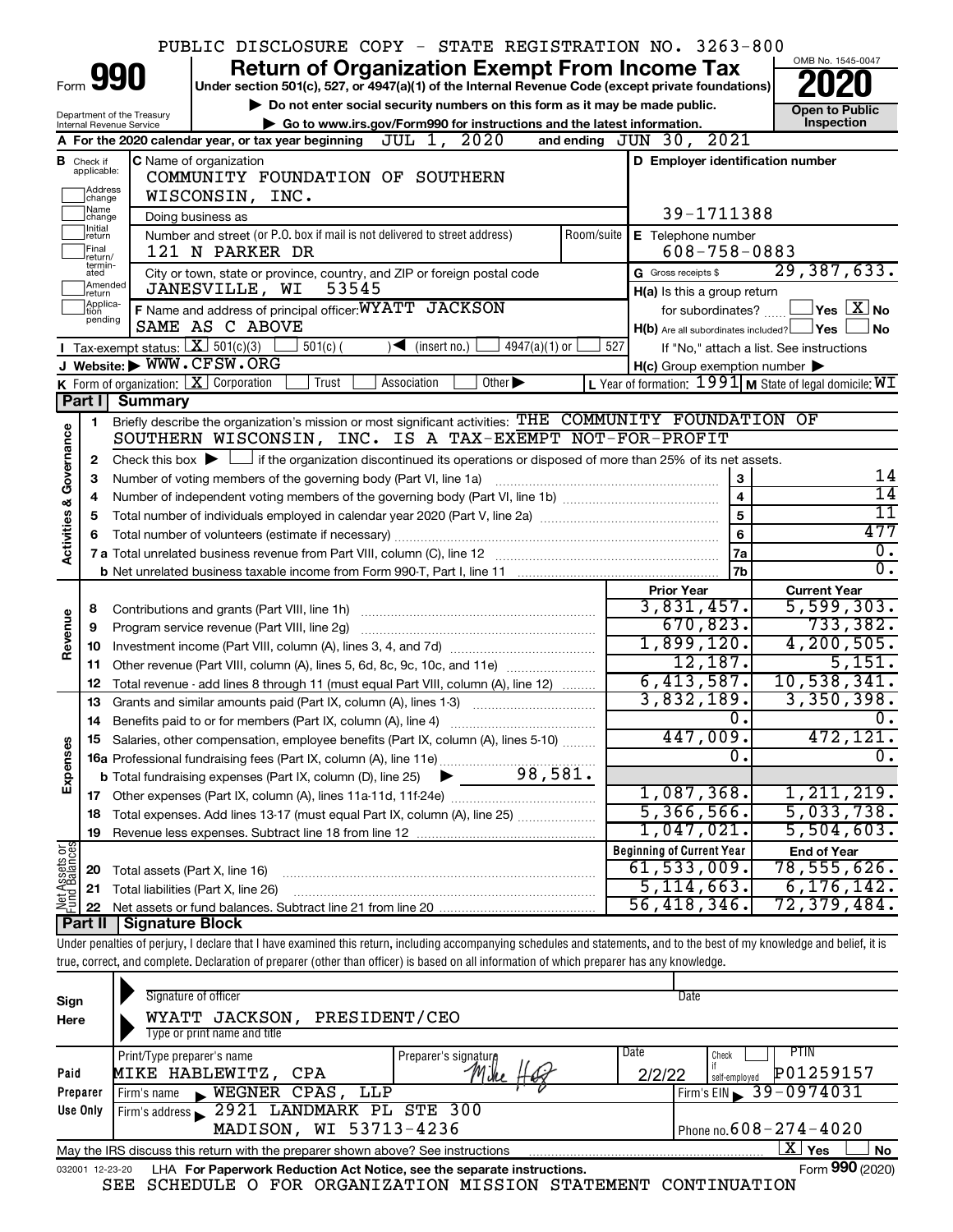|              | COMMUNITY FOUNDATION OF SOUTHERN<br>WISCONSIN, INC.<br>Form 990 (2020)                                                                                                                                                                                                                                                                                                                                   | 39-1711388                                                       | Page 2          |
|--------------|----------------------------------------------------------------------------------------------------------------------------------------------------------------------------------------------------------------------------------------------------------------------------------------------------------------------------------------------------------------------------------------------------------|------------------------------------------------------------------|-----------------|
|              | Part III   Statement of Program Service Accomplishments                                                                                                                                                                                                                                                                                                                                                  |                                                                  |                 |
|              |                                                                                                                                                                                                                                                                                                                                                                                                          |                                                                  |                 |
| 1.           | Briefly describe the organization's mission:                                                                                                                                                                                                                                                                                                                                                             |                                                                  |                 |
|              | THE COMMUNITY FOUNDATION OF SOUTHERN WISCONSIN, INC. IS A TAX-EXEMPT                                                                                                                                                                                                                                                                                                                                     |                                                                  |                 |
|              | NOT-FOR-PROFIT PHILANTHROPIC GRANTING ORGANIZATION THAT MATCHES                                                                                                                                                                                                                                                                                                                                          |                                                                  |                 |
|              | PERSONAL PHILANTHROPY WITH COMMUNITY NEEDS THROUGH GRANTS AND                                                                                                                                                                                                                                                                                                                                            |                                                                  |                 |
|              | SCHOLARSHIPS FROM ENDOWED AND NON-ENDOWED FUNDS.<br>THE COMMUNITY                                                                                                                                                                                                                                                                                                                                        |                                                                  |                 |
| $\mathbf{2}$ | Did the organization undertake any significant program services during the year which were not listed on the                                                                                                                                                                                                                                                                                             |                                                                  |                 |
|              | prior Form 990 or 990-EZ?                                                                                                                                                                                                                                                                                                                                                                                | $ {\mathsf Y}{\mathsf e}{\mathsf s} \ \overline{{\mathsf X}}$ No |                 |
|              | If "Yes," describe these new services on Schedule O.                                                                                                                                                                                                                                                                                                                                                     |                                                                  |                 |
| 3            | Did the organization cease conducting, or make significant changes in how it conducts, any program services?                                                                                                                                                                                                                                                                                             | $\vert$ Yes $\vert$ $\mathrm{X}\vert$ No                         |                 |
|              | If "Yes," describe these changes on Schedule O.                                                                                                                                                                                                                                                                                                                                                          |                                                                  |                 |
| 4            | Describe the organization's program service accomplishments for each of its three largest program services, as measured by expenses.                                                                                                                                                                                                                                                                     |                                                                  |                 |
|              | Section 501(c)(3) and 501(c)(4) organizations are required to report the amount of grants and allocations to others, the total expenses, and                                                                                                                                                                                                                                                             |                                                                  |                 |
|              | revenue, if any, for each program service reported.                                                                                                                                                                                                                                                                                                                                                      |                                                                  |                 |
| 4a           | $2,509,250.$ (Revenue \$)<br>3, 176, 570.<br>including grants of \$<br>(Expenses \$<br>(Code:                                                                                                                                                                                                                                                                                                            | 444, 205.                                                        |                 |
|              | SOUTHERN WISCONSIN CURRENTLY HAS<br>THE COMMUNITY FOUNDATION OF                                                                                                                                                                                                                                                                                                                                          | 744                                                              |                 |
|              | COMPONENT FUNDS SUPPORTING A VARIETY OF CHARITABLE INTERESTS                                                                                                                                                                                                                                                                                                                                             | INCLUDING                                                        |                 |
|              | THE ARTS, EDUCATION, THE ENVIRONMENT, HEALTH AND HUMAN SERVICES,                                                                                                                                                                                                                                                                                                                                         | AND                                                              |                 |
|              | HISTORIC PRESERVATION.<br>DURING THE YEAR THE COMMUNITY FOUNDATION OF                                                                                                                                                                                                                                                                                                                                    |                                                                  |                 |
|              | SOUTHERN WISCONSIN PROVIDED GRANTS TO MORE THAN 325 NONPROFIT                                                                                                                                                                                                                                                                                                                                            |                                                                  |                 |
|              | ORGANIZATIONS TO SUPPORT THEIR CHARITABLE ACTIVITIES.                                                                                                                                                                                                                                                                                                                                                    |                                                                  |                 |
|              |                                                                                                                                                                                                                                                                                                                                                                                                          |                                                                  |                 |
|              |                                                                                                                                                                                                                                                                                                                                                                                                          |                                                                  |                 |
|              |                                                                                                                                                                                                                                                                                                                                                                                                          |                                                                  |                 |
|              |                                                                                                                                                                                                                                                                                                                                                                                                          |                                                                  |                 |
|              |                                                                                                                                                                                                                                                                                                                                                                                                          |                                                                  |                 |
|              | $841, 148.$ (Revenue \$                                                                                                                                                                                                                                                                                                                                                                                  |                                                                  |                 |
| (Code:       | THE COMMUNITY FOUNDATION OF SOUTHERN WISCONSIN ADMINISTERS A VARIETY                                                                                                                                                                                                                                                                                                                                     |                                                                  |                 |
|              | SCHOLARSHIP FUNDS THAT WERE ESTABLISHED BY INDIVIDUALS, CIVIC<br>ORGANIZATIONS, AND BUSINESSES THROUGHOUT OUR SERVICE AREA.<br>SCHOLARSHIP IS UNIQUE AND SUPPORTS STUDENTS WITH A<br><b>VARIETY OF</b><br>BACKGROUNDS, AGES, EDUCATIONAL GOALS, AND ECONOMIC LEVELS.<br>YEAR THE COMMUNITY FOUNDATION OF SOUTHERN WISCONSIN PROVIDED<br>355 STUDENTS FOR POST-SECONDARY EDUCATION.<br>SCHOLARSHIPS<br>TО | <b>EACH</b><br><b>DURING THE</b>                                 |                 |
|              |                                                                                                                                                                                                                                                                                                                                                                                                          |                                                                  |                 |
|              | (Expenses \$<br>including grants of \$<br>) (Revenue \$                                                                                                                                                                                                                                                                                                                                                  |                                                                  |                 |
|              |                                                                                                                                                                                                                                                                                                                                                                                                          |                                                                  |                 |
|              |                                                                                                                                                                                                                                                                                                                                                                                                          |                                                                  |                 |
|              |                                                                                                                                                                                                                                                                                                                                                                                                          |                                                                  |                 |
|              |                                                                                                                                                                                                                                                                                                                                                                                                          |                                                                  |                 |
|              |                                                                                                                                                                                                                                                                                                                                                                                                          |                                                                  |                 |
|              |                                                                                                                                                                                                                                                                                                                                                                                                          |                                                                  |                 |
|              |                                                                                                                                                                                                                                                                                                                                                                                                          |                                                                  |                 |
| 4c<br>4d     | Other program services (Describe on Schedule O.)                                                                                                                                                                                                                                                                                                                                                         |                                                                  | 289, 177.<br>OF |
|              | (Expenses \$<br>including grants of \$<br>(Revenue \$                                                                                                                                                                                                                                                                                                                                                    |                                                                  |                 |
| 4e           | 4, 241, 416.<br>Total program service expenses                                                                                                                                                                                                                                                                                                                                                           | Form 990 (2020)                                                  |                 |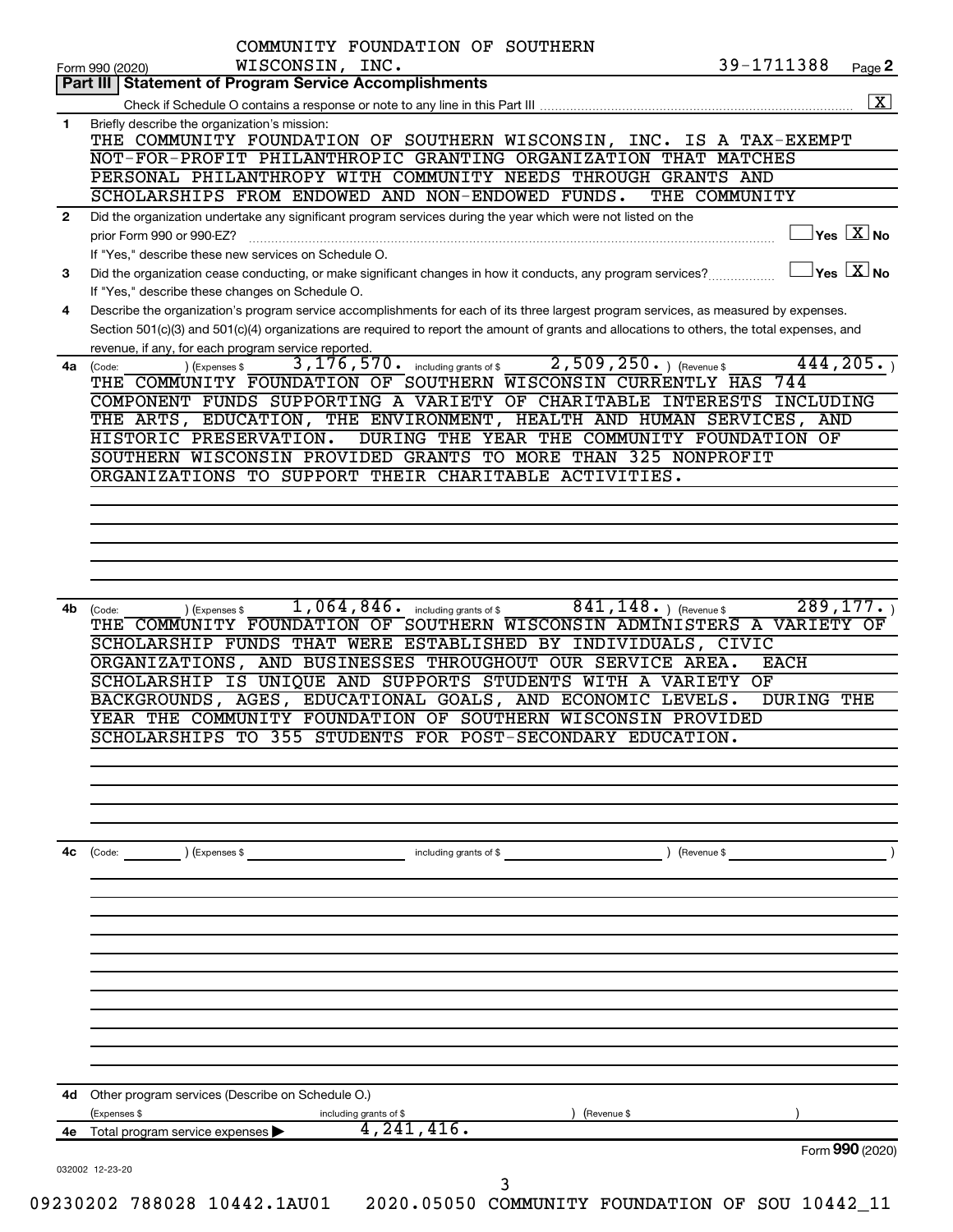WISCONSIN, INC.

**Part IV Checklist of Required Schedules**

|     |                                                                                                                                                                 |                 | Yes                     | No                         |
|-----|-----------------------------------------------------------------------------------------------------------------------------------------------------------------|-----------------|-------------------------|----------------------------|
| 1   | Is the organization described in section $501(c)(3)$ or $4947(a)(1)$ (other than a private foundation)?                                                         |                 |                         |                            |
|     | If "Yes," complete Schedule A                                                                                                                                   | 1               | х                       |                            |
| 2   | Is the organization required to complete Schedule B, Schedule of Contributors? [11] the organization required to complete Schedule B, Schedule of Contributors? | $\overline{2}$  | $\overline{\textbf{x}}$ |                            |
| З   | Did the organization engage in direct or indirect political campaign activities on behalf of or in opposition to candidates for                                 |                 |                         |                            |
|     |                                                                                                                                                                 | З               |                         | x                          |
| 4   | Section 501(c)(3) organizations. Did the organization engage in lobbying activities, or have a section 501(h) election in effect                                |                 |                         |                            |
|     |                                                                                                                                                                 | 4               |                         | х                          |
| 5   | Is the organization a section 501(c)(4), 501(c)(5), or 501(c)(6) organization that receives membership dues, assessments, or                                    |                 |                         |                            |
|     |                                                                                                                                                                 | 5               |                         | x                          |
| 6   | Did the organization maintain any donor advised funds or any similar funds or accounts for which donors have the right to                                       |                 |                         |                            |
|     | provide advice on the distribution or investment of amounts in such funds or accounts? If "Yes," complete Schedule D, Part I                                    | 6               | х                       |                            |
| 7   | Did the organization receive or hold a conservation easement, including easements to preserve open space,                                                       |                 |                         |                            |
|     |                                                                                                                                                                 | $\overline{7}$  |                         | х                          |
| 8   | Did the organization maintain collections of works of art, historical treasures, or other similar assets? If "Yes," complete                                    |                 |                         |                            |
|     |                                                                                                                                                                 | 8               |                         | x                          |
| 9   | Did the organization report an amount in Part X, line 21, for escrow or custodial account liability, serve as a custodian for                                   |                 |                         |                            |
|     | amounts not listed in Part X; or provide credit counseling, debt management, credit repair, or debt negotiation services?                                       |                 |                         |                            |
|     |                                                                                                                                                                 | 9               |                         | х                          |
| 10  | Did the organization, directly or through a related organization, hold assets in donor-restricted endowments                                                    |                 |                         |                            |
|     |                                                                                                                                                                 | 10              |                         | х                          |
| 11  | If the organization's answer to any of the following questions is "Yes," then complete Schedule D, Parts VI, VII, VIII, IX, or X                                |                 |                         |                            |
|     | as applicable.                                                                                                                                                  |                 |                         |                            |
|     | a Did the organization report an amount for land, buildings, and equipment in Part X, line 10? If "Yes," complete Schedule D,                                   |                 |                         |                            |
|     | Part VI                                                                                                                                                         | 11a             | х                       |                            |
|     | <b>b</b> Did the organization report an amount for investments - other securities in Part X, line 12, that is 5% or more of its total                           |                 |                         |                            |
|     |                                                                                                                                                                 | 11 <sub>b</sub> | х                       |                            |
|     | c Did the organization report an amount for investments - program related in Part X, line 13, that is 5% or more of its total                                   |                 |                         |                            |
|     |                                                                                                                                                                 | 11c             |                         | х                          |
|     | d Did the organization report an amount for other assets in Part X, line 15, that is 5% or more of its total assets reported in                                 |                 |                         |                            |
|     |                                                                                                                                                                 | 11d             |                         | х                          |
|     |                                                                                                                                                                 | 11e             | х                       |                            |
| f   | Did the organization's separate or consolidated financial statements for the tax year include a footnote that addresses                                         |                 |                         |                            |
|     | the organization's liability for uncertain tax positions under FIN 48 (ASC 740)? If "Yes," complete Schedule D, Part X                                          | 11f             |                         | х                          |
|     | 12a Did the organization obtain separate, independent audited financial statements for the tax year? If "Yes," complete                                         |                 |                         |                            |
|     | Schedule D, Parts XI and XII                                                                                                                                    | 12a             | x                       |                            |
|     | <b>b</b> Was the organization included in consolidated, independent audited financial statements for the tax year?                                              |                 |                         |                            |
|     | If "Yes," and if the organization answered "No" to line 12a, then completing Schedule D, Parts XI and XII is optional www.                                      | 12 <sub>b</sub> |                         | Χ                          |
| 13  |                                                                                                                                                                 | 13              |                         | $\overline{\textbf{x}}$    |
| 14a |                                                                                                                                                                 | 14a             |                         | $\overline{\texttt{X}}$    |
|     | <b>b</b> Did the organization have aggregate revenues or expenses of more than \$10,000 from grantmaking, fundraising, business,                                |                 |                         |                            |
|     | investment, and program service activities outside the United States, or aggregate foreign investments valued at \$100,000                                      |                 |                         |                            |
|     |                                                                                                                                                                 | 14b             |                         | x                          |
| 15  | Did the organization report on Part IX, column (A), line 3, more than \$5,000 of grants or other assistance to or for any                                       |                 |                         |                            |
|     |                                                                                                                                                                 | 15              |                         | x                          |
| 16  | Did the organization report on Part IX, column (A), line 3, more than \$5,000 of aggregate grants or other assistance to                                        |                 |                         |                            |
|     |                                                                                                                                                                 | 16              |                         | x                          |
| 17  | Did the organization report a total of more than \$15,000 of expenses for professional fundraising services on Part IX,                                         |                 |                         |                            |
|     |                                                                                                                                                                 | 17              |                         | x                          |
| 18  | Did the organization report more than \$15,000 total of fundraising event gross income and contributions on Part VIII, lines                                    |                 | х                       |                            |
|     |                                                                                                                                                                 | 18              |                         |                            |
| 19  | Did the organization report more than \$15,000 of gross income from gaming activities on Part VIII, line 9a? If "Yes,"                                          |                 |                         |                            |
|     |                                                                                                                                                                 | 19              |                         | x<br>$\overline{\text{x}}$ |
|     |                                                                                                                                                                 | 20a             |                         |                            |
|     | <b>b</b> If "Yes" to line 20a, did the organization attach a copy of its audited financial statements to this return?                                           | 20 <sub>b</sub> |                         |                            |
| 21  | Did the organization report more than \$5,000 of grants or other assistance to any domestic organization or                                                     | 21              | х                       |                            |
|     | domestic government on Part IX, column (A), line 1? If "Yes," complete Schedule I, Parts I and II                                                               |                 |                         | Form 990 (2020)            |
|     | 032003 12-23-20                                                                                                                                                 |                 |                         |                            |

09230202 788028 10442.1AU01 2020.05050 COMMUNITY FOUNDATION OF SOU 10442\_11

4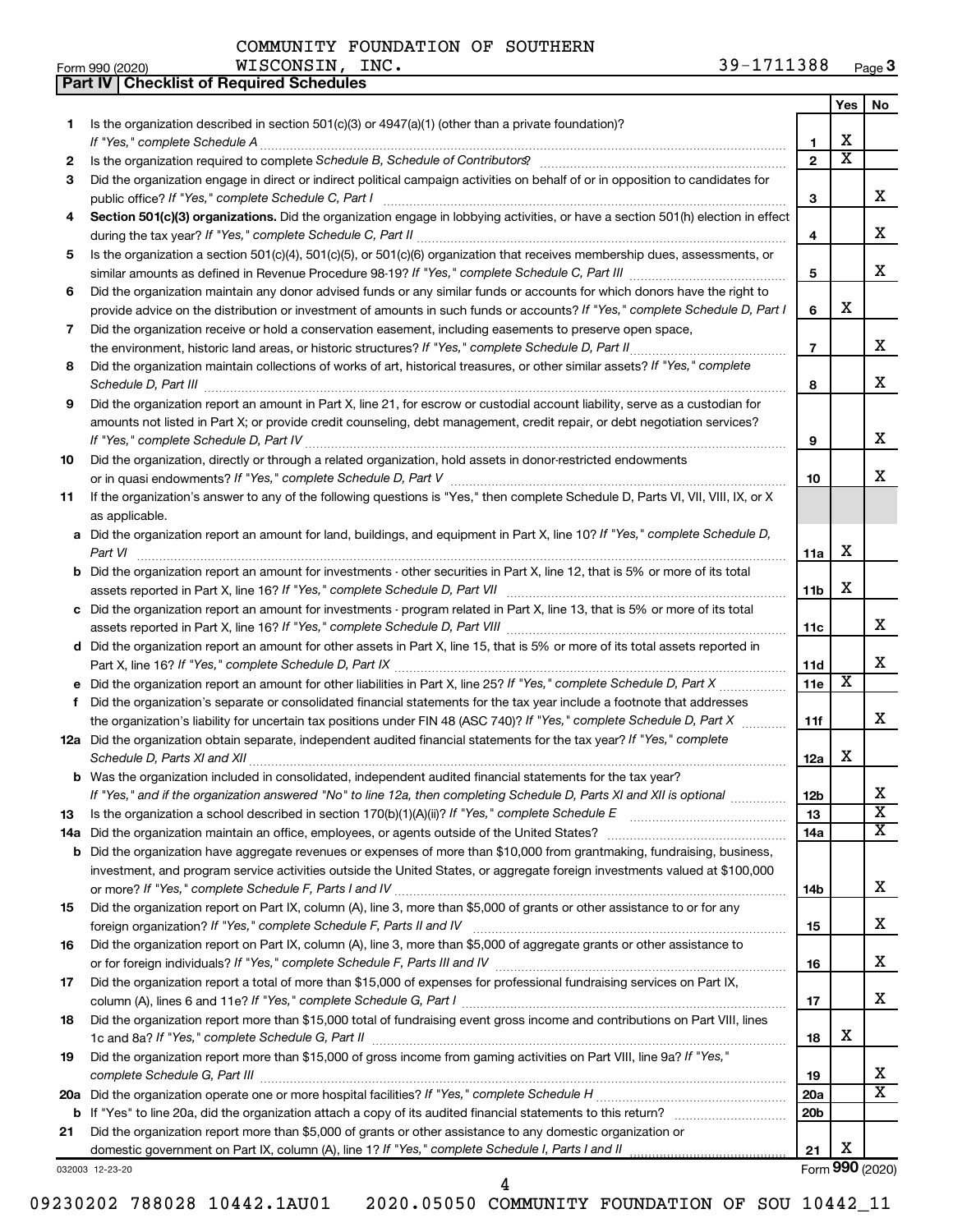|        | 39-1711388<br>WISCONSIN, INC.<br>Form 990 (2020)                                                                                                                                                                                    |                 |     | Page 4                  |
|--------|-------------------------------------------------------------------------------------------------------------------------------------------------------------------------------------------------------------------------------------|-----------------|-----|-------------------------|
|        | <b>Part IV   Checklist of Required Schedules (continued)</b>                                                                                                                                                                        |                 |     |                         |
|        |                                                                                                                                                                                                                                     |                 | Yes | No                      |
| 22     | Did the organization report more than \$5,000 of grants or other assistance to or for domestic individuals on                                                                                                                       |                 |     |                         |
|        |                                                                                                                                                                                                                                     | 22              | х   |                         |
| 23     | Did the organization answer "Yes" to Part VII, Section A, line 3, 4, or 5 about compensation of the organization's current                                                                                                          |                 |     |                         |
|        | and former officers, directors, trustees, key employees, and highest compensated employees? If "Yes," complete                                                                                                                      |                 |     |                         |
|        | Schedule J <b>Execute Discoverse Construction Construction</b> Construction Construction Construction Construction Construction Construction Construction Construction Construction Construction Construction Construction Construc | 23              |     | x                       |
|        | 24a Did the organization have a tax-exempt bond issue with an outstanding principal amount of more than \$100,000 as of the                                                                                                         |                 |     |                         |
|        | last day of the year, that was issued after December 31, 2002? If "Yes," answer lines 24b through 24d and complete                                                                                                                  |                 |     |                         |
|        |                                                                                                                                                                                                                                     | 24a             |     | x                       |
|        |                                                                                                                                                                                                                                     | 24 <sub>b</sub> |     |                         |
|        | c Did the organization maintain an escrow account other than a refunding escrow at any time during the year to defease                                                                                                              |                 |     |                         |
|        |                                                                                                                                                                                                                                     | 24c             |     |                         |
|        |                                                                                                                                                                                                                                     | 24 <sub>d</sub> |     |                         |
|        | 25a Section 501(c)(3), 501(c)(4), and 501(c)(29) organizations. Did the organization engage in an excess benefit                                                                                                                    |                 |     |                         |
|        |                                                                                                                                                                                                                                     | 25a             |     | x                       |
|        | <b>b</b> Is the organization aware that it engaged in an excess benefit transaction with a disqualified person in a prior year, and                                                                                                 |                 |     |                         |
|        | that the transaction has not been reported on any of the organization's prior Forms 990 or 990-EZ? If "Yes," complete                                                                                                               |                 |     |                         |
|        | Schedule L, Part I                                                                                                                                                                                                                  | 25b             |     | х                       |
| 26     | Did the organization report any amount on Part X, line 5 or 22, for receivables from or payables to any current                                                                                                                     |                 |     |                         |
|        | or former officer, director, trustee, key employee, creator or founder, substantial contributor, or 35%                                                                                                                             |                 |     |                         |
|        | controlled entity or family member of any of these persons? If "Yes," complete Schedule L, Part II manufactured and the set of these persons? If "Yes," complete Schedule L, Part II                                                | 26              |     | x                       |
| 27     | Did the organization provide a grant or other assistance to any current or former officer, director, trustee, key employee,                                                                                                         |                 |     |                         |
|        | creator or founder, substantial contributor or employee thereof, a grant selection committee member, or to a 35% controlled                                                                                                         |                 |     |                         |
|        | entity (including an employee thereof) or family member of any of these persons? If "Yes," complete Schedule L, Part III                                                                                                            | 27              | х   |                         |
| 28     | Was the organization a party to a business transaction with one of the following parties (see Schedule L, Part IV                                                                                                                   |                 |     |                         |
|        | instructions, for applicable filing thresholds, conditions, and exceptions):                                                                                                                                                        |                 |     |                         |
|        | a A current or former officer, director, trustee, key employee, creator or founder, or substantial contributor? If                                                                                                                  |                 |     |                         |
|        |                                                                                                                                                                                                                                     | 28a             |     | х                       |
|        |                                                                                                                                                                                                                                     | 28 <sub>b</sub> |     | $\overline{\mathtt{x}}$ |
|        | c A 35% controlled entity of one or more individuals and/or organizations described in lines 28a or 28b?If                                                                                                                          |                 |     |                         |
|        |                                                                                                                                                                                                                                     | 28c             |     | х                       |
| 29     |                                                                                                                                                                                                                                     | 29              | X   |                         |
| 30     | Did the organization receive contributions of art, historical treasures, or other similar assets, or qualified conservation                                                                                                         |                 |     |                         |
|        |                                                                                                                                                                                                                                     | 30              |     | x                       |
| 31     |                                                                                                                                                                                                                                     | 31              |     | $\overline{\mathtt{x}}$ |
| 32     | Did the organization sell, exchange, dispose of, or transfer more than 25% of its net assets? If "Yes," complete                                                                                                                    |                 |     |                         |
|        | Schedule N, Part II                                                                                                                                                                                                                 | 32              |     | х                       |
| 33     | Did the organization own 100% of an entity disregarded as separate from the organization under Regulations                                                                                                                          |                 |     |                         |
|        |                                                                                                                                                                                                                                     | 33              |     | х                       |
| 34     | Was the organization related to any tax-exempt or taxable entity? If "Yes," complete Schedule R, Part II, III, or IV, and                                                                                                           |                 |     |                         |
|        | Part V, line 1                                                                                                                                                                                                                      | 34              |     | х                       |
|        |                                                                                                                                                                                                                                     | 35a             |     | $\overline{\text{x}}$   |
|        | b If "Yes" to line 35a, did the organization receive any payment from or engage in any transaction with a controlled entity                                                                                                         |                 |     |                         |
|        |                                                                                                                                                                                                                                     | 35 <sub>b</sub> |     |                         |
| 36     | Section 501(c)(3) organizations. Did the organization make any transfers to an exempt non-charitable related organization?                                                                                                          |                 |     |                         |
|        |                                                                                                                                                                                                                                     | 36              |     | x                       |
| 37     | Did the organization conduct more than 5% of its activities through an entity that is not a related organization                                                                                                                    |                 |     |                         |
|        |                                                                                                                                                                                                                                     | 37              |     | х                       |
| 38     | Did the organization complete Schedule O and provide explanations in Schedule O for Part VI, lines 11b and 19?                                                                                                                      |                 |     |                         |
|        |                                                                                                                                                                                                                                     | 38              | х   |                         |
| Part V | <b>Statements Regarding Other IRS Filings and Tax Compliance</b>                                                                                                                                                                    |                 |     |                         |
|        | Check if Schedule O contains a response or note to any line in this Part V [11] [12] Check if Schedule O contains a response or note to any line in this Part V                                                                     |                 |     |                         |
|        |                                                                                                                                                                                                                                     |                 | Yes | No                      |
|        | 11<br>1a                                                                                                                                                                                                                            |                 |     |                         |
|        | <b>b</b> Enter the number of Forms W-2G included in line 1a. Enter -0- if not applicable<br>1b                                                                                                                                      |                 |     |                         |
|        |                                                                                                                                                                                                                                     |                 |     |                         |

**c** Did the organization comply with backup withholding rules for reportable payments to vendors and reportable gaming (gambling) winnings to prize winners?

032004 12-23-20

**26**

09230202 788028 10442.1AU01 2020.05050 COMMUNITY FOUNDATION OF SOU 10442\_11

5

Form (2020) **990**

**1c**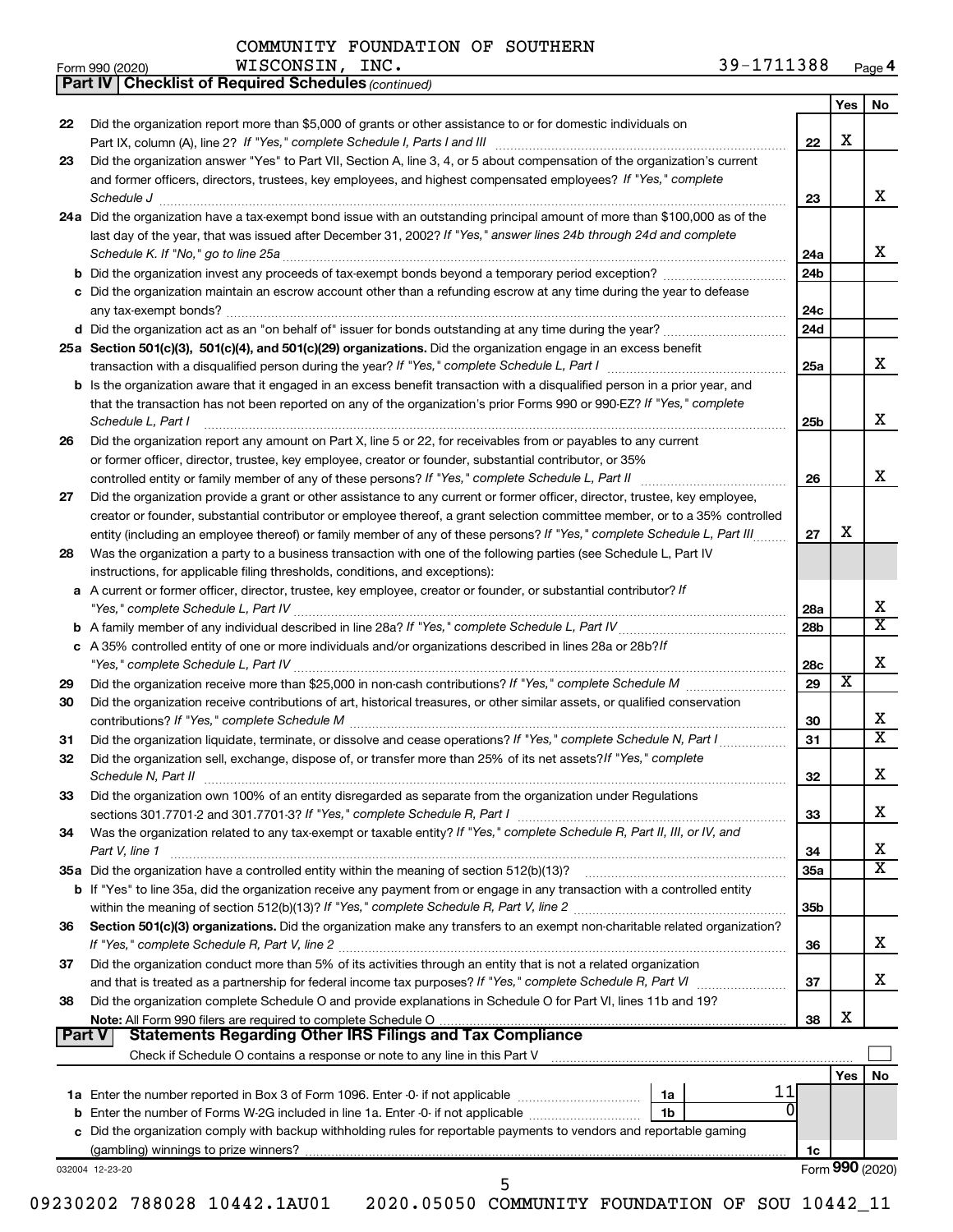| Part V | Statements Regarding Other IRS Filings and Tax Compliance (continued)                                                                           |                |                         |    |  |  |  |  |  |
|--------|-------------------------------------------------------------------------------------------------------------------------------------------------|----------------|-------------------------|----|--|--|--|--|--|
|        |                                                                                                                                                 |                | Yes                     | No |  |  |  |  |  |
|        | 2a Enter the number of employees reported on Form W-3, Transmittal of Wage and Tax Statements,                                                  |                |                         |    |  |  |  |  |  |
|        | 11<br>filed for the calendar year ending with or within the year covered by this return<br>2a                                                   |                |                         |    |  |  |  |  |  |
|        |                                                                                                                                                 | 2 <sub>b</sub> | X                       |    |  |  |  |  |  |
|        | Note: If the sum of lines 1a and 2a is greater than 250, you may be required to e-file (see instructions) <i>managereroum</i>                   |                |                         |    |  |  |  |  |  |
|        | 3a Did the organization have unrelated business gross income of \$1,000 or more during the year?                                                |                |                         |    |  |  |  |  |  |
| b      | If "Yes," has it filed a Form 990-T for this year? If "No" to line 3b, provide an explanation on Schedule O manumum                             |                |                         |    |  |  |  |  |  |
|        | 4a At any time during the calendar year, did the organization have an interest in, or a signature or other authority over, a                    |                |                         |    |  |  |  |  |  |
|        | financial account in a foreign country (such as a bank account, securities account, or other financial account)?                                | 4a             |                         | x  |  |  |  |  |  |
|        | <b>b</b> If "Yes," enter the name of the foreign country ▶                                                                                      |                |                         |    |  |  |  |  |  |
|        | See instructions for filing requirements for FinCEN Form 114, Report of Foreign Bank and Financial Accounts (FBAR).                             |                |                         |    |  |  |  |  |  |
| 5a     |                                                                                                                                                 | 5a             |                         | x  |  |  |  |  |  |
| b      |                                                                                                                                                 | 5b             |                         | X  |  |  |  |  |  |
| с      |                                                                                                                                                 | 5c             |                         |    |  |  |  |  |  |
|        | 6a Does the organization have annual gross receipts that are normally greater than \$100,000, and did the organization solicit                  |                |                         |    |  |  |  |  |  |
|        |                                                                                                                                                 | 6a             |                         | x  |  |  |  |  |  |
|        | <b>b</b> If "Yes," did the organization include with every solicitation an express statement that such contributions or gifts                   |                |                         |    |  |  |  |  |  |
|        |                                                                                                                                                 | 6b             |                         |    |  |  |  |  |  |
| 7      | Organizations that may receive deductible contributions under section 170(c).                                                                   |                |                         |    |  |  |  |  |  |
| а      | Did the organization receive a payment in excess of \$75 made partly as a contribution and partly for goods and services provided to the payor? | 7a             | х                       |    |  |  |  |  |  |
| b      |                                                                                                                                                 | 7b             | $\overline{\textbf{x}}$ |    |  |  |  |  |  |
|        | c Did the organization sell, exchange, or otherwise dispose of tangible personal property for which it was required                             |                |                         |    |  |  |  |  |  |
|        |                                                                                                                                                 | 7c             |                         | х  |  |  |  |  |  |
|        | <b>7d</b>                                                                                                                                       | 7е             |                         | x  |  |  |  |  |  |
| е      |                                                                                                                                                 |                |                         |    |  |  |  |  |  |
| f.     |                                                                                                                                                 |                |                         |    |  |  |  |  |  |
| g      | If the organization received a contribution of qualified intellectual property, did the organization file Form 8899 as required?                |                |                         |    |  |  |  |  |  |
| h      | If the organization received a contribution of cars, boats, airplanes, or other vehicles, did the organization file a Form 1098-C?              |                |                         |    |  |  |  |  |  |
| 8      | Sponsoring organizations maintaining donor advised funds. Did a donor advised fund maintained by the                                            |                |                         |    |  |  |  |  |  |
|        |                                                                                                                                                 |                |                         |    |  |  |  |  |  |
| 9      | Sponsoring organizations maintaining donor advised funds.                                                                                       |                |                         |    |  |  |  |  |  |
| а      | Did the sponsoring organization make any taxable distributions under section 4966?                                                              | 9а<br>9b       |                         |    |  |  |  |  |  |
| b      |                                                                                                                                                 |                |                         |    |  |  |  |  |  |
| 10     | Section 501(c)(7) organizations. Enter:<br>10a                                                                                                  |                |                         |    |  |  |  |  |  |
| а      | 10 <sub>b</sub><br>b Gross receipts, included on Form 990, Part VIII, line 12, for public use of club facilities                                |                |                         |    |  |  |  |  |  |
| 11     | Section 501(c)(12) organizations. Enter:                                                                                                        |                |                         |    |  |  |  |  |  |
| а      | 11a                                                                                                                                             |                |                         |    |  |  |  |  |  |
|        | b Gross income from other sources (Do not net amounts due or paid to other sources against                                                      |                |                         |    |  |  |  |  |  |
|        | 11b                                                                                                                                             |                |                         |    |  |  |  |  |  |
|        | 12a Section 4947(a)(1) non-exempt charitable trusts. Is the organization filing Form 990 in lieu of Form 1041?                                  | 12a            |                         |    |  |  |  |  |  |
|        | 12 <sub>b</sub><br><b>b</b> If "Yes," enter the amount of tax-exempt interest received or accrued during the year                               |                |                         |    |  |  |  |  |  |
| 13     | Section 501(c)(29) qualified nonprofit health insurance issuers.                                                                                |                |                         |    |  |  |  |  |  |
| а      | Is the organization licensed to issue qualified health plans in more than one state?                                                            | 1За            |                         |    |  |  |  |  |  |
|        | <b>Note:</b> See the instructions for additional information the organization must report on Schedule O.                                        |                |                         |    |  |  |  |  |  |
|        | <b>b</b> Enter the amount of reserves the organization is required to maintain by the states in which the                                       |                |                         |    |  |  |  |  |  |
|        | 13 <sub>b</sub>                                                                                                                                 |                |                         |    |  |  |  |  |  |
| с      | 13с                                                                                                                                             |                |                         |    |  |  |  |  |  |
|        | 14a Did the organization receive any payments for indoor tanning services during the tax year?                                                  | 14a            |                         | x  |  |  |  |  |  |
| b      | If "Yes," has it filed a Form 720 to report these payments? If "No," provide an explanation on Schedule O                                       | 14b            |                         |    |  |  |  |  |  |
| 15     | Is the organization subject to the section 4960 tax on payment(s) of more than \$1,000,000 in remuneration or                                   |                |                         |    |  |  |  |  |  |
|        |                                                                                                                                                 | 15             |                         | х  |  |  |  |  |  |
|        | If "Yes," see instructions and file Form 4720, Schedule N.                                                                                      |                |                         |    |  |  |  |  |  |
| 16     | Is the organization an educational institution subject to the section 4968 excise tax on net investment income?                                 | 16             |                         | х  |  |  |  |  |  |
|        | If "Yes," complete Form 4720, Schedule O.                                                                                                       |                |                         |    |  |  |  |  |  |

Form (2020) **990**

032005 12-23-20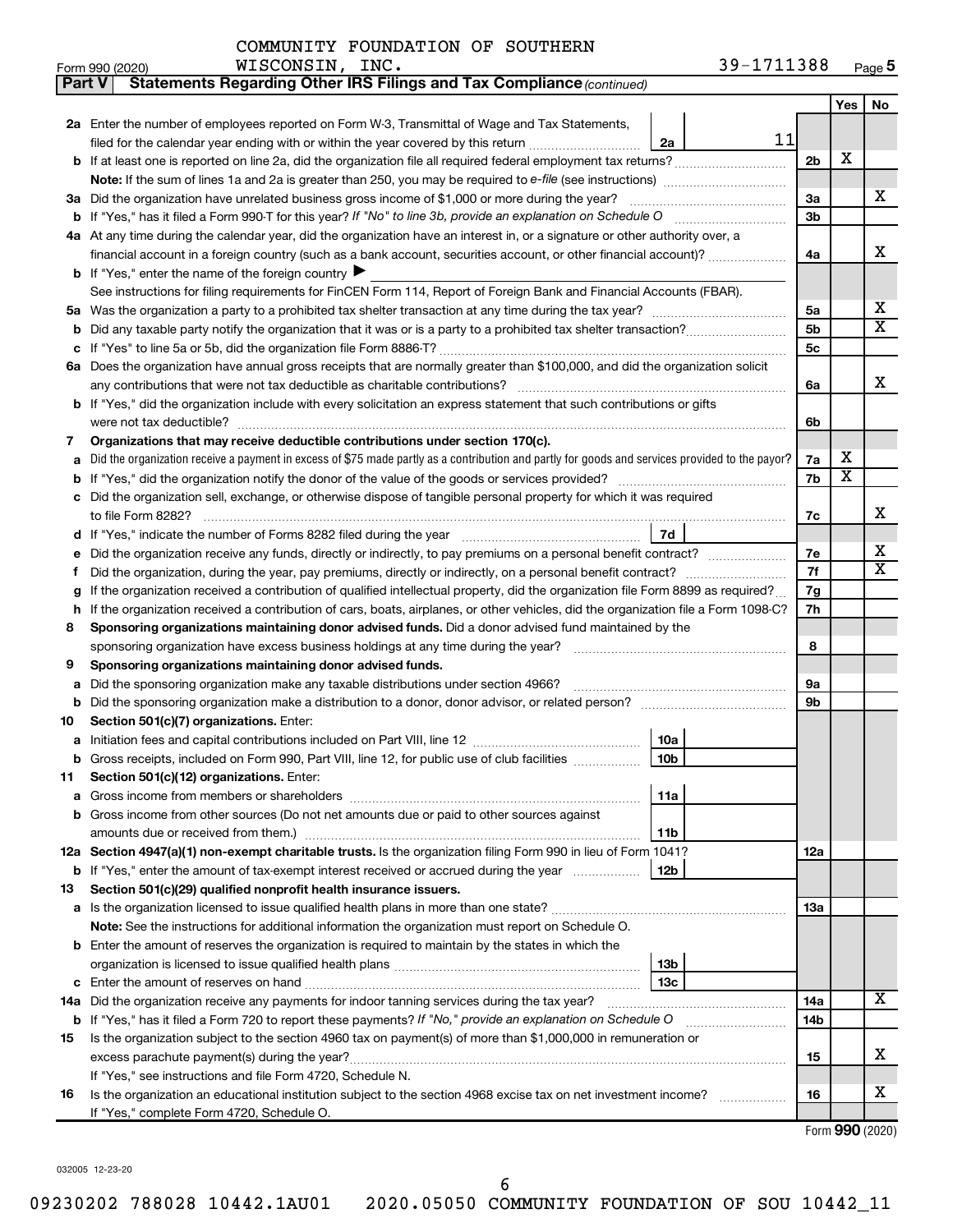|  |  |  | Part VI   Governance, Management, and Disclosure For each "Yes" response to lines 2 through 7b below, and for a "No" response |  |  |
|--|--|--|-------------------------------------------------------------------------------------------------------------------------------|--|--|
|  |  |  | to line 8a, 8b, or 10b below, describe the circumstances, processes, or changes on Schedule O. See instructions.              |  |  |

|     | <b>Section A. Governing Body and Management</b>                                                                                                  |                 |                         |    |  |  |  |  |  |  |
|-----|--------------------------------------------------------------------------------------------------------------------------------------------------|-----------------|-------------------------|----|--|--|--|--|--|--|
|     |                                                                                                                                                  |                 | Yes                     | No |  |  |  |  |  |  |
|     | 14<br>1a Enter the number of voting members of the governing body at the end of the tax year<br>1a                                               |                 |                         |    |  |  |  |  |  |  |
|     | If there are material differences in voting rights among members of the governing body, or if the governing                                      |                 |                         |    |  |  |  |  |  |  |
|     | body delegated broad authority to an executive committee or similar committee, explain on Schedule O.                                            |                 |                         |    |  |  |  |  |  |  |
| b   | 14<br>Enter the number of voting members included on line 1a, above, who are independent<br>1b                                                   |                 |                         |    |  |  |  |  |  |  |
| 2   | Did any officer, director, trustee, or key employee have a family relationship or a business relationship with any other                         |                 |                         |    |  |  |  |  |  |  |
|     | officer, director, trustee, or key employee?                                                                                                     | $\mathbf{2}$    |                         |    |  |  |  |  |  |  |
| 3   | Did the organization delegate control over management duties customarily performed by or under the direct supervision                            |                 |                         |    |  |  |  |  |  |  |
|     |                                                                                                                                                  | 3               |                         |    |  |  |  |  |  |  |
| 4   | Did the organization make any significant changes to its governing documents since the prior Form 990 was filed?                                 | $\overline{4}$  |                         |    |  |  |  |  |  |  |
| 5   |                                                                                                                                                  | 5               |                         |    |  |  |  |  |  |  |
| 6   |                                                                                                                                                  | 6               |                         |    |  |  |  |  |  |  |
| 7a  | Did the organization have members, stockholders, or other persons who had the power to elect or appoint one or                                   |                 |                         |    |  |  |  |  |  |  |
|     |                                                                                                                                                  |                 |                         |    |  |  |  |  |  |  |
|     |                                                                                                                                                  | 7a              |                         |    |  |  |  |  |  |  |
| b   | Are any governance decisions of the organization reserved to (or subject to approval by) members, stockholders, or                               |                 |                         |    |  |  |  |  |  |  |
|     | persons other than the governing body?                                                                                                           | 7b              |                         |    |  |  |  |  |  |  |
| 8   | Did the organization contemporaneously document the meetings held or written actions undertaken during the year by the following:                |                 |                         |    |  |  |  |  |  |  |
| a   |                                                                                                                                                  | 8a              | х                       |    |  |  |  |  |  |  |
| b   |                                                                                                                                                  | 8b              | $\overline{\mathbf{X}}$ |    |  |  |  |  |  |  |
| 9   | Is there any officer, director, trustee, or key employee listed in Part VII, Section A, who cannot be reached at the                             |                 |                         |    |  |  |  |  |  |  |
|     |                                                                                                                                                  | 9               |                         |    |  |  |  |  |  |  |
|     | Section B. Policies (This Section B requests information about policies not required by the Internal Revenue Code.)                              |                 |                         |    |  |  |  |  |  |  |
|     |                                                                                                                                                  |                 | Yes                     |    |  |  |  |  |  |  |
|     |                                                                                                                                                  | <b>10a</b>      |                         |    |  |  |  |  |  |  |
| b   | If "Yes," did the organization have written policies and procedures governing the activities of such chapters, affiliates,                       |                 |                         |    |  |  |  |  |  |  |
|     |                                                                                                                                                  | 10 <sub>b</sub> |                         |    |  |  |  |  |  |  |
|     |                                                                                                                                                  |                 | $\overline{\mathbf{X}}$ |    |  |  |  |  |  |  |
|     | 11a Has the organization provided a complete copy of this Form 990 to all members of its governing body before filing the form?                  | 11a             |                         |    |  |  |  |  |  |  |
| b   | Describe in Schedule O the process, if any, used by the organization to review this Form 990.                                                    |                 |                         |    |  |  |  |  |  |  |
| 12a |                                                                                                                                                  | 12a             | х                       |    |  |  |  |  |  |  |
| b   | Were officers, directors, or trustees, and key employees required to disclose annually interests that could give rise to conflicts?              | 12 <sub>b</sub> | $\overline{\mathbf{X}}$ |    |  |  |  |  |  |  |
| с   | Did the organization regularly and consistently monitor and enforce compliance with the policy? If "Yes," describe                               |                 |                         |    |  |  |  |  |  |  |
|     | in Schedule O how this was done                                                                                                                  | 12c             | х                       |    |  |  |  |  |  |  |
| 13  |                                                                                                                                                  | 13              | $\overline{\mathbf{X}}$ |    |  |  |  |  |  |  |
| 14  | Did the organization have a written document retention and destruction policy? [11] manufaction manufaction in                                   | 14              | X                       |    |  |  |  |  |  |  |
| 15  | Did the process for determining compensation of the following persons include a review and approval by independent                               |                 |                         |    |  |  |  |  |  |  |
|     | persons, comparability data, and contemporaneous substantiation of the deliberation and decision?                                                |                 |                         |    |  |  |  |  |  |  |
| а   |                                                                                                                                                  | 15a             | х                       |    |  |  |  |  |  |  |
|     |                                                                                                                                                  | 15b             |                         |    |  |  |  |  |  |  |
|     |                                                                                                                                                  |                 |                         |    |  |  |  |  |  |  |
|     | If "Yes" to line 15a or 15b, describe the process in Schedule O (see instructions).                                                              |                 |                         |    |  |  |  |  |  |  |
|     | 16a Did the organization invest in, contribute assets to, or participate in a joint venture or similar arrangement with a                        |                 |                         |    |  |  |  |  |  |  |
|     | taxable entity during the year?                                                                                                                  | 16a             |                         |    |  |  |  |  |  |  |
|     | <b>b</b> If "Yes," did the organization follow a written policy or procedure requiring the organization to evaluate its participation            |                 |                         |    |  |  |  |  |  |  |
|     | in joint venture arrangements under applicable federal tax law, and take steps to safeguard the organization's                                   |                 |                         |    |  |  |  |  |  |  |
|     | exempt status with respect to such arrangements?                                                                                                 | 16b             |                         |    |  |  |  |  |  |  |
|     | <b>Section C. Disclosure</b>                                                                                                                     |                 |                         |    |  |  |  |  |  |  |
| 17  | List the states with which a copy of this Form 990 is required to be filed $\blacktriangleright\texttt{WI}$                                      |                 |                         |    |  |  |  |  |  |  |
| 18  | Section 6104 requires an organization to make its Forms 1023 (1024 or 1024-A, if applicable), 990, and 990-T (Section 501(c)(3)s only) available |                 |                         |    |  |  |  |  |  |  |
|     | for public inspection. Indicate how you made these available. Check all that apply.                                                              |                 |                         |    |  |  |  |  |  |  |
|     | $X$ Own website<br>$ \mathbf{X} $ Upon request<br>Another's website<br>Other (explain on Schedule O)                                             |                 |                         |    |  |  |  |  |  |  |
| 19  | Describe on Schedule O whether (and if so, how) the organization made its governing documents, conflict of interest policy, and financial        |                 |                         |    |  |  |  |  |  |  |
|     |                                                                                                                                                  |                 |                         |    |  |  |  |  |  |  |
|     | statements available to the public during the tax year.                                                                                          |                 |                         |    |  |  |  |  |  |  |
|     | State the name, address, and telephone number of the person who possesses the organization's books and records<br>MARY WILEMAN - 608-758-0883    |                 |                         |    |  |  |  |  |  |  |
| 20  |                                                                                                                                                  |                 |                         |    |  |  |  |  |  |  |
|     |                                                                                                                                                  |                 |                         |    |  |  |  |  |  |  |
|     | 53545<br>121 N PARKER DR, JANESVILLE, WI                                                                                                         |                 | Form 990 (2020)         |    |  |  |  |  |  |  |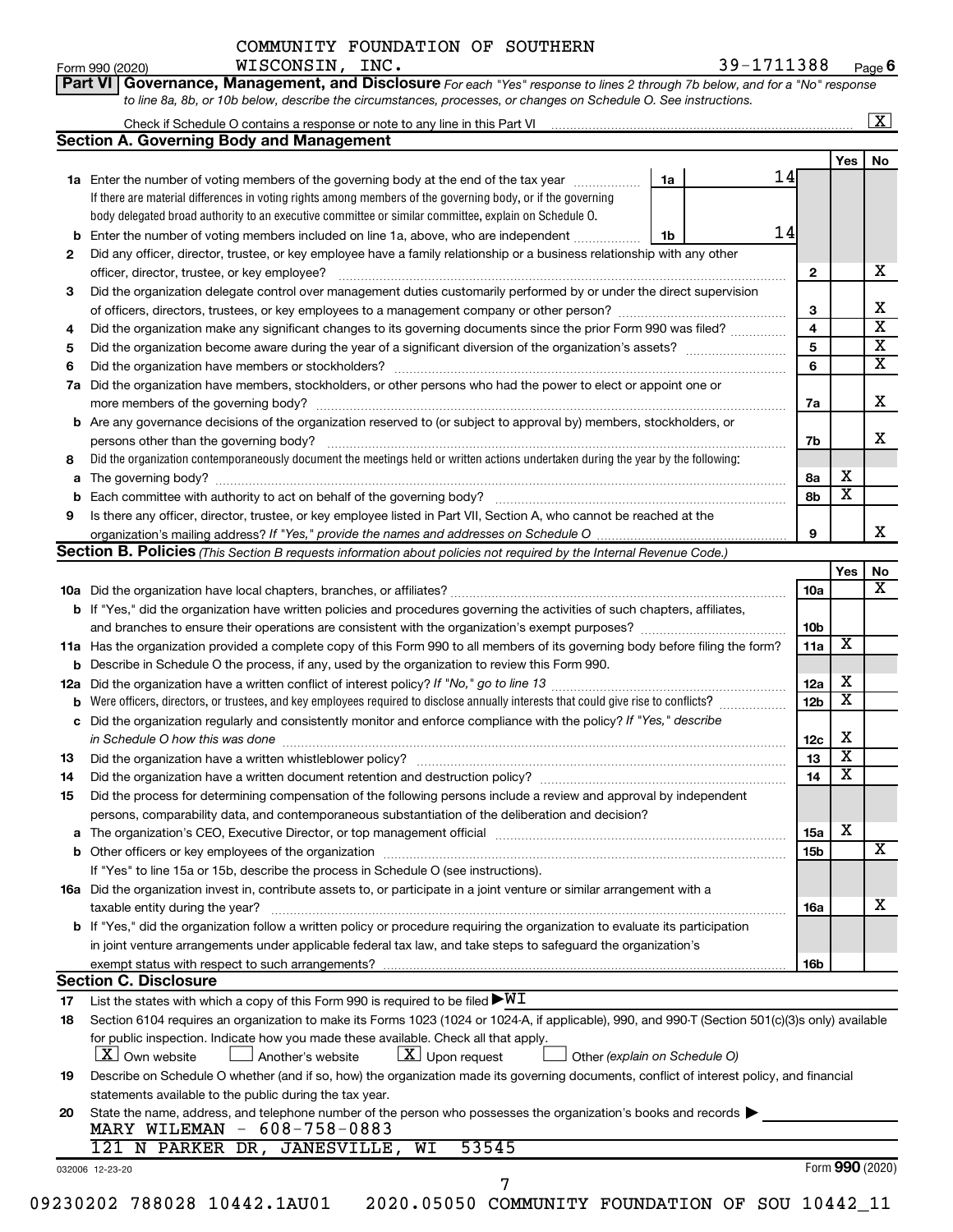|  | COMMUNITY FOUNDATION OF SOUTHERN |  |  |
|--|----------------------------------|--|--|
|--|----------------------------------|--|--|

 $\Box$ 

| Part VII Compensation of Officers, Directors, Trustees, Key Employees, Highest Compensated |  |
|--------------------------------------------------------------------------------------------|--|
| <b>Employees, and Independent Contractors</b>                                              |  |

Check if Schedule O contains a response or note to any line in this Part VII

**Section A. Officers, Directors, Trustees, Key Employees, and Highest Compensated Employees**

**1a**  Complete this table for all persons required to be listed. Report compensation for the calendar year ending with or within the organization's tax year.  $\bullet$  List all of the organization's current officers, directors, trustees (whether individuals or organizations), regardless of amount of compensation.

Enter -0- in columns (D), (E), and (F) if no compensation was paid.

**•** List all of the organization's current key employees, if any. See instructions for definition of "key employee."

• List the organization's five *current* highest compensated employees (other than an officer, director, trustee, or key employee) who received reportable compensation (Box 5 of Form W-2 and/or Box 7 of Form 1099-MISC) of more than \$100,000 from the organization and any related organizations.

 $\bullet$  List all of the organization's former officers, key employees, and highest compensated employees who received more than \$100,000 of reportable compensation from the organization and any related organizations.

**•** List all of the organization's former directors or trustees that received, in the capacity as a former director or trustee of the organization, more than \$10,000 of reportable compensation from the organization and any related organizations.

See instructions for the order in which to list the persons above.

Check this box if neither the organization nor any related organization compensated any current officer, director, or trustee.  $\Box$ 

| (A)                           | (B)                    |                               |                                                                  | (C)                     |              |                                 |        | (D)                 | (E)                              | (F)                      |
|-------------------------------|------------------------|-------------------------------|------------------------------------------------------------------|-------------------------|--------------|---------------------------------|--------|---------------------|----------------------------------|--------------------------|
| Name and title                | Average                |                               | (do not check more than one                                      |                         | Position     |                                 |        | Reportable          | Reportable                       | Estimated                |
|                               | hours per              |                               | box, unless person is both an<br>officer and a director/trustee) |                         |              |                                 |        | compensation        | compensation                     | amount of                |
|                               | week                   |                               |                                                                  |                         |              |                                 |        | from                | from related                     | other                    |
|                               | (list any<br>hours for |                               |                                                                  |                         |              |                                 |        | the<br>organization | organizations<br>(W-2/1099-MISC) | compensation<br>from the |
|                               | related                |                               | trustee                                                          |                         |              |                                 |        | (W-2/1099-MISC)     |                                  | organization             |
|                               | organizations          |                               |                                                                  |                         |              |                                 |        |                     |                                  | and related              |
|                               | below                  | ndividual trustee or director | Institutional t                                                  |                         | Key employee | Highest compensated<br>employee |        |                     |                                  | organizations            |
|                               | line)                  |                               |                                                                  | Officer                 |              |                                 | Former |                     |                                  |                          |
| WYATT JACKSON<br>(1)          | 40.00                  |                               |                                                                  |                         |              |                                 |        |                     |                                  |                          |
| PRESIDENT/CEO                 |                        |                               |                                                                  | $\mathbf X$             |              |                                 |        | 90,419.             | $\mathbf 0$ .                    | 228.                     |
| TIM MIDDLETON<br>(2)          | 2.00                   |                               |                                                                  |                         |              |                                 |        |                     |                                  |                          |
| VICE CHAIR                    |                        | $\mathbf X$                   |                                                                  | $\overline{\mathbf{X}}$ |              |                                 |        | $\mathbf 0$ .       | $\mathbf 0$ .                    | $\boldsymbol{0}$ .       |
| ERIN OGDEN<br>(3)             | 2.00                   |                               |                                                                  |                         |              |                                 |        |                     |                                  |                          |
| <b>CHAIR</b>                  |                        | $\mathbf X$                   |                                                                  | $\mathbf X$             |              |                                 |        | $\mathbf 0$ .       | $\mathbf 0$ .                    | $\mathbf 0$ .            |
| <b>JENNIFER REVELS</b><br>(4) | 2.00                   |                               |                                                                  |                         |              |                                 |        |                     |                                  |                          |
| IMMEDIATE PAST CHAIR          |                        | $\mathbf X$                   |                                                                  | $\mathbf X$             |              |                                 |        | 0.                  | $\mathbf 0$ .                    | $\mathbf 0$ .            |
| <b>GINNY BEAN</b><br>(5)      | 2.00                   |                               |                                                                  |                         |              |                                 |        |                     |                                  |                          |
| <b>SECRETARY</b>              |                        | $\mathbf X$                   |                                                                  | $\mathbf X$             |              |                                 |        | $\mathbf 0$ .       | $\mathbf 0$ .                    | $\mathbf 0$ .            |
| ELLE SWART<br>(6)             | 1.00                   |                               |                                                                  |                         |              |                                 |        |                     |                                  |                          |
| <b>DIRECTOR</b>               |                        | X                             |                                                                  |                         |              |                                 |        | $\mathbf 0$ .       | $\mathbf 0$ .                    | $\mathbf 0$ .            |
| PAUL MAIR<br>(7)              | 2.00                   |                               |                                                                  |                         |              |                                 |        |                     |                                  |                          |
| <b>TREASURER</b>              |                        | X                             |                                                                  | $\mathbf X$             |              |                                 |        | $\mathbf 0$ .       | $\mathbf 0$ .                    | $\mathbf 0$ .            |
| (8)<br>KELLY BAUER            | 1.00                   |                               |                                                                  |                         |              |                                 |        |                     |                                  |                          |
| <b>DIRECTOR</b>               |                        | $\mathbf X$                   |                                                                  |                         |              |                                 |        | $\mathbf 0$ .       | $\mathbf 0$ .                    | $\mathbf 0$ .            |
| JOHN DOWNING<br>(9)           | 1.00                   |                               |                                                                  |                         |              |                                 |        |                     |                                  |                          |
| <b>DIRECTOR</b>               |                        | $\mathbf X$                   |                                                                  |                         |              |                                 |        | $\mathbf 0$ .       | $\mathbf 0$ .                    | $\mathbf 0$ .            |
| (10) JIM CRIPE                | 1.00                   |                               |                                                                  |                         |              |                                 |        |                     |                                  |                          |
| <b>DIRECTOR</b>               |                        | $\mathbf X$                   |                                                                  |                         |              |                                 |        | $\mathbf{0}$ .      | $\mathbf 0$ .                    | $\mathbf 0$ .            |
| (11) RICHARD BUSCH            | 1.00                   |                               |                                                                  |                         |              |                                 |        |                     |                                  |                          |
| <b>DIRECTOR</b>               |                        | X                             |                                                                  |                         |              |                                 |        | $\mathbf 0$ .       | $\mathbf 0$ .                    | $\mathbf 0$ .            |
| (12) DAN WINTER               | 1.00                   |                               |                                                                  |                         |              |                                 |        |                     |                                  |                          |
| <b>DIRECTOR</b>               |                        | $\mathbf X$                   |                                                                  |                         |              |                                 |        | 0.                  | $\mathbf 0$ .                    | $\mathbf 0$ .            |
| (13) RON SPIELMAN             | 1.00                   |                               |                                                                  |                         |              |                                 |        |                     |                                  |                          |
| <b>DIRECTOR</b>               |                        | Χ                             |                                                                  |                         |              |                                 |        | $\mathbf 0$ .       | $\mathbf 0$ .                    | $\mathbf 0$ .            |
| (14) JOE KRANTZ               | 1.00                   |                               |                                                                  |                         |              |                                 |        |                     |                                  |                          |
| <b>DIRECTOR</b>               |                        | $\mathbf X$                   |                                                                  |                         |              |                                 |        | 0.                  | $\mathbf 0$ .                    | $0$ .                    |
| (15) KEN KLASS                | 1.00                   |                               |                                                                  |                         |              |                                 |        |                     |                                  |                          |
| DIRECTOR (THRU OCT 2020)      |                        | $\mathbf X$                   |                                                                  |                         |              |                                 |        | 0.                  | $\mathbf 0$ .                    | $\mathbf 0$ .            |
| (16) CURT BISAREK             | 1.00                   |                               |                                                                  |                         |              |                                 |        |                     |                                  |                          |
| DIRECTOR (THRU OCT 2020)      |                        | $\mathbf X$                   |                                                                  |                         |              |                                 |        | 0.                  | $\mathbf 0$ .                    | $\mathbf 0$ .            |
| (17) TODD SCHLUESCHE          | 1.00                   |                               |                                                                  |                         |              |                                 |        |                     |                                  |                          |
| <b>DIRECTOR</b>               |                        | $\mathbf X$                   |                                                                  |                         |              |                                 |        | 0.                  | $\mathbf 0$ .                    | 0.                       |
|                               |                        |                               |                                                                  |                         |              |                                 |        |                     |                                  |                          |

032007 12-23-20

09230202 788028 10442.1AU01 2020.05050 COMMUNITY FOUNDATION OF SOU 10442\_11

8

Form (2020) **990**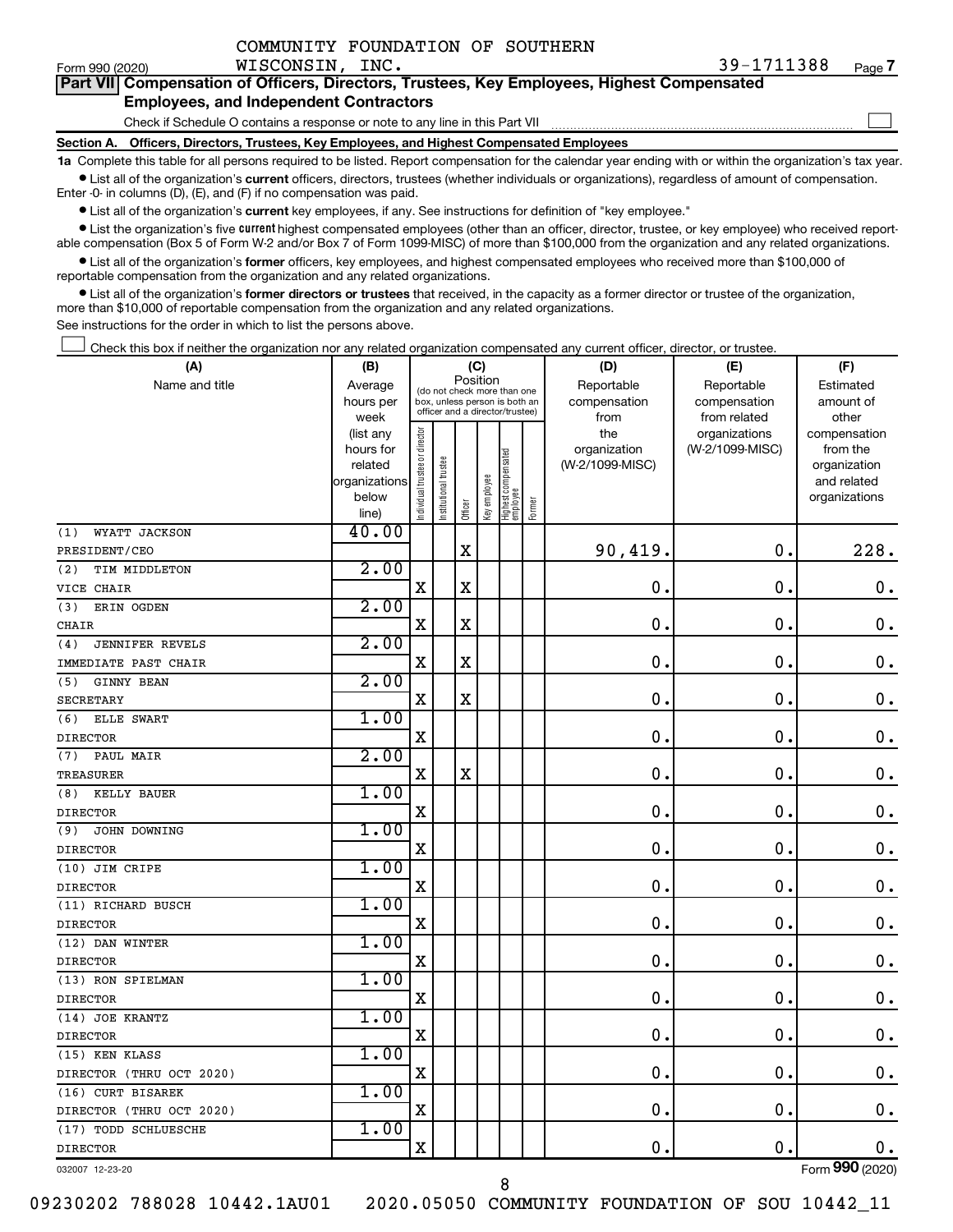| COMMUNITY FOUNDATION OF SOUTHERN                                                                                                                                                                                                                            |                                                         |                                |                                                                                                                    |         |              |                                           |                                                  |                                                                    |                     |                                                          |
|-------------------------------------------------------------------------------------------------------------------------------------------------------------------------------------------------------------------------------------------------------------|---------------------------------------------------------|--------------------------------|--------------------------------------------------------------------------------------------------------------------|---------|--------------|-------------------------------------------|--------------------------------------------------|--------------------------------------------------------------------|---------------------|----------------------------------------------------------|
| WISCONSIN, INC.<br>Form 990 (2020)                                                                                                                                                                                                                          |                                                         |                                |                                                                                                                    |         |              |                                           |                                                  | 39-1711388                                                         |                     | Page 8                                                   |
| Part VII Section A. Officers, Directors, Trustees, Key Employees, and Highest Compensated Employees (continued)                                                                                                                                             |                                                         |                                |                                                                                                                    |         |              |                                           |                                                  |                                                                    |                     |                                                          |
| (A)<br>Name and title                                                                                                                                                                                                                                       | (B)<br>Average<br>hours per<br>week<br>(list any        |                                | (C)<br>Position<br>(do not check more than one<br>box, unless person is both an<br>officer and a director/trustee) |         |              |                                           | (D)<br>Reportable<br>compensation<br>from<br>the | (E)<br>Reportable<br>compensation<br>from related<br>organizations |                     | (F)<br>Estimated<br>amount of<br>other<br>compensation   |
|                                                                                                                                                                                                                                                             | hours for<br>related<br>organizations<br>below<br>line) | Individual trustee or director | Institutional trustee                                                                                              | Officer | Key employee | Highest compensated<br>employee<br>Former | organization<br>(W-2/1099-MISC)                  | (W-2/1099-MISC)                                                    |                     | from the<br>organization<br>and related<br>organizations |
|                                                                                                                                                                                                                                                             |                                                         |                                |                                                                                                                    |         |              |                                           |                                                  |                                                                    |                     |                                                          |
|                                                                                                                                                                                                                                                             |                                                         |                                |                                                                                                                    |         |              |                                           |                                                  |                                                                    |                     |                                                          |
|                                                                                                                                                                                                                                                             |                                                         |                                |                                                                                                                    |         |              |                                           |                                                  |                                                                    |                     |                                                          |
|                                                                                                                                                                                                                                                             |                                                         |                                |                                                                                                                    |         |              |                                           |                                                  |                                                                    |                     |                                                          |
|                                                                                                                                                                                                                                                             |                                                         |                                |                                                                                                                    |         |              |                                           |                                                  |                                                                    |                     |                                                          |
|                                                                                                                                                                                                                                                             |                                                         |                                |                                                                                                                    |         |              |                                           |                                                  |                                                                    |                     |                                                          |
|                                                                                                                                                                                                                                                             |                                                         |                                |                                                                                                                    |         |              |                                           |                                                  |                                                                    |                     |                                                          |
| 1b Subtotal                                                                                                                                                                                                                                                 |                                                         |                                |                                                                                                                    |         |              |                                           | 90,419.                                          | $\overline{0}$ .                                                   |                     | 228.                                                     |
|                                                                                                                                                                                                                                                             |                                                         |                                |                                                                                                                    |         |              |                                           | σ.<br>90,419.                                    | σ.<br>σ.                                                           |                     | 0.<br>228.                                               |
| Total number of individuals (including but not limited to those listed above) who received more than \$100,000 of reportable<br>$\mathbf{2}$                                                                                                                |                                                         |                                |                                                                                                                    |         |              |                                           |                                                  |                                                                    |                     |                                                          |
| compensation from the organization $\blacktriangleright$                                                                                                                                                                                                    |                                                         |                                |                                                                                                                    |         |              |                                           |                                                  |                                                                    |                     | 0                                                        |
|                                                                                                                                                                                                                                                             |                                                         |                                |                                                                                                                    |         |              |                                           |                                                  |                                                                    |                     | Yes<br>No                                                |
| Did the organization list any former officer, director, trustee, key employee, or highest compensated employee on<br>З<br>line 1a? If "Yes," complete Schedule J for such individual                                                                        |                                                         |                                |                                                                                                                    |         |              |                                           |                                                  |                                                                    | З                   | $\overline{\text{X}}$                                    |
| For any individual listed on line 1a, is the sum of reportable compensation and other compensation from the organization<br>4                                                                                                                               |                                                         |                                |                                                                                                                    |         |              |                                           |                                                  |                                                                    | 4                   | x                                                        |
| Did any person listed on line 1a receive or accrue compensation from any unrelated organization or individual for services<br>5                                                                                                                             |                                                         |                                |                                                                                                                    |         |              |                                           |                                                  |                                                                    |                     |                                                          |
|                                                                                                                                                                                                                                                             |                                                         |                                |                                                                                                                    |         |              |                                           |                                                  |                                                                    | 5                   | X                                                        |
| <b>Section B. Independent Contractors</b>                                                                                                                                                                                                                   |                                                         |                                |                                                                                                                    |         |              |                                           |                                                  |                                                                    |                     |                                                          |
| Complete this table for your five highest compensated independent contractors that received more than \$100,000 of compensation from<br>1<br>the organization. Report compensation for the calendar year ending with or within the organization's tax year. |                                                         |                                |                                                                                                                    |         |              |                                           |                                                  |                                                                    |                     |                                                          |
| (A)<br>Name and business address                                                                                                                                                                                                                            |                                                         |                                | <b>NONE</b>                                                                                                        |         |              |                                           | (B)<br>Description of services                   |                                                                    | (C)<br>Compensation |                                                          |
|                                                                                                                                                                                                                                                             |                                                         |                                |                                                                                                                    |         |              |                                           |                                                  |                                                                    |                     |                                                          |
|                                                                                                                                                                                                                                                             |                                                         |                                |                                                                                                                    |         |              |                                           |                                                  |                                                                    |                     |                                                          |
|                                                                                                                                                                                                                                                             |                                                         |                                |                                                                                                                    |         |              |                                           |                                                  |                                                                    |                     |                                                          |
|                                                                                                                                                                                                                                                             |                                                         |                                |                                                                                                                    |         |              |                                           |                                                  |                                                                    |                     |                                                          |
| Total number of independent contractors (including but not limited to those listed above) who received more than<br>2<br>\$100,000 of compensation from the organization                                                                                    |                                                         |                                |                                                                                                                    |         | 0            |                                           |                                                  |                                                                    |                     |                                                          |
|                                                                                                                                                                                                                                                             |                                                         |                                |                                                                                                                    |         |              |                                           |                                                  |                                                                    |                     | Form 990 (2020)                                          |

032008 12-23-20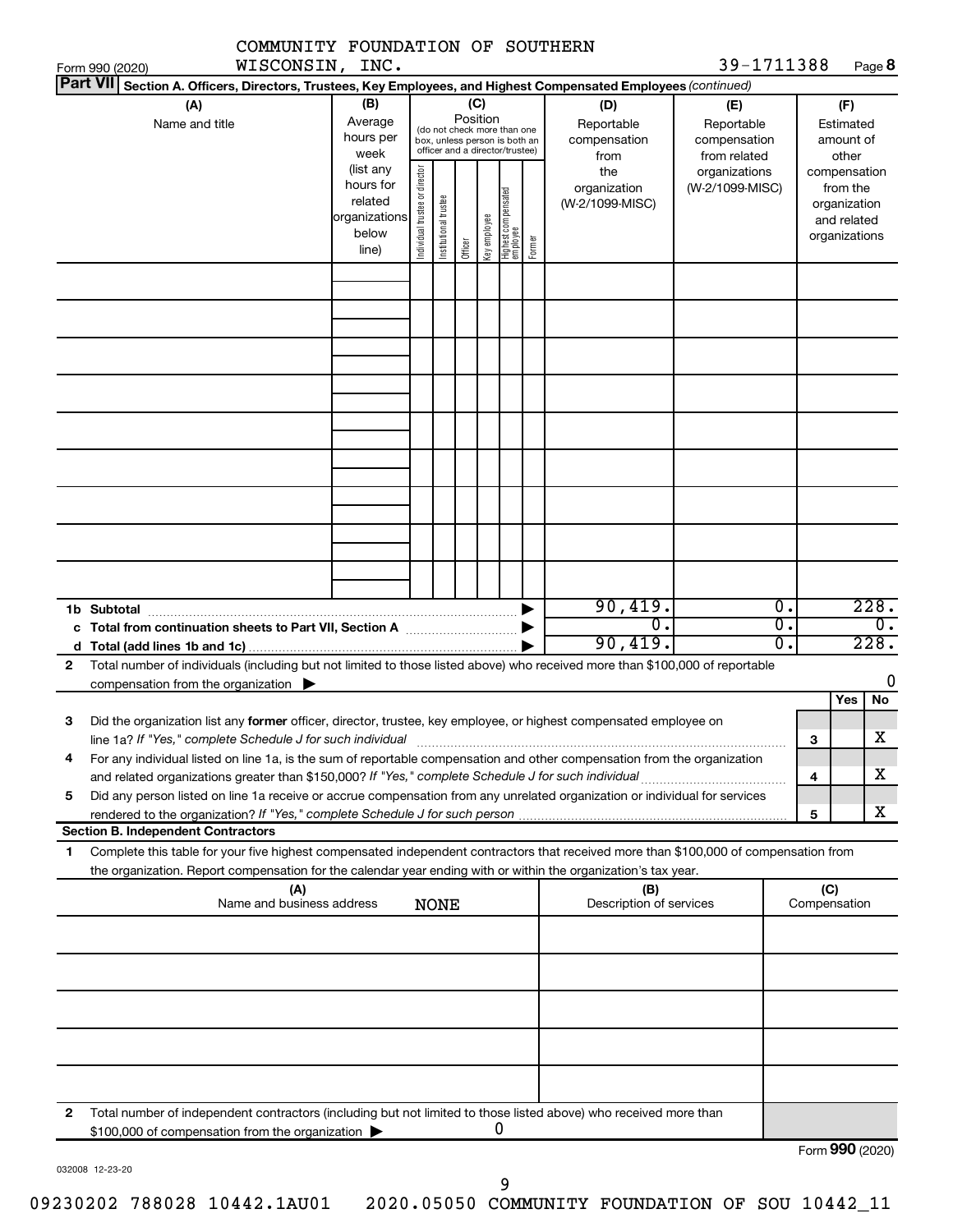$\frac{1}{90}$  Form 990 (2020) WISCONSIN, INC.  $\frac{1}{2}$  and  $\frac{1}{2}$   $\frac{1}{2}$   $\frac{1}{2}$   $\frac{1}{2}$   $\frac{1}{2}$   $\frac{1}{2}$   $\frac{1}{2}$ **9** WISCONSIN, INC. 39-1711388

| <b>Part VIII</b>                                          |      |        | <b>Statement of Revenue</b>                                                |                                         |                |                      |                      |                                              |                                                 |                                                                 |
|-----------------------------------------------------------|------|--------|----------------------------------------------------------------------------|-----------------------------------------|----------------|----------------------|----------------------|----------------------------------------------|-------------------------------------------------|-----------------------------------------------------------------|
|                                                           |      |        |                                                                            |                                         |                |                      |                      |                                              |                                                 |                                                                 |
|                                                           |      |        |                                                                            |                                         |                |                      | (A)<br>Total revenue | (B)<br>Related or exempt<br>function revenue | $\overline{C}$<br>Unrelated<br>business revenue | (D)<br>Revenue excluded<br>from tax under<br>sections 512 - 514 |
|                                                           |      |        | 1 a Federated campaigns                                                    |                                         | 1a             |                      |                      |                                              |                                                 |                                                                 |
| Contributions, Gifts, Grants<br>and Other Similar Amounts |      |        | <b>b</b> Membership dues                                                   |                                         | 1 <sub>b</sub> |                      |                      |                                              |                                                 |                                                                 |
|                                                           |      |        | c Fundraising events                                                       |                                         | 1 <sub>c</sub> | 12,511.              |                      |                                              |                                                 |                                                                 |
|                                                           |      |        | d Related organizations                                                    | .                                       | 1 <sub>d</sub> |                      |                      |                                              |                                                 |                                                                 |
|                                                           |      |        | e Government grants (contributions)                                        |                                         | 1e             |                      |                      |                                              |                                                 |                                                                 |
|                                                           |      |        | f All other contributions, gifts, grants, and                              |                                         |                |                      |                      |                                              |                                                 |                                                                 |
|                                                           |      |        | similar amounts not included above                                         |                                         | 1f             | 5,586,792.           |                      |                                              |                                                 |                                                                 |
|                                                           |      |        | g Noncash contributions included in lines 1a-1f                            |                                         | $1g$ \$        | 574,764.             |                      |                                              |                                                 |                                                                 |
|                                                           |      |        |                                                                            |                                         |                |                      | 5,599,303.           |                                              |                                                 |                                                                 |
|                                                           |      |        |                                                                            |                                         |                | <b>Business Code</b> |                      |                                              |                                                 |                                                                 |
| Program Service<br>Revenue                                | 2a   |        | ADMINISTRATIVE PROGRAM FEES                                                |                                         |                | 523991               | 733,382.             | 733,382.                                     |                                                 |                                                                 |
|                                                           |      | b      |                                                                            |                                         |                |                      |                      |                                              |                                                 |                                                                 |
|                                                           |      | с      |                                                                            |                                         |                |                      |                      |                                              |                                                 |                                                                 |
|                                                           |      | d<br>е | the control of the control of the control of the control of                |                                         |                |                      |                      |                                              |                                                 |                                                                 |
|                                                           |      |        | f All other program service revenue                                        |                                         |                |                      |                      |                                              |                                                 |                                                                 |
|                                                           |      |        |                                                                            |                                         |                |                      | 733,382.             |                                              |                                                 |                                                                 |
|                                                           | 3    |        | Investment income (including dividends, interest, and                      |                                         |                |                      |                      |                                              |                                                 |                                                                 |
|                                                           |      |        |                                                                            |                                         |                |                      | 1,259,323.           |                                              |                                                 | 1,259,323.                                                      |
|                                                           | 4    |        | Income from investment of tax-exempt bond proceeds                         |                                         |                |                      |                      |                                              |                                                 |                                                                 |
|                                                           | 5    |        |                                                                            |                                         |                |                      |                      |                                              |                                                 |                                                                 |
|                                                           |      |        |                                                                            |                                         | (i) Real       | (ii) Personal        |                      |                                              |                                                 |                                                                 |
|                                                           |      |        | 6 a Gross rents                                                            | l 6a                                    |                |                      |                      |                                              |                                                 |                                                                 |
|                                                           |      |        | <b>b</b> Less: rental expenses $\ldots$                                    | 6 <sub>b</sub>                          |                |                      |                      |                                              |                                                 |                                                                 |
|                                                           |      |        | c Rental income or (loss)                                                  | 6c                                      |                |                      |                      |                                              |                                                 |                                                                 |
|                                                           |      |        | d Net rental income or (loss)<br>7 a Gross amount from sales of            |                                         | (i) Securities | (ii) Other           |                      |                                              |                                                 |                                                                 |
|                                                           |      |        | assets other than inventory                                                | 7a                                      | 21, 777, 313.  |                      |                      |                                              |                                                 |                                                                 |
|                                                           |      |        | <b>b</b> Less: cost or other basis                                         |                                         |                |                      |                      |                                              |                                                 |                                                                 |
|                                                           |      |        | and sales expenses                                                         | $ 7b $ 18,836,131.                      |                |                      |                      |                                              |                                                 |                                                                 |
| Revenue                                                   |      |        | c Gain or (loss)                                                           | $ 7c $ 2,941,182.                       |                |                      |                      |                                              |                                                 |                                                                 |
|                                                           |      |        |                                                                            |                                         |                |                      | 2,941,182.           |                                              |                                                 | 2,941,182.                                                      |
|                                                           |      |        | 8 a Gross income from fundraising events (not                              |                                         |                |                      |                      |                                              |                                                 |                                                                 |
| $\check{\epsilon}$                                        |      |        | including \$                                                               | $12,511.$ of                            |                |                      |                      |                                              |                                                 |                                                                 |
|                                                           |      |        | contributions reported on line 1c). See                                    |                                         |                |                      |                      |                                              |                                                 |                                                                 |
|                                                           |      |        |                                                                            |                                         | l 8a           | 18,312.              |                      |                                              |                                                 |                                                                 |
|                                                           |      |        | <b>b</b> Less: direct expenses                                             |                                         | 8b             | 13,161.              |                      |                                              |                                                 |                                                                 |
|                                                           |      |        | c Net income or (loss) from fundraising events                             |                                         |                | ▶<br>.               | 5,151.               |                                              |                                                 | 5,151.                                                          |
|                                                           |      |        | 9 a Gross income from gaming activities. See                               |                                         | 9a             |                      |                      |                                              |                                                 |                                                                 |
|                                                           |      |        | <b>b</b> Less: direct expenses <b>manually</b>                             |                                         | 9 <sub>b</sub> |                      |                      |                                              |                                                 |                                                                 |
|                                                           |      |        | c Net income or (loss) from gaming activities                              |                                         |                | .                    |                      |                                              |                                                 |                                                                 |
|                                                           |      |        | 10 a Gross sales of inventory, less returns                                |                                         |                |                      |                      |                                              |                                                 |                                                                 |
|                                                           |      |        |                                                                            |                                         | 10a            |                      |                      |                                              |                                                 |                                                                 |
|                                                           |      |        | <b>b</b> Less: cost of goods sold                                          |                                         | 10bl           |                      |                      |                                              |                                                 |                                                                 |
|                                                           |      |        | c Net income or (loss) from sales of inventory                             |                                         |                |                      |                      |                                              |                                                 |                                                                 |
|                                                           |      |        |                                                                            |                                         |                | <b>Business Code</b> |                      |                                              |                                                 |                                                                 |
|                                                           | 11 a |        | the control of the control of the control of the control of the control of |                                         |                |                      |                      |                                              |                                                 |                                                                 |
|                                                           |      | b      |                                                                            |                                         |                |                      |                      |                                              |                                                 |                                                                 |
| Miscellaneous<br>Revenue                                  |      | с      |                                                                            | <u> 1980 - Johann Barbara, martin a</u> |                |                      |                      |                                              |                                                 |                                                                 |
|                                                           |      |        |                                                                            |                                         |                | ▶                    |                      |                                              |                                                 |                                                                 |
|                                                           | 12   |        |                                                                            |                                         |                |                      | 10,538,341.          | 733,382.                                     | 0.                                              | 4,205,656.                                                      |
| 032009 12-23-20                                           |      |        |                                                                            |                                         |                |                      |                      |                                              |                                                 | Form 990 (2020)                                                 |

10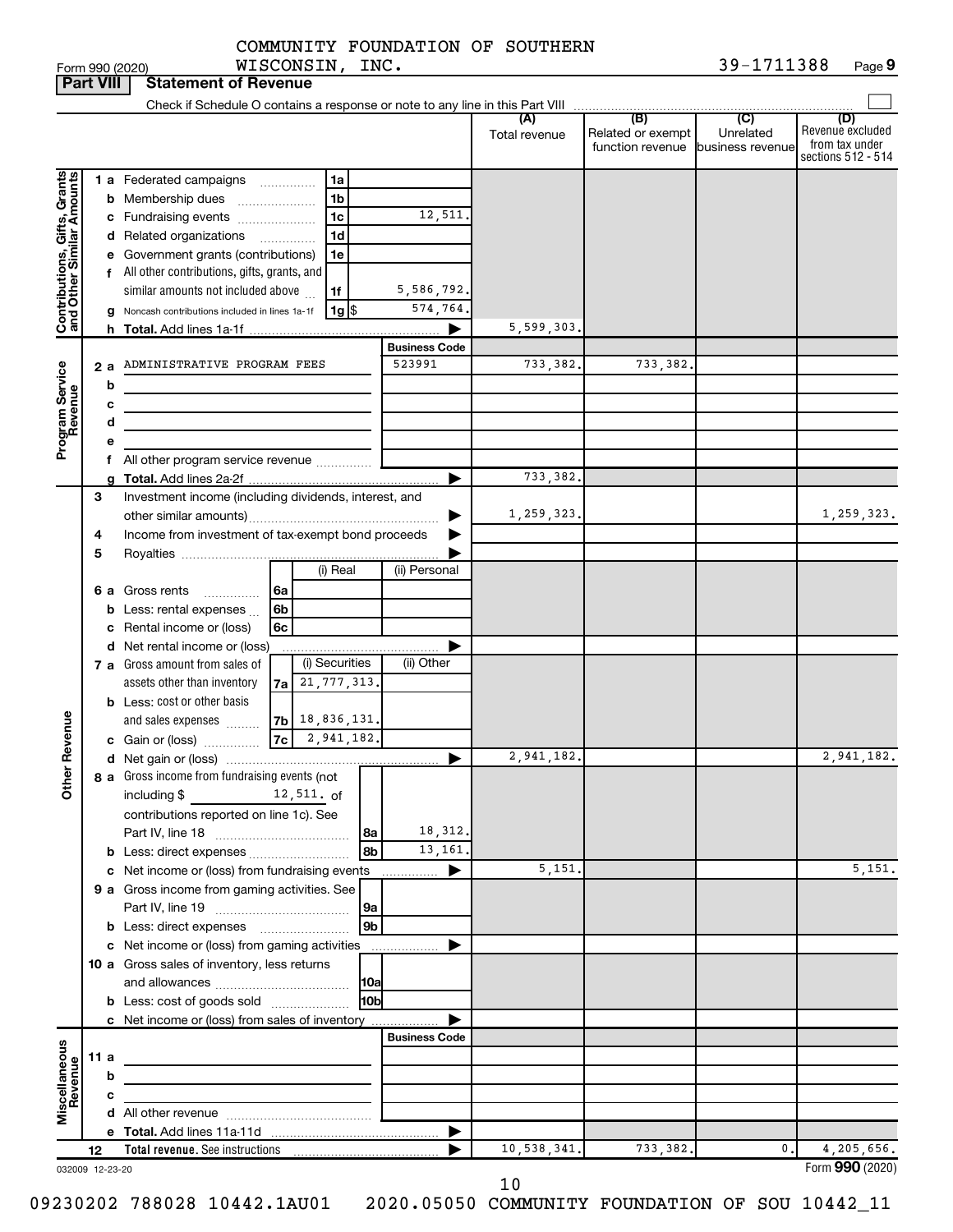| Form 990 (2020)                                                                   | WISCONSIN,                                                                                                                 | INC.                  |                                    |                                           | 39-1711388                     | Page 10 |
|-----------------------------------------------------------------------------------|----------------------------------------------------------------------------------------------------------------------------|-----------------------|------------------------------------|-------------------------------------------|--------------------------------|---------|
|                                                                                   | <b>Part IX Statement of Functional Expenses</b>                                                                            |                       |                                    |                                           |                                |         |
|                                                                                   | Section 501(c)(3) and 501(c)(4) organizations must complete all columns. All other organizations must complete column (A). |                       |                                    |                                           |                                |         |
|                                                                                   | Check if Schedule O contains a response or note to any line in this Part IX                                                |                       |                                    |                                           |                                |         |
| Do not include amounts reported on lines 6b,<br>7b, 8b, 9b, and 10b of Part VIII. |                                                                                                                            | (A)<br>Total expenses | (B)<br>Program service<br>expenses | (C)<br>Management and<br>general expenses | (D)<br>Fundraising<br>expenses |         |
|                                                                                   | Grants and other assistance to domestic organizations<br>and domestic governments. See Part IV, line 21                    | 2,509,250.            | 2,509,250.                         |                                           |                                |         |
| 2<br>individuals. See Part IV, line 22                                            | Grants and other assistance to domestic                                                                                    | 841, 148.             | 841, 148.                          |                                           |                                |         |

**3** Grants and other assistance to foreign organizations, foreign governments, and foreign individuals. See Part IV, lines 15 and 16  $\ldots$ 

**4 5 6** Compensation not included above to disqualified Benefits paid to or for members ................... Compensation of current officers, directors, trustees, and key employees ........................

persons (as defined under section 4958(f)(1)) and persons described in section  $4958(c)(3)(B)$   $\ldots$ 

**7 8 9** Pension plan accruals and contributions (include section 401(k) and 403(b) employer contributions) Other salaries and wages ~~~~~~~~~~ Other employee benefits ~~~~~~~~~~

**10 11** Payroll taxes ~~~~~~~~~~~~~~~~ Fees for services (nonemployees):

**a** Management ~~~~~~~~~~~~~~~~ **b** Legal ~~~~~~~~~~~~~~~~~~~~

**c d e f g** Professional fundraising services. See Part IV, line 17 Other. (If line 11g amount exceeds 10% of line 25, Accounting ~~~~~~~~~~~~~~~~~ Lobbying ~~~~~~~~~~~~~~~~~~ Investment management fees .......................

**12 13 14** Advertising and promotion ........................... Office expenses ~~~~~~~~~~~~~~~ Information technology ~~~~~~~~~~~

**15 16 17 18 19 20** Royalties ~~~~~~~~~~~~~~~~~~ Occupancy ~~~~~~~~~~~~~~~~~ Travel ~~~~~~~~~~~~~~~~~~~ Payments of travel or entertainment expenses for any federal, state, or local public officials ... Conferences, conventions, and meetings

**21 22 23 24 a** Other expenses. Itemize expenses not covered above (List miscellaneous expenses on line 24e. If line 24e amount exceeds 10% of line 25, column (A) amount, list line 24e expenses on Schedule O.) Payments to affiliates ~~~~~~~~~~~~ Depreciation, depletion, and amortization ...... Insurance ~~~~~~~~~~~~~~~~~

**Total functional expenses.**  Add lines 1 through 24e **b c d e 25** All other expenses BAD DEBT EXPENSE 7,550. 7 7,550. MEMBERSHIP DUES 3,166.

23,071. 23,071. 272,388. 272,388.

column (A) amount, list line 11g expenses on Sch O.)

Interest ~~~~~~~~~~~~~~~~~~

DONOR/FUND EXPENSE 733,382. 733,382.

**Joint costs.** Complete this line only if the organization reported in column (B) joint costs from a combined 581. 581. 5,033,738. 4,241,416. 693,741. 98,581.

032010 12-23-20

**26**

Form (2020) **990**

Check here if following SOP 98-2 (ASC 958-720)

educational campaign and fundraising solicitation.

11

09230202 788028 10442.1AU01 2020.05050 COMMUNITY FOUNDATION OF SOU 10442\_11

96,731. 28,268. 54,184. 14,279.

314,469. 91,883. 176,151. 46,435.

29,329. 8,629. 16,425. 4,275. 31,592. 9,295. 17,692. 4,605.

55,677. 6,877. 26,208. 22,592.

35,457. 10,369. 19,861. 5,227. 4,584. 1,340. 2,567. 677.

3,333. 975. 1,867. 491.

15,638. 15,638. 1,927. 1,927.

48,821. 48,821.

4,034. 4,034.

1,610.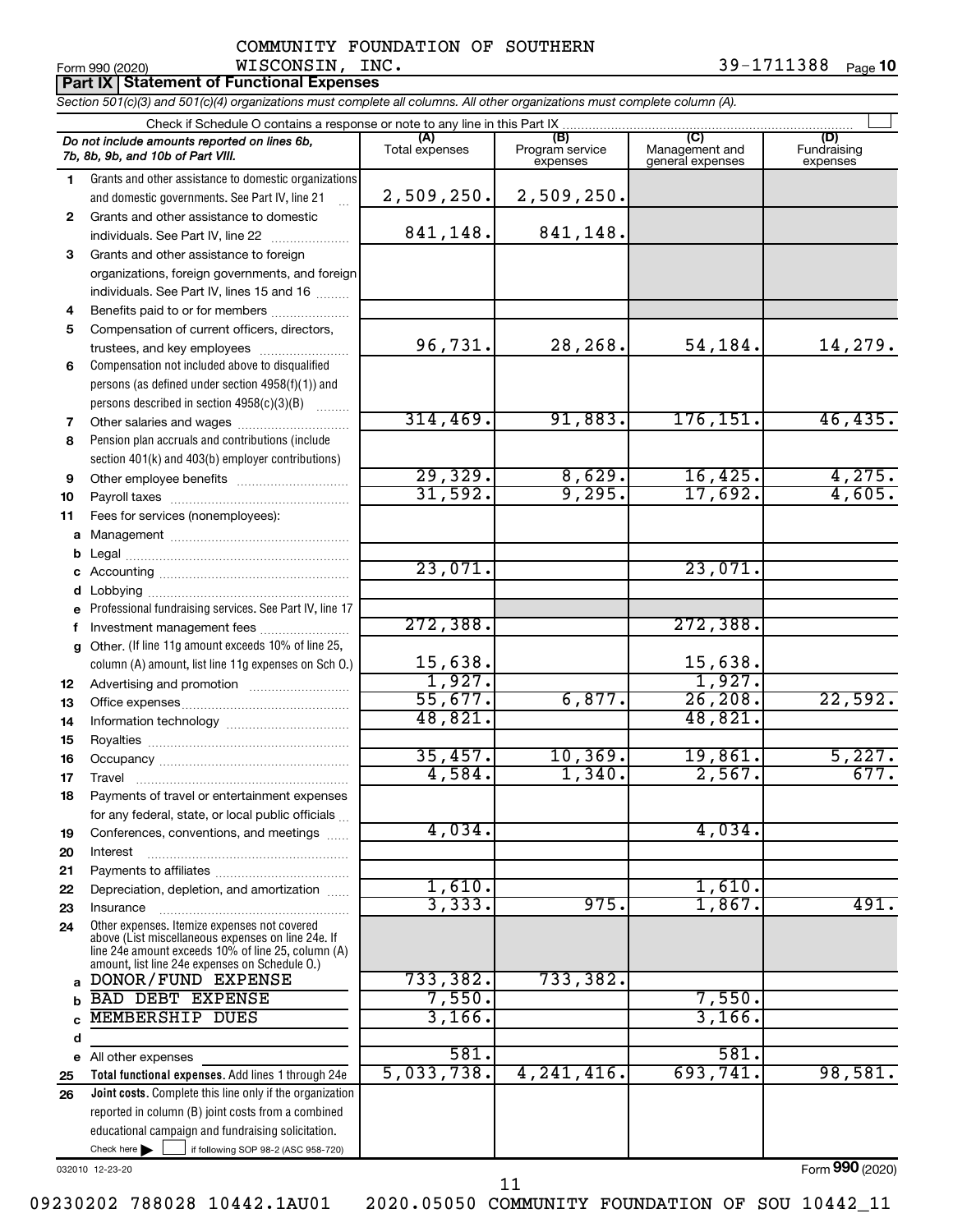**33**

Total liabilities and net assets/fund balances

|  | COMMUNITY FOUNDATION OF SOUTHERN |  |
|--|----------------------------------|--|
|  |                                  |  |

Form 990 (2020) **WISCONSIN, INC.** 39-1711388 <sub>Page</sub> 11

|                             | Part X | <b>Balance Sheet</b>                                                                                   |                              |                          |                         |                    |
|-----------------------------|--------|--------------------------------------------------------------------------------------------------------|------------------------------|--------------------------|-------------------------|--------------------|
|                             |        |                                                                                                        |                              |                          |                         |                    |
|                             |        |                                                                                                        |                              | (A)<br>Beginning of year |                         | (B)<br>End of year |
|                             | 1      |                                                                                                        |                              | 546,961.                 | $\mathbf{1}$            | 800, 509.          |
|                             | 2      |                                                                                                        |                              | 5,987.                   | $\overline{2}$          | 6,607.             |
|                             | З      |                                                                                                        |                              | 476,815.                 | $\mathbf{3}$            | 200, 585.          |
|                             | 4      |                                                                                                        |                              | 5,801.                   | $\overline{\mathbf{4}}$ | 0.                 |
|                             | 5      | Loans and other receivables from any current or former officer, director,                              |                              |                          |                         |                    |
|                             |        | trustee, key employee, creator or founder, substantial contributor, or 35%                             |                              |                          |                         |                    |
|                             |        | controlled entity or family member of any of these persons                                             |                              |                          | 5                       |                    |
|                             | 6      | Loans and other receivables from other disqualified persons (as defined                                |                              |                          |                         |                    |
|                             |        | under section $4958(f)(1)$ , and persons described in section $4958(c)(3)(B)$                          |                              |                          | 6                       |                    |
|                             | 7      |                                                                                                        |                              |                          | $\overline{7}$          |                    |
| Assets                      | 8      |                                                                                                        |                              |                          | 8                       |                    |
|                             | 9      | Prepaid expenses and deferred charges                                                                  |                              | 8,685.                   | 9                       | 272.               |
|                             |        | <b>10a</b> Land, buildings, and equipment: cost or other                                               |                              |                          |                         |                    |
|                             |        | basis. Complete Part VI of Schedule D                                                                  | $\frac{8,050}{1,744}$<br>10a |                          |                         |                    |
|                             |        | <b>b</b> Less: accumulated depreciation <i>mimimimini</i>                                              | 10 <sub>b</sub>              | 7,916.                   | 10 <sub>c</sub>         | 6,306.             |
|                             | 11     |                                                                                                        |                              |                          | 11                      |                    |
|                             | 12     |                                                                                                        |                              | 60,480,844.              | 12                      | 77,541,347.        |
|                             | 13     |                                                                                                        |                              |                          | 13                      |                    |
|                             | 14     |                                                                                                        |                              |                          | 14                      |                    |
|                             | 15     |                                                                                                        |                              |                          | 15                      |                    |
|                             | 16     |                                                                                                        |                              | 61, 533, 009.            | 16                      | 78, 555, 626.      |
|                             | 17     |                                                                                                        |                              | 37,442.                  | 17                      | 43,340.            |
|                             | 18     |                                                                                                        |                              | 1,983,377.               | 18                      | 2, 294, 096.       |
|                             | 19     |                                                                                                        |                              | $\overline{0}$ .         | 19                      | 4,000.             |
|                             | 20     |                                                                                                        |                              |                          | 20                      |                    |
|                             | 21     | Escrow or custodial account liability. Complete Part IV of Schedule D                                  |                              |                          | 21                      |                    |
|                             | 22     | Loans and other payables to any current or former officer, director,                                   |                              |                          |                         |                    |
| Liabilities                 |        | trustee, key employee, creator or founder, substantial contributor, or 35%                             |                              |                          |                         |                    |
|                             |        |                                                                                                        |                              |                          | 22                      |                    |
|                             | 23     | Secured mortgages and notes payable to unrelated third parties                                         |                              |                          | 23                      |                    |
|                             | 24     | Unsecured notes and loans payable to unrelated third parties                                           |                              |                          | 24                      |                    |
|                             | 25     | Other liabilities (including federal income tax, payables to related third                             |                              |                          |                         |                    |
|                             |        | parties, and other liabilities not included on lines 17-24). Complete Part X                           |                              |                          |                         |                    |
|                             |        | of Schedule D                                                                                          |                              | 3,093,844.               | 25                      | 3,834,706.         |
|                             | 26     | Total liabilities. Add lines 17 through 25                                                             |                              | 5, 114, 663.             | 26                      | 6, 176, 142.       |
|                             |        | Organizations that follow FASB ASC 958, check here $\blacktriangleright \lfloor \underline{X} \rfloor$ |                              |                          |                         |                    |
|                             |        | and complete lines 27, 28, 32, and 33.                                                                 |                              |                          |                         |                    |
|                             | 27     |                                                                                                        |                              | 55,756,946.              | 27                      | 71,987,042.        |
|                             | 28     |                                                                                                        |                              | 661,400.                 | 28                      | 392,442.           |
| Net Assets or Fund Balances |        | Organizations that do not follow FASB ASC 958, check here $\blacktriangleright$                        |                              |                          |                         |                    |
|                             |        | and complete lines 29 through 33.                                                                      |                              |                          |                         |                    |
|                             | 29     |                                                                                                        |                              |                          | 29                      |                    |
|                             | 30     | Paid-in or capital surplus, or land, building, or equipment fund                                       |                              |                          | 30                      |                    |
|                             | 31     | Retained earnings, endowment, accumulated income, or other funds                                       |                              | 56,418,346.              | 31                      |                    |
|                             | 32     |                                                                                                        |                              |                          | 32                      | 72,379,484.        |

Form (2020) **990**

**33**

 $61,533,009$ .  $33 \mid 78,555,626$ .

12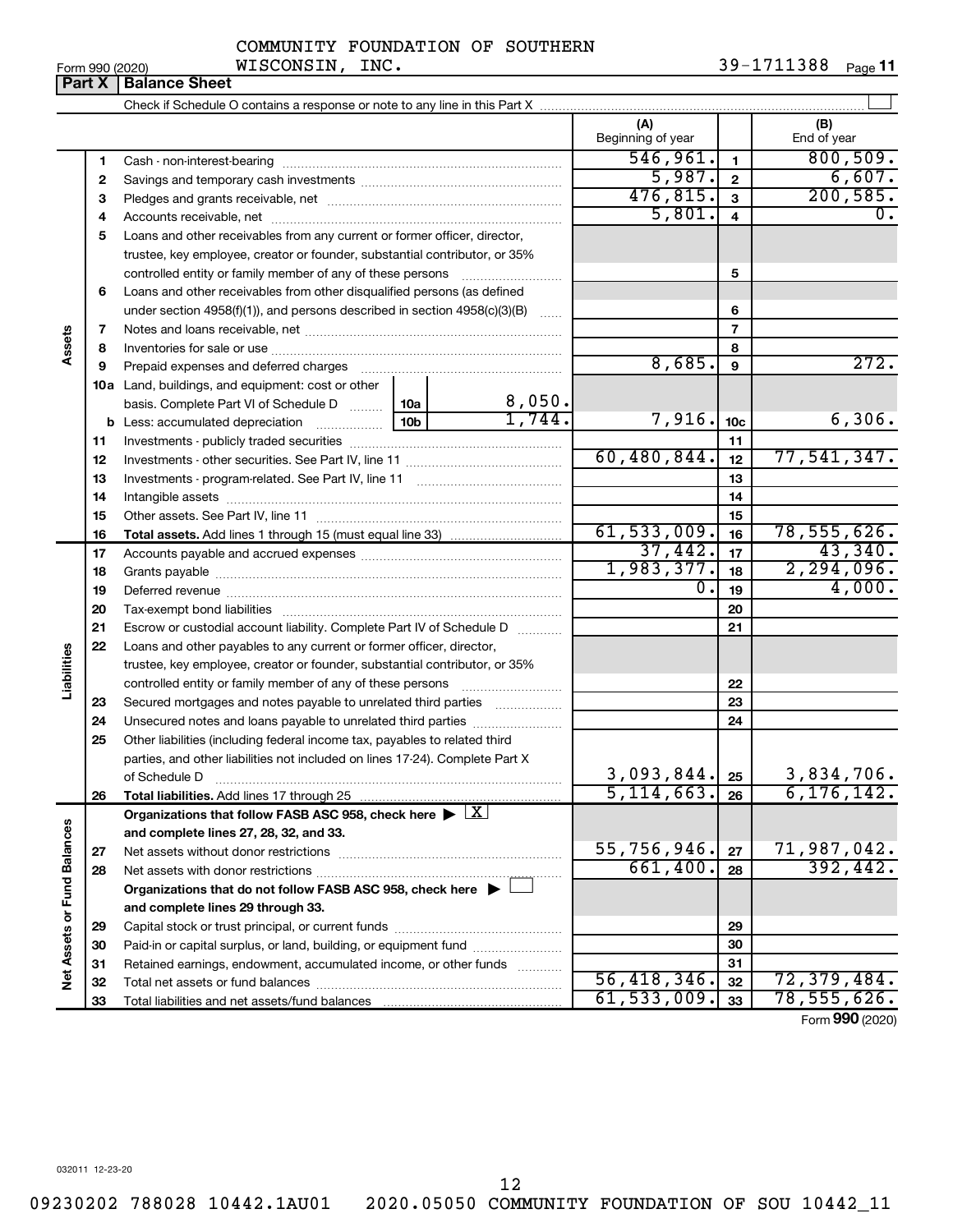|    | COMMUNITY FOUNDATION OF SOUTHERN                                                                                                                                                                                               |                         |             |                |   |                         |
|----|--------------------------------------------------------------------------------------------------------------------------------------------------------------------------------------------------------------------------------|-------------------------|-------------|----------------|---|-------------------------|
|    | WISCONSIN, INC.<br>Form 990 (2020)                                                                                                                                                                                             |                         | 39-1711388  |                |   | Page 12                 |
|    | Part XI   Reconciliation of Net Assets                                                                                                                                                                                         |                         |             |                |   |                         |
|    |                                                                                                                                                                                                                                |                         |             |                |   | $\overline{\mathbf{X}}$ |
|    |                                                                                                                                                                                                                                |                         |             |                |   |                         |
| 1  |                                                                                                                                                                                                                                | 1                       | 10,538,341. |                |   |                         |
| 2  |                                                                                                                                                                                                                                | $\mathbf{2}$            |             |                |   | 5,033,738.              |
| З  |                                                                                                                                                                                                                                | 3                       |             |                |   | 5,504,603.              |
| 4  |                                                                                                                                                                                                                                | $\overline{\mathbf{4}}$ |             |                |   | 56,418,346.             |
| 5  | Net unrealized gains (losses) on investments [111] www.martime.community.community.community.community.communi                                                                                                                 | 5                       |             |                |   | 11, 206, 206.           |
| 6  | Donated services and use of facilities [[111] non-manual content of the service and use of facilities [[11] no                                                                                                                 | 6                       |             |                |   |                         |
| 7  | Investment expenses [[11] has a series and a series of the series of the series and series and series and series and series and series and series and series and series and series and series and series and series and series | $\overline{7}$          |             |                |   |                         |
| 8  | Prior period adjustments www.communication.communication.com/news/communication.com/news/communication.com/new                                                                                                                 | 8                       |             |                |   |                         |
| 9  | Other changes in net assets or fund balances (explain on Schedule O)                                                                                                                                                           | 9                       |             |                |   | $-749,671.$             |
| 10 | Net assets or fund balances at end of year. Combine lines 3 through 9 (must equal Part X, line 32,                                                                                                                             |                         |             |                |   |                         |
|    |                                                                                                                                                                                                                                | 10                      |             |                |   | 72,379,484.             |
|    | Part XII Financial Statements and Reporting                                                                                                                                                                                    |                         |             |                |   |                         |
|    |                                                                                                                                                                                                                                |                         |             |                |   |                         |
|    |                                                                                                                                                                                                                                |                         |             |                |   | Yes   No                |
| 1  | $\boxed{\text{X}}$ Accrual<br>Accounting method used to prepare the Form 990: [16] Cash<br>  Other                                                                                                                             |                         |             |                |   |                         |
|    | If the organization changed its method of accounting from a prior year or checked "Other," explain in Schedule O.                                                                                                              |                         |             |                |   |                         |
|    |                                                                                                                                                                                                                                |                         |             | 2a             |   | х                       |
|    | If "Yes," check a box below to indicate whether the financial statements for the year were compiled or reviewed on a                                                                                                           |                         |             |                |   |                         |
|    | separate basis, consolidated basis, or both:                                                                                                                                                                                   |                         |             |                |   |                         |
|    | <b>Consolidated basis</b><br>Separate basis<br>Both consolidated and separate basis                                                                                                                                            |                         |             |                |   |                         |
|    | <b>b</b> Were the organization's financial statements audited by an independent accountant?                                                                                                                                    |                         |             | 2 <sub>b</sub> | x |                         |
|    | If "Yes," check a box below to indicate whether the financial statements for the year were audited on a separate basis,                                                                                                        |                         |             |                |   |                         |
|    | consolidated basis, or both:                                                                                                                                                                                                   |                         |             |                |   |                         |
|    | $\boxed{\mathbf{X}}$ Separate basis<br>Consolidated basis<br>Both consolidated and separate basis                                                                                                                              |                         |             |                |   |                         |
|    | c If "Yes" to line 2a or 2b, does the organization have a committee that assumes responsibility for oversight of the audit,                                                                                                    |                         |             |                |   |                         |
|    |                                                                                                                                                                                                                                |                         |             | 2c             | X |                         |
|    | If the organization changed either its oversight process or selection process during the tax year, explain on Schedule O.                                                                                                      |                         |             |                |   |                         |
|    | 3a As a result of a federal award, was the organization required to undergo an audit or audits as set forth in the Single Audit                                                                                                |                         |             |                |   |                         |
|    |                                                                                                                                                                                                                                |                         |             | 3a             |   | х                       |
|    | b If "Yes," did the organization undergo the required audit or audits? If the organization did not undergo the required audit                                                                                                  |                         |             |                |   |                         |
|    |                                                                                                                                                                                                                                |                         |             | 3 <sub>b</sub> |   |                         |

Form (2020) **990**

032012 12-23-20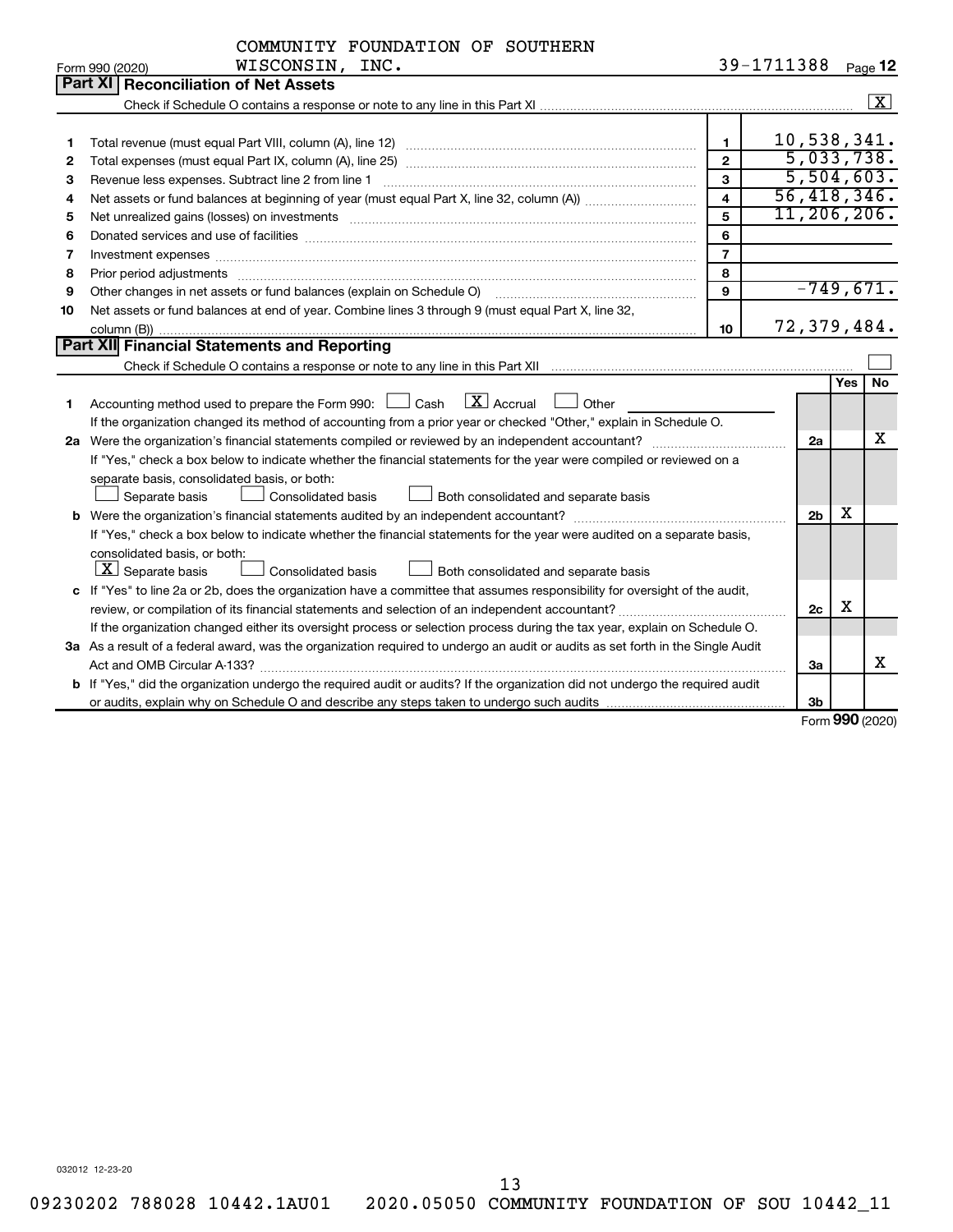| <b>SCHEDULE A</b>          |                                               |  |                                    |  |                                                                                                                                    |     |                                   |                            | OMB No. 1545-0047                                                                                                                            |
|----------------------------|-----------------------------------------------|--|------------------------------------|--|------------------------------------------------------------------------------------------------------------------------------------|-----|-----------------------------------|----------------------------|----------------------------------------------------------------------------------------------------------------------------------------------|
| (Form 990 or 990-EZ)       |                                               |  |                                    |  | <b>Public Charity Status and Public Support</b>                                                                                    |     |                                   |                            |                                                                                                                                              |
|                            |                                               |  |                                    |  | Complete if the organization is a section 501(c)(3) organization or a section<br>4947(a)(1) nonexempt charitable trust.            |     |                                   |                            |                                                                                                                                              |
| Department of the Treasury |                                               |  | Attach to Form 990 or Form 990-EZ. |  |                                                                                                                                    |     |                                   | <b>Open to Public</b>      |                                                                                                                                              |
| Internal Revenue Service   |                                               |  |                                    |  | Go to www.irs.gov/Form990 for instructions and the latest information.                                                             |     |                                   |                            | <b>Inspection</b>                                                                                                                            |
| Name of the organization   |                                               |  |                                    |  | COMMUNITY FOUNDATION OF SOUTHERN                                                                                                   |     |                                   |                            | <b>Employer identification number</b>                                                                                                        |
|                            |                                               |  | WISCONSIN, INC.                    |  |                                                                                                                                    |     |                                   |                            | 39-1711388                                                                                                                                   |
| Part I                     |                                               |  |                                    |  | Reason for Public Charity Status. (All organizations must complete this part.) See instructions.                                   |     |                                   |                            |                                                                                                                                              |
|                            |                                               |  |                                    |  | The organization is not a private foundation because it is: (For lines 1 through 12, check only one box.)                          |     |                                   |                            |                                                                                                                                              |
| 1                          |                                               |  |                                    |  | A church, convention of churches, or association of churches described in section 170(b)(1)(A)(i).                                 |     |                                   |                            |                                                                                                                                              |
| 2                          |                                               |  |                                    |  | A school described in section 170(b)(1)(A)(ii). (Attach Schedule E (Form 990 or 990-EZ).)                                          |     |                                   |                            |                                                                                                                                              |
| з                          |                                               |  |                                    |  | A hospital or a cooperative hospital service organization described in section 170(b)(1)(A)(iii).                                  |     |                                   |                            |                                                                                                                                              |
| 4                          |                                               |  |                                    |  |                                                                                                                                    |     |                                   |                            | A medical research organization operated in conjunction with a hospital described in section 170(b)(1)(A)(iii). Enter the hospital's name,   |
|                            | city, and state:                              |  |                                    |  |                                                                                                                                    |     |                                   |                            |                                                                                                                                              |
| 5                          |                                               |  |                                    |  | An organization operated for the benefit of a college or university owned or operated by a governmental unit described in          |     |                                   |                            |                                                                                                                                              |
|                            | section 170(b)(1)(A)(iv). (Complete Part II.) |  |                                    |  |                                                                                                                                    |     |                                   |                            |                                                                                                                                              |
| 6                          |                                               |  |                                    |  | A federal, state, or local government or governmental unit described in section 170(b)(1)(A)(v).                                   |     |                                   |                            |                                                                                                                                              |
| 7                          |                                               |  |                                    |  |                                                                                                                                    |     |                                   |                            | An organization that normally receives a substantial part of its support from a governmental unit or from the general public described in    |
| <u>  x</u>                 | section 170(b)(1)(A)(vi). (Complete Part II.) |  |                                    |  |                                                                                                                                    |     |                                   |                            |                                                                                                                                              |
| 8<br>9                     |                                               |  |                                    |  | A community trust described in section 170(b)(1)(A)(vi). (Complete Part II.)                                                       |     |                                   |                            |                                                                                                                                              |
|                            |                                               |  |                                    |  | An agricultural research organization described in section 170(b)(1)(A)(ix) operated in conjunction with a land-grant college      |     |                                   |                            |                                                                                                                                              |
|                            | university:                                   |  |                                    |  | or university or a non-land-grant college of agriculture (see instructions). Enter the name, city, and state of the college or     |     |                                   |                            |                                                                                                                                              |
| 10                         |                                               |  |                                    |  |                                                                                                                                    |     |                                   |                            | An organization that normally receives (1) more than 33 1/3% of its support from contributions, membership fees, and gross receipts from     |
|                            |                                               |  |                                    |  |                                                                                                                                    |     |                                   |                            | activities related to its exempt functions, subject to certain exceptions; and (2) no more than 33 1/3% of its support from gross investment |
|                            |                                               |  |                                    |  |                                                                                                                                    |     |                                   |                            | income and unrelated business taxable income (less section 511 tax) from businesses acquired by the organization after June 30, 1975.        |
|                            | See section 509(a)(2). (Complete Part III.)   |  |                                    |  |                                                                                                                                    |     |                                   |                            |                                                                                                                                              |
| 11                         |                                               |  |                                    |  | An organization organized and operated exclusively to test for public safety. See section 509(a)(4).                               |     |                                   |                            |                                                                                                                                              |
| 12                         |                                               |  |                                    |  |                                                                                                                                    |     |                                   |                            | An organization organized and operated exclusively for the benefit of, to perform the functions of, or to carry out the purposes of one or   |
|                            |                                               |  |                                    |  | more publicly supported organizations described in section 509(a)(1) or section 509(a)(2). See section 509(a)(3). Check the box in |     |                                   |                            |                                                                                                                                              |
|                            |                                               |  |                                    |  | lines 12a through 12d that describes the type of supporting organization and complete lines 12e, 12f, and 12g.                     |     |                                   |                            |                                                                                                                                              |
| a                          |                                               |  |                                    |  | Type I. A supporting organization operated, supervised, or controlled by its supported organization(s), typically by giving        |     |                                   |                            |                                                                                                                                              |
|                            |                                               |  |                                    |  | the supported organization(s) the power to regularly appoint or elect a majority of the directors or trustees of the supporting    |     |                                   |                            |                                                                                                                                              |
|                            |                                               |  |                                    |  | organization. You must complete Part IV, Sections A and B.                                                                         |     |                                   |                            |                                                                                                                                              |
| b                          |                                               |  |                                    |  | Type II. A supporting organization supervised or controlled in connection with its supported organization(s), by having            |     |                                   |                            |                                                                                                                                              |
|                            |                                               |  |                                    |  | control or management of the supporting organization vested in the same persons that control or manage the supported               |     |                                   |                            |                                                                                                                                              |
|                            |                                               |  |                                    |  | organization(s). You must complete Part IV, Sections A and C.                                                                      |     |                                   |                            |                                                                                                                                              |
| с                          |                                               |  |                                    |  | Type III functionally integrated. A supporting organization operated in connection with, and functionally integrated with,         |     |                                   |                            |                                                                                                                                              |
|                            |                                               |  |                                    |  | its supported organization(s) (see instructions). You must complete Part IV, Sections A, D, and E.                                 |     |                                   |                            |                                                                                                                                              |
| d                          |                                               |  |                                    |  | Type III non-functionally integrated. A supporting organization operated in connection with its supported organization(s)          |     |                                   |                            |                                                                                                                                              |
|                            |                                               |  |                                    |  | that is not functionally integrated. The organization generally must satisfy a distribution requirement and an attentiveness       |     |                                   |                            |                                                                                                                                              |
|                            |                                               |  |                                    |  | requirement (see instructions). You must complete Part IV, Sections A and D, and Part V.                                           |     |                                   |                            |                                                                                                                                              |
| e                          |                                               |  |                                    |  | Check this box if the organization received a written determination from the IRS that it is a Type I, Type II, Type III            |     |                                   |                            |                                                                                                                                              |
|                            |                                               |  |                                    |  | functionally integrated, or Type III non-functionally integrated supporting organization.                                          |     |                                   |                            |                                                                                                                                              |
|                            |                                               |  |                                    |  |                                                                                                                                    |     |                                   |                            |                                                                                                                                              |
| g                          | (i) Name of supported                         |  | (ii) EIN                           |  | Provide the following information about the supported organization(s).<br>(iii) Type of organization                               |     | (iv) Is the organization listed   | (v) Amount of monetary     | (vi) Amount of other                                                                                                                         |
|                            | organization                                  |  |                                    |  | (described on lines 1-10                                                                                                           | Yes | in your governing document?<br>No | support (see instructions) | support (see instructions)                                                                                                                   |
|                            |                                               |  |                                    |  | above (see instructions))                                                                                                          |     |                                   |                            |                                                                                                                                              |
|                            |                                               |  |                                    |  |                                                                                                                                    |     |                                   |                            |                                                                                                                                              |
|                            |                                               |  |                                    |  |                                                                                                                                    |     |                                   |                            |                                                                                                                                              |
|                            |                                               |  |                                    |  |                                                                                                                                    |     |                                   |                            |                                                                                                                                              |
|                            |                                               |  |                                    |  |                                                                                                                                    |     |                                   |                            |                                                                                                                                              |
|                            |                                               |  |                                    |  |                                                                                                                                    |     |                                   |                            |                                                                                                                                              |
|                            |                                               |  |                                    |  |                                                                                                                                    |     |                                   |                            |                                                                                                                                              |
|                            |                                               |  |                                    |  |                                                                                                                                    |     |                                   |                            |                                                                                                                                              |
|                            |                                               |  |                                    |  |                                                                                                                                    |     |                                   |                            |                                                                                                                                              |
|                            |                                               |  |                                    |  |                                                                                                                                    |     |                                   |                            |                                                                                                                                              |
| Total                      |                                               |  |                                    |  |                                                                                                                                    |     |                                   |                            |                                                                                                                                              |
|                            |                                               |  |                                    |  | LHA For Paperwork Reduction Act Notice, see the Instructions for Form 990 or 990-EZ. 032021 01-25-21                               |     |                                   |                            | Schedule A (Form 990 or 990-EZ) 2020                                                                                                         |
|                            |                                               |  |                                    |  |                                                                                                                                    | 14  |                                   |                            |                                                                                                                                              |

|  |  | j |
|--|--|---|
|  |  |   |
|  |  |   |
|  |  |   |
|  |  |   |
|  |  |   |
|  |  |   |
|  |  |   |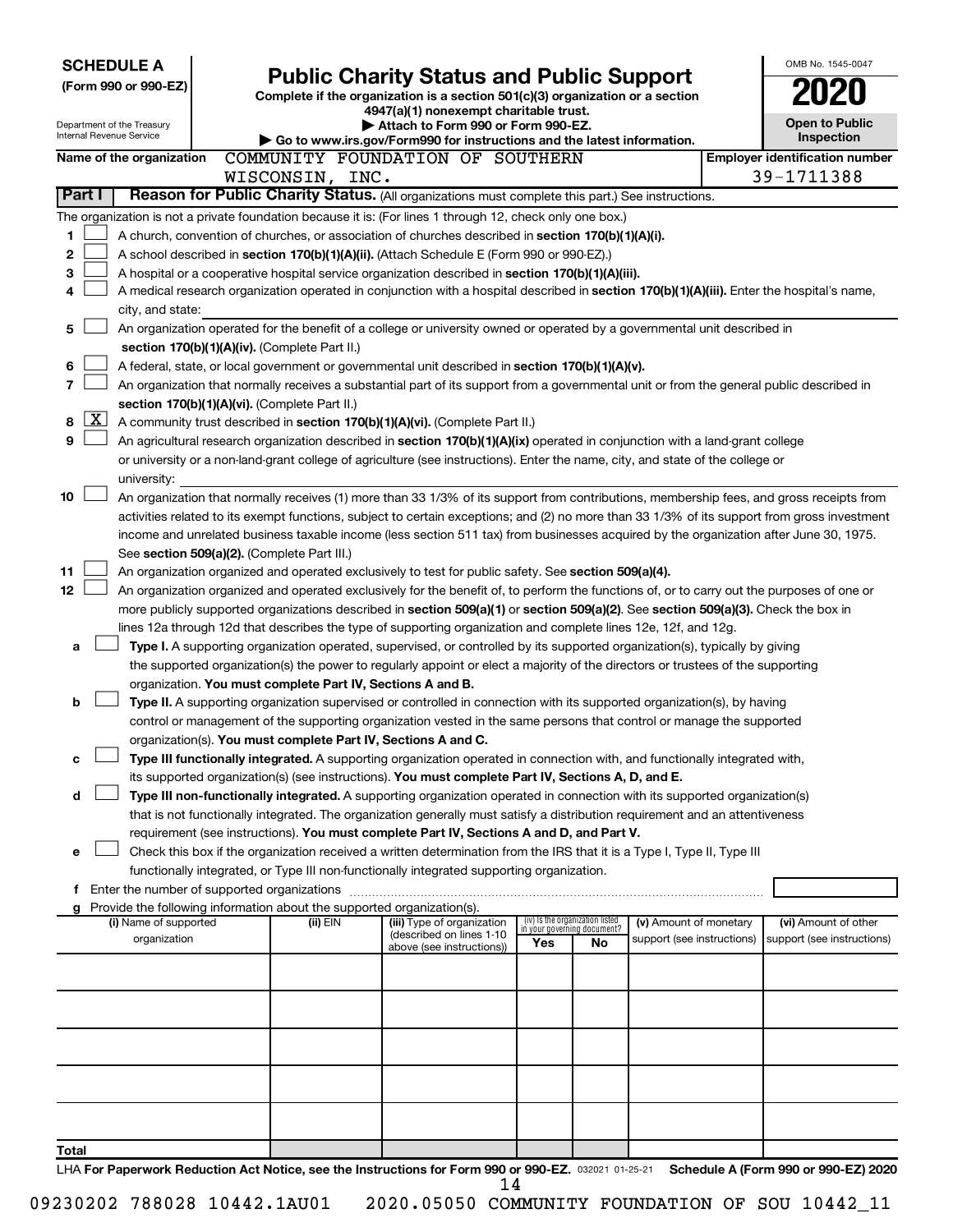Schedule A (Form 990 or 990-EZ) 2020  $\verb|WISCONSIN|, \verb|INC. 39-1711388 |$   $\verb|Page|$ 

39-1711388 Page 2

(Complete only if you checked the box on line 5, 7, or 8 of Part I or if the organization failed to qualify under Part III. If the organization fails to qualify under the tests listed below, please complete Part III.) **Part II Support Schedule for Organizations Described in Sections 170(b)(1)(A)(iv) and 170(b)(1)(A)(vi)**

| <b>Section A. Public Support</b>                                                                                                                                                                                              |           |                      |            |                       |          |                                      |
|-------------------------------------------------------------------------------------------------------------------------------------------------------------------------------------------------------------------------------|-----------|----------------------|------------|-----------------------|----------|--------------------------------------|
| Calendar year (or fiscal year beginning in)                                                                                                                                                                                   | (a) 2016  | (b) 2017             | $(c)$ 2018 | $(d)$ 2019            | (e) 2020 | (f) Total                            |
| 1 Gifts, grants, contributions, and                                                                                                                                                                                           |           |                      |            |                       |          |                                      |
| membership fees received. (Do not                                                                                                                                                                                             |           |                      |            |                       |          |                                      |
| include any "unusual grants.")                                                                                                                                                                                                | 4412088.  | 6337752.             | 4137674.   | 3831457.              |          | 5599303.24318274.                    |
| 2 Tax revenues levied for the organ-                                                                                                                                                                                          |           |                      |            |                       |          |                                      |
| ization's benefit and either paid to                                                                                                                                                                                          |           |                      |            |                       |          |                                      |
| or expended on its behalf                                                                                                                                                                                                     |           |                      |            |                       |          |                                      |
| 3 The value of services or facilities                                                                                                                                                                                         |           |                      |            |                       |          |                                      |
| furnished by a governmental unit to                                                                                                                                                                                           |           |                      |            |                       |          |                                      |
| the organization without charge                                                                                                                                                                                               |           |                      |            |                       |          |                                      |
| 4 Total. Add lines 1 through 3                                                                                                                                                                                                | 4412088.  | 6337752.             | 4137674.   | 3831457.              |          | 5599303.24318274.                    |
| 5 The portion of total contributions                                                                                                                                                                                          |           |                      |            |                       |          |                                      |
| by each person (other than a                                                                                                                                                                                                  |           |                      |            |                       |          |                                      |
| governmental unit or publicly                                                                                                                                                                                                 |           |                      |            |                       |          |                                      |
| supported organization) included                                                                                                                                                                                              |           |                      |            |                       |          |                                      |
| on line 1 that exceeds 2% of the                                                                                                                                                                                              |           |                      |            |                       |          |                                      |
| amount shown on line 11,                                                                                                                                                                                                      |           |                      |            |                       |          |                                      |
| column (f)                                                                                                                                                                                                                    |           |                      |            |                       |          | 999,074.                             |
| 6 Public support. Subtract line 5 from line 4.                                                                                                                                                                                |           |                      |            |                       |          | 23319200.                            |
| <b>Section B. Total Support</b>                                                                                                                                                                                               |           |                      |            |                       |          |                                      |
| Calendar year (or fiscal year beginning in)                                                                                                                                                                                   | (a) 2016  | (b) 2017<br>6337752. | $(c)$ 2018 | $(d)$ 2019<br>3831457 | (e) 2020 | (f) Total                            |
| <b>7</b> Amounts from line 4                                                                                                                                                                                                  | 4412088.  |                      | 4137674.   |                       |          | 5599303.24318274.                    |
| 8 Gross income from interest,                                                                                                                                                                                                 |           |                      |            |                       |          |                                      |
| dividends, payments received on                                                                                                                                                                                               |           |                      |            |                       |          |                                      |
| securities loans, rents, royalties,                                                                                                                                                                                           |           |                      |            | 1298613.              | 1259323. | 6035316.                             |
| and income from similar sources                                                                                                                                                                                               | 998, 177. | 1087597.             | 1391606.   |                       |          |                                      |
| <b>9</b> Net income from unrelated business                                                                                                                                                                                   |           |                      |            |                       |          |                                      |
| activities, whether or not the                                                                                                                                                                                                |           |                      |            |                       |          |                                      |
| business is regularly carried on                                                                                                                                                                                              |           |                      |            |                       |          |                                      |
| 10 Other income. Do not include gain                                                                                                                                                                                          |           |                      |            |                       |          |                                      |
| or loss from the sale of capital                                                                                                                                                                                              |           |                      |            |                       |          |                                      |
| assets (Explain in Part VI.)                                                                                                                                                                                                  |           |                      |            |                       |          | 30353590.                            |
| 11 Total support. Add lines 7 through 10                                                                                                                                                                                      |           |                      |            |                       |          | 3,823,341.                           |
| 12 Gross receipts from related activities, etc. (see instructions)                                                                                                                                                            |           |                      |            |                       | 12       |                                      |
| 13 First 5 years. If the Form 990 is for the organization's first, second, third, fourth, or fifth tax year as a section 501(c)(3)                                                                                            |           |                      |            |                       |          |                                      |
| <b>Section C. Computation of Public Support Percentage</b>                                                                                                                                                                    |           |                      |            |                       |          |                                      |
|                                                                                                                                                                                                                               |           |                      |            |                       | 14       | 76.83<br>%                           |
|                                                                                                                                                                                                                               |           |                      |            |                       | 15       | 78.47<br>%                           |
| 16a 33 1/3% support test - 2020. If the organization did not check the box on line 13, and line 14 is 33 1/3% or more, check this box and                                                                                     |           |                      |            |                       |          |                                      |
| stop here. The organization qualifies as a publicly supported organization manufactured content and the organization manufactured and the state of the state of the state of the state of the state of the state of the state |           |                      |            |                       |          | $\blacktriangleright$ $\mathbf{X}$   |
| b 33 1/3% support test - 2019. If the organization did not check a box on line 13 or 16a, and line 15 is 33 1/3% or more, check this box                                                                                      |           |                      |            |                       |          |                                      |
|                                                                                                                                                                                                                               |           |                      |            |                       |          |                                      |
| 17a 10% -facts-and-circumstances test - 2020. If the organization did not check a box on line 13, 16a, or 16b, and line 14 is 10% or more,                                                                                    |           |                      |            |                       |          |                                      |
| and if the organization meets the facts-and-circumstances test, check this box and stop here. Explain in Part VI how the organization                                                                                         |           |                      |            |                       |          |                                      |
| meets the facts-and-circumstances test. The organization qualifies as a publicly supported organization                                                                                                                       |           |                      |            |                       |          |                                      |
| <b>b 10%</b> -facts-and-circumstances test - 2019. If the organization did not check a box on line 13, 16a, 16b, or 17a, and line 15 is 10% or                                                                                |           |                      |            |                       |          |                                      |
| more, and if the organization meets the facts-and-circumstances test, check this box and stop here. Explain in Part VI how the                                                                                                |           |                      |            |                       |          |                                      |
| organization meets the facts-and-circumstances test. The organization qualifies as a publicly supported organization                                                                                                          |           |                      |            |                       |          |                                      |
| 18 Private foundation. If the organization did not check a box on line 13, 16a, 16b, 17a, or 17b, check this box and see instructions                                                                                         |           |                      |            |                       |          |                                      |
|                                                                                                                                                                                                                               |           |                      |            |                       |          | Schedule A (Form 990 or 990-F7) 2020 |

**Schedule A (Form 990 or 990-EZ) 2020**

032022 01-25-21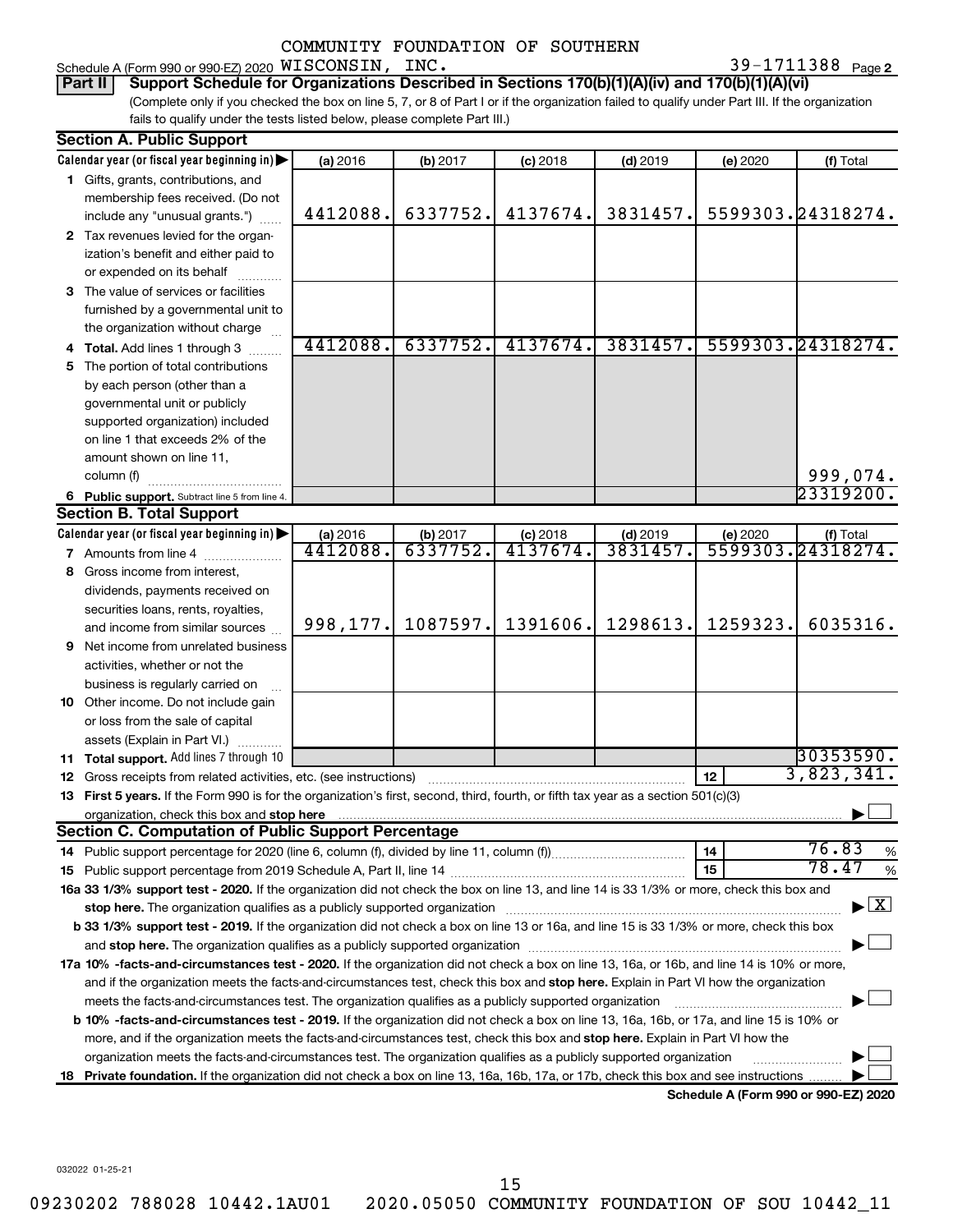Schedule A (Form 990 or 990-EZ) 2020 WISCONSIN, INC.

**3** WISCONSIN, INC. 39-1711388

**Part III Support Schedule for Organizations Described in Section 509(a)(2)** 

(Complete only if you checked the box on line 10 of Part I or if the organization failed to qualify under Part II. If the organization fails to qualify under the tests listed below, please complete Part II.)

| <b>Section A. Public Support</b>                                                                                                                                                                |          |          |            |            |          |                                      |
|-------------------------------------------------------------------------------------------------------------------------------------------------------------------------------------------------|----------|----------|------------|------------|----------|--------------------------------------|
| Calendar year (or fiscal year beginning in)                                                                                                                                                     | (a) 2016 | (b) 2017 | $(c)$ 2018 | $(d)$ 2019 | (e) 2020 | (f) Total                            |
| 1 Gifts, grants, contributions, and                                                                                                                                                             |          |          |            |            |          |                                      |
| membership fees received. (Do not                                                                                                                                                               |          |          |            |            |          |                                      |
| include any "unusual grants.")                                                                                                                                                                  |          |          |            |            |          |                                      |
| <b>2</b> Gross receipts from admissions,<br>merchandise sold or services per-<br>formed, or facilities furnished in<br>any activity that is related to the<br>organization's tax-exempt purpose |          |          |            |            |          |                                      |
| 3 Gross receipts from activities that                                                                                                                                                           |          |          |            |            |          |                                      |
| are not an unrelated trade or bus-                                                                                                                                                              |          |          |            |            |          |                                      |
|                                                                                                                                                                                                 |          |          |            |            |          |                                      |
| iness under section 513                                                                                                                                                                         |          |          |            |            |          |                                      |
| 4 Tax revenues levied for the organ-                                                                                                                                                            |          |          |            |            |          |                                      |
| ization's benefit and either paid to                                                                                                                                                            |          |          |            |            |          |                                      |
| or expended on its behalf                                                                                                                                                                       |          |          |            |            |          |                                      |
| 5 The value of services or facilities                                                                                                                                                           |          |          |            |            |          |                                      |
| furnished by a governmental unit to                                                                                                                                                             |          |          |            |            |          |                                      |
| the organization without charge                                                                                                                                                                 |          |          |            |            |          |                                      |
| 6 Total. Add lines 1 through 5                                                                                                                                                                  |          |          |            |            |          |                                      |
| 7a Amounts included on lines 1, 2, and                                                                                                                                                          |          |          |            |            |          |                                      |
| 3 received from disqualified persons                                                                                                                                                            |          |          |            |            |          |                                      |
| <b>b</b> Amounts included on lines 2 and 3 received<br>from other than disqualified persons that<br>exceed the greater of \$5,000 or 1% of the<br>amount on line 13 for the year                |          |          |            |            |          |                                      |
| c Add lines 7a and 7b                                                                                                                                                                           |          |          |            |            |          |                                      |
| 8 Public support. (Subtract line 7c from line 6.)                                                                                                                                               |          |          |            |            |          |                                      |
| <b>Section B. Total Support</b>                                                                                                                                                                 |          |          |            |            |          |                                      |
| Calendar year (or fiscal year beginning in)                                                                                                                                                     | (a) 2016 | (b) 2017 | $(c)$ 2018 | $(d)$ 2019 | (e) 2020 | (f) Total                            |
| 9 Amounts from line 6                                                                                                                                                                           |          |          |            |            |          |                                      |
| <b>10a</b> Gross income from interest,<br>dividends, payments received on<br>securities loans, rents, royalties,<br>and income from similar sources                                             |          |          |            |            |          |                                      |
| <b>b</b> Unrelated business taxable income                                                                                                                                                      |          |          |            |            |          |                                      |
| (less section 511 taxes) from businesses<br>acquired after June 30, 1975                                                                                                                        |          |          |            |            |          |                                      |
| c Add lines 10a and 10b                                                                                                                                                                         |          |          |            |            |          |                                      |
| <b>11</b> Net income from unrelated business<br>activities not included in line 10b.<br>whether or not the business is<br>regularly carried on                                                  |          |          |            |            |          |                                      |
| <b>12</b> Other income. Do not include gain<br>or loss from the sale of capital<br>assets (Explain in Part VI.)                                                                                 |          |          |            |            |          |                                      |
| <b>13</b> Total support. (Add lines 9, 10c, 11, and 12.)                                                                                                                                        |          |          |            |            |          |                                      |
| 14 First 5 years. If the Form 990 is for the organization's first, second, third, fourth, or fifth tax year as a section 501(c)(3) organization,                                                |          |          |            |            |          |                                      |
| check this box and stop here <b>contained and the contained and starting and stop here</b> check this box and stop here                                                                         |          |          |            |            |          |                                      |
| Section C. Computation of Public Support Percentage                                                                                                                                             |          |          |            |            |          |                                      |
| 15 Public support percentage for 2020 (line 8, column (f), divided by line 13, column (f) <i></i>                                                                                               |          |          |            |            | 15       | ℅                                    |
|                                                                                                                                                                                                 |          |          |            |            | 16       | %                                    |
| Section D. Computation of Investment Income Percentage                                                                                                                                          |          |          |            |            |          |                                      |
|                                                                                                                                                                                                 |          |          |            |            | 17       | %                                    |
| 18 Investment income percentage from 2019 Schedule A, Part III, line 17                                                                                                                         |          |          |            |            | 18       | %                                    |
| 19a 33 1/3% support tests - 2020. If the organization did not check the box on line 14, and line 15 is more than 33 1/3%, and line 17 is not                                                    |          |          |            |            |          |                                      |
| more than 33 1/3%, check this box and stop here. The organization qualifies as a publicly supported organization                                                                                |          |          |            |            |          |                                      |
|                                                                                                                                                                                                 |          |          |            |            |          |                                      |
| b 33 1/3% support tests - 2019. If the organization did not check a box on line 14 or line 19a, and line 16 is more than 33 1/3%, and                                                           |          |          |            |            |          |                                      |
| line 18 is not more than 33 1/3%, check this box and stop here. The organization qualifies as a publicly supported organization                                                                 |          |          |            |            |          |                                      |
|                                                                                                                                                                                                 |          |          |            |            |          |                                      |
| 032023 01-25-21                                                                                                                                                                                 |          |          | 16         |            |          | Schedule A (Form 990 or 990-EZ) 2020 |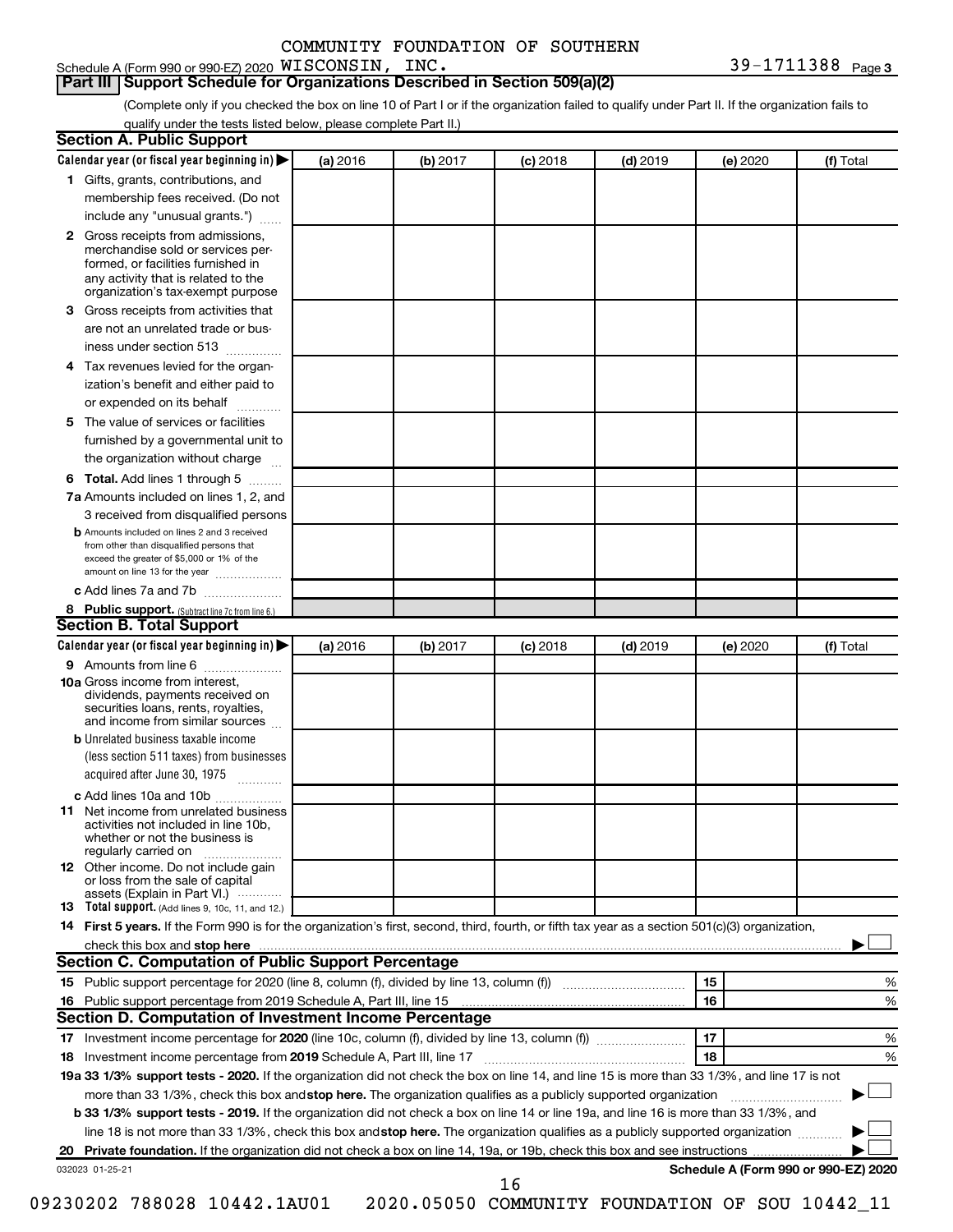#### 39-1711388 <sub>Page 4</sub> Schedule A (Form 990 or 990-EZ) 2020  $\verb|WISCONSIN|, \verb|INC. 39-1711388 |$   $\verb|Page|$

**1**

**2**

**3a**

**3b**

**3c**

**4a**

**4b**

**4c**

**5a**

**5b 5c**

**6**

**7**

**8**

**9a**

**9b**

**9c**

**10a**

**10b**

**Yes No**

# **Part IV Supporting Organizations**

(Complete only if you checked a box in line 12 on Part I. If you checked box 12a, Part I, complete Sections A and B. If you checked box 12b, Part I, complete Sections A and C. If you checked box 12c, Part I, complete Sections A, D, and E. If you checked box 12d, Part I, complete Sections A and D, and complete Part V.)

### **Section A. All Supporting Organizations**

- **1** Are all of the organization's supported organizations listed by name in the organization's governing documents? If "No," describe in Part VI how the supported organizations are designated. If designated by *class or purpose, describe the designation. If historic and continuing relationship, explain.*
- **2** Did the organization have any supported organization that does not have an IRS determination of status under section 509(a)(1) or (2)? If "Yes," explain in Part **VI** how the organization determined that the supported *organization was described in section 509(a)(1) or (2).*
- **3a** Did the organization have a supported organization described in section 501(c)(4), (5), or (6)? If "Yes," answer *lines 3b and 3c below.*
- **b** Did the organization confirm that each supported organization qualified under section 501(c)(4), (5), or (6) and satisfied the public support tests under section 509(a)(2)? If "Yes," describe in Part VI when and how the *organization made the determination.*
- **c** Did the organization ensure that all support to such organizations was used exclusively for section 170(c)(2)(B) purposes? If "Yes," explain in Part VI what controls the organization put in place to ensure such use.
- **4 a** *If* Was any supported organization not organized in the United States ("foreign supported organization")? *"Yes," and if you checked box 12a or 12b in Part I, answer lines 4b and 4c below.*
- **b** Did the organization have ultimate control and discretion in deciding whether to make grants to the foreign supported organization? If "Yes," describe in Part VI how the organization had such control and discretion *despite being controlled or supervised by or in connection with its supported organizations.*
- **c** Did the organization support any foreign supported organization that does not have an IRS determination under sections 501(c)(3) and 509(a)(1) or (2)? If "Yes," explain in Part VI what controls the organization used *to ensure that all support to the foreign supported organization was used exclusively for section 170(c)(2)(B) purposes.*
- **5a** Did the organization add, substitute, or remove any supported organizations during the tax year? If "Yes," answer lines 5b and 5c below (if applicable). Also, provide detail in **Part VI,** including (i) the names and EIN *numbers of the supported organizations added, substituted, or removed; (ii) the reasons for each such action; (iii) the authority under the organization's organizing document authorizing such action; and (iv) how the action was accomplished (such as by amendment to the organizing document).*
- **b Type I or Type II only.** Was any added or substituted supported organization part of a class already designated in the organization's organizing document?
- **c Substitutions only.**  Was the substitution the result of an event beyond the organization's control?
- **6** Did the organization provide support (whether in the form of grants or the provision of services or facilities) to **Part VI.** support or benefit one or more of the filing organization's supported organizations? If "Yes," provide detail in anyone other than (i) its supported organizations, (ii) individuals that are part of the charitable class benefited by one or more of its supported organizations, or (iii) other supporting organizations that also
- **7** Did the organization provide a grant, loan, compensation, or other similar payment to a substantial contributor regard to a substantial contributor? If "Yes," complete Part I of Schedule L (Form 990 or 990-EZ). (as defined in section 4958(c)(3)(C)), a family member of a substantial contributor, or a 35% controlled entity with
- **8** Did the organization make a loan to a disqualified person (as defined in section 4958) not described in line 7? *If "Yes," complete Part I of Schedule L (Form 990 or 990-EZ).*
- **9 a** Was the organization controlled directly or indirectly at any time during the tax year by one or more in section 509(a)(1) or (2))? If "Yes," provide detail in **Part VI.** disqualified persons, as defined in section 4946 (other than foundation managers and organizations described
- **b** Did one or more disqualified persons (as defined in line 9a) hold a controlling interest in any entity in which the supporting organization had an interest? If "Yes," provide detail in Part VI.
- **c** Did a disqualified person (as defined in line 9a) have an ownership interest in, or derive any personal benefit from, assets in which the supporting organization also had an interest? If "Yes," provide detail in Part VI.
- **10 a** Was the organization subject to the excess business holdings rules of section 4943 because of section supporting organizations)? If "Yes," answer line 10b below. 4943(f) (regarding certain Type II supporting organizations, and all Type III non-functionally integrated
	- **b** Did the organization have any excess business holdings in the tax year? (Use Schedule C, Form 4720, to *determine whether the organization had excess business holdings.)*

032024 01-25-21

**Schedule A (Form 990 or 990-EZ) 2020**

17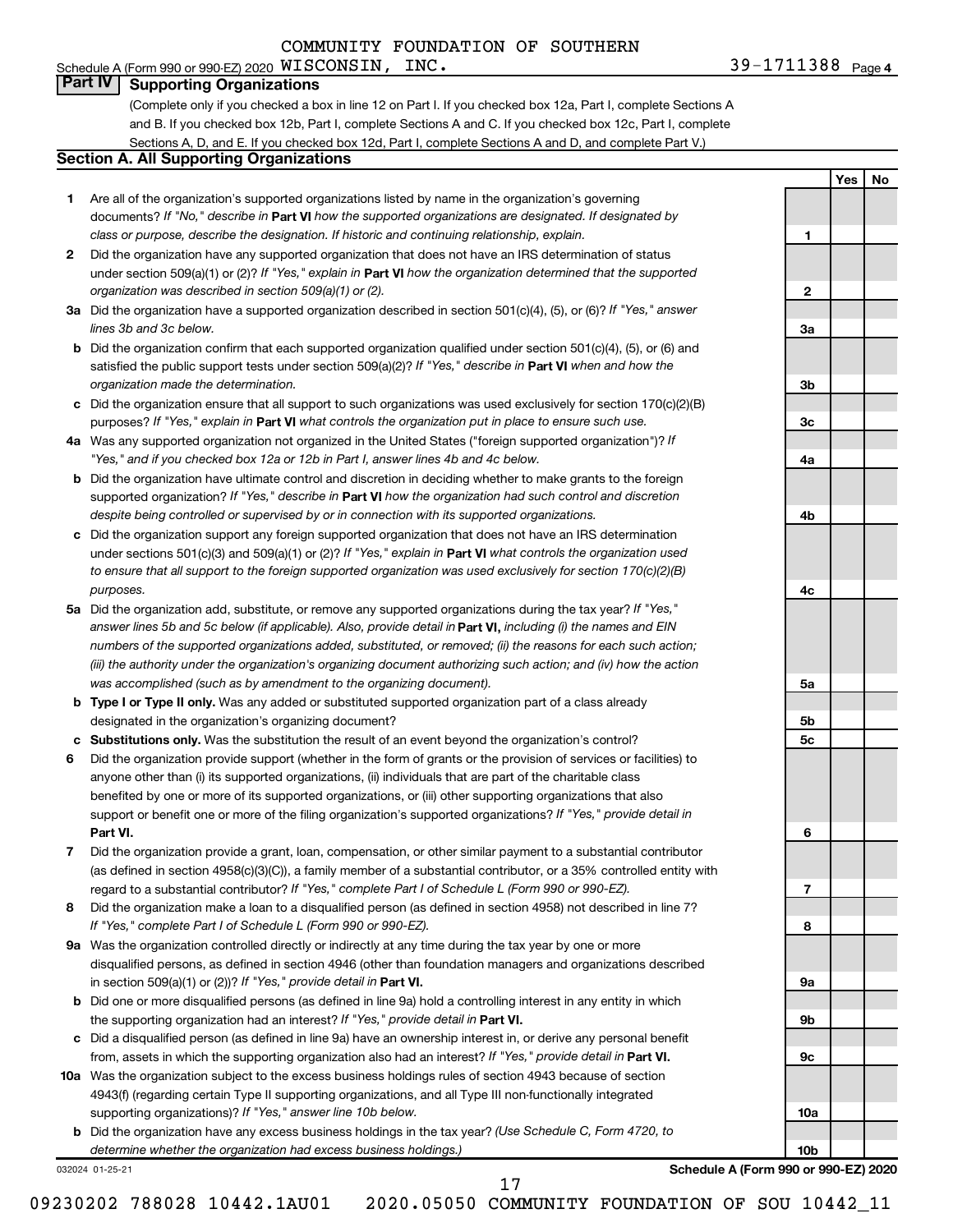11c below, the governing body of a supported organization?

**b** A family member of a person described in line 11a above?

Schedule A (Form 990 or 990-EZ) 2020  $MISCONSIM$ , INC.

**Part IV Supporting Organizations** *(continued)*

**11** Has the organization accepted a gift or contribution from any of the following persons?

**c** *If "Yes" to line 11a, 11b, or 11c, provide* A 35% controlled entity of a person described in line 11a or 11b above? **Part VI. 11c** detail in Part VI.

**a** A person who directly or indirectly controls, either alone or together with persons described in lines 11b and

### **Section B. Type I Supporting Organizations**

- **1** Did the governing body, members of the governing body, officers acting in their official capacity, or membership of one or directors, or trustees at all times during the tax year? If "No," describe in Part VI how the supported organization(s) *effectively operated, supervised, or controlled the organization's activities. If the organization had more than one supported organization, describe how the powers to appoint and/or remove officers, directors, or trustees were allocated among the supported organizations and what conditions or restrictions, if any, applied to such powers during the tax year.* more supported organizations have the power to regularly appoint or elect at least a majority of the organization's officers,
- **2** Did the organization operate for the benefit of any supported organization other than the supported **Part VI**  *how providing such benefit carried out the purposes of the supported organization(s) that operated,* organization(s) that operated, supervised, or controlled the supporting organization? If "Yes," explain in *supervised, or controlled the supporting organization.*

### **Section C. Type II Supporting Organizations**

**1** Were a majority of the organization's directors or trustees during the tax year also a majority of the directors or trustees of each of the organization's supported organization(s)? If "No," describe in Part VI how control *or management of the supporting organization was vested in the same persons that controlled or managed the supported organization(s).*

### **Section D. All Type III Supporting Organizations**

|              |                                                                                                                        |   | Yes | No |
|--------------|------------------------------------------------------------------------------------------------------------------------|---|-----|----|
|              | Did the organization provide to each of its supported organizations, by the last day of the fifth month of the         |   |     |    |
|              | organization's tax year, (i) a written notice describing the type and amount of support provided during the prior tax  |   |     |    |
|              | year, (ii) a copy of the Form 990 that was most recently filed as of the date of notification, and (iii) copies of the |   |     |    |
|              | organization's governing documents in effect on the date of notification, to the extent not previously provided?       |   |     |    |
| $\mathbf{2}$ | Were any of the organization's officers, directors, or trustees either (i) appointed or elected by the supported       |   |     |    |
|              | organization(s) or (ii) serving on the governing body of a supported organization? If "No," explain in Part VI how     |   |     |    |
|              | the organization maintained a close and continuous working relationship with the supported organization(s).            | 2 |     |    |
| 3            | By reason of the relationship described in line 2, above, did the organization's supported organizations have a        |   |     |    |
|              | significant voice in the organization's investment policies and in directing the use of the organization's             |   |     |    |
|              | income or assets at all times during the tax year? If "Yes," describe in Part VI the role the organization's           |   |     |    |
|              | supported organizations played in this regard.                                                                         | 3 |     |    |

### **Section E. Type III Functionally Integrated Supporting Organizations**

- **1** Check the box next to the method that the organization used to satisfy the Integral Part Test during the yealsee instructions).
- **a The organization satisfied the Activities Test. Complete line 2 below.**
- **b** The organization is the parent of each of its supported organizations. Complete line 3 below.  $\Box$
- **c** The organization supported a governmental entity. Describe in Part VI how you supported a governmental entity (see instructions).  $\Box$
- **2 Answer lines 2a and 2b below. Yes No** Activities Test.
- **a** Did substantially all of the organization's activities during the tax year directly further the exempt purposes of the supported organization(s) to which the organization was responsive? If "Yes," then in Part VI identify **those supported organizations and explain**  *how these activities directly furthered their exempt purposes, how the organization was responsive to those supported organizations, and how the organization determined that these activities constituted substantially all of its activities.*
- **b** Did the activities described in line 2a, above, constitute activities that, but for the organization's involvement, **Part VI**  *the reasons for the organization's position that its supported organization(s) would have engaged in* one or more of the organization's supported organization(s) would have been engaged in? If "Yes," explain in *these activities but for the organization's involvement.*
- 3 Parent of Supported Organizations. Answer lines 3a and 3b below.
- **a** Did the organization have the power to regularly appoint or elect a majority of the officers, directors, or trustees of each of the supported organizations? If "Yes" or "No" provide details in Part VI.
- **b** Did the organization exercise a substantial degree of direction over the policies, programs, and activities of each of its supported organizations? If "Yes," describe in Part VI the role played by the organization in this regard.

032025 01-25-21

**Schedule A (Form 990 or 990-EZ) 2020**

**2a**

**2b**

**3a**

**3b**

09230202 788028 10442.1AU01 2020.05050 COMMUNITY FOUNDATION OF SOU 10442\_11 18

|     | Yes | <b>No</b> |
|-----|-----|-----------|
|     |     |           |
|     |     |           |
| 11a |     |           |
| 11b |     |           |
|     |     |           |
| 11c |     |           |

**1**

**2**

**1**

**Yes No**

**Yes No**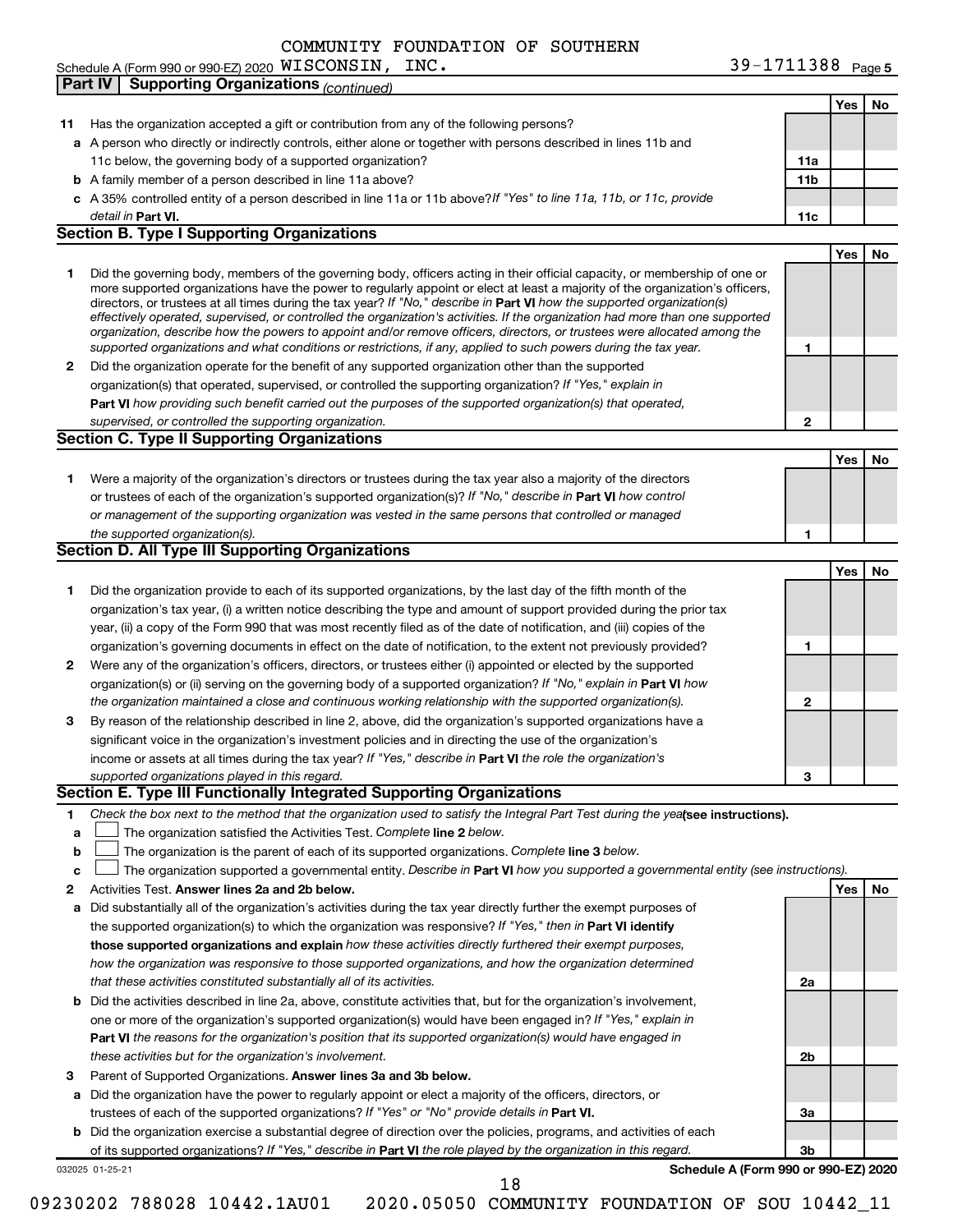**WISCONSIN, INC.** 39-1711388  $_{\text{Page 6}}$ 1 **Letter See instructions.** Check here if the organization satisfied the Integral Part Test as a qualifying trust on Nov. 20, 1970 (*explain in* Part **VI**). See instructions. **Section A - Adjusted Net Income 1 2 3 4 5 6 7 8 1 2 3 4 5 6 7 Adjusted Net Income** (subtract lines 5, 6, and 7 from line 4) **8 8 Section B - Minimum Asset Amount 1 2 3 4 5 6 7 8 a** Average monthly value of securities **b** Average monthly cash balances **c** Fair market value of other non-exempt-use assets **d Total**  (add lines 1a, 1b, and 1c) **e Discount** claimed for blockage or other factors **1a 1b 1c 1d 2 3 4 5 6 7 8** (explain in detail in Part VI): **Minimum Asset Amount**  (add line 7 to line 6) **Section C - Distributable Amount 1 2 3 4 5 6 1 2 3 4 5** Distributable Amount. Subtract line 5 from line 4, unless subject to Schedule A (Form 990 or 990-EZ) 2020  $MISCONSIM$ , INC. All other Type III non-functionally integrated supporting organizations must complete Sections A through E. (B) Current Year (A) Prior Year Net short-term capital gain Recoveries of prior-year distributions Other gross income (see instructions) Add lines 1 through 3. Depreciation and depletion Portion of operating expenses paid or incurred for production or collection of gross income or for management, conservation, or maintenance of property held for production of income (see instructions) Other expenses (see instructions) (B) Current Year  $(A)$  Prior Year  $\left\{\n\begin{array}{ccc}\n\end{array}\n\right\}$  (optional) Aggregate fair market value of all non-exempt-use assets (see instructions for short tax year or assets held for part of year): Acquisition indebtedness applicable to non-exempt-use assets Subtract line 2 from line 1d. Cash deemed held for exempt use. Enter 0.015 of line 3 (for greater amount, see instructions). Net value of non-exempt-use assets (subtract line 4 from line 3) Multiply line 5 by 0.035. Recoveries of prior-year distributions Current Year Adjusted net income for prior year (from Section A, line 8, column A) Enter 0.85 of line 1. Minimum asset amount for prior year (from Section B, line 8, column A) Enter greater of line 2 or line 3. Income tax imposed in prior year **Part V Type III Non-Functionally Integrated 509(a)(3) Supporting Organizations** 

emergency temporary reduction (see instructions).

**7** Check here if the current year is the organization's first as a non-functionally integrated Type III supporting organization (see † instructions).

**Schedule A (Form 990 or 990-EZ) 2020**

032026 01-25-21

**6**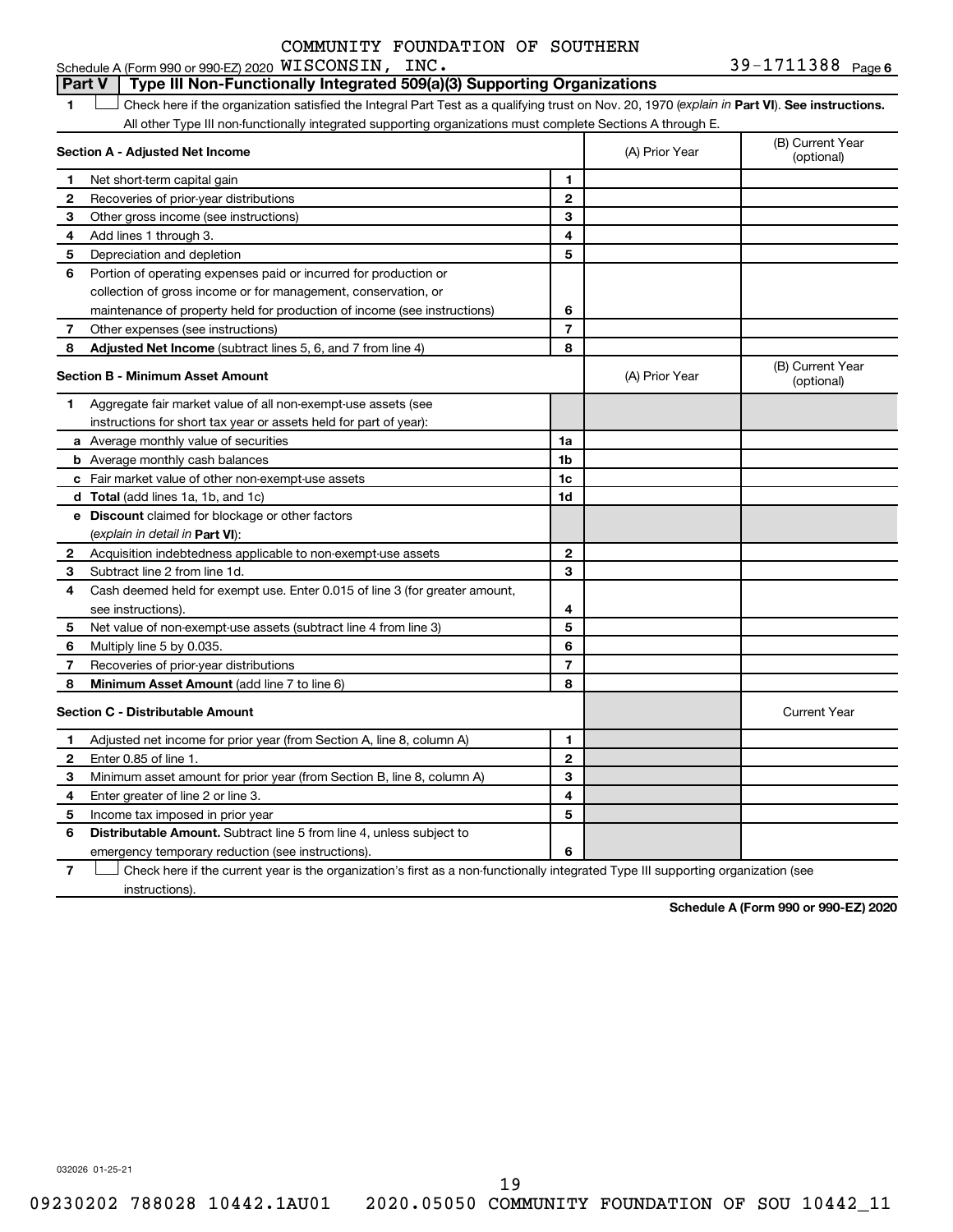| Schedule A (Form 990 or 990-EZ) 2020 $\,$ WISCONSIN, INC.                                         | 39-1711388 $_{\sf Page 7}$ |
|---------------------------------------------------------------------------------------------------|----------------------------|
| Part V   Type III Non-Functionally Integrated 509(a)(3) Supporting Organizations $_{(continued)}$ |                            |

|             | . <b>.</b><br>i ype in Non-r anoaonally integrated occiding oupperang organizations <i>(CONTINUEG)</i> |                                    |                                               |                     |                                                  |
|-------------|--------------------------------------------------------------------------------------------------------|------------------------------------|-----------------------------------------------|---------------------|--------------------------------------------------|
|             | Section D - Distributions                                                                              |                                    |                                               | <b>Current Year</b> |                                                  |
| 1.          | Amounts paid to supported organizations to accomplish exempt purposes                                  |                                    |                                               | 1                   |                                                  |
| 2           | Amounts paid to perform activity that directly furthers exempt purposes of supported                   |                                    |                                               |                     |                                                  |
|             | organizations, in excess of income from activity                                                       |                                    |                                               | $\mathbf{2}$        |                                                  |
| 3           | Administrative expenses paid to accomplish exempt purposes of supported organizations                  |                                    |                                               | 3                   |                                                  |
| 4           | Amounts paid to acquire exempt-use assets                                                              |                                    |                                               | 4                   |                                                  |
| 5           | Qualified set-aside amounts (prior IRS approval required - provide details in Part VI)                 |                                    | 5                                             |                     |                                                  |
| 6           | Other distributions (describe in Part VI). See instructions.                                           |                                    | 6                                             |                     |                                                  |
| 7           | Total annual distributions. Add lines 1 through 6.                                                     |                                    |                                               | $\overline{7}$      |                                                  |
| 8           | Distributions to attentive supported organizations to which the organization is responsive             |                                    |                                               |                     |                                                  |
|             | (provide details in Part VI). See instructions.                                                        |                                    |                                               | 8                   |                                                  |
| 9           | Distributable amount for 2020 from Section C, line 6                                                   |                                    |                                               | 9                   |                                                  |
| 10          | Line 8 amount divided by line 9 amount                                                                 |                                    |                                               | 10                  |                                                  |
|             | <b>Section E - Distribution Allocations</b> (see instructions)                                         | (i)<br><b>Excess Distributions</b> | (ii)<br><b>Underdistributions</b><br>Pre-2020 |                     | (iii)<br><b>Distributable</b><br>Amount for 2020 |
| 1.          | Distributable amount for 2020 from Section C, line 6                                                   |                                    |                                               |                     |                                                  |
| 2           | Underdistributions, if any, for years prior to 2020 (reason-                                           |                                    |                                               |                     |                                                  |
|             | able cause required - explain in Part VI). See instructions.                                           |                                    |                                               |                     |                                                  |
| 3           | Excess distributions carryover, if any, to 2020                                                        |                                    |                                               |                     |                                                  |
|             | <b>a</b> From 2015                                                                                     |                                    |                                               |                     |                                                  |
|             | $b$ From 2016                                                                                          |                                    |                                               |                     |                                                  |
|             | c From 2017                                                                                            |                                    |                                               |                     |                                                  |
|             | d From 2018                                                                                            |                                    |                                               |                     |                                                  |
|             | e From 2019                                                                                            |                                    |                                               |                     |                                                  |
|             | f Total of lines 3a through 3e                                                                         |                                    |                                               |                     |                                                  |
|             | g Applied to underdistributions of prior years                                                         |                                    |                                               |                     |                                                  |
|             | h Applied to 2020 distributable amount                                                                 |                                    |                                               |                     |                                                  |
| Ť.          | Carryover from 2015 not applied (see instructions)                                                     |                                    |                                               |                     |                                                  |
|             | Remainder. Subtract lines 3g, 3h, and 3i from line 3f.                                                 |                                    |                                               |                     |                                                  |
| 4           | Distributions for 2020 from Section D,                                                                 |                                    |                                               |                     |                                                  |
|             | \$<br>line $7:$                                                                                        |                                    |                                               |                     |                                                  |
|             | a Applied to underdistributions of prior years                                                         |                                    |                                               |                     |                                                  |
|             | <b>b</b> Applied to 2020 distributable amount                                                          |                                    |                                               |                     |                                                  |
|             | <b>c</b> Remainder. Subtract lines 4a and 4b from line 4.                                              |                                    |                                               |                     |                                                  |
| 5           | Remaining underdistributions for years prior to 2020, if                                               |                                    |                                               |                     |                                                  |
|             | any. Subtract lines 3g and 4a from line 2. For result greater                                          |                                    |                                               |                     |                                                  |
|             | than zero, explain in Part VI. See instructions.                                                       |                                    |                                               |                     |                                                  |
| 6           | Remaining underdistributions for 2020. Subtract lines 3h                                               |                                    |                                               |                     |                                                  |
|             | and 4b from line 1. For result greater than zero, explain in                                           |                                    |                                               |                     |                                                  |
|             | Part VI. See instructions.                                                                             |                                    |                                               |                     |                                                  |
| $7^{\circ}$ | Excess distributions carryover to 2021. Add lines 3j                                                   |                                    |                                               |                     |                                                  |
|             | and 4c.                                                                                                |                                    |                                               |                     |                                                  |
| 8           | Breakdown of line 7:                                                                                   |                                    |                                               |                     |                                                  |
|             | a Excess from 2016                                                                                     |                                    |                                               |                     |                                                  |
|             | <b>b</b> Excess from 2017                                                                              |                                    |                                               |                     |                                                  |
|             | c Excess from 2018                                                                                     |                                    |                                               |                     |                                                  |
|             | d Excess from 2019                                                                                     |                                    |                                               |                     |                                                  |
|             | e Excess from 2020                                                                                     |                                    |                                               |                     |                                                  |
|             |                                                                                                        |                                    |                                               |                     |                                                  |

**Schedule A (Form 990 or 990-EZ) 2020**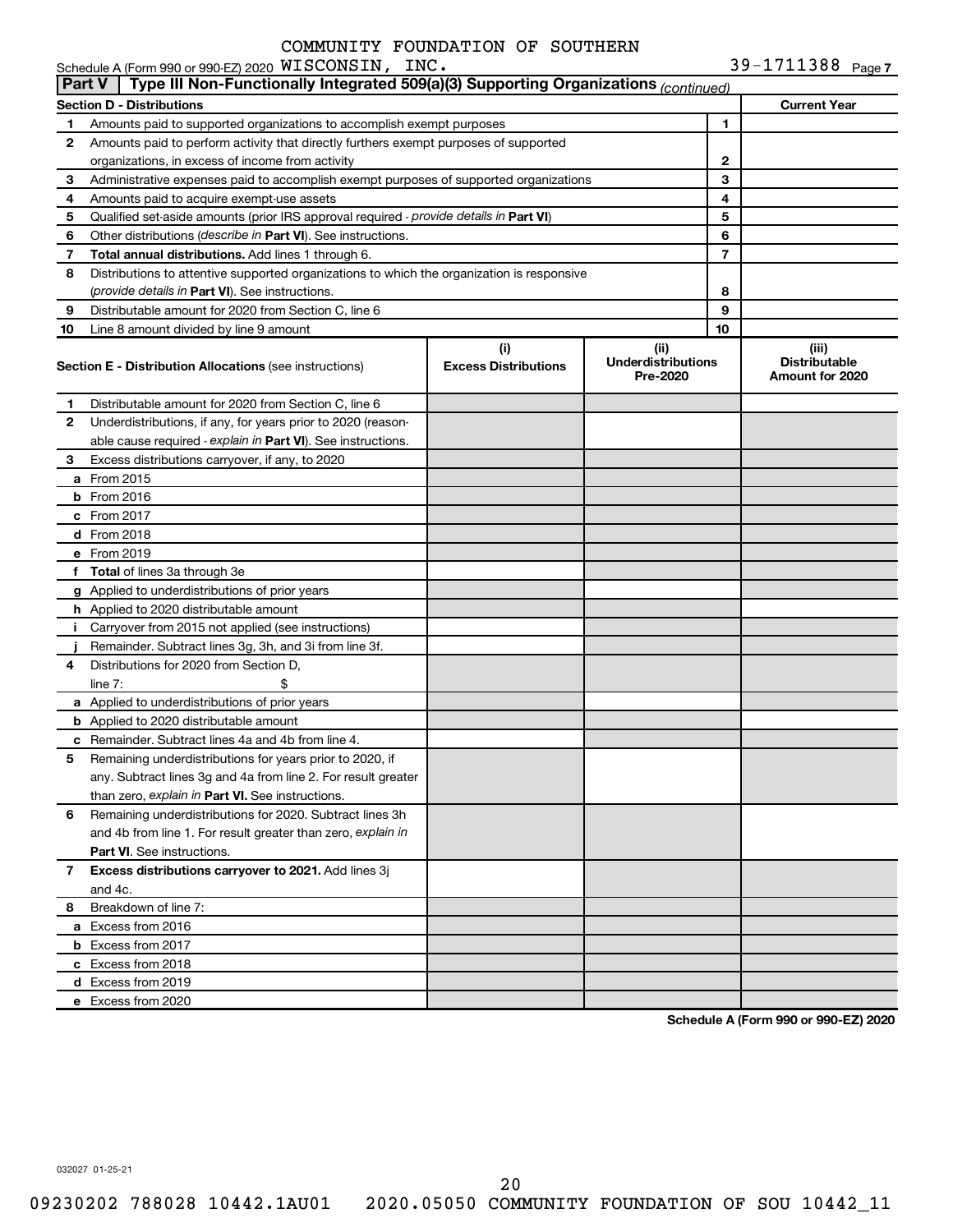|                 | Schedule A (Form 990 or 990-EZ) 2020 WISCONSIN, INC.                                                                                                                                                                                                                                                                                                                                                                                                                                                                                                                                        | COMMUNITY FOUNDATION OF SOUTHERN |    |  | 39-1711388 Page 8                               |  |
|-----------------|---------------------------------------------------------------------------------------------------------------------------------------------------------------------------------------------------------------------------------------------------------------------------------------------------------------------------------------------------------------------------------------------------------------------------------------------------------------------------------------------------------------------------------------------------------------------------------------------|----------------------------------|----|--|-------------------------------------------------|--|
| Part VI         | Supplemental Information. Provide the explanations required by Part II, line 10; Part II, line 17a or 17b; Part III, line 12;<br>Part IV, Section A, lines 1, 2, 3b, 3c, 4b, 4c, 5a, 6, 9a, 9b, 9c, 11a, 11b, and 11c; Part IV, Section B, lines 1 and 2; Part IV, Section C,<br>line 1; Part IV, Section D, lines 2 and 3; Part IV, Section E, lines 1c, 2a, 2b, 3a, and 3b; Part V, line 1; Part V, Section B, line 1e; Part V,<br>Section D, lines 5, 6, and 8; and Part V, Section E, lines 2, 5, and 6. Also complete this part for any additional information.<br>(See instructions.) |                                  |    |  |                                                 |  |
|                 |                                                                                                                                                                                                                                                                                                                                                                                                                                                                                                                                                                                             |                                  |    |  |                                                 |  |
|                 |                                                                                                                                                                                                                                                                                                                                                                                                                                                                                                                                                                                             |                                  |    |  |                                                 |  |
|                 |                                                                                                                                                                                                                                                                                                                                                                                                                                                                                                                                                                                             |                                  |    |  |                                                 |  |
|                 |                                                                                                                                                                                                                                                                                                                                                                                                                                                                                                                                                                                             |                                  |    |  |                                                 |  |
|                 |                                                                                                                                                                                                                                                                                                                                                                                                                                                                                                                                                                                             |                                  |    |  |                                                 |  |
|                 |                                                                                                                                                                                                                                                                                                                                                                                                                                                                                                                                                                                             |                                  |    |  |                                                 |  |
|                 |                                                                                                                                                                                                                                                                                                                                                                                                                                                                                                                                                                                             |                                  |    |  |                                                 |  |
|                 |                                                                                                                                                                                                                                                                                                                                                                                                                                                                                                                                                                                             |                                  |    |  |                                                 |  |
|                 |                                                                                                                                                                                                                                                                                                                                                                                                                                                                                                                                                                                             |                                  |    |  |                                                 |  |
|                 |                                                                                                                                                                                                                                                                                                                                                                                                                                                                                                                                                                                             |                                  |    |  |                                                 |  |
|                 |                                                                                                                                                                                                                                                                                                                                                                                                                                                                                                                                                                                             |                                  |    |  |                                                 |  |
|                 |                                                                                                                                                                                                                                                                                                                                                                                                                                                                                                                                                                                             |                                  |    |  |                                                 |  |
|                 |                                                                                                                                                                                                                                                                                                                                                                                                                                                                                                                                                                                             |                                  |    |  |                                                 |  |
|                 |                                                                                                                                                                                                                                                                                                                                                                                                                                                                                                                                                                                             |                                  |    |  |                                                 |  |
|                 |                                                                                                                                                                                                                                                                                                                                                                                                                                                                                                                                                                                             |                                  |    |  |                                                 |  |
|                 |                                                                                                                                                                                                                                                                                                                                                                                                                                                                                                                                                                                             |                                  |    |  |                                                 |  |
|                 |                                                                                                                                                                                                                                                                                                                                                                                                                                                                                                                                                                                             |                                  |    |  |                                                 |  |
|                 |                                                                                                                                                                                                                                                                                                                                                                                                                                                                                                                                                                                             |                                  |    |  |                                                 |  |
|                 |                                                                                                                                                                                                                                                                                                                                                                                                                                                                                                                                                                                             |                                  |    |  |                                                 |  |
|                 |                                                                                                                                                                                                                                                                                                                                                                                                                                                                                                                                                                                             |                                  |    |  |                                                 |  |
|                 |                                                                                                                                                                                                                                                                                                                                                                                                                                                                                                                                                                                             |                                  |    |  |                                                 |  |
|                 |                                                                                                                                                                                                                                                                                                                                                                                                                                                                                                                                                                                             |                                  |    |  |                                                 |  |
|                 |                                                                                                                                                                                                                                                                                                                                                                                                                                                                                                                                                                                             |                                  |    |  |                                                 |  |
|                 |                                                                                                                                                                                                                                                                                                                                                                                                                                                                                                                                                                                             |                                  |    |  |                                                 |  |
|                 |                                                                                                                                                                                                                                                                                                                                                                                                                                                                                                                                                                                             |                                  |    |  |                                                 |  |
|                 |                                                                                                                                                                                                                                                                                                                                                                                                                                                                                                                                                                                             |                                  |    |  |                                                 |  |
|                 |                                                                                                                                                                                                                                                                                                                                                                                                                                                                                                                                                                                             |                                  |    |  |                                                 |  |
|                 |                                                                                                                                                                                                                                                                                                                                                                                                                                                                                                                                                                                             |                                  |    |  |                                                 |  |
|                 |                                                                                                                                                                                                                                                                                                                                                                                                                                                                                                                                                                                             |                                  |    |  |                                                 |  |
|                 |                                                                                                                                                                                                                                                                                                                                                                                                                                                                                                                                                                                             |                                  |    |  |                                                 |  |
| 032028 01-25-21 |                                                                                                                                                                                                                                                                                                                                                                                                                                                                                                                                                                                             |                                  |    |  | Schedule A (Form 990 or 990-EZ) 2020            |  |
|                 | 09230202 788028 10442.1AU01                                                                                                                                                                                                                                                                                                                                                                                                                                                                                                                                                                 |                                  | 21 |  | 2020.05050 COMMUNITY FOUNDATION OF SOU 10442_11 |  |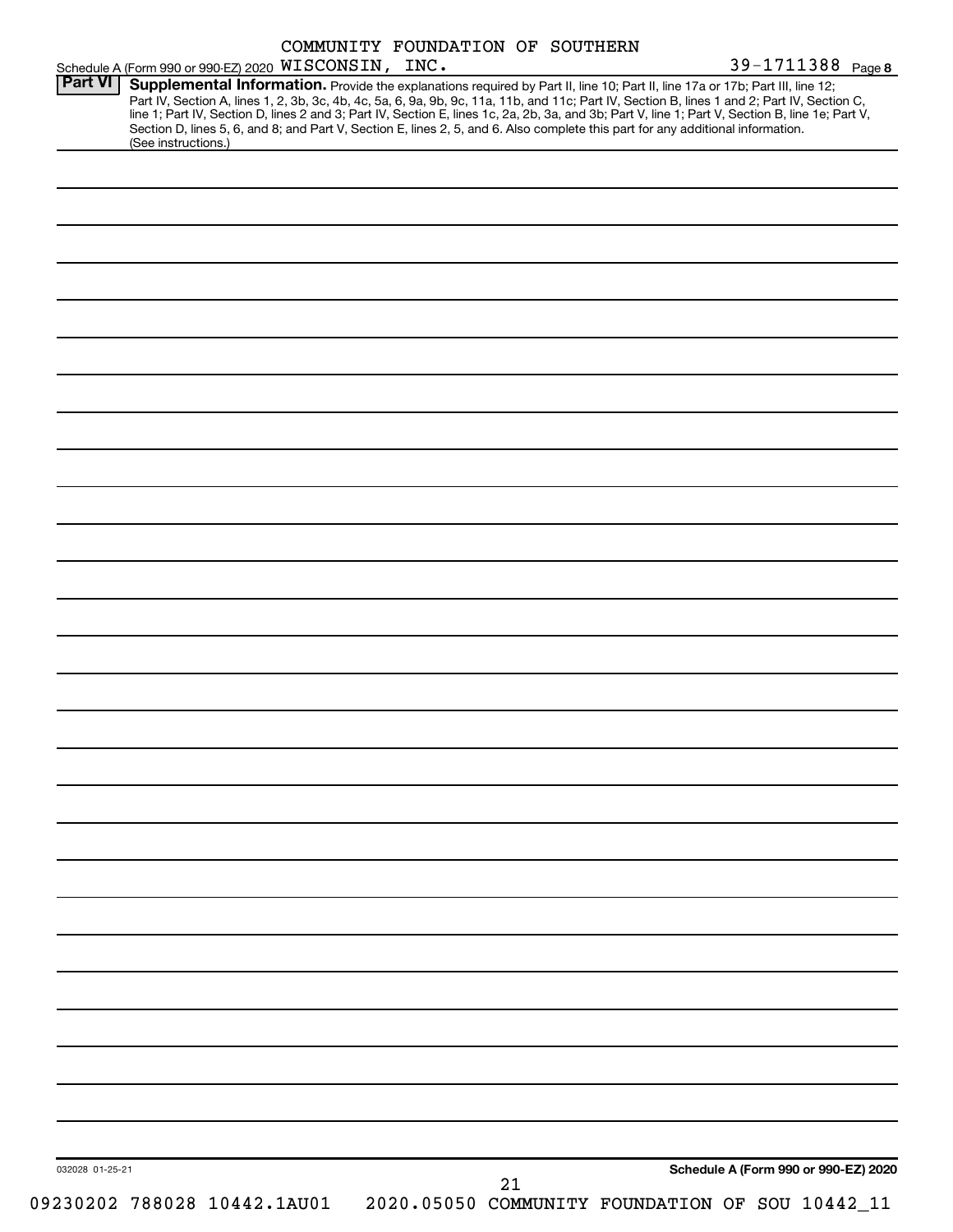Department of the Treasury Internal Revenue Service **(Form 990, 990-EZ,** \*\* PUBLIC DISCLOSURE COPY \*\*

# **Schedule B Schedule of Contributors**

**or 990-PF) | Attach to Form 990, Form 990-EZ, or Form 990-PF. | Go to www.irs.gov/Form990 for the latest information.** OMB No. 1545-0047

**2020**

**Employer identification number**

|  | Name of the organization |  |
|--|--------------------------|--|
|  |                          |  |

|               | COMMUNITY FOUNDATION OF SOUTHERN |  |
|---------------|----------------------------------|--|
| ------------- |                                  |  |

WISCONSIN, INC. 2008 2012 12:39 12:39 12:388

| <b>Organization type (check one):</b> |          |  |  |  |
|---------------------------------------|----------|--|--|--|
| Filers of:                            | Section: |  |  |  |

| Form 990 or 990-FZ | $\lfloor \underline{X} \rfloor$ 501(c)( 3) (enter number) organization             |  |  |  |  |
|--------------------|------------------------------------------------------------------------------------|--|--|--|--|
|                    | $4947(a)(1)$ nonexempt charitable trust <b>not</b> treated as a private foundation |  |  |  |  |
|                    | 527 political organization                                                         |  |  |  |  |
| Form 990-PF        | 501(c)(3) exempt private foundation                                                |  |  |  |  |
|                    | 4947(a)(1) nonexempt charitable trust treated as a private foundation              |  |  |  |  |
|                    | 501(c)(3) taxable private foundation                                               |  |  |  |  |

Check if your organization is covered by the General Rule or a Special Rule.

**Note:**  Only a section 501(c)(7), (8), or (10) organization can check boxes for both the General Rule and a Special Rule. See instructions.

### **General Rule**

 $\Box$ 

 $\Box$ 

For an organization filing Form 990, 990-EZ, or 990-PF that received, during the year, contributions totaling \$5,000 or more (in money or property) from any one contributor. Complete Parts I and II. See instructions for determining a contributor's total contributions.

#### **Special Rules**

any one contributor, during the year, total contributions of the greater of (1) \$5,000; or (2) 2% of the amount on (i) Form 990, Part VIII, line 1h;  $\boxed{\text{X}}$  For an organization described in section 501(c)(3) filing Form 990 or 990-EZ that met the 33 1/3% support test of the regulations under sections 509(a)(1) and 170(b)(1)(A)(vi), that checked Schedule A (Form 990 or 990-EZ), Part II, line 13, 16a, or 16b, and that received from or (ii) Form 990-EZ, line 1. Complete Parts I and II.

For an organization described in section 501(c)(7), (8), or (10) filing Form 990 or 990-EZ that received from any one contributor, during the year, total contributions of more than \$1,000 exclusively for religious, charitable, scientific, literary, or educational purposes, or for the prevention of cruelty to children or animals. Complete Parts I (entering "N/A" in column (b) instead of the contributor name and address), II, and III.  $\Box$ 

purpose. Don't complete any of the parts unless the General Rule applies to this organization because it received nonexclusively year, contributions exclusively for religious, charitable, etc., purposes, but no such contributions totaled more than \$1,000. If this box is checked, enter here the total contributions that were received during the year for an exclusively religious, charitable, etc., For an organization described in section 501(c)(7), (8), or (10) filing Form 990 or 990-EZ that received from any one contributor, during the religious, charitable, etc., contributions totaling \$5,000 or more during the year  $~\ldots\ldots\ldots\ldots\ldots\ldots\ldots\ldots\blacktriangleright~$ \$

**Caution:**  An organization that isn't covered by the General Rule and/or the Special Rules doesn't file Schedule B (Form 990, 990-EZ, or 990-PF),  **must** but it answer "No" on Part IV, line 2, of its Form 990; or check the box on line H of its Form 990-EZ or on its Form 990-PF, Part I, line 2, to certify that it doesn't meet the filing requirements of Schedule B (Form 990, 990-EZ, or 990-PF).

**For Paperwork Reduction Act Notice, see the instructions for Form 990, 990-EZ, or 990-PF. Schedule B (Form 990, 990-EZ, or 990-PF) (2020)** LHA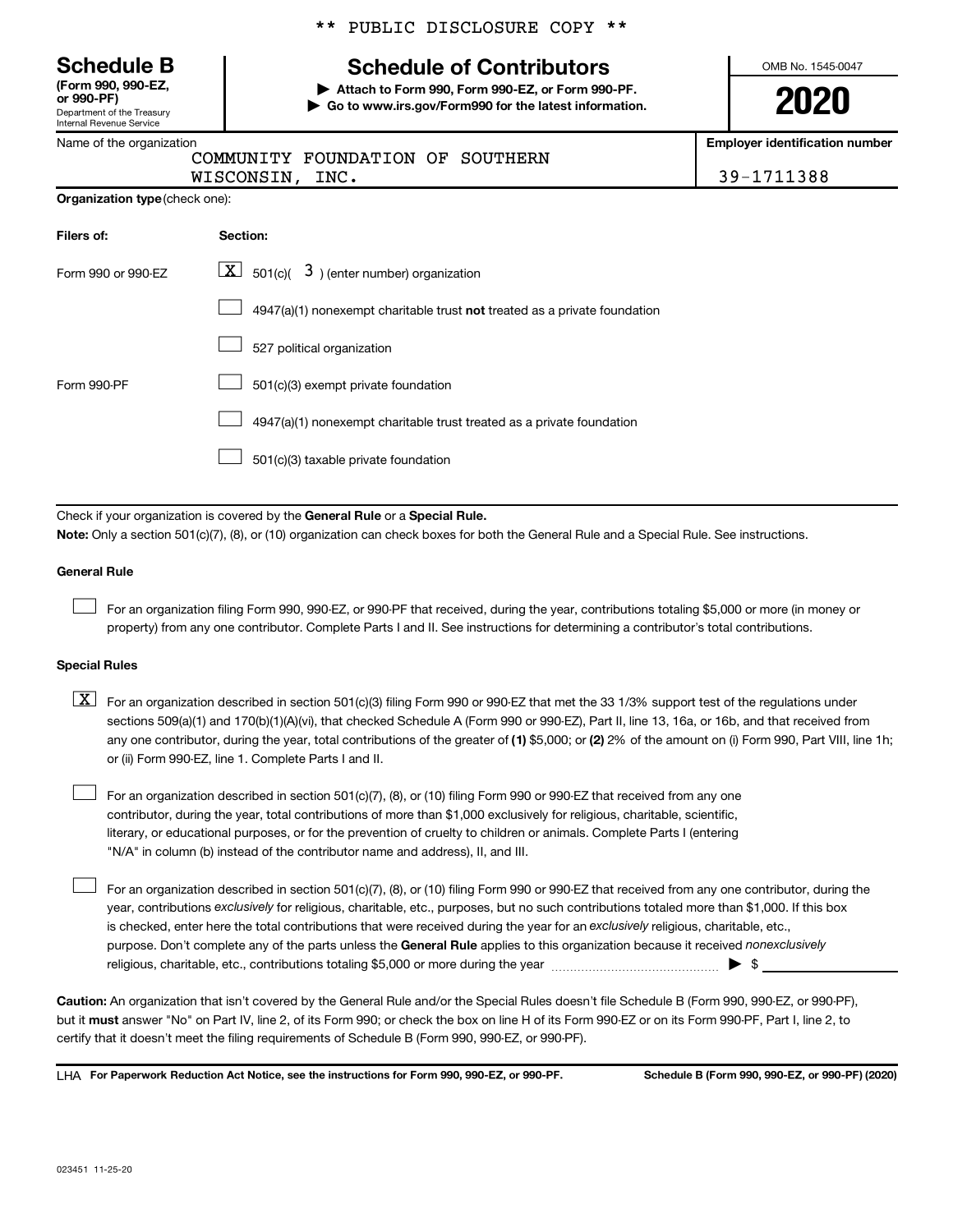### Schedule B (Form 990, 990-EZ, or 990-PF) (2020)

Name of organization

COMMUNITY FOUNDATION OF SOUTHERN WISCONSIN, INC. 29-1711388 **2**

| Part I               | <b>Contributors</b> (see instructions). Use duplicate copies of Part I if additional space is needed. |                                   |                                                                                                                                                                    |
|----------------------|-------------------------------------------------------------------------------------------------------|-----------------------------------|--------------------------------------------------------------------------------------------------------------------------------------------------------------------|
| (a)<br>No.           | (b)<br>Name, address, and ZIP + 4                                                                     | (c)<br><b>Total contributions</b> | (d)<br>Type of contribution                                                                                                                                        |
| 1                    |                                                                                                       | 236,250.<br>\$                    | $\mathbf{X}$<br>Person<br>Payroll<br>Noncash<br>(Complete Part II for<br>noncash contributions.)                                                                   |
| (a)<br>No.           | (b)<br>Name, address, and ZIP + 4                                                                     | (c)<br><b>Total contributions</b> | (d)<br>Type of contribution                                                                                                                                        |
| 2                    |                                                                                                       | 200,000.<br>\$                    | $\boxed{\mathbf{X}}$<br>Person<br>Payroll<br>Noncash<br>(Complete Part II for<br>noncash contributions.)                                                           |
| (a)<br>No.           | (b)<br>Name, address, and ZIP + 4                                                                     | (c)<br><b>Total contributions</b> | (d)<br>Type of contribution                                                                                                                                        |
| 3                    |                                                                                                       | 300,000.<br>\$                    | $\mathbf{X}$<br>Person<br>Payroll<br>Noncash<br>(Complete Part II for<br>noncash contributions.)                                                                   |
| (a)<br>No.           | (b)<br>Name, address, and ZIP + 4                                                                     | (c)<br><b>Total contributions</b> | (d)<br>Type of contribution                                                                                                                                        |
| 4                    |                                                                                                       | 900,053.<br>\$                    | $\mathbf{X}$<br>Person<br>Payroll<br>Noncash<br>(Complete Part II for<br>noncash contributions.)                                                                   |
| (a)<br>No.           | (b)<br>Name, address, and ZIP + 4                                                                     | (c)<br><b>Total contributions</b> | (d)<br>Type of contribution                                                                                                                                        |
| 5                    |                                                                                                       | 115,973.<br>\$                    | Person<br>Payroll<br>$\overline{\mathbf{X}}$<br><b>Noncash</b><br>(Complete Part II for<br>noncash contributions.)                                                 |
| (a)<br>No.           | (b)<br>Name, address, and ZIP + 4                                                                     | (c)<br><b>Total contributions</b> | (d)<br>Type of contribution                                                                                                                                        |
| 6<br>023452 11-25-20 |                                                                                                       | 175, 100.<br>\$                   | $\boxed{\mathbf{X}}$<br>Person<br>Payroll<br><b>Noncash</b><br>(Complete Part II for<br>noncash contributions.)<br>Schedule B (Form 990, 990-EZ, or 990-PF) (2020) |

23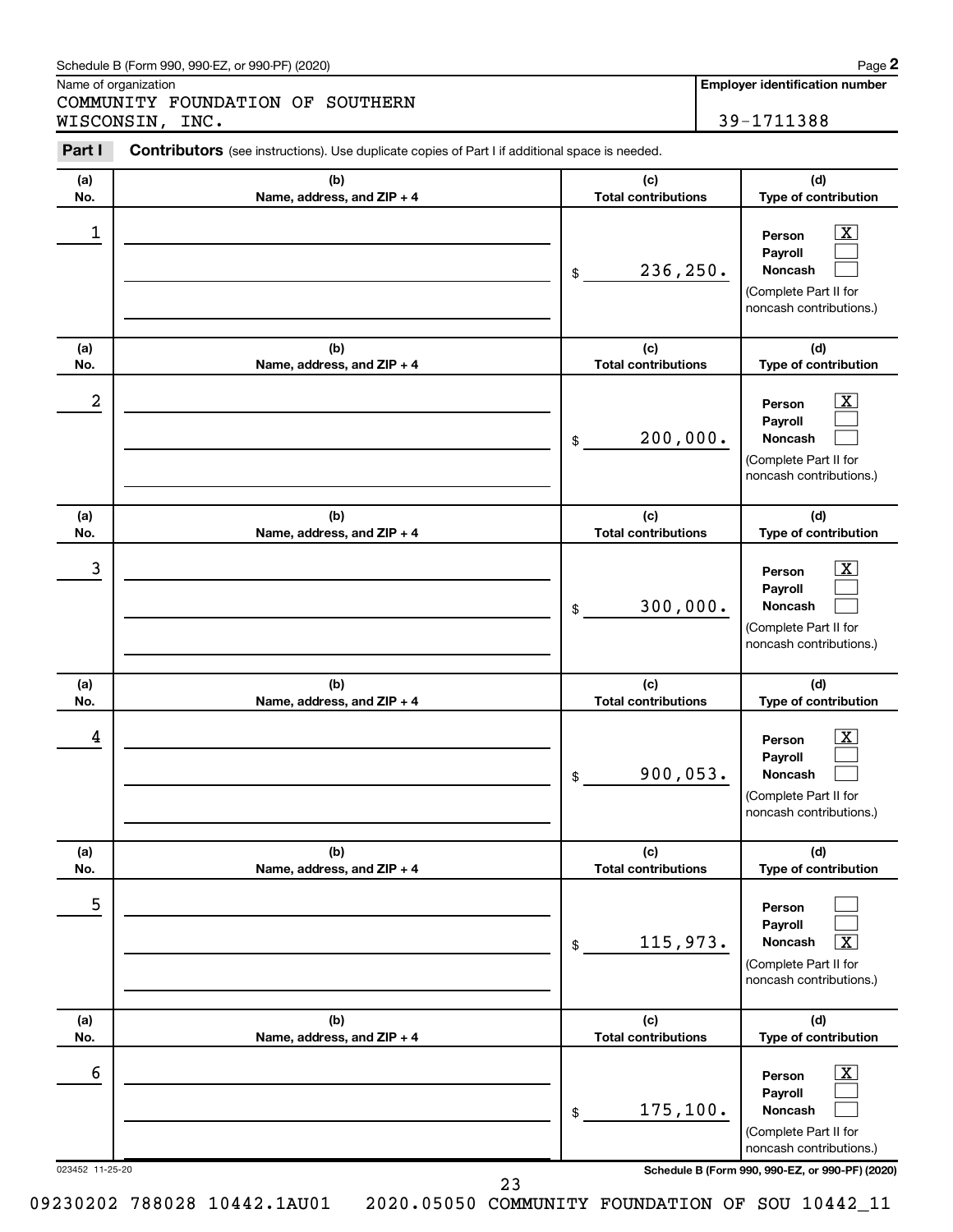### Schedule B (Form 990, 990-EZ, or 990-PF) (2020)

Name of organization

COMMUNITY FOUNDATION OF SOUTHERN WISCONSIN, INC. 29-1711388 **2**

| Part I          | <b>Contributors</b> (see instructions). Use duplicate copies of Part I if additional space is needed. |                                   |                                                                                                                                     |  |  |  |  |  |
|-----------------|-------------------------------------------------------------------------------------------------------|-----------------------------------|-------------------------------------------------------------------------------------------------------------------------------------|--|--|--|--|--|
| (a)<br>No.      | (b)<br>Name, address, and ZIP + 4                                                                     | (c)<br><b>Total contributions</b> | (d)<br>Type of contribution                                                                                                         |  |  |  |  |  |
| 7               |                                                                                                       | 121,238.<br>\$                    | Person<br>Payroll<br>$\overline{\mathbf{x}}$<br>Noncash<br>(Complete Part II for<br>noncash contributions.)                         |  |  |  |  |  |
| (a)<br>No.      | (b)<br>Name, address, and ZIP + 4                                                                     | (c)<br><b>Total contributions</b> | (d)<br>Type of contribution                                                                                                         |  |  |  |  |  |
| 8               |                                                                                                       | 645,572.<br>\$                    | $\boxed{\mathbf{X}}$<br>Person<br>Payroll<br>Noncash<br>(Complete Part II for<br>noncash contributions.)                            |  |  |  |  |  |
| (a)<br>No.      | (b)<br>Name, address, and ZIP + 4                                                                     | (c)<br><b>Total contributions</b> | (d)<br>Type of contribution                                                                                                         |  |  |  |  |  |
| 9               |                                                                                                       | 164, 273.<br>\$                   | $\overline{\mathbf{X}}$<br>Person<br>Payroll<br>Noncash<br>(Complete Part II for<br>noncash contributions.)                         |  |  |  |  |  |
| (a)<br>No.      | (b)<br>Name, address, and ZIP + 4                                                                     | (c)<br><b>Total contributions</b> | (d)<br>Type of contribution                                                                                                         |  |  |  |  |  |
|                 |                                                                                                       | \$                                | Person<br>Payroll<br>Noncash<br>(Complete Part II for<br>noncash contributions.)                                                    |  |  |  |  |  |
| (a)<br>No.      | (b)<br>Name, address, and ZIP + 4                                                                     | (c)<br><b>Total contributions</b> | (d)<br>Type of contribution                                                                                                         |  |  |  |  |  |
|                 |                                                                                                       | \$                                | Person<br>Payroll<br><b>Noncash</b><br>(Complete Part II for<br>noncash contributions.)                                             |  |  |  |  |  |
| (a)<br>No.      | (b)<br>Name, address, and ZIP + 4                                                                     | (c)<br><b>Total contributions</b> | (d)<br>Type of contribution                                                                                                         |  |  |  |  |  |
| 023452 11-25-20 |                                                                                                       | \$                                | Person<br>Payroll<br>Noncash<br>(Complete Part II for<br>noncash contributions.)<br>Schedule B (Form 990, 990-EZ, or 990-PF) (2020) |  |  |  |  |  |

24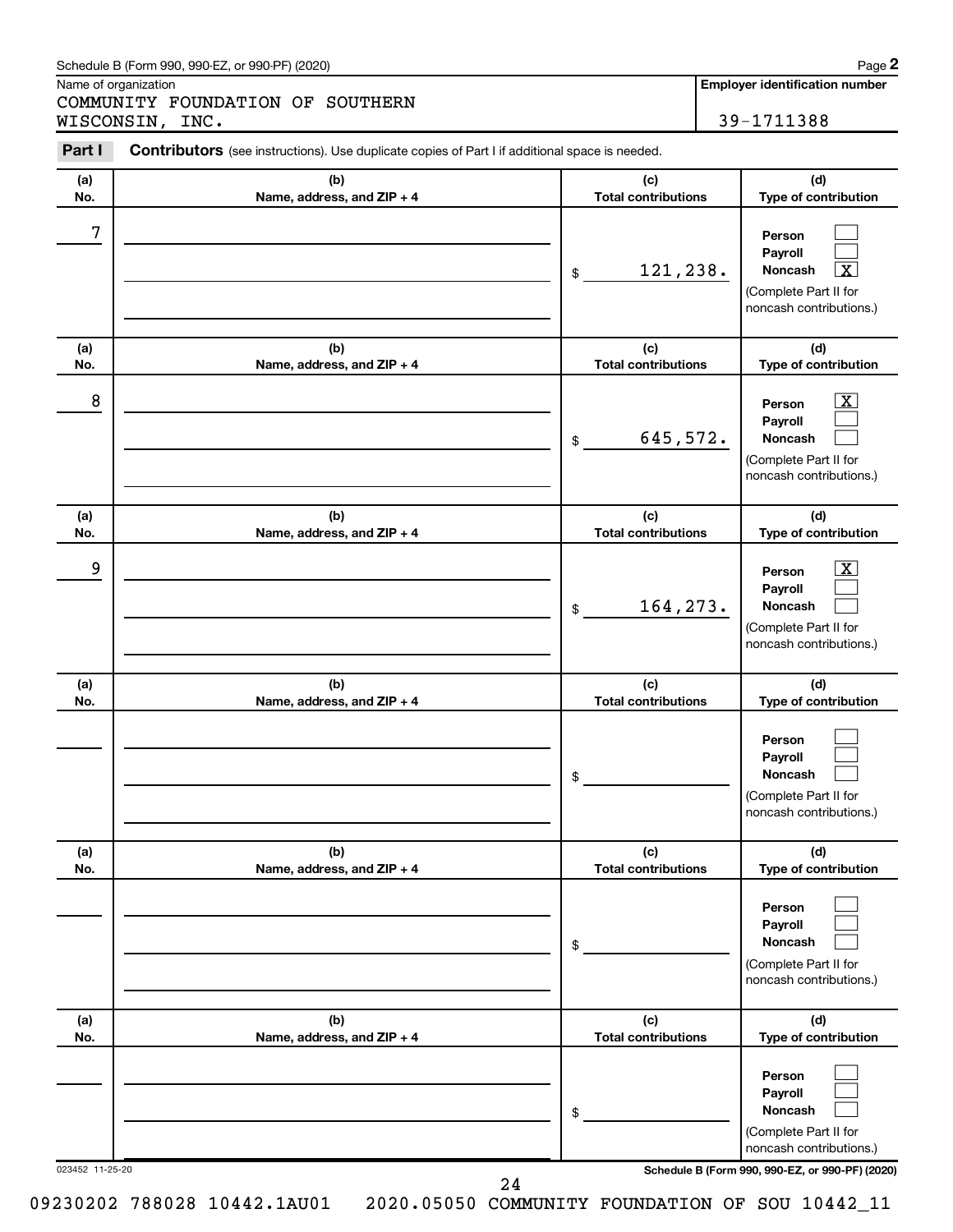|                              | Schedule B (Form 990, 990-EZ, or 990-PF) (2020)<br>Name of organization                             |                                                       |          | Page 3<br><b>Employer identification number</b> |
|------------------------------|-----------------------------------------------------------------------------------------------------|-------------------------------------------------------|----------|-------------------------------------------------|
|                              | COMMUNITY FOUNDATION OF SOUTHERN                                                                    |                                                       |          |                                                 |
|                              | WISCONSIN, INC.                                                                                     |                                                       |          | 39-1711388                                      |
| Part II                      | Noncash Property (see instructions). Use duplicate copies of Part II if additional space is needed. |                                                       |          |                                                 |
| (a)<br>No.<br>from<br>Part I | (b)<br>Description of noncash property given                                                        | (c)<br>FMV (or estimate)<br>(See instructions.)       |          | (d)<br>Date received                            |
|                              | <b>STOCK</b>                                                                                        |                                                       |          |                                                 |
| 5                            |                                                                                                     |                                                       |          |                                                 |
|                              |                                                                                                     | \$                                                    | 115,973. | 07/30/20                                        |
| (a)<br>No.<br>from<br>Part I | (b)<br>Description of noncash property given                                                        | (c)<br>FMV (or estimate)<br>(See instructions.)       |          | (d)<br>Date received                            |
|                              | <b>STOCK</b>                                                                                        |                                                       |          |                                                 |
| 7                            |                                                                                                     | \$                                                    | 121,238. | 07/21/20                                        |
| (a)<br>No.<br>from<br>Part I | (b)<br>Description of noncash property given                                                        | (c)<br>FMV (or estimate)<br>(See instructions.)       |          | (d)<br>Date received                            |
|                              |                                                                                                     |                                                       |          |                                                 |
| (a)<br>No.<br>from<br>Part I | (b)<br>Description of noncash property given                                                        | \$<br>(c)<br>FMV (or estimate)<br>(See instructions.) |          | (d)<br>Date received                            |
|                              |                                                                                                     | \$                                                    |          |                                                 |
| (a)<br>No.<br>from<br>Part I | (b)<br>Description of noncash property given                                                        | (c)<br>FMV (or estimate)<br>(See instructions.)       |          | (d)<br>Date received                            |
|                              |                                                                                                     | \$                                                    |          |                                                 |
| (a)<br>No.<br>from<br>Part I | (b)<br>Description of noncash property given                                                        | (c)<br>FMV (or estimate)<br>(See instructions.)       |          | (d)<br>Date received                            |
|                              |                                                                                                     | \$                                                    |          |                                                 |
| 023453 11-25-20              | 25                                                                                                  |                                                       |          | Schedule B (Form 990, 990-EZ, or 990-PF) (2020) |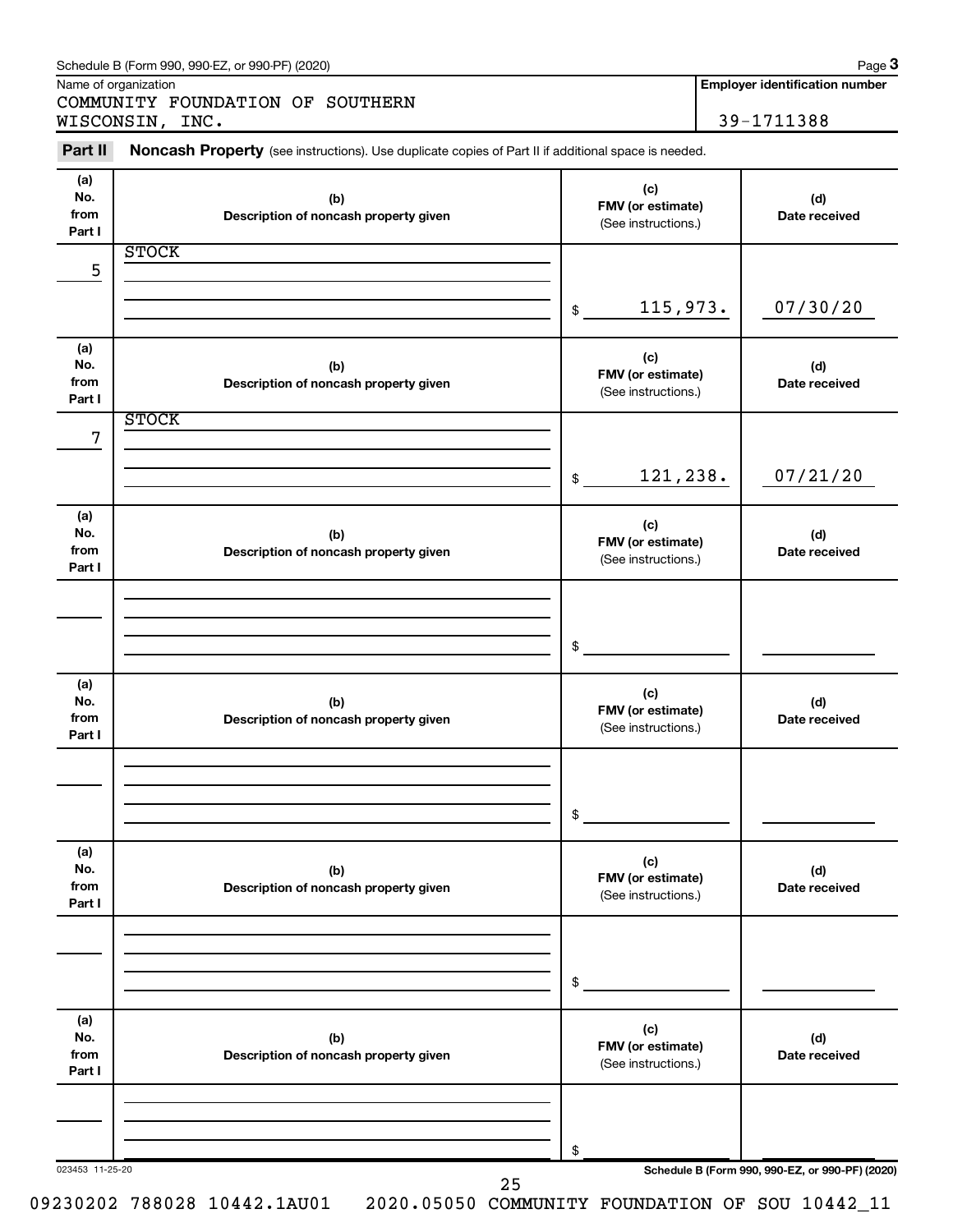|                 | Schedule B (Form 990, 990-EZ, or 990-PF) (2020)                                                                                                                                                                                                                              |                      |                                          | Page 4                                          |  |  |  |  |  |
|-----------------|------------------------------------------------------------------------------------------------------------------------------------------------------------------------------------------------------------------------------------------------------------------------------|----------------------|------------------------------------------|-------------------------------------------------|--|--|--|--|--|
|                 | Name of organization                                                                                                                                                                                                                                                         |                      |                                          | <b>Employer identification number</b>           |  |  |  |  |  |
|                 | COMMUNITY FOUNDATION OF SOUTHERN                                                                                                                                                                                                                                             |                      |                                          |                                                 |  |  |  |  |  |
|                 | WISCONSIN, INC.                                                                                                                                                                                                                                                              |                      |                                          | 39-1711388                                      |  |  |  |  |  |
| Part III        | Exclusively religious, charitable, etc., contributions to organizations described in section 501(c)(7), (8), or (10) that total more than \$1,000 for the year<br>from any one contributor. Complete columns (a) through (e) and the following line entry. For organizations |                      |                                          |                                                 |  |  |  |  |  |
|                 | completing Part III, enter the total of exclusively religious, charitable, etc., contributions of \$1,000 or less for the year. (Enter this info. once.)                                                                                                                     |                      |                                          |                                                 |  |  |  |  |  |
|                 | Use duplicate copies of Part III if additional space is needed.                                                                                                                                                                                                              |                      |                                          |                                                 |  |  |  |  |  |
| (a) No.<br>from | (b) Purpose of gift                                                                                                                                                                                                                                                          | (c) Use of gift      |                                          | (d) Description of how gift is held             |  |  |  |  |  |
| Part I          |                                                                                                                                                                                                                                                                              |                      |                                          |                                                 |  |  |  |  |  |
|                 |                                                                                                                                                                                                                                                                              |                      |                                          |                                                 |  |  |  |  |  |
|                 |                                                                                                                                                                                                                                                                              |                      |                                          |                                                 |  |  |  |  |  |
|                 |                                                                                                                                                                                                                                                                              |                      |                                          |                                                 |  |  |  |  |  |
|                 |                                                                                                                                                                                                                                                                              | (e) Transfer of gift |                                          |                                                 |  |  |  |  |  |
|                 |                                                                                                                                                                                                                                                                              |                      |                                          |                                                 |  |  |  |  |  |
|                 | Transferee's name, address, and ZIP + 4                                                                                                                                                                                                                                      |                      |                                          | Relationship of transferor to transferee        |  |  |  |  |  |
|                 |                                                                                                                                                                                                                                                                              |                      |                                          |                                                 |  |  |  |  |  |
|                 |                                                                                                                                                                                                                                                                              |                      |                                          |                                                 |  |  |  |  |  |
|                 |                                                                                                                                                                                                                                                                              |                      |                                          |                                                 |  |  |  |  |  |
|                 |                                                                                                                                                                                                                                                                              |                      |                                          |                                                 |  |  |  |  |  |
| (a) No.<br>from | (b) Purpose of gift                                                                                                                                                                                                                                                          | (c) Use of gift      |                                          | (d) Description of how gift is held             |  |  |  |  |  |
| Part I          |                                                                                                                                                                                                                                                                              |                      |                                          |                                                 |  |  |  |  |  |
|                 |                                                                                                                                                                                                                                                                              |                      |                                          |                                                 |  |  |  |  |  |
|                 |                                                                                                                                                                                                                                                                              |                      |                                          |                                                 |  |  |  |  |  |
|                 |                                                                                                                                                                                                                                                                              |                      |                                          |                                                 |  |  |  |  |  |
|                 |                                                                                                                                                                                                                                                                              |                      |                                          |                                                 |  |  |  |  |  |
|                 | (e) Transfer of gift                                                                                                                                                                                                                                                         |                      |                                          |                                                 |  |  |  |  |  |
|                 | Transferee's name, address, and ZIP + 4                                                                                                                                                                                                                                      |                      | Relationship of transferor to transferee |                                                 |  |  |  |  |  |
|                 |                                                                                                                                                                                                                                                                              |                      |                                          |                                                 |  |  |  |  |  |
|                 |                                                                                                                                                                                                                                                                              |                      |                                          |                                                 |  |  |  |  |  |
|                 |                                                                                                                                                                                                                                                                              |                      |                                          |                                                 |  |  |  |  |  |
|                 |                                                                                                                                                                                                                                                                              |                      |                                          |                                                 |  |  |  |  |  |
| (a) No.<br>from | (b) Purpose of gift                                                                                                                                                                                                                                                          | (c) Use of gift      |                                          | (d) Description of how gift is held             |  |  |  |  |  |
| Part I          |                                                                                                                                                                                                                                                                              |                      |                                          |                                                 |  |  |  |  |  |
|                 |                                                                                                                                                                                                                                                                              |                      |                                          |                                                 |  |  |  |  |  |
|                 |                                                                                                                                                                                                                                                                              |                      |                                          |                                                 |  |  |  |  |  |
|                 |                                                                                                                                                                                                                                                                              |                      |                                          |                                                 |  |  |  |  |  |
|                 |                                                                                                                                                                                                                                                                              |                      |                                          |                                                 |  |  |  |  |  |
|                 | (e) Transfer of gift                                                                                                                                                                                                                                                         |                      |                                          |                                                 |  |  |  |  |  |
|                 | Transferee's name, address, and ZIP + 4                                                                                                                                                                                                                                      |                      |                                          | Relationship of transferor to transferee        |  |  |  |  |  |
|                 |                                                                                                                                                                                                                                                                              |                      |                                          |                                                 |  |  |  |  |  |
|                 |                                                                                                                                                                                                                                                                              |                      |                                          |                                                 |  |  |  |  |  |
|                 |                                                                                                                                                                                                                                                                              |                      |                                          |                                                 |  |  |  |  |  |
|                 |                                                                                                                                                                                                                                                                              |                      |                                          |                                                 |  |  |  |  |  |
| (a) No.<br>from | (b) Purpose of gift                                                                                                                                                                                                                                                          | (c) Use of gift      |                                          | (d) Description of how gift is held             |  |  |  |  |  |
| Part I          |                                                                                                                                                                                                                                                                              |                      |                                          |                                                 |  |  |  |  |  |
|                 |                                                                                                                                                                                                                                                                              |                      |                                          |                                                 |  |  |  |  |  |
|                 |                                                                                                                                                                                                                                                                              |                      |                                          |                                                 |  |  |  |  |  |
|                 |                                                                                                                                                                                                                                                                              |                      |                                          |                                                 |  |  |  |  |  |
|                 |                                                                                                                                                                                                                                                                              |                      |                                          |                                                 |  |  |  |  |  |
|                 |                                                                                                                                                                                                                                                                              | (e) Transfer of gift |                                          |                                                 |  |  |  |  |  |
|                 | Transferee's name, address, and ZIP + 4                                                                                                                                                                                                                                      |                      |                                          | Relationship of transferor to transferee        |  |  |  |  |  |
|                 |                                                                                                                                                                                                                                                                              |                      |                                          |                                                 |  |  |  |  |  |
|                 |                                                                                                                                                                                                                                                                              |                      |                                          |                                                 |  |  |  |  |  |
|                 |                                                                                                                                                                                                                                                                              |                      |                                          |                                                 |  |  |  |  |  |
|                 |                                                                                                                                                                                                                                                                              |                      |                                          |                                                 |  |  |  |  |  |
| 023454 11-25-20 |                                                                                                                                                                                                                                                                              |                      |                                          | Schedule B (Form 990, 990-EZ, or 990-PF) (2020) |  |  |  |  |  |
|                 |                                                                                                                                                                                                                                                                              | 26                   |                                          |                                                 |  |  |  |  |  |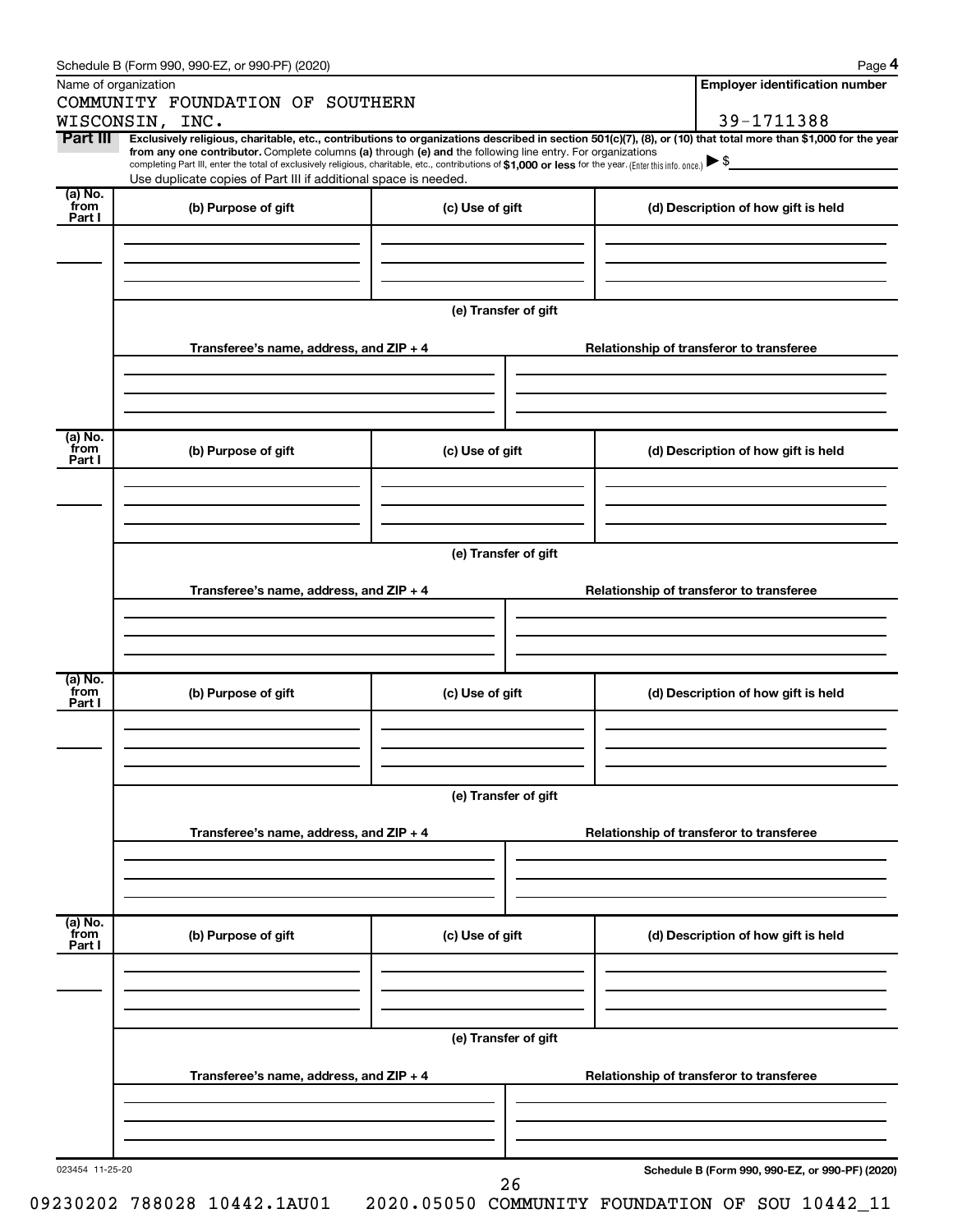| <b>SCHEDULE D</b> |                                                      |                                                                                                                                                                                                             | <b>Supplemental Financial Statements</b>                                                                                                                                                                                                | OMB No. 1545-0047                                  |
|-------------------|------------------------------------------------------|-------------------------------------------------------------------------------------------------------------------------------------------------------------------------------------------------------------|-----------------------------------------------------------------------------------------------------------------------------------------------------------------------------------------------------------------------------------------|----------------------------------------------------|
|                   | (Form 990)                                           |                                                                                                                                                                                                             | Complete if the organization answered "Yes" on Form 990,<br>Part IV, line 6, 7, 8, 9, 10, 11a, 11b, 11c, 11d, 11e, 11f, 12a, or 12b.                                                                                                    |                                                    |
|                   | Department of the Treasury                           |                                                                                                                                                                                                             | Attach to Form 990.                                                                                                                                                                                                                     | <b>Open to Public</b><br>Inspection                |
|                   | Internal Revenue Service<br>Name of the organization | COMMUNITY FOUNDATION OF SOUTHERN                                                                                                                                                                            | Go to www.irs.gov/Form990 for instructions and the latest information.                                                                                                                                                                  | <b>Employer identification number</b>              |
|                   |                                                      | WISCONSIN, INC.                                                                                                                                                                                             |                                                                                                                                                                                                                                         | 39-1711388                                         |
| Part I            |                                                      |                                                                                                                                                                                                             | Organizations Maintaining Donor Advised Funds or Other Similar Funds or Accounts. Complete if the                                                                                                                                       |                                                    |
|                   |                                                      | organization answered "Yes" on Form 990, Part IV, line 6.                                                                                                                                                   |                                                                                                                                                                                                                                         |                                                    |
|                   |                                                      |                                                                                                                                                                                                             | (a) Donor advised funds                                                                                                                                                                                                                 | (b) Funds and other accounts                       |
| 1                 |                                                      |                                                                                                                                                                                                             | 77                                                                                                                                                                                                                                      | $\overline{40}$                                    |
| 2                 |                                                      | Aggregate value of contributions to (during year)                                                                                                                                                           | 673,067.                                                                                                                                                                                                                                | 102,688.                                           |
| З                 |                                                      |                                                                                                                                                                                                             | 759,541.                                                                                                                                                                                                                                | 101,421.                                           |
| 4                 |                                                      |                                                                                                                                                                                                             | 9,343,293.                                                                                                                                                                                                                              | 3, 284, 754.                                       |
| 5                 |                                                      |                                                                                                                                                                                                             | Did the organization inform all donors and donor advisors in writing that the assets held in donor advised funds                                                                                                                        | $\boxed{\text{X}}$ Yes                             |
|                   |                                                      |                                                                                                                                                                                                             | <b>No</b>                                                                                                                                                                                                                               |                                                    |
| 6                 |                                                      |                                                                                                                                                                                                             | Did the organization inform all grantees, donors, and donor advisors in writing that grant funds can be used only<br>for charitable purposes and not for the benefit of the donor or donor advisor, or for any other purpose conferring |                                                    |
|                   | impermissible private benefit?                       |                                                                                                                                                                                                             |                                                                                                                                                                                                                                         | $\overline{X}$ Yes<br>No                           |
| Part II           |                                                      |                                                                                                                                                                                                             | Conservation Easements. Complete if the organization answered "Yes" on Form 990, Part IV, line 7.                                                                                                                                       |                                                    |
| 1.                |                                                      | Purpose(s) of conservation easements held by the organization (check all that apply).                                                                                                                       |                                                                                                                                                                                                                                         |                                                    |
|                   |                                                      | Preservation of land for public use (for example, recreation or education)                                                                                                                                  |                                                                                                                                                                                                                                         | Preservation of a historically important land area |
|                   |                                                      | Protection of natural habitat                                                                                                                                                                               | Preservation of a certified historic structure                                                                                                                                                                                          |                                                    |
|                   |                                                      | Preservation of open space                                                                                                                                                                                  |                                                                                                                                                                                                                                         |                                                    |
| 2                 |                                                      |                                                                                                                                                                                                             | Complete lines 2a through 2d if the organization held a qualified conservation contribution in the form of a conservation easement on the last                                                                                          |                                                    |
|                   | day of the tax year.                                 |                                                                                                                                                                                                             |                                                                                                                                                                                                                                         | Held at the End of the Tax Year                    |
|                   |                                                      |                                                                                                                                                                                                             |                                                                                                                                                                                                                                         | 2a                                                 |
| b                 |                                                      |                                                                                                                                                                                                             | Total acreage restricted by conservation easements [111] [12] matter conservation conservation of the set of the set of the set of the set of the set of the set of the set of the set of the set of the set of the set of the          | 2 <sub>b</sub>                                     |
| с                 |                                                      |                                                                                                                                                                                                             |                                                                                                                                                                                                                                         | 2c                                                 |
|                   |                                                      |                                                                                                                                                                                                             | d Number of conservation easements included in (c) acquired after 7/25/06, and not on a historic structure                                                                                                                              |                                                    |
|                   |                                                      |                                                                                                                                                                                                             |                                                                                                                                                                                                                                         | 2d                                                 |
| З                 |                                                      |                                                                                                                                                                                                             | Number of conservation easements modified, transferred, released, extinguished, or terminated by the organization during the tax                                                                                                        |                                                    |
|                   | $year \blacktriangleright$                           |                                                                                                                                                                                                             |                                                                                                                                                                                                                                         |                                                    |
| 4<br>5            |                                                      | Number of states where property subject to conservation easement is located $\blacktriangleright$<br>Does the organization have a written policy regarding the periodic monitoring, inspection, handling of |                                                                                                                                                                                                                                         |                                                    |
|                   |                                                      |                                                                                                                                                                                                             |                                                                                                                                                                                                                                         | Yes<br><b>No</b>                                   |
| 6                 |                                                      |                                                                                                                                                                                                             | Staff and volunteer hours devoted to monitoring, inspecting, handling of violations, and enforcing conservation easements during the year                                                                                               |                                                    |
|                   |                                                      |                                                                                                                                                                                                             |                                                                                                                                                                                                                                         |                                                    |
| 7                 |                                                      |                                                                                                                                                                                                             | Amount of expenses incurred in monitoring, inspecting, handling of violations, and enforcing conservation easements during the year                                                                                                     |                                                    |
|                   | $\blacktriangleright$ \$                             |                                                                                                                                                                                                             |                                                                                                                                                                                                                                         |                                                    |
| 8                 |                                                      |                                                                                                                                                                                                             | Does each conservation easement reported on line 2(d) above satisfy the requirements of section 170(h)(4)(B)(i)                                                                                                                         |                                                    |
|                   |                                                      |                                                                                                                                                                                                             |                                                                                                                                                                                                                                         | Yes<br><b>No</b>                                   |
| 9                 |                                                      |                                                                                                                                                                                                             | In Part XIII, describe how the organization reports conservation easements in its revenue and expense statement and                                                                                                                     |                                                    |
|                   |                                                      |                                                                                                                                                                                                             | balance sheet, and include, if applicable, the text of the footnote to the organization's financial statements that describes the                                                                                                       |                                                    |
|                   |                                                      | organization's accounting for conservation easements.                                                                                                                                                       |                                                                                                                                                                                                                                         |                                                    |
|                   | Part III                                             |                                                                                                                                                                                                             | Organizations Maintaining Collections of Art, Historical Treasures, or Other Similar Assets.                                                                                                                                            |                                                    |
|                   |                                                      | Complete if the organization answered "Yes" on Form 990, Part IV, line 8.                                                                                                                                   |                                                                                                                                                                                                                                         |                                                    |
|                   |                                                      |                                                                                                                                                                                                             | 1a If the organization elected, as permitted under FASB ASC 958, not to report in its revenue statement and balance sheet works                                                                                                         |                                                    |
|                   |                                                      |                                                                                                                                                                                                             | of art, historical treasures, or other similar assets held for public exhibition, education, or research in furtherance of public                                                                                                       |                                                    |
|                   |                                                      |                                                                                                                                                                                                             | service, provide in Part XIII the text of the footnote to its financial statements that describes these items.                                                                                                                          |                                                    |
|                   |                                                      |                                                                                                                                                                                                             | <b>b</b> If the organization elected, as permitted under FASB ASC 958, to report in its revenue statement and balance sheet works of                                                                                                    |                                                    |
|                   |                                                      | provide the following amounts relating to these items:                                                                                                                                                      | art, historical treasures, or other similar assets held for public exhibition, education, or research in furtherance of public service,                                                                                                 |                                                    |
|                   |                                                      |                                                                                                                                                                                                             |                                                                                                                                                                                                                                         | $\blacktriangleright$ s                            |
|                   |                                                      | (ii) Assets included in Form 990, Part X                                                                                                                                                                    |                                                                                                                                                                                                                                         | $\blacktriangleright$ \$                           |
| 2                 |                                                      |                                                                                                                                                                                                             | If the organization received or held works of art, historical treasures, or other similar assets for financial gain, provide                                                                                                            |                                                    |
|                   |                                                      | the following amounts required to be reported under FASB ASC 958 relating to these items:                                                                                                                   |                                                                                                                                                                                                                                         |                                                    |
|                   |                                                      |                                                                                                                                                                                                             |                                                                                                                                                                                                                                         | $\blacktriangleright$ \$                           |
|                   |                                                      |                                                                                                                                                                                                             |                                                                                                                                                                                                                                         | $\blacktriangleright$ s                            |
|                   |                                                      | LHA For Paperwork Reduction Act Notice, see the Instructions for Form 990.                                                                                                                                  |                                                                                                                                                                                                                                         | Schedule D (Form 990) 2020                         |
|                   | 032051 12-01-20                                      |                                                                                                                                                                                                             |                                                                                                                                                                                                                                         |                                                    |
|                   |                                                      |                                                                                                                                                                                                             | 27                                                                                                                                                                                                                                      |                                                    |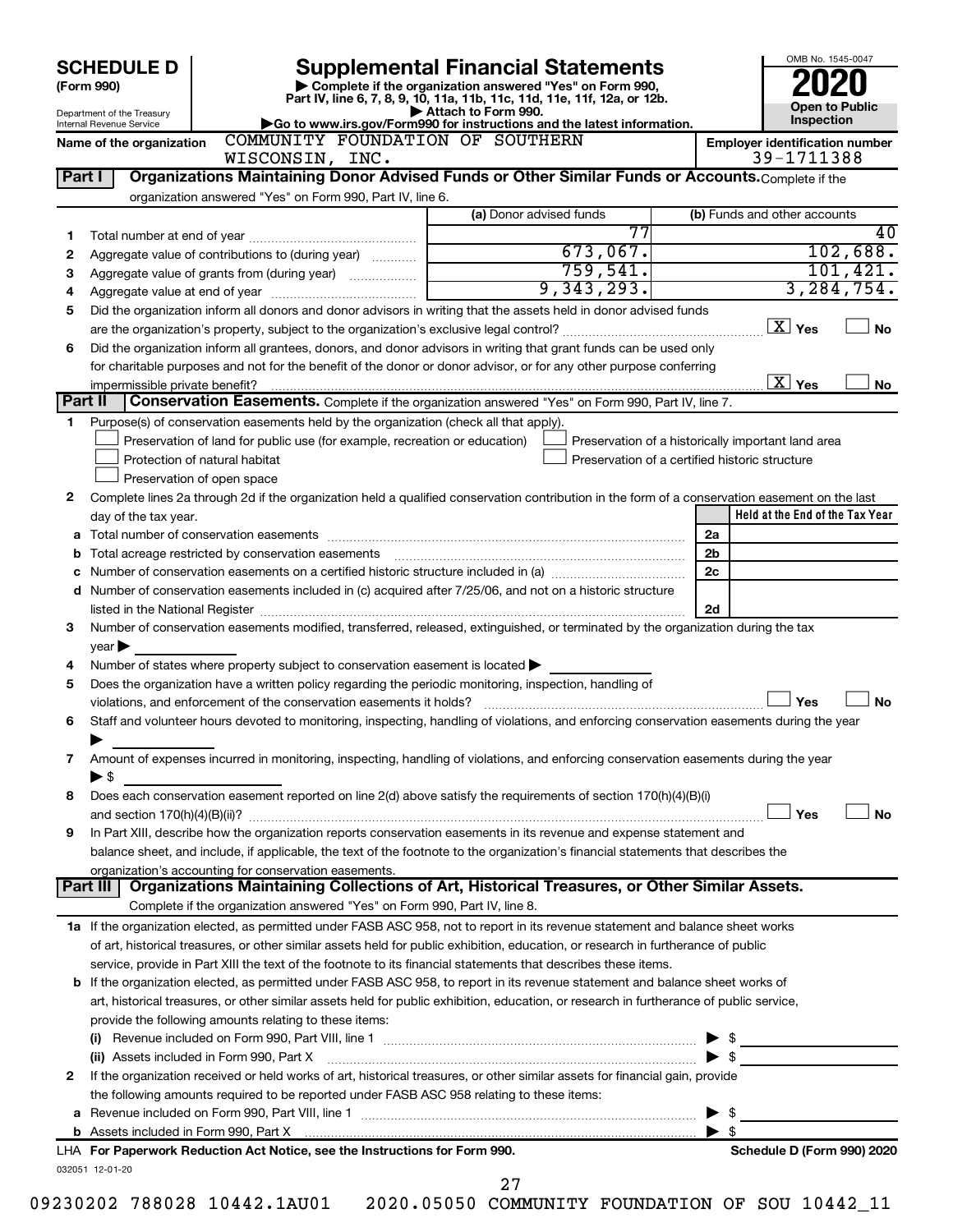|        |                                                                                                                                                                                                                                | COMMUNITY FOUNDATION OF SOUTHERN |   |                |                                                                                                                                                                                                                               |                 |                            |        |        |
|--------|--------------------------------------------------------------------------------------------------------------------------------------------------------------------------------------------------------------------------------|----------------------------------|---|----------------|-------------------------------------------------------------------------------------------------------------------------------------------------------------------------------------------------------------------------------|-----------------|----------------------------|--------|--------|
|        | Schedule D (Form 990) 2020                                                                                                                                                                                                     | WISCONSIN, INC.                  |   |                |                                                                                                                                                                                                                               |                 | 39-1711388 Page 2          |        |        |
|        | Part III   Organizations Maintaining Collections of Art, Historical Treasures, or Other Similar Assets (continued)                                                                                                             |                                  |   |                |                                                                                                                                                                                                                               |                 |                            |        |        |
| 3      | Using the organization's acquisition, accession, and other records, check any of the following that make significant use of its                                                                                                |                                  |   |                |                                                                                                                                                                                                                               |                 |                            |        |        |
|        | collection items (check all that apply):                                                                                                                                                                                       |                                  |   |                |                                                                                                                                                                                                                               |                 |                            |        |        |
| a      | Public exhibition                                                                                                                                                                                                              | d                                |   |                | Loan or exchange program                                                                                                                                                                                                      |                 |                            |        |        |
| b      | Scholarly research                                                                                                                                                                                                             | e                                |   |                | Other and the contract of the contract of the contract of the contract of the contract of the contract of the contract of the contract of the contract of the contract of the contract of the contract of the contract of the |                 |                            |        |        |
| с      | Preservation for future generations                                                                                                                                                                                            |                                  |   |                |                                                                                                                                                                                                                               |                 |                            |        |        |
|        | Provide a description of the organization's collections and explain how they further the organization's exempt purpose in Part XIII.                                                                                           |                                  |   |                |                                                                                                                                                                                                                               |                 |                            |        |        |
| 5      | During the year, did the organization solicit or receive donations of art, historical treasures, or other similar assets                                                                                                       |                                  |   |                |                                                                                                                                                                                                                               |                 |                            |        |        |
|        |                                                                                                                                                                                                                                |                                  |   |                |                                                                                                                                                                                                                               |                 | Yes                        |        | No     |
|        | <b>Part IV</b><br><b>Escrow and Custodial Arrangements.</b> Complete if the organization answered "Yes" on Form 990, Part IV, line 9, or                                                                                       |                                  |   |                |                                                                                                                                                                                                                               |                 |                            |        |        |
|        | reported an amount on Form 990, Part X, line 21.                                                                                                                                                                               |                                  |   |                |                                                                                                                                                                                                                               |                 |                            |        |        |
|        | 1a Is the organization an agent, trustee, custodian or other intermediary for contributions or other assets not included                                                                                                       |                                  |   |                |                                                                                                                                                                                                                               |                 |                            |        |        |
|        |                                                                                                                                                                                                                                |                                  |   |                |                                                                                                                                                                                                                               |                 | Yes                        |        | No     |
|        | b If "Yes," explain the arrangement in Part XIII and complete the following table:                                                                                                                                             |                                  |   |                |                                                                                                                                                                                                                               |                 |                            |        |        |
|        |                                                                                                                                                                                                                                |                                  |   |                |                                                                                                                                                                                                                               |                 | Amount                     |        |        |
|        |                                                                                                                                                                                                                                |                                  |   |                |                                                                                                                                                                                                                               | 1c              |                            |        |        |
|        |                                                                                                                                                                                                                                |                                  |   |                |                                                                                                                                                                                                                               | 1d              |                            |        |        |
|        | e Distributions during the year manufactured and contain an account of the year manufactured and the year manufactured and the year manufactured and the year manufactured and the year manufactured and the year manufactured |                                  |   |                |                                                                                                                                                                                                                               | 1е              |                            |        |        |
|        |                                                                                                                                                                                                                                |                                  |   |                |                                                                                                                                                                                                                               | 1f              |                            |        |        |
|        | 2a Did the organization include an amount on Form 990, Part X, line 21, for escrow or custodial account liability?                                                                                                             |                                  |   |                |                                                                                                                                                                                                                               |                 | Yes                        |        | No     |
|        | <b>b</b> If "Yes," explain the arrangement in Part XIII. Check here if the explanation has been provided on Part XIII                                                                                                          |                                  |   |                |                                                                                                                                                                                                                               |                 |                            |        |        |
| Part V | Endowment Funds. Complete if the organization answered "Yes" on Form 990, Part IV, line 10.                                                                                                                                    |                                  |   |                |                                                                                                                                                                                                                               |                 |                            |        |        |
|        |                                                                                                                                                                                                                                | (a) Current year                 |   | (b) Prior year | (c) Two years back $\vert$ (d) Three years back $\vert$ (e) Four years back                                                                                                                                                   |                 |                            |        |        |
|        |                                                                                                                                                                                                                                |                                  |   |                |                                                                                                                                                                                                                               |                 |                            |        |        |
|        |                                                                                                                                                                                                                                |                                  |   |                |                                                                                                                                                                                                                               |                 |                            |        |        |
|        | Net investment earnings, gains, and losses                                                                                                                                                                                     |                                  |   |                |                                                                                                                                                                                                                               |                 |                            |        |        |
|        |                                                                                                                                                                                                                                |                                  |   |                |                                                                                                                                                                                                                               |                 |                            |        |        |
|        | e Other expenditures for facilities                                                                                                                                                                                            |                                  |   |                |                                                                                                                                                                                                                               |                 |                            |        |        |
|        |                                                                                                                                                                                                                                |                                  |   |                |                                                                                                                                                                                                                               |                 |                            |        |        |
|        |                                                                                                                                                                                                                                |                                  |   |                |                                                                                                                                                                                                                               |                 |                            |        |        |
| g      |                                                                                                                                                                                                                                |                                  |   |                |                                                                                                                                                                                                                               |                 |                            |        |        |
|        | Provide the estimated percentage of the current year end balance (line 1g, column (a)) held as:                                                                                                                                |                                  |   |                |                                                                                                                                                                                                                               |                 |                            |        |        |
|        | a Board designated or quasi-endowment >                                                                                                                                                                                        |                                  | % |                |                                                                                                                                                                                                                               |                 |                            |        |        |
|        | Permanent endowment $\blacktriangleright$                                                                                                                                                                                      | %                                |   |                |                                                                                                                                                                                                                               |                 |                            |        |        |
|        | <b>c</b> Term endowment $\blacktriangleright$                                                                                                                                                                                  | %                                |   |                |                                                                                                                                                                                                                               |                 |                            |        |        |
|        | The percentages on lines 2a, 2b, and 2c should equal 100%.                                                                                                                                                                     |                                  |   |                |                                                                                                                                                                                                                               |                 |                            |        |        |
|        | 3a Are there endowment funds not in the possession of the organization that are held and administered for the organization                                                                                                     |                                  |   |                |                                                                                                                                                                                                                               |                 |                            |        |        |
|        | by:                                                                                                                                                                                                                            |                                  |   |                |                                                                                                                                                                                                                               |                 |                            | Yes    | No     |
|        | (i)                                                                                                                                                                                                                            |                                  |   |                |                                                                                                                                                                                                                               |                 | 3a(i)                      |        |        |
|        |                                                                                                                                                                                                                                |                                  |   |                |                                                                                                                                                                                                                               |                 | 3a(ii)                     |        |        |
|        |                                                                                                                                                                                                                                |                                  |   |                |                                                                                                                                                                                                                               |                 | 3b                         |        |        |
|        | Describe in Part XIII the intended uses of the organization's endowment funds.                                                                                                                                                 |                                  |   |                |                                                                                                                                                                                                                               |                 |                            |        |        |
|        | Land, Buildings, and Equipment.<br><b>Part VI</b>                                                                                                                                                                              |                                  |   |                |                                                                                                                                                                                                                               |                 |                            |        |        |
|        | Complete if the organization answered "Yes" on Form 990, Part IV, line 11a. See Form 990, Part X, line 10.                                                                                                                     |                                  |   |                |                                                                                                                                                                                                                               |                 |                            |        |        |
|        | Description of property                                                                                                                                                                                                        | (a) Cost or other                |   |                | (b) Cost or other                                                                                                                                                                                                             | (c) Accumulated | (d) Book value             |        |        |
|        |                                                                                                                                                                                                                                | basis (investment)               |   |                | basis (other)                                                                                                                                                                                                                 | depreciation    |                            |        |        |
|        |                                                                                                                                                                                                                                |                                  |   |                |                                                                                                                                                                                                                               |                 |                            |        |        |
|        |                                                                                                                                                                                                                                |                                  |   |                |                                                                                                                                                                                                                               |                 |                            |        |        |
|        |                                                                                                                                                                                                                                |                                  |   |                |                                                                                                                                                                                                                               |                 |                            |        |        |
|        |                                                                                                                                                                                                                                |                                  |   |                | 8,050.                                                                                                                                                                                                                        | 1,744.          |                            |        | 6,306. |
|        |                                                                                                                                                                                                                                |                                  |   |                |                                                                                                                                                                                                                               |                 |                            |        |        |
|        | Total. Add lines 1a through 1e. (Column (d) must equal Form 990, Part X, column (B), line 10c.)                                                                                                                                |                                  |   |                |                                                                                                                                                                                                                               |                 |                            | 6,306. |        |
|        |                                                                                                                                                                                                                                |                                  |   |                |                                                                                                                                                                                                                               |                 | Schedule D (Form 990) 2020 |        |        |

032052 12-01-20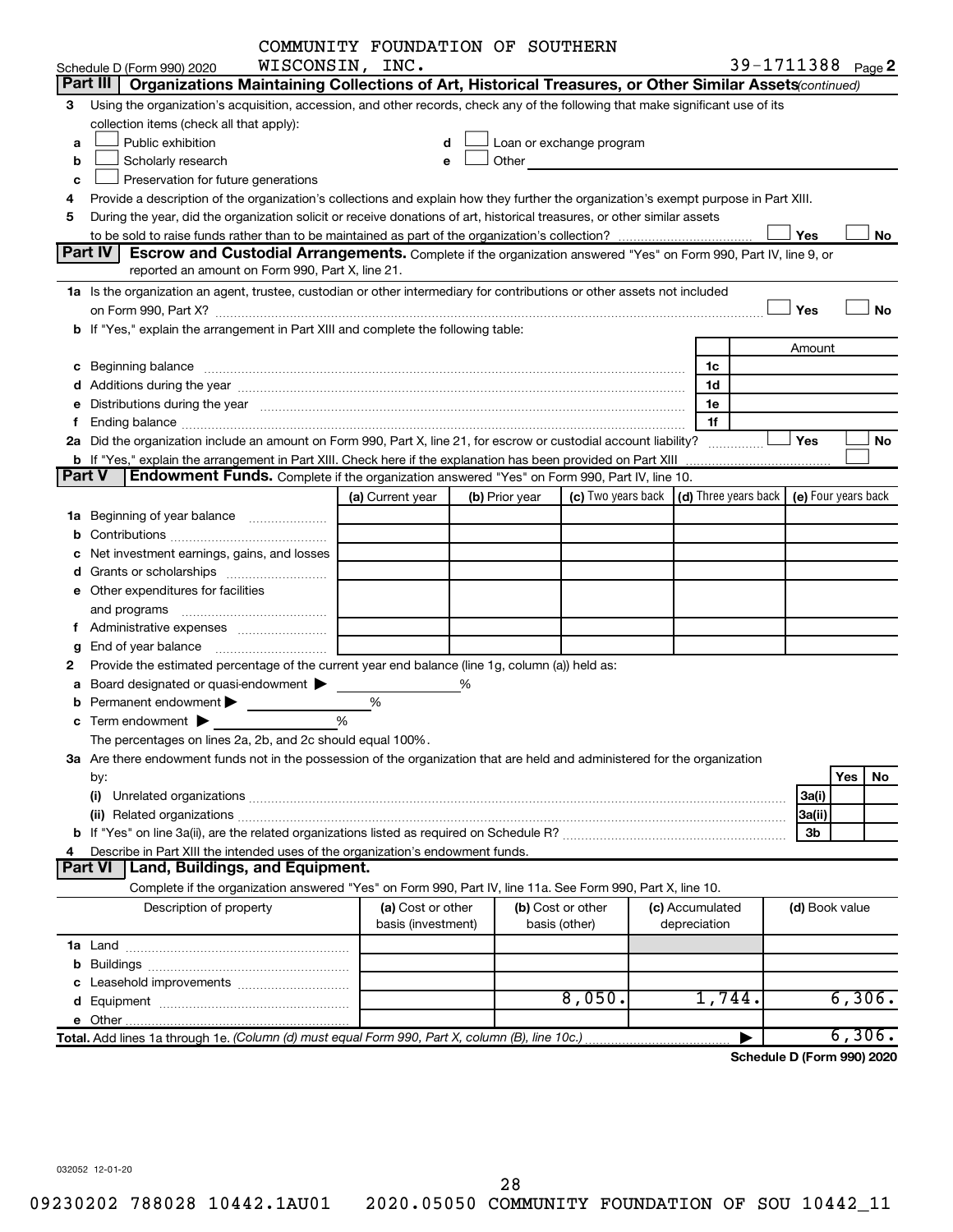|           |                                          |                                                                                               | COMMUNITY FOUNDATION OF SOUTHERN                                                                                                                     |                                                           |                   |
|-----------|------------------------------------------|-----------------------------------------------------------------------------------------------|------------------------------------------------------------------------------------------------------------------------------------------------------|-----------------------------------------------------------|-------------------|
|           | Schedule D (Form 990) 2020               | WISCONSIN, INC.                                                                               |                                                                                                                                                      |                                                           | 39-1711388 Page 3 |
|           | Part VII Investments - Other Securities. |                                                                                               |                                                                                                                                                      |                                                           |                   |
|           |                                          |                                                                                               | Complete if the organization answered "Yes" on Form 990, Part IV, line 11b. See Form 990, Part X, line 12.                                           |                                                           |                   |
|           |                                          | (a) Description of security or category (including name of security)                          | (b) Book value                                                                                                                                       | (c) Method of valuation: Cost or end-of-year market value |                   |
|           | (1) Financial derivatives                |                                                                                               |                                                                                                                                                      |                                                           |                   |
|           |                                          |                                                                                               |                                                                                                                                                      |                                                           |                   |
| (3) Other |                                          |                                                                                               |                                                                                                                                                      |                                                           |                   |
| (A)       | POOLED INVESTMENT FUNDS                  |                                                                                               | 77,541,347.                                                                                                                                          | END-OF-YEAR MARKET VALUE                                  |                   |
| (B)       |                                          |                                                                                               |                                                                                                                                                      |                                                           |                   |
| (C)       |                                          |                                                                                               |                                                                                                                                                      |                                                           |                   |
| (D)       |                                          |                                                                                               |                                                                                                                                                      |                                                           |                   |
| (E)       |                                          |                                                                                               |                                                                                                                                                      |                                                           |                   |
| (F)       |                                          |                                                                                               |                                                                                                                                                      |                                                           |                   |
| (G)       |                                          |                                                                                               |                                                                                                                                                      |                                                           |                   |
| (H)       |                                          |                                                                                               |                                                                                                                                                      |                                                           |                   |
|           |                                          | <b>Total.</b> (Col. (b) must equal Form 990, Part X, col. (B) line 12.) $\blacktriangleright$ | 77,541,347.                                                                                                                                          |                                                           |                   |
|           |                                          | Part VIII Investments - Program Related.                                                      |                                                                                                                                                      |                                                           |                   |
|           |                                          |                                                                                               | Complete if the organization answered "Yes" on Form 990, Part IV, line 11c. See Form 990, Part X, line 13.                                           |                                                           |                   |
|           | (a) Description of investment            |                                                                                               | (b) Book value                                                                                                                                       | (c) Method of valuation: Cost or end-of-year market value |                   |
| (1)       |                                          |                                                                                               |                                                                                                                                                      |                                                           |                   |
| (2)       |                                          |                                                                                               |                                                                                                                                                      |                                                           |                   |
| (3)       |                                          |                                                                                               |                                                                                                                                                      |                                                           |                   |
| (4)       |                                          |                                                                                               |                                                                                                                                                      |                                                           |                   |
| (5)       |                                          |                                                                                               |                                                                                                                                                      |                                                           |                   |
| (6)       |                                          |                                                                                               |                                                                                                                                                      |                                                           |                   |
| (7)       |                                          |                                                                                               |                                                                                                                                                      |                                                           |                   |
| (8)       |                                          |                                                                                               |                                                                                                                                                      |                                                           |                   |
| (9)       |                                          |                                                                                               |                                                                                                                                                      |                                                           |                   |
|           |                                          | Total. (Col. (b) must equal Form 990, Part X, col. (B) line $13.$ )                           |                                                                                                                                                      |                                                           |                   |
| Part IX   | <b>Other Assets.</b>                     |                                                                                               |                                                                                                                                                      |                                                           |                   |
|           |                                          |                                                                                               | Complete if the organization answered "Yes" on Form 990, Part IV, line 11d. See Form 990, Part X, line 15.                                           |                                                           |                   |
|           |                                          |                                                                                               | (a) Description                                                                                                                                      |                                                           | (b) Book value    |
| (1)       |                                          |                                                                                               |                                                                                                                                                      |                                                           |                   |
| (2)       |                                          |                                                                                               |                                                                                                                                                      |                                                           |                   |
| (3)       |                                          |                                                                                               |                                                                                                                                                      |                                                           |                   |
| (4)       |                                          |                                                                                               |                                                                                                                                                      |                                                           |                   |
| (5)       |                                          |                                                                                               |                                                                                                                                                      |                                                           |                   |
| (6)       |                                          |                                                                                               |                                                                                                                                                      |                                                           |                   |
| (7)       |                                          |                                                                                               |                                                                                                                                                      |                                                           |                   |
| (8)       |                                          |                                                                                               |                                                                                                                                                      |                                                           |                   |
| (9)       |                                          |                                                                                               |                                                                                                                                                      |                                                           |                   |
|           |                                          | Total, (Column (b) must equal Form 990, Part X, col. (B) line 15.)                            |                                                                                                                                                      |                                                           |                   |
| Part X    | <b>Other Liabilities.</b>                |                                                                                               |                                                                                                                                                      |                                                           |                   |
|           |                                          |                                                                                               | Complete if the organization answered "Yes" on Form 990, Part IV, line 11e or 11f. See Form 990, Part X, line 25.                                    |                                                           |                   |
| 1.        |                                          | (a) Description of liability                                                                  |                                                                                                                                                      |                                                           | (b) Book value    |
|           | (1) Federal income taxes                 |                                                                                               |                                                                                                                                                      |                                                           |                   |
| (2)       |                                          | LIABILITIES ASSOCIATED WITH                                                                   |                                                                                                                                                      |                                                           |                   |
| (3)       |                                          | CHARITABLE REMAINDER TRUSTS                                                                   |                                                                                                                                                      |                                                           | 4,337.            |
| (4)       |                                          | DISCOUNT FOR FUTURE INTEREST                                                                  |                                                                                                                                                      |                                                           | 45, 264.          |
| (5)       |                                          | LIABILITY FOR AMOUNTS HELD FOR                                                                |                                                                                                                                                      |                                                           |                   |
| (6)       | <b>OTHERS</b>                            |                                                                                               |                                                                                                                                                      |                                                           | 3,785,105.        |
| (7)       |                                          |                                                                                               |                                                                                                                                                      |                                                           |                   |
| (8)       |                                          |                                                                                               |                                                                                                                                                      |                                                           |                   |
| (9)       |                                          |                                                                                               |                                                                                                                                                      |                                                           |                   |
|           |                                          |                                                                                               |                                                                                                                                                      |                                                           | 3,834,706.        |
|           |                                          |                                                                                               | 2. Liability for uncertain tax positions. In Part XIII, provide the text of the footnote to the organization's financial statements that reports the |                                                           |                   |
|           |                                          |                                                                                               | organization's liability for uncertain tax positions under FASB ASC 740. Check here if the text of the footnote has been provided in Part XIII       |                                                           |                   |

**Schedule D (Form 990) 2020**

032053 12-01-20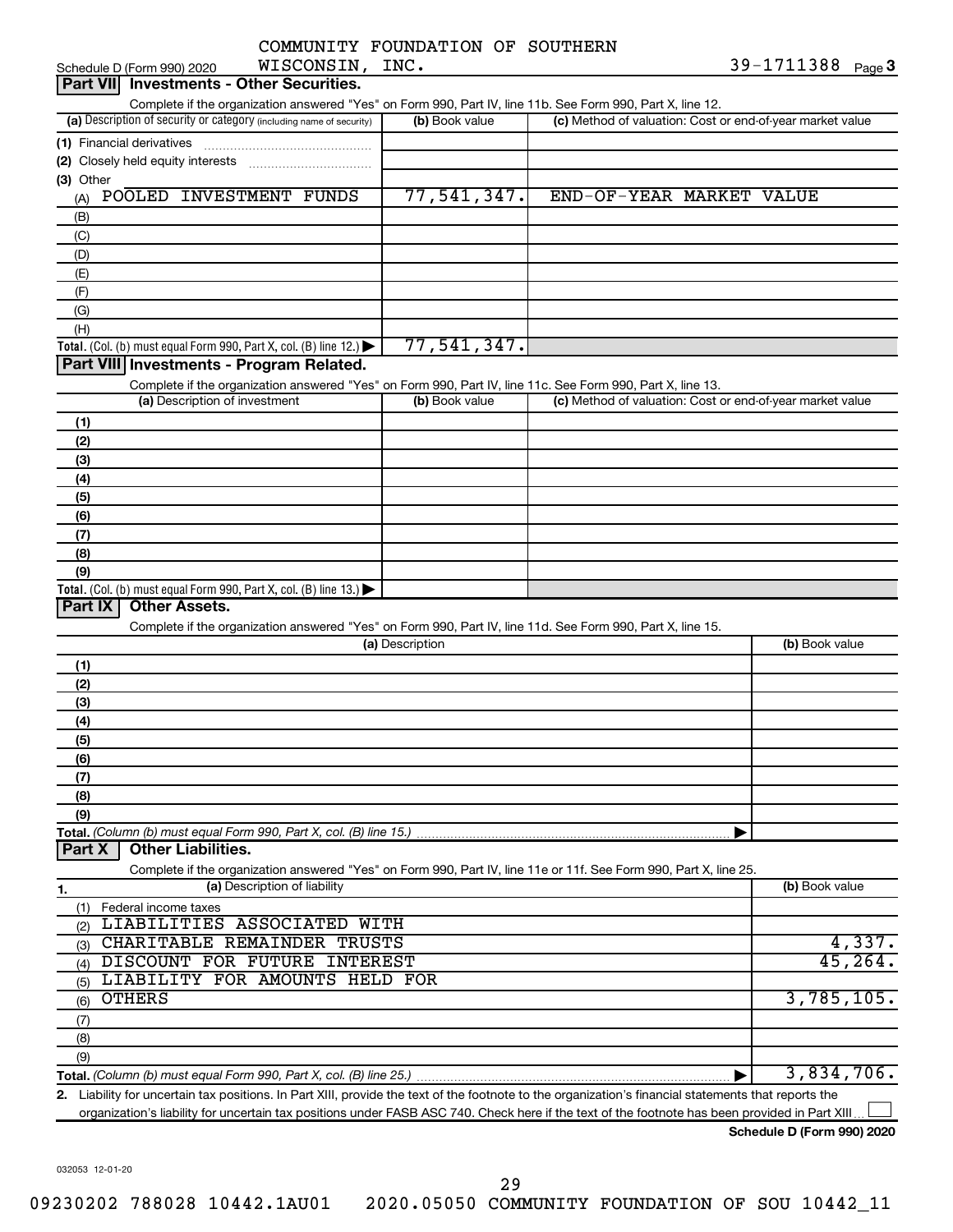|              | COMMUNITY FOUNDATION OF SOUTHERN                                                                                                                             |                |                         |                |                   |          |
|--------------|--------------------------------------------------------------------------------------------------------------------------------------------------------------|----------------|-------------------------|----------------|-------------------|----------|
|              | WISCONSIN, INC.<br>Schedule D (Form 990) 2020                                                                                                                |                |                         |                | 39-1711388 Page 4 |          |
|              | Reconciliation of Revenue per Audited Financial Statements With Revenue per Return.<br><b>Part XI</b>                                                        |                |                         |                |                   |          |
|              | Complete if the organization answered "Yes" on Form 990, Part IV, line 12a.                                                                                  |                |                         |                |                   |          |
| 1            | Total revenue, gains, and other support per audited financial statements [111] [11] Total revenue, gains, and other support per audited financial statements |                |                         | $\blacksquare$ | 20, 264, 401.     |          |
| $\mathbf{2}$ | Amounts included on line 1 but not on Form 990, Part VIII, line 12:                                                                                          |                |                         |                |                   |          |
| a            |                                                                                                                                                              |                | $2a \mid 11, 206, 206.$ |                |                   |          |
|              |                                                                                                                                                              | 2 <sub>b</sub> |                         |                |                   |          |
|              |                                                                                                                                                              | 2c             |                         |                |                   |          |
|              |                                                                                                                                                              | 2d             | $-1, 220, 919.$         |                |                   |          |
| e            | Add lines 2a through 2d                                                                                                                                      |                |                         | 2e             | 9,985,287.        |          |
| 3            |                                                                                                                                                              |                |                         | $\mathbf{a}$   | 10, 279, 114.     |          |
| 4            | Amounts included on Form 990, Part VIII, line 12, but not on line 1:                                                                                         |                |                         |                |                   |          |
|              | a Investment expenses not included on Form 990, Part VIII, line 7b [11, 11, 11, 11, 11]                                                                      | 4a             | 272,388.                |                |                   |          |
|              |                                                                                                                                                              | 4 <sub>h</sub> | $-13, 161.$             |                |                   |          |
|              | c Add lines 4a and 4b                                                                                                                                        |                |                         | 4c             |                   | 259,227. |
| 5            |                                                                                                                                                              |                |                         | $\overline{5}$ | 10,538,341.       |          |
|              | Part XII   Reconciliation of Expenses per Audited Financial Statements With Expenses per Return.                                                             |                |                         |                |                   |          |
|              | Complete if the organization answered "Yes" on Form 990, Part IV, line 12a.                                                                                  |                |                         |                |                   |          |
| 1            |                                                                                                                                                              |                |                         | $\blacksquare$ | 4,303,263.        |          |
| 2            | Amounts included on line 1 but not on Form 990, Part IX, line 25:                                                                                            |                |                         |                |                   |          |
| a            |                                                                                                                                                              | 2a             |                         |                |                   |          |
| b            |                                                                                                                                                              | 2 <sub>b</sub> |                         |                |                   |          |
|              |                                                                                                                                                              | 2 <sub>c</sub> |                         |                |                   |          |
|              |                                                                                                                                                              | 2d             |                         |                |                   |          |
|              |                                                                                                                                                              |                |                         | <b>2e</b>      |                   |          |
| 3            |                                                                                                                                                              |                |                         | $\mathbf{a}$   | 4, 303, 263.      |          |
| 4            | Amounts included on Form 990, Part IX, line 25, but not on line 1:                                                                                           |                |                         |                |                   |          |
|              | a Investment expenses not included on Form 990, Part VIII, line 7b [11, 11, 11, 11]                                                                          | 4a             | 272,388.                |                |                   |          |
|              |                                                                                                                                                              | 4 <sub>h</sub> | 458,087.                |                |                   |          |
|              | c Add lines 4a and 4b                                                                                                                                        |                |                         | 4c             |                   | 730,475. |
|              |                                                                                                                                                              |                |                         | 5              | 5,033,738.        |          |
|              | Part XIII Supplemental Information.                                                                                                                          |                |                         |                |                   |          |

Provide the descriptions required for Part II, lines 3, 5, and 9; Part III, lines 1a and 4; Part IV, lines 1b and 2b; Part V, line 4; Part X, line 2; Part XI, lines 2d and 4b; and Part XII, lines 2d and 4b. Also complete this part to provide any additional information.

| PART XI, LINE 2D - OTHER ADJUSTMENTS:               |                            |
|-----------------------------------------------------|----------------------------|
| NET INCREASE IN FUNDS HELD FOR OTHER ORGANIZATIONS  | $-770, 465.$               |
| CONTRIBUTIONS FROM FUNDS HELD FOR OTHERS            | $-450, 454.$               |
| TOTAL TO SCHEDULE D, PART XI, LINE 2D               | $-1, 220, 919.$            |
|                                                     |                            |
| PART XI, LINE 4B - OTHER ADJUSTMENTS:               |                            |
| FUNDRAISING EXPENSES REPORTED ON PART VIII, LINE 8B | $-13,161.$                 |
|                                                     |                            |
| PART XII, LINE 4B - OTHER ADJUSTMENTS:              |                            |
| EXPENSES IN FUNDS HELD FOR OTHER ORGANIZATIONS      | 471,248.                   |
| FUNDRAISING EXPENSES REPORTED ON PART VIII, LINE 8B | $-13,161.$                 |
| 032054 12-01-20<br>30                               | Schedule D (Form 990) 2020 |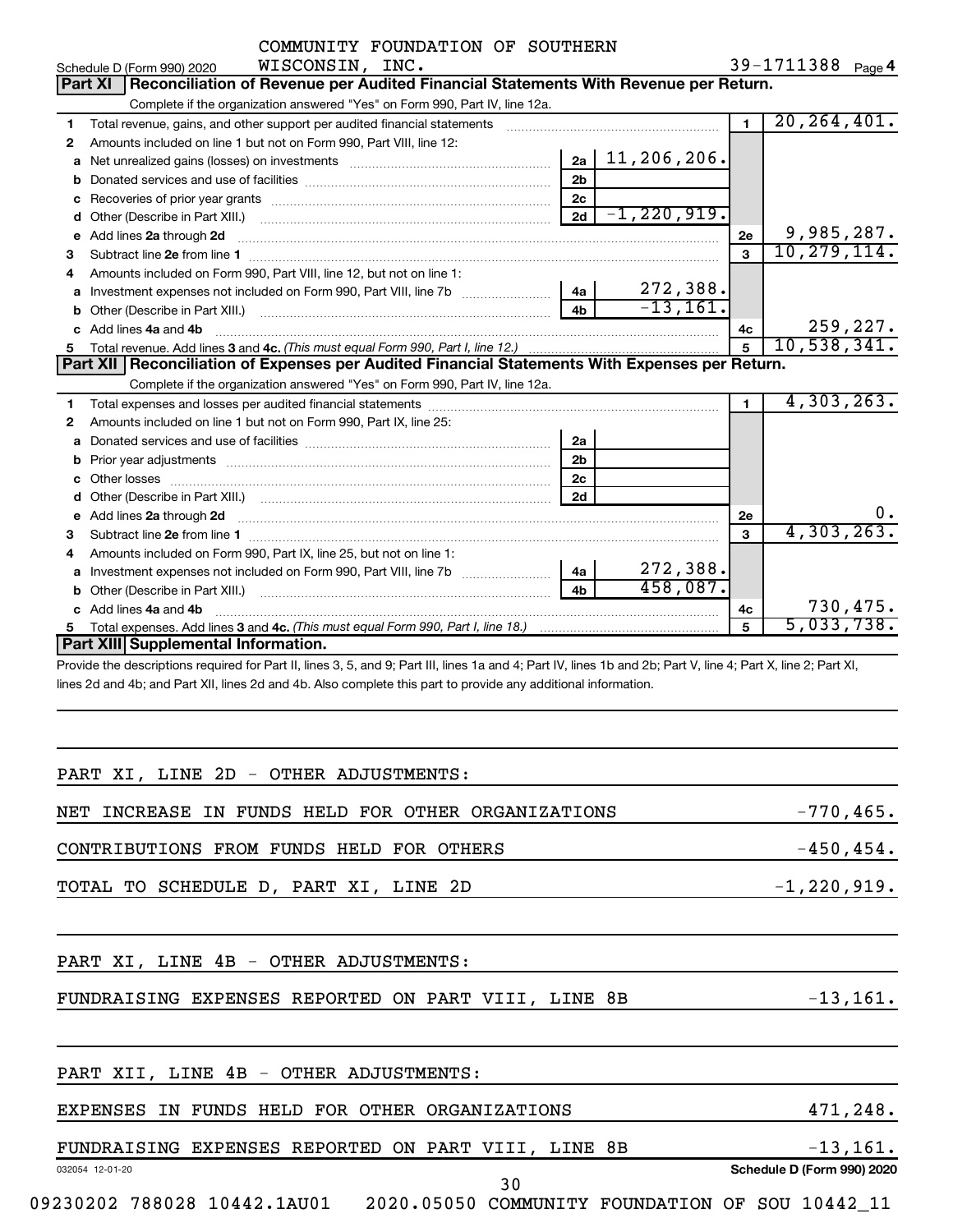| Schedule D (Form 990) 2020<br><b>Part XIII Supplemental Information (continued)</b> |  |  |                             | COMMUNITY FOUNDATION OF SOUTHERN<br>WISCONSIN, INC. |    | <u> 1989 - Johann Barn, mars ann an t-Amhair an t-A</u> |  | 39-1711388 Page 5          |
|-------------------------------------------------------------------------------------|--|--|-----------------------------|-----------------------------------------------------|----|---------------------------------------------------------|--|----------------------------|
|                                                                                     |  |  |                             | TOTAL TO SCHEDULE D, PART XII, LINE 4B              |    | <u> 1989 - Andrea Station Barbara, amerikan per</u>     |  | 458,087.                   |
|                                                                                     |  |  |                             |                                                     |    |                                                         |  |                            |
|                                                                                     |  |  |                             |                                                     |    |                                                         |  |                            |
|                                                                                     |  |  |                             |                                                     |    |                                                         |  |                            |
|                                                                                     |  |  |                             |                                                     |    |                                                         |  |                            |
|                                                                                     |  |  |                             |                                                     |    |                                                         |  |                            |
|                                                                                     |  |  |                             |                                                     |    |                                                         |  |                            |
|                                                                                     |  |  |                             |                                                     |    |                                                         |  |                            |
|                                                                                     |  |  |                             |                                                     |    |                                                         |  |                            |
|                                                                                     |  |  |                             |                                                     |    |                                                         |  |                            |
|                                                                                     |  |  |                             |                                                     |    |                                                         |  |                            |
|                                                                                     |  |  |                             |                                                     |    |                                                         |  |                            |
|                                                                                     |  |  |                             |                                                     |    |                                                         |  |                            |
|                                                                                     |  |  |                             |                                                     |    |                                                         |  |                            |
|                                                                                     |  |  |                             |                                                     |    |                                                         |  |                            |
|                                                                                     |  |  |                             |                                                     |    |                                                         |  |                            |
|                                                                                     |  |  |                             |                                                     |    |                                                         |  |                            |
|                                                                                     |  |  |                             |                                                     |    |                                                         |  |                            |
|                                                                                     |  |  |                             |                                                     |    |                                                         |  |                            |
|                                                                                     |  |  |                             |                                                     |    |                                                         |  |                            |
|                                                                                     |  |  |                             |                                                     |    |                                                         |  |                            |
|                                                                                     |  |  |                             |                                                     |    |                                                         |  |                            |
|                                                                                     |  |  |                             |                                                     |    |                                                         |  |                            |
|                                                                                     |  |  |                             |                                                     |    |                                                         |  |                            |
|                                                                                     |  |  |                             |                                                     |    |                                                         |  |                            |
|                                                                                     |  |  |                             |                                                     |    |                                                         |  |                            |
|                                                                                     |  |  |                             |                                                     |    |                                                         |  |                            |
|                                                                                     |  |  |                             |                                                     |    |                                                         |  |                            |
|                                                                                     |  |  |                             |                                                     |    |                                                         |  |                            |
|                                                                                     |  |  |                             |                                                     |    |                                                         |  |                            |
|                                                                                     |  |  |                             |                                                     |    |                                                         |  |                            |
|                                                                                     |  |  |                             |                                                     |    |                                                         |  | Schedule D (Form 990) 2020 |
| 032055 12-01-20                                                                     |  |  | 09230202 788028 10442.1AU01 |                                                     | 31 | 2020.05050 COMMUNITY FOUNDATION OF SOU 10442_11         |  |                            |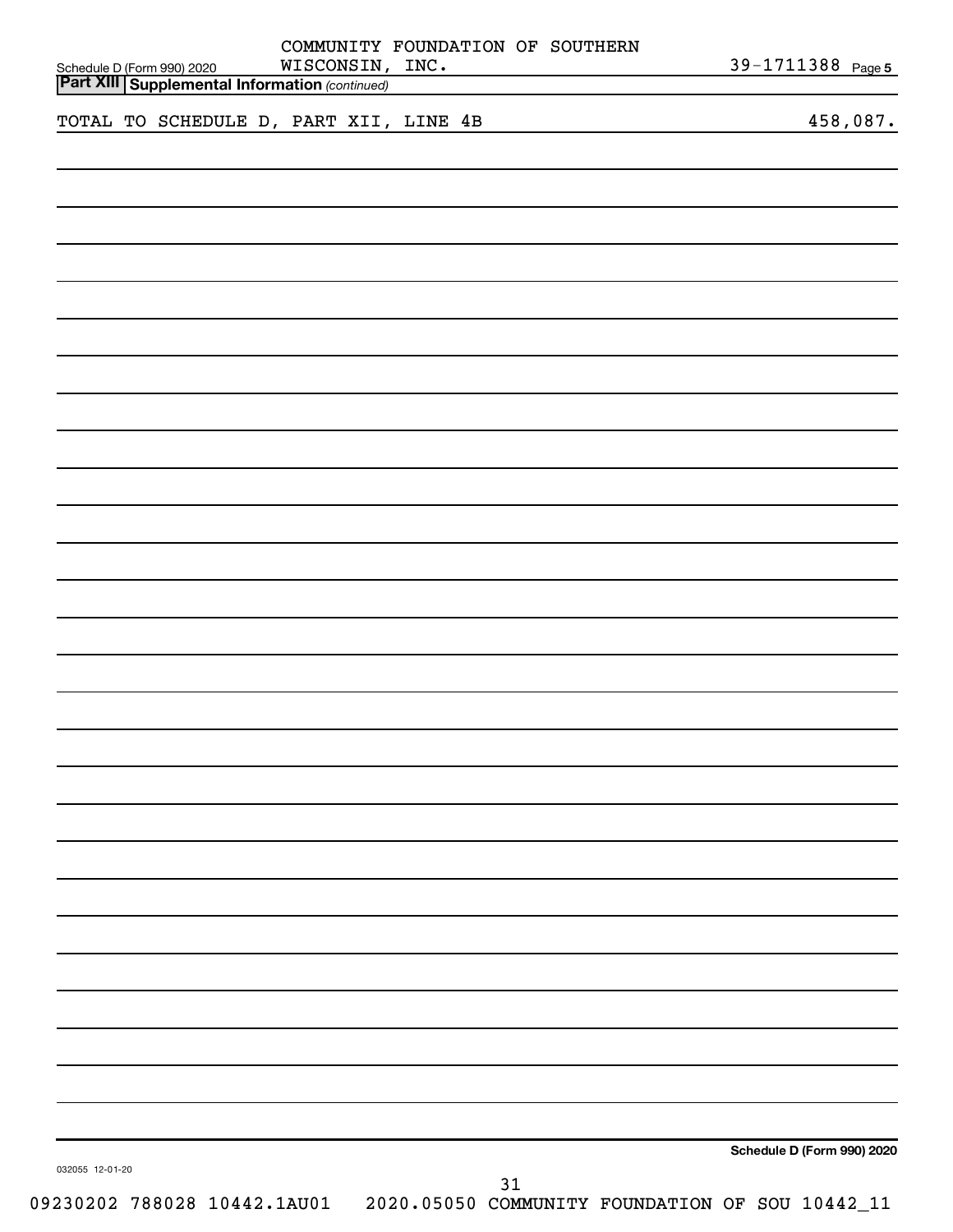| <b>SCHEDULE G</b>                                                                                                                                                                          | <b>Supplemental Information Regarding Fundraising or Gaming Activities</b>                                                                                          |                |                                      |                                                                            |            |                                                         | OMB No. 1545-0047                     |  |  |  |  |  |
|--------------------------------------------------------------------------------------------------------------------------------------------------------------------------------------------|---------------------------------------------------------------------------------------------------------------------------------------------------------------------|----------------|--------------------------------------|----------------------------------------------------------------------------|------------|---------------------------------------------------------|---------------------------------------|--|--|--|--|--|
| (Form 990 or 990-EZ)                                                                                                                                                                       | Complete if the organization answered "Yes" on Form 990, Part IV, line 17, 18, or 19, or if the<br>organization entered more than \$15,000 on Form 990-EZ, line 6a. |                |                                      |                                                                            |            |                                                         |                                       |  |  |  |  |  |
| Department of the Treasury                                                                                                                                                                 | Attach to Form 990 or Form 990-EZ.                                                                                                                                  |                |                                      |                                                                            |            |                                                         | <b>Open to Public</b>                 |  |  |  |  |  |
| Internal Revenue Service                                                                                                                                                                   | $\triangleright$ Go to www.irs.gov/Form990 for instructions and the latest information.                                                                             |                |                                      |                                                                            |            |                                                         | Inspection                            |  |  |  |  |  |
| Name of the organization                                                                                                                                                                   | COMMUNITY FOUNDATION OF SOUTHERN<br>WISCONSIN, INC.                                                                                                                 |                |                                      |                                                                            | 39-1711388 |                                                         | <b>Employer identification number</b> |  |  |  |  |  |
| <b>Part I</b>                                                                                                                                                                              | Fundraising Activities. Complete if the organization answered "Yes" on Form 990, Part IV, line 17. Form 990-EZ filers are not                                       |                |                                      |                                                                            |            |                                                         |                                       |  |  |  |  |  |
| required to complete this part.                                                                                                                                                            |                                                                                                                                                                     |                |                                      |                                                                            |            |                                                         |                                       |  |  |  |  |  |
| 1.<br>Mail solicitations<br>a<br>Internet and email solicitations<br>b<br>Phone solicitations<br>с                                                                                         | Indicate whether the organization raised funds through any of the following activities. Check all that apply.<br>e<br>f<br>Special fundraising events<br>g          |                |                                      | Solicitation of non-government grants<br>Solicitation of government grants |            |                                                         |                                       |  |  |  |  |  |
| In-person solicitations<br>d<br>2 a Did the organization have a written or oral agreement with any individual (including officers, directors, trustees, or                                 |                                                                                                                                                                     |                |                                      |                                                                            |            |                                                         |                                       |  |  |  |  |  |
| <b>No</b><br>key employees listed in Form 990, Part VII) or entity in connection with professional fundraising services?<br>Yes                                                            |                                                                                                                                                                     |                |                                      |                                                                            |            |                                                         |                                       |  |  |  |  |  |
| b If "Yes," list the 10 highest paid individuals or entities (fundraisers) pursuant to agreements under which the fundraiser is to be<br>compensated at least \$5,000 by the organization. |                                                                                                                                                                     |                |                                      |                                                                            |            |                                                         |                                       |  |  |  |  |  |
|                                                                                                                                                                                            |                                                                                                                                                                     |                |                                      |                                                                            |            |                                                         |                                       |  |  |  |  |  |
| (i) Name and address of individual<br>or entity (fundraiser)                                                                                                                               | (iii) Did<br>fundraiser<br>have custody<br>or control of                                                                                                            | contributions? | (iv) Gross receipts<br>from activity | (v) Amount paid<br>to (or retained by)<br>fundraiser<br>listed in col. (i) |            | (vi) Amount paid<br>to (or retained by)<br>organization |                                       |  |  |  |  |  |
|                                                                                                                                                                                            |                                                                                                                                                                     | Yes            | No                                   |                                                                            |            |                                                         |                                       |  |  |  |  |  |
|                                                                                                                                                                                            |                                                                                                                                                                     |                |                                      |                                                                            |            |                                                         |                                       |  |  |  |  |  |
|                                                                                                                                                                                            |                                                                                                                                                                     |                |                                      |                                                                            |            |                                                         |                                       |  |  |  |  |  |
|                                                                                                                                                                                            |                                                                                                                                                                     |                |                                      |                                                                            |            |                                                         |                                       |  |  |  |  |  |
|                                                                                                                                                                                            |                                                                                                                                                                     |                |                                      |                                                                            |            |                                                         |                                       |  |  |  |  |  |
|                                                                                                                                                                                            |                                                                                                                                                                     |                |                                      |                                                                            |            |                                                         |                                       |  |  |  |  |  |
|                                                                                                                                                                                            |                                                                                                                                                                     |                |                                      |                                                                            |            |                                                         |                                       |  |  |  |  |  |
|                                                                                                                                                                                            |                                                                                                                                                                     |                |                                      |                                                                            |            |                                                         |                                       |  |  |  |  |  |
|                                                                                                                                                                                            |                                                                                                                                                                     |                |                                      |                                                                            |            |                                                         |                                       |  |  |  |  |  |
|                                                                                                                                                                                            |                                                                                                                                                                     |                |                                      |                                                                            |            |                                                         |                                       |  |  |  |  |  |
|                                                                                                                                                                                            |                                                                                                                                                                     |                |                                      |                                                                            |            |                                                         |                                       |  |  |  |  |  |
| Total<br>3 List all states in which the organization is registered or licensed to solicit contributions or has been notified it is exempt from registration                                |                                                                                                                                                                     |                |                                      |                                                                            |            |                                                         |                                       |  |  |  |  |  |
| or licensing.                                                                                                                                                                              |                                                                                                                                                                     |                |                                      |                                                                            |            |                                                         |                                       |  |  |  |  |  |
|                                                                                                                                                                                            |                                                                                                                                                                     |                |                                      |                                                                            |            |                                                         |                                       |  |  |  |  |  |
|                                                                                                                                                                                            |                                                                                                                                                                     |                |                                      |                                                                            |            |                                                         |                                       |  |  |  |  |  |
|                                                                                                                                                                                            |                                                                                                                                                                     |                |                                      |                                                                            |            |                                                         |                                       |  |  |  |  |  |
|                                                                                                                                                                                            |                                                                                                                                                                     |                |                                      |                                                                            |            |                                                         |                                       |  |  |  |  |  |
|                                                                                                                                                                                            |                                                                                                                                                                     |                |                                      |                                                                            |            |                                                         |                                       |  |  |  |  |  |
|                                                                                                                                                                                            |                                                                                                                                                                     |                |                                      |                                                                            |            |                                                         |                                       |  |  |  |  |  |
|                                                                                                                                                                                            |                                                                                                                                                                     |                |                                      |                                                                            |            |                                                         |                                       |  |  |  |  |  |

**For Paperwork Reduction Act Notice, see the Instructions for Form 990 or 990-EZ. Schedule G (Form 990 or 990-EZ) 2020** LHA

032081 11-25-20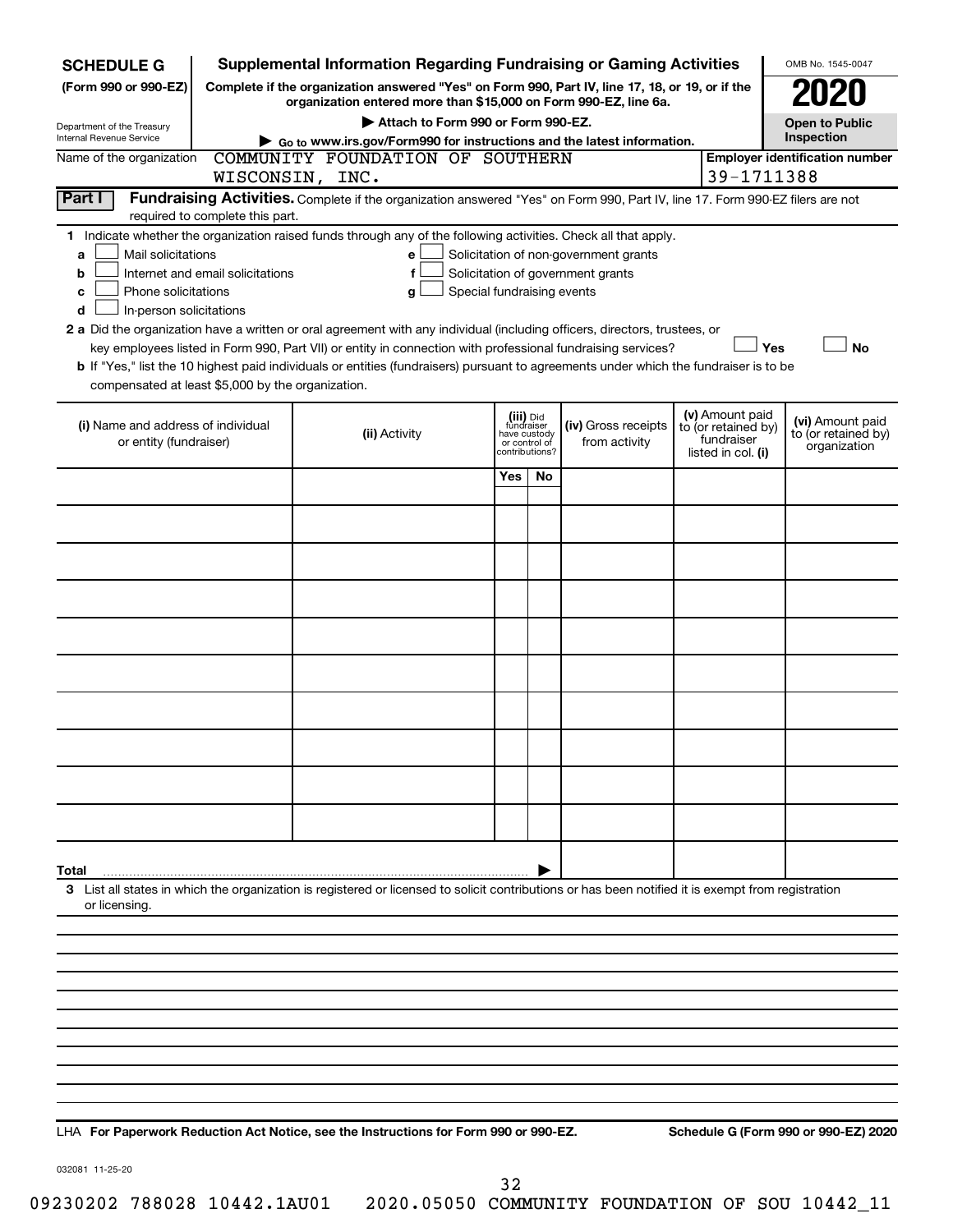COMMUNITY FOUNDATION OF SOUTHERN 39-1711388 Page 2 Schedule G (Form 990 or 990-EZ) 2020  ${\tt WISCONSIM}$ ,  ${\tt INC.}$  39  $-1711388$  Page Part II | Fundraising Events. Complete if the organization answered "Yes" on Form 990, Part IV, line 18, or reported more than \$15,000 of fundraising event contributions and gross income on Form 990-EZ, lines 1 and 6b. List events with gross receipts greater than \$5,000. **(a)** Event  $#1$  **(b)** Event  $#2$ (c) Other events **(d)**  Total events CHOCOLATE (add col. (a) through TEAM MATHIAS EXTRAVAGANZA 3 col. **(c)**) (event type) (event type) (total number) Revenue 15,380. 9,980. 5,463. 30,823. **1** Gross receipts ~~~~~~~~~~~~~~  $6,141.$   $4,970.$   $1,400.$   $12,511.$ **2** Less: Contributions ~~~~~~~~~~~  $9,239.$   $5,010.$   $4,063.$   $18,312.$ **3** Gross income (line 1 minus line 2) . . . . . . . . . . . . 200. 200. **4** Cash prizes ~~~~~~~~~~~~~~~ 126. 126. **5** Noncash prizes ~~~~~~~~~~~~~ Direct Expenses Direct Expenses 266. 266. **6** Rent/facility costs ~~~~~~~~~~~~ 825. 1,720. 2,545. **7** Food and beverages ~~~~~~~~~~ **8** Entertainment ~~~~~~~~~~~~~~  $6,443.$  2,869.  $712.$  10,024. **9** Other direct expenses  $\ldots$  **............................** 13,161. **10** Direct expense summary. Add lines 4 through 9 in column (d) ~~~~~~~~~~~~~~~~~~~~~~~~ | 5,151. **11** Net income summary. Subtract line 10 from line 3, column (d) | Part III Gaming. Complete if the organization answered "Yes" on Form 990, Part IV, line 19, or reported more than \$15,000 on Form 990-EZ, line 6a. (b) Pull tabs/instant (d) Total gaming (add Revenue **(a)** Bingo **a b**ingo/progressive bingo **(c)** Other gaming bingo/progressive bingo col. (a) through col. (c)) Gross revenue **1 2** Cash prizes ~~~~~~~~~~~~~~~ Direct Expenses Direct Expenses **3** Noncash prizes ~~~~~~~~~~~~~ **4** Rent/facility costs ~~~~~~~~~~~~ **5** Other direct expenses  $|\Box$  Yes  $\qquad \%$   $|\Box$  Yes  $\qquad \%$   $|\Box$ **Yes Yes Yes** % % %  $|\Box$  No  $|\Box$  No  $|\Box$ **6** Volunteer labor ~~~~~~~~~~~~~ **No No No 7** Direct expense summary. Add lines 2 through 5 in column (d) ~~~~~~~~~~~~~~~~~~~~~~~~ | Net gaming income summary. Subtract line 7 from line 1, column (d) **8** | **9** Enter the state(s) in which the organization conducts gaming activities:  $|$  Yes **Yes No a** Is the organization licensed to conduct gaming activities in each of these states? ~~~~~~~~~~~~~~~~~~~~ **b** If "No," explain: **10 a** Were any of the organization's gaming licenses revoked, suspended, or terminated during the tax year? ~~~~~~~~~ † † **Yes No b** If "Yes," explain: **Schedule G (Form 990 or 990-EZ) 2020** 032082 11-25-20

33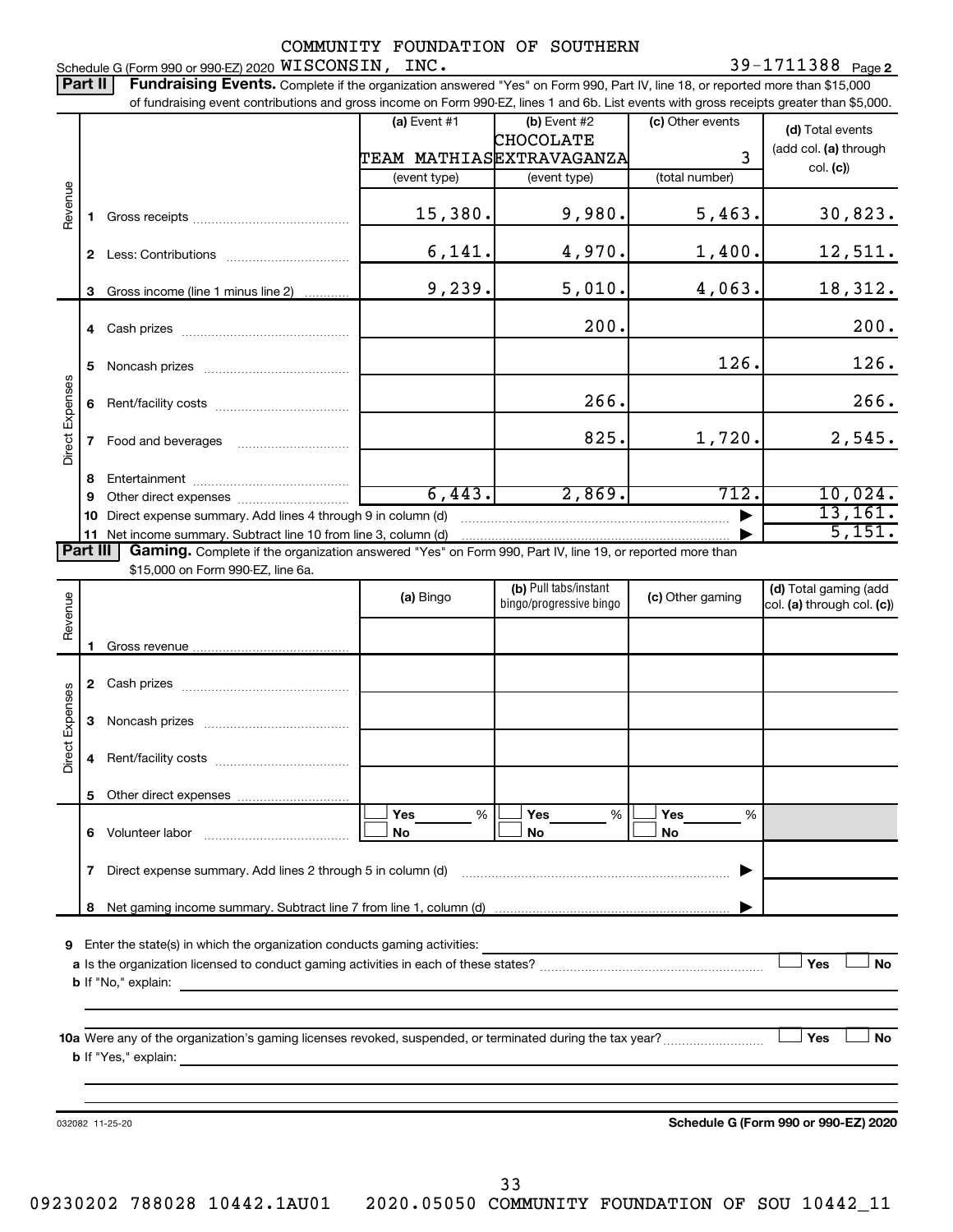|    | COMMUNITY FOUNDATION OF SOUTHERN                                                                                                                                                                                                                             |                   |           |
|----|--------------------------------------------------------------------------------------------------------------------------------------------------------------------------------------------------------------------------------------------------------------|-------------------|-----------|
|    | Schedule G (Form 990 or 990-EZ) 2020 WISCONSIN, INC.                                                                                                                                                                                                         | 39-1711388 Page 3 |           |
|    |                                                                                                                                                                                                                                                              | $\Box$ Yes        | No        |
|    | 12 Is the organization a grantor, beneficiary or trustee of a trust, or a member of a partnership or other entity formed                                                                                                                                     |                   |           |
|    |                                                                                                                                                                                                                                                              | $\Box$ Yes        | No        |
|    | 13 Indicate the percentage of gaming activity conducted in:                                                                                                                                                                                                  |                   |           |
|    | a The organization's facility encourance and contain an account of the control of the container and the container of the container and the container of the container and the container of the container and container and con                               | 13a               | %         |
|    |                                                                                                                                                                                                                                                              | 13b l             | $\%$      |
|    | 14 Enter the name and address of the person who prepares the organization's gaming/special events books and records:                                                                                                                                         |                   |           |
|    | Name $\blacktriangleright$<br><u> 1989 - Johann Barn, mars et al. (b. 1989)</u>                                                                                                                                                                              |                   |           |
|    |                                                                                                                                                                                                                                                              |                   |           |
|    |                                                                                                                                                                                                                                                              | Yes               | <b>No</b> |
|    | of gaming revenue retained by the third party $\triangleright$ \$                                                                                                                                                                                            |                   |           |
|    | c If "Yes," enter name and address of the third party:                                                                                                                                                                                                       |                   |           |
|    | Name $\blacktriangleright$<br><u> 1989 - Johann Barbara, martin da basar a shekara tsara a shekara tsa a shekara tsara a shekara tsara tsara</u>                                                                                                             |                   |           |
|    | Address > <u>Address &gt; Address &gt; Address + Address + Address + Address + Address + Address + Address + Address + Address + Address + Address + Address + Address + Address + Address + Address + Address + Address + Address + A</u>                   |                   |           |
| 16 | Gaming manager information:                                                                                                                                                                                                                                  |                   |           |
|    | Name $\blacktriangleright$<br><u>and the contract of the contract of the contract of the contract of the contract of the contract of the contract of</u>                                                                                                     |                   |           |
|    | Gaming manager compensation > \$                                                                                                                                                                                                                             |                   |           |
|    | Description of services provided states and the contract of the contract of the contract of the contract of the contract of the contract of the contract of the contract of the contract of the contract of the contract of th                               |                   |           |
|    |                                                                                                                                                                                                                                                              |                   |           |
|    | Director/officer<br>Employee<br>Independent contractor                                                                                                                                                                                                       |                   |           |
|    |                                                                                                                                                                                                                                                              |                   |           |
|    | 17 Mandatory distributions:                                                                                                                                                                                                                                  |                   |           |
|    | a Is the organization required under state law to make charitable distributions from the gaming proceeds to<br>retain the state gaming license?                                                                                                              | Yes               | <b>No</b> |
|    | <b>b</b> Enter the amount of distributions required under state law to be distributed to other exempt organizations or spent in the                                                                                                                          |                   |           |
|    | organization's own exempt activities during the tax year $\triangleright$ \$                                                                                                                                                                                 |                   |           |
|    | <b>Part IV</b><br>Supplemental Information. Provide the explanations required by Part I, line 2b, columns (iii) and (v); and Part III, lines 9, 9b, 10b,<br>15b, 15c, 16, and 17b, as applicable. Also provide any additional information. See instructions. |                   |           |
|    |                                                                                                                                                                                                                                                              |                   |           |
|    |                                                                                                                                                                                                                                                              |                   |           |
|    |                                                                                                                                                                                                                                                              |                   |           |
|    |                                                                                                                                                                                                                                                              |                   |           |
|    |                                                                                                                                                                                                                                                              |                   |           |
|    |                                                                                                                                                                                                                                                              |                   |           |
|    |                                                                                                                                                                                                                                                              |                   |           |
|    |                                                                                                                                                                                                                                                              |                   |           |
|    |                                                                                                                                                                                                                                                              |                   |           |
|    | Schedule G (Form 990 or 990-EZ) 2020<br>032083 11-25-20<br>34                                                                                                                                                                                                |                   |           |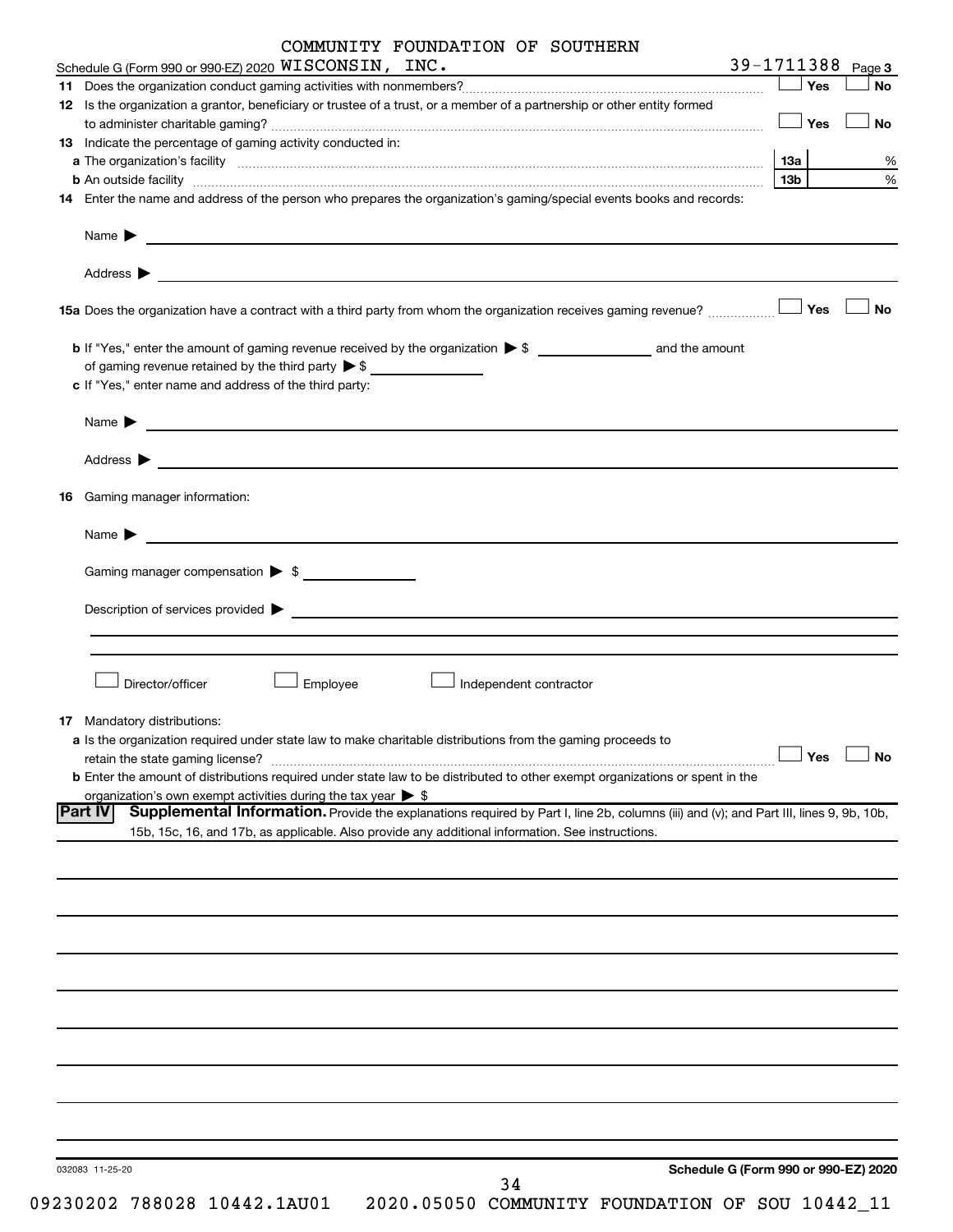|                 | WISCONSIN, INC.                                                                                   |    |                                 | 39-1711388 Page 4 |
|-----------------|---------------------------------------------------------------------------------------------------|----|---------------------------------|-------------------|
|                 | Schedule G (Form 990 or 990-EZ) WISCONSIN,<br><b>Part IV</b> Supplemental Information (continued) |    |                                 |                   |
|                 |                                                                                                   |    |                                 |                   |
|                 |                                                                                                   |    |                                 |                   |
|                 |                                                                                                   |    |                                 |                   |
|                 |                                                                                                   |    |                                 |                   |
|                 |                                                                                                   |    |                                 |                   |
|                 |                                                                                                   |    |                                 |                   |
|                 |                                                                                                   |    |                                 |                   |
|                 |                                                                                                   |    |                                 |                   |
|                 |                                                                                                   |    |                                 |                   |
|                 |                                                                                                   |    |                                 |                   |
|                 |                                                                                                   |    |                                 |                   |
|                 |                                                                                                   |    |                                 |                   |
|                 |                                                                                                   |    |                                 |                   |
|                 |                                                                                                   |    |                                 |                   |
|                 |                                                                                                   |    |                                 |                   |
|                 |                                                                                                   |    |                                 |                   |
|                 |                                                                                                   |    |                                 |                   |
|                 |                                                                                                   |    |                                 |                   |
|                 |                                                                                                   |    |                                 |                   |
|                 |                                                                                                   |    |                                 |                   |
|                 |                                                                                                   |    |                                 |                   |
|                 |                                                                                                   |    |                                 |                   |
|                 |                                                                                                   |    |                                 |                   |
|                 |                                                                                                   |    |                                 |                   |
|                 |                                                                                                   |    |                                 |                   |
|                 |                                                                                                   |    |                                 |                   |
|                 |                                                                                                   |    |                                 |                   |
|                 |                                                                                                   |    |                                 |                   |
|                 |                                                                                                   |    |                                 |                   |
|                 |                                                                                                   |    |                                 |                   |
|                 |                                                                                                   |    |                                 |                   |
|                 |                                                                                                   |    |                                 |                   |
|                 |                                                                                                   |    |                                 |                   |
|                 |                                                                                                   |    |                                 |                   |
|                 |                                                                                                   |    |                                 |                   |
|                 |                                                                                                   |    |                                 |                   |
|                 |                                                                                                   |    |                                 |                   |
|                 |                                                                                                   |    |                                 |                   |
|                 |                                                                                                   |    |                                 |                   |
|                 |                                                                                                   |    |                                 |                   |
|                 |                                                                                                   |    |                                 |                   |
|                 |                                                                                                   |    |                                 |                   |
|                 |                                                                                                   |    |                                 |                   |
|                 |                                                                                                   |    |                                 |                   |
|                 |                                                                                                   |    |                                 |                   |
|                 |                                                                                                   |    |                                 |                   |
|                 |                                                                                                   |    |                                 |                   |
|                 |                                                                                                   |    |                                 |                   |
|                 |                                                                                                   |    |                                 |                   |
|                 |                                                                                                   |    |                                 |                   |
|                 |                                                                                                   |    |                                 |                   |
|                 |                                                                                                   |    | Schedule G (Form 990 or 990-EZ) |                   |
| 032084 04-01-20 |                                                                                                   |    |                                 |                   |
|                 |                                                                                                   | 35 |                                 |                   |
|                 | 09230202 788028 10442.1AU01  2020.05050 COMMUNITY FOUNDATION OF SOU 10442_11                      |    |                                 |                   |
|                 |                                                                                                   |    |                                 |                   |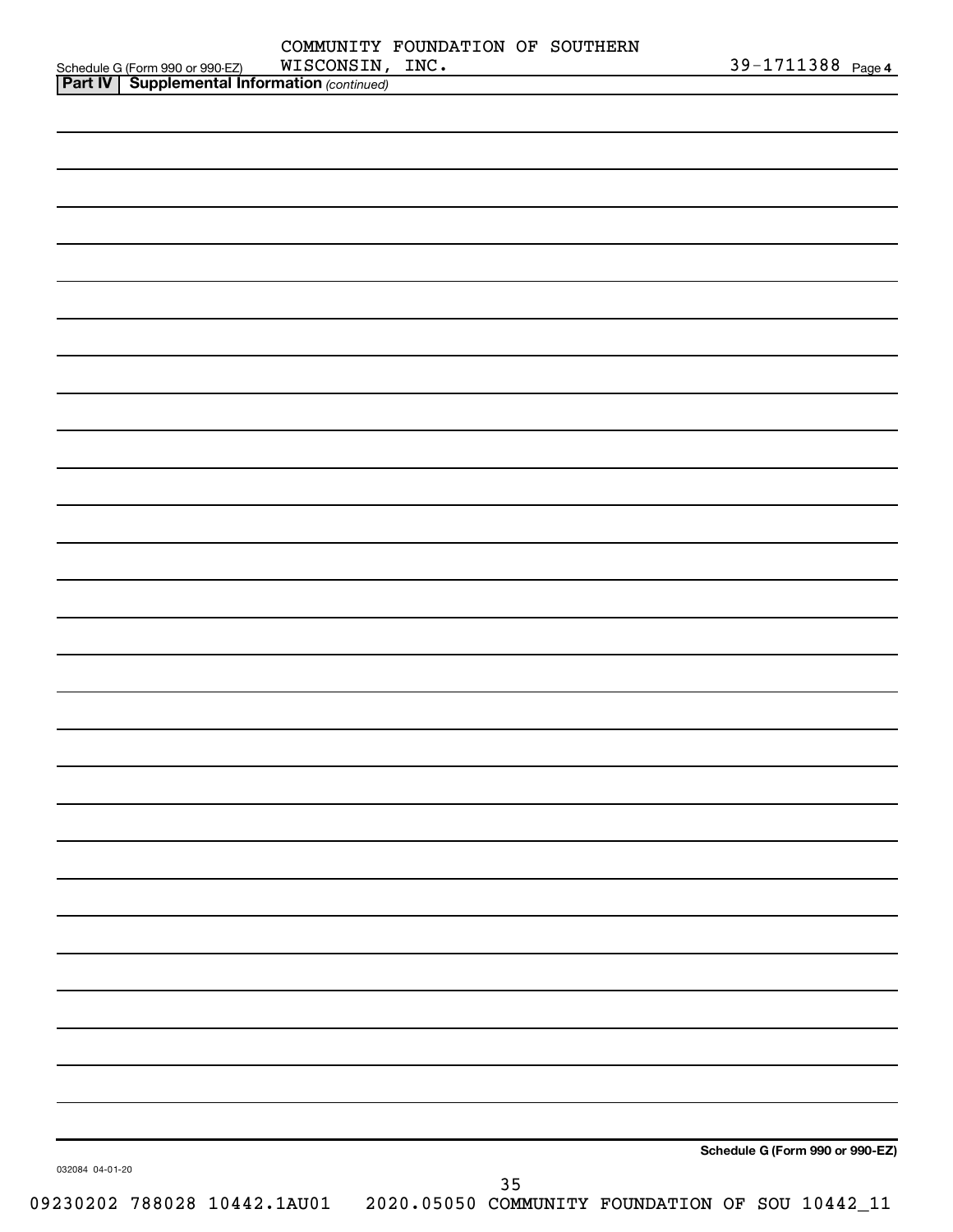| <b>SCHEDULE I</b><br>(Form 990)                                                                                                                                                                                                                                                                     | <b>Grants and Other Assistance to Organizations,</b><br>Governments, and Individuals in the United States<br>Complete if the organization answered "Yes" on Form 990, Part IV, line 21 or 22.<br>Attach to Form 990. |                                    |                                                       |                                         |                                               |                                          |                                                      |  |  |  |  |  |
|-----------------------------------------------------------------------------------------------------------------------------------------------------------------------------------------------------------------------------------------------------------------------------------------------------|----------------------------------------------------------------------------------------------------------------------------------------------------------------------------------------------------------------------|------------------------------------|-------------------------------------------------------|-----------------------------------------|-----------------------------------------------|------------------------------------------|------------------------------------------------------|--|--|--|--|--|
| Department of the Treasury<br><b>Internal Revenue Service</b>                                                                                                                                                                                                                                       |                                                                                                                                                                                                                      |                                    | Go to www.irs.gov/Form990 for the latest information. |                                         |                                               |                                          | <b>Open to Public</b><br>Inspection                  |  |  |  |  |  |
| Name of the organization                                                                                                                                                                                                                                                                            | COMMUNITY FOUNDATION OF SOUTHERN<br>WISCONSIN, INC.                                                                                                                                                                  |                                    |                                                       |                                         |                                               |                                          | <b>Employer identification number</b><br>39-1711388  |  |  |  |  |  |
| Part I<br><b>General Information on Grants and Assistance</b>                                                                                                                                                                                                                                       |                                                                                                                                                                                                                      |                                    |                                                       |                                         |                                               |                                          |                                                      |  |  |  |  |  |
| Does the organization maintain records to substantiate the amount of the grants or assistance, the grantees' eligibility for the grants or assistance, and the selection<br>$\mathbf 1$                                                                                                             |                                                                                                                                                                                                                      |                                    |                                                       |                                         |                                               |                                          |                                                      |  |  |  |  |  |
| $X$ Yes<br>l No<br>criteria used to award the grants or assistance?                                                                                                                                                                                                                                 |                                                                                                                                                                                                                      |                                    |                                                       |                                         |                                               |                                          |                                                      |  |  |  |  |  |
| Describe in Part IV the organization's procedures for monitoring the use of grant funds in the United States.<br>$\mathbf{2}$<br>Grants and Other Assistance to Domestic Organizations and Domestic Governments. Complete if the organization answered "Yes" on Form 990, Part IV, line 21, for any |                                                                                                                                                                                                                      |                                    |                                                       |                                         |                                               |                                          |                                                      |  |  |  |  |  |
| Part II                                                                                                                                                                                                                                                                                             |                                                                                                                                                                                                                      |                                    |                                                       |                                         |                                               |                                          |                                                      |  |  |  |  |  |
|                                                                                                                                                                                                                                                                                                     | recipient that received more than \$5,000. Part II can be duplicated if additional space is needed                                                                                                                   |                                    |                                                       |                                         | (f) Method of                                 |                                          |                                                      |  |  |  |  |  |
| <b>1 (a)</b> Name and address of organization<br>or government                                                                                                                                                                                                                                      | $(b)$ EIN                                                                                                                                                                                                            | (c) IRC section<br>(if applicable) | (d) Amount of<br>cash grant                           | (e) Amount of<br>non-cash<br>assistance | valuation (book,<br>FMV, appraisal,<br>other) | (g) Description of<br>noncash assistance | (h) Purpose of grant<br>or assistance                |  |  |  |  |  |
| ARGYLE SCHOOL DISTRICT<br>14665 ST. HWY 78<br>ARGYLE, WI 53504                                                                                                                                                                                                                                      | 39-6000727                                                                                                                                                                                                           | SCHOOL                             | 16,871                                                | $\mathbf{0}$                            |                                               |                                          | COMPUTER BAGS<br>CHROMEBOOKS, HOT SPOTS,<br>HEADSETS |  |  |  |  |  |
|                                                                                                                                                                                                                                                                                                     |                                                                                                                                                                                                                      |                                    |                                                       |                                         |                                               |                                          |                                                      |  |  |  |  |  |
| BEHRING SENIOR CENTER OF MONROE                                                                                                                                                                                                                                                                     |                                                                                                                                                                                                                      |                                    |                                                       |                                         |                                               |                                          |                                                      |  |  |  |  |  |
| 1113 10TH ST                                                                                                                                                                                                                                                                                        |                                                                                                                                                                                                                      |                                    |                                                       |                                         |                                               |                                          |                                                      |  |  |  |  |  |
| MONROE, WI 53566                                                                                                                                                                                                                                                                                    | 39-6005538                                                                                                                                                                                                           | GOVERNMENT                         | 5,713                                                 | $\mathbf{0}$                            |                                               |                                          | GENERAL SUPPORT                                      |  |  |  |  |  |
| BENTON SCHOOL DISTRICT<br>41 ALMA STREET<br>BENTON, WI 53803                                                                                                                                                                                                                                        | $39 - 6000940$                                                                                                                                                                                                       | SCHOOL                             | 6,603                                                 | 0.                                      |                                               |                                          | CHROMEBOOKS, FLEXIBLE<br>SEATING                     |  |  |  |  |  |
| BIG BROTHERS BIG SISTERS OF GREEN<br>COUNTY - $1505$ - $9THST$ - MONROE,<br>WI 53566                                                                                                                                                                                                                | $39-1514636$ $501(C)(3)$                                                                                                                                                                                             |                                    | 5,600                                                 | 0                                       |                                               |                                          | GENERAL SUPPORT                                      |  |  |  |  |  |
|                                                                                                                                                                                                                                                                                                     |                                                                                                                                                                                                                      |                                    |                                                       |                                         |                                               |                                          |                                                      |  |  |  |  |  |
| AG BUSINESS COUNCIL OF ROCK COUNTY<br>1110 N US HIGHWAY 14                                                                                                                                                                                                                                          |                                                                                                                                                                                                                      |                                    |                                                       |                                         |                                               |                                          |                                                      |  |  |  |  |  |
| JANESVILLE, WI 53546                                                                                                                                                                                                                                                                                | $46-1236842$ $501(C)(3)$                                                                                                                                                                                             |                                    | 41,440                                                | $\mathbf 0$                             |                                               |                                          | SCHOLARSHIP PROGRAM                                  |  |  |  |  |  |
| BOYS & GIRLS CLUB OF JANESVILLE<br>200 W COURT ST                                                                                                                                                                                                                                                   |                                                                                                                                                                                                                      |                                    |                                                       |                                         |                                               |                                          |                                                      |  |  |  |  |  |
| JANESVILLE, WI 53547                                                                                                                                                                                                                                                                                | $39-1645796$ $501(C)(3)$                                                                                                                                                                                             |                                    | 38,179.                                               | 0.                                      |                                               |                                          | GENERAL SUPPORT                                      |  |  |  |  |  |
| $2^{\circ}$                                                                                                                                                                                                                                                                                         |                                                                                                                                                                                                                      |                                    |                                                       |                                         |                                               |                                          |                                                      |  |  |  |  |  |
| Enter total number of other organizations listed in the line 1 table<br>3                                                                                                                                                                                                                           |                                                                                                                                                                                                                      |                                    |                                                       |                                         |                                               |                                          |                                                      |  |  |  |  |  |
| LHA For Paperwork Reduction Act Notice, see the Instructions for Form 990.                                                                                                                                                                                                                          |                                                                                                                                                                                                                      |                                    |                                                       |                                         |                                               |                                          | <b>Schedule I (Form 990) 2020</b>                    |  |  |  |  |  |

SEE PART IV FOR COLUMN (H) DESCRIPTIONS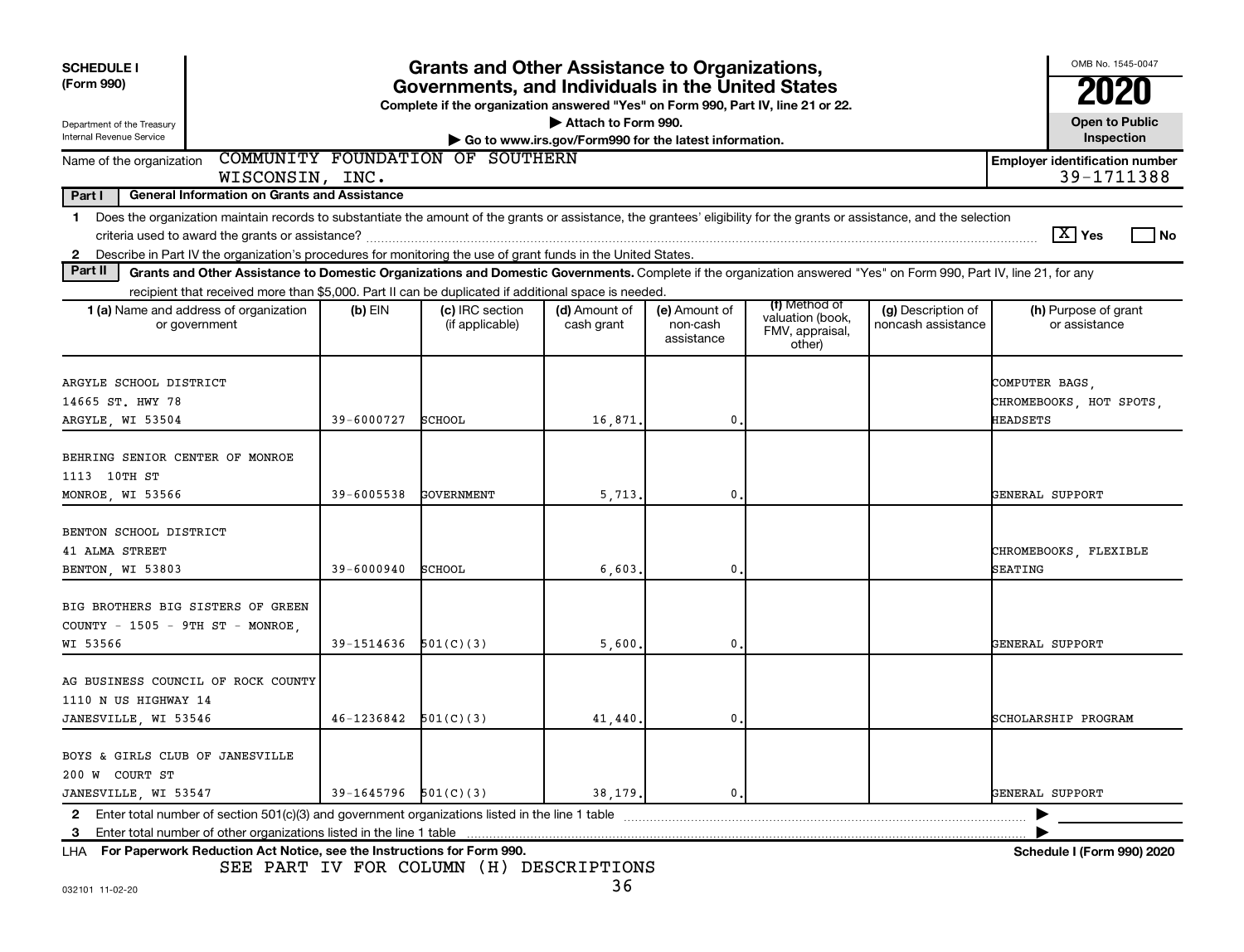Schedule I (Form 990) Page 1 WISCONSIN, INC. 39-1711388

| Part II   Continuation of Grants and Other Assistance to Domestic Organizations and Domestic Governments (Schedule I (Form 990), Part II.) |                            |                                  |                             |                                         |                                                                |                                           |                                       |  |  |  |
|--------------------------------------------------------------------------------------------------------------------------------------------|----------------------------|----------------------------------|-----------------------------|-----------------------------------------|----------------------------------------------------------------|-------------------------------------------|---------------------------------------|--|--|--|
| (a) Name and address of<br>organization or government                                                                                      | $(b)$ EIN                  | (c) IRC section<br>if applicable | (d) Amount of<br>cash grant | (e) Amount of<br>non-cash<br>assistance | (f) Method of<br>valuation<br>(book, FMV,<br>appraisal, other) | (g) Description of<br>non-cash assistance | (h) Purpose of grant<br>or assistance |  |  |  |
|                                                                                                                                            |                            |                                  |                             |                                         |                                                                |                                           |                                       |  |  |  |
| CAMP MANITO-WISH YMCA, INC.<br>PO BOX 246                                                                                                  |                            |                                  |                             |                                         |                                                                |                                           |                                       |  |  |  |
| BOULDER JUNCTION, WI 54512-0246                                                                                                            | $39-1136315$ $501(C)(3)$   |                                  | 25,000.                     | 0.                                      |                                                                |                                           | GENERAL SUPPORT                       |  |  |  |
|                                                                                                                                            |                            |                                  |                             |                                         |                                                                |                                           |                                       |  |  |  |
| CASA OF ROCK COUNTY                                                                                                                        |                            |                                  |                             |                                         |                                                                |                                           |                                       |  |  |  |
| 51 SOUTH MAIN STREET                                                                                                                       |                            |                                  |                             |                                         |                                                                |                                           |                                       |  |  |  |
| JANESVILLE, WI 53545                                                                                                                       | 83-4132453                 | 501(C)(3)                        | 10,000                      | $\mathbf 0$                             |                                                                |                                           | BECOME A SUPERHERO                    |  |  |  |
|                                                                                                                                            |                            |                                  |                             |                                         |                                                                |                                           |                                       |  |  |  |
| CITY OF JANESVILLE                                                                                                                         |                            |                                  |                             |                                         |                                                                |                                           |                                       |  |  |  |
| 18 N JACKSON STREET                                                                                                                        |                            |                                  |                             |                                         |                                                                |                                           | DIVE TEAM DRY SUIT                    |  |  |  |
| JANESVILLE, WI 53547-5005                                                                                                                  | 39-6005472                 | GOVERNMENT                       | 5,240                       | 0.                                      |                                                                |                                           | PROCUREMENT                           |  |  |  |
|                                                                                                                                            |                            |                                  |                             |                                         |                                                                |                                           | MEMORIAL PARK - WARMING               |  |  |  |
| CITY OF LANCASTER                                                                                                                          |                            |                                  |                             |                                         |                                                                |                                           | HOUSE SHELTER                         |  |  |  |
| 206 S. MADISON STREET                                                                                                                      |                            |                                  |                             |                                         |                                                                |                                           | IMPROVEMENTS, COVID-19                |  |  |  |
| LANCASTER, WI 53813                                                                                                                        | 39-6005501                 | GOVERNMENT                       | 205,238.                    | $\mathbf{0}$                            |                                                                |                                           | RELIEFF GRANTS FOR SMALL              |  |  |  |
|                                                                                                                                            |                            |                                  |                             |                                         |                                                                |                                           |                                       |  |  |  |
| CITY OF MILTON                                                                                                                             |                            |                                  |                             |                                         |                                                                |                                           |                                       |  |  |  |
| 710 S JANESVILLE STREET                                                                                                                    |                            |                                  |                             |                                         |                                                                |                                           | MILTON PUBLIC LIBRARY AND             |  |  |  |
| MILTON, WI 53563                                                                                                                           | 39-6006322                 | GOVERNMENT                       | 23,768,                     | $\mathbf 0$                             |                                                                |                                           | STORY GARDENS                         |  |  |  |
|                                                                                                                                            |                            |                                  |                             |                                         |                                                                |                                           |                                       |  |  |  |
| CITY OF MONROE PARKS & RECREATION                                                                                                          |                            |                                  |                             |                                         |                                                                |                                           |                                       |  |  |  |
| DEPARTMENT - 1110 18TH AVENUE -                                                                                                            |                            |                                  |                             |                                         |                                                                |                                           | COMMUNITY SUPPORT FOR                 |  |  |  |
| MONROE, WI 53566                                                                                                                           | 39-6005538                 | GOVERNMENT                       | 12,008                      | 0.                                      |                                                                |                                           | BANDSHELL, 4TH OF JULY                |  |  |  |
|                                                                                                                                            |                            |                                  |                             |                                         |                                                                |                                           | PIONEERING RACKING                    |  |  |  |
| CITY OF PLATTEVILLE MUSEUM                                                                                                                 |                            |                                  |                             |                                         |                                                                |                                           | SYSTEMS FOR INDUSTRIAL                |  |  |  |
| DEPARTMENT - 405 E. MAIN ST., PO                                                                                                           |                            |                                  |                             |                                         |                                                                |                                           | ARTIFACT COLLECTIONS AT               |  |  |  |
| BOX 780 - PLATTEVILLE, WI 53818                                                                                                            | 39-6005569                 | 501(C)(3)                        | 7,782.                      | $\mathbf 0$                             |                                                                |                                           | THE MINING & ROLLO                    |  |  |  |
|                                                                                                                                            |                            |                                  |                             |                                         |                                                                |                                           |                                       |  |  |  |
| COMMUNITY ACTION, INC. OF ROCK AND                                                                                                         |                            |                                  |                             |                                         |                                                                |                                           |                                       |  |  |  |
| WALWORTH COUNTIES - 20 ECLIPSE                                                                                                             |                            |                                  |                             |                                         |                                                                |                                           |                                       |  |  |  |
| CENTER - BELOIT, WI 53511                                                                                                                  | 39-1052077                 | 501(C)(3)                        | 18,900.                     | 0.                                      |                                                                |                                           | GENERAL SUPPORT                       |  |  |  |
|                                                                                                                                            |                            |                                  |                             |                                         |                                                                |                                           |                                       |  |  |  |
| BENTON FIRE DEPARTMENT                                                                                                                     |                            |                                  |                             |                                         |                                                                |                                           |                                       |  |  |  |
| 14 W MAIN ST                                                                                                                               |                            |                                  |                             |                                         |                                                                |                                           | BENTON FIRE DEPARTMENT                |  |  |  |
| BENTON, WI 53803                                                                                                                           | $39 - 6089480$ $501(C)(3)$ |                                  | 6,195.                      | 0.                                      |                                                                |                                           | EXTRACTOR/WASHER PROGRAM              |  |  |  |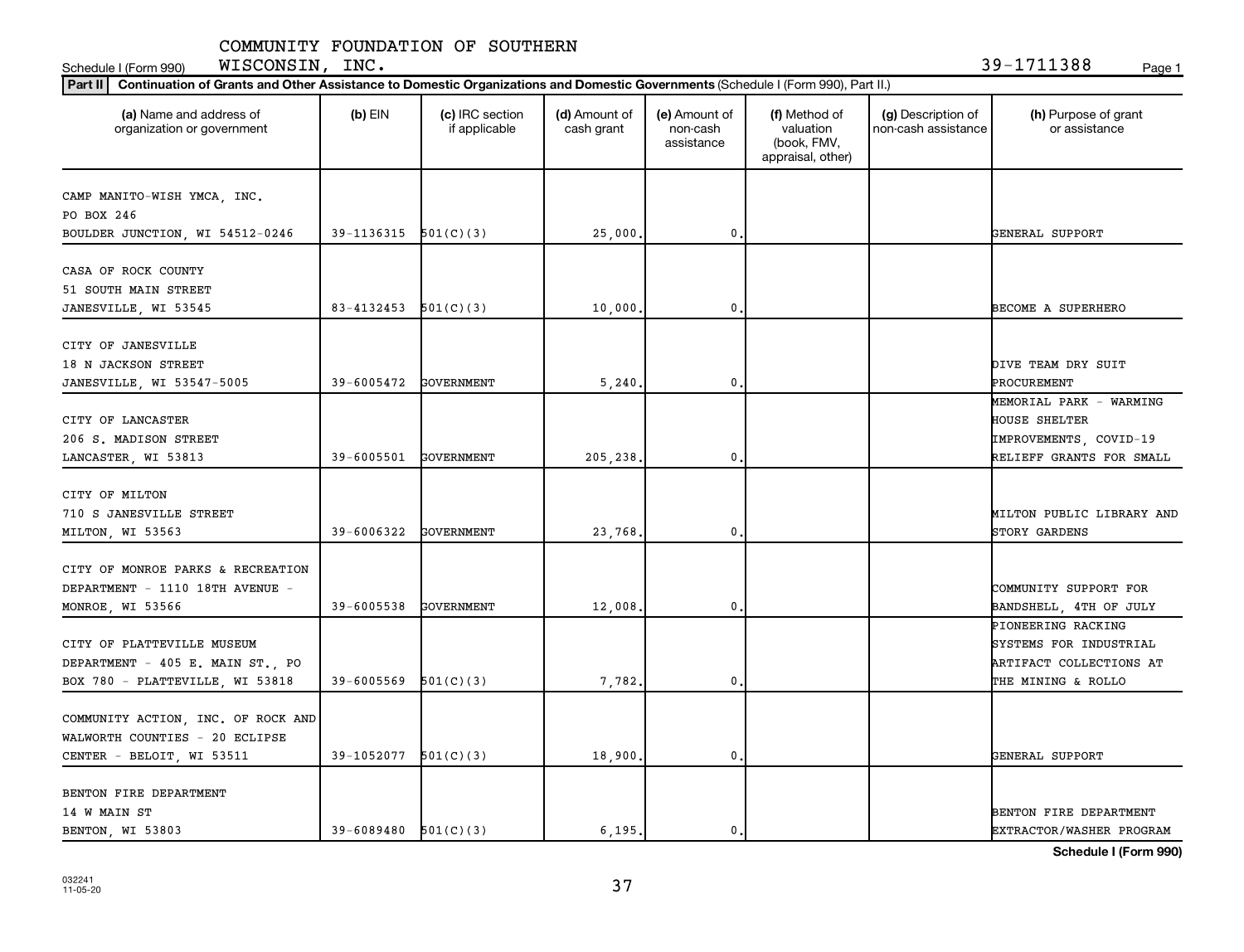**Part III Continuation of Grants and Other Assistance to Domestic Organizations and Domestic Governments** Schedule I (Form 990) Page 1 WISCONSIN, INC. 39-1711388

| Continuation of Grants and Other Assistance to Domestic Organizations and Domestic Governments (Schedule I (Form 990), Part II.)<br>Part II |                            |                                  |                             |                                         |                                                                |                                           |                                              |  |  |  |
|---------------------------------------------------------------------------------------------------------------------------------------------|----------------------------|----------------------------------|-----------------------------|-----------------------------------------|----------------------------------------------------------------|-------------------------------------------|----------------------------------------------|--|--|--|
| (a) Name and address of<br>organization or government                                                                                       | $(b)$ EIN                  | (c) IRC section<br>if applicable | (d) Amount of<br>cash grant | (e) Amount of<br>non-cash<br>assistance | (f) Method of<br>valuation<br>(book, FMV,<br>appraisal, other) | (g) Description of<br>non-cash assistance | (h) Purpose of grant<br>or assistance        |  |  |  |
| CITY OF EVANSVILLE POLICE<br>DEPARTMENT - PO BOX 529 -<br>EVANSVILLE, WI 53536                                                              | 39-6005445                 | GOVERNMENT                       | 7,160                       | 0.                                      |                                                                |                                           | EVANSVILLE POLICE BODY<br>CAMERA             |  |  |  |
| EVANSVILLE COMMUNITY SCHOOL<br>DISTRICT - 340 FAIR STREET -<br>EVANSVILLE, WI 53536                                                         | 39-6001947 SCHOOL          |                                  | 5,800                       | $\mathbf 0$                             |                                                                |                                           | PPE SUPPLIES FOR SCHOOL,<br>COVID 19 SUPPORT |  |  |  |
| EVERYONE COOPERATING TO HELP<br>OTHERS INC - 65 S HIGH STREET -<br>JANESVILLE, WI 53548                                                     | 39-1222279                 | 501(C)(3)                        | 34,244                      | $\mathbf 0$                             |                                                                |                                           | GENERAL SUPPORT                              |  |  |  |
| CITY OF JANESVILLE/ MID-STATE<br>EQUIPMENT - $4323$ E US HWY 14 -<br>JANESVILLE, WI 53546                                                   | 39-6005472                 | GOVERNMENT                       | 5,030                       | 0.                                      |                                                                |                                           | NEW TRACTOR FOR OPTIMIST<br>PARK             |  |  |  |
| FELLOW MORTALS, INC.<br>W4632 PALMER ROAD<br>LAKE GENEVA, WI 53147                                                                          | $39-1694862$ $501(C)(3)$   |                                  | 5.296.                      | $\mathbf 0$                             |                                                                |                                           | GENERAL SUPPORT                              |  |  |  |
| CITY OF JANESVILLE FIRE DEPARTMENT<br>303 MILTON AVE<br>JANESVILLE, WI 53545                                                                | 39-6005472                 | 501(C)(3)                        | 10,000                      | 0.                                      |                                                                |                                           | DIVE TEAM DRY SUIT<br>PROCUREMENT            |  |  |  |
| GENERAL FEDERATION OF WOMENS CLUB<br>1117 23RD ST<br>MONROE, WI 53566                                                                       | $23 - 7426828$ $501(C)(3)$ |                                  | 50,000.                     | 0,                                      |                                                                |                                           | 2020 CHRISTMAS STOCKING<br>PROGRAM16100      |  |  |  |
| GOD IS FAITHFUL TEMPORARY SHELTER<br>1025 NORTH WASHINGTON STREET<br>JANESVILLE, WI 53547-0788                                              | 26-1452370                 | 501(C)(3)                        | 16,100.                     | $\mathbf 0$                             |                                                                |                                           | GENERAL SUPPORT                              |  |  |  |
| GOOD SHEPHERD LUTHERAN CHURCH<br>118 E MASON STREET<br>LENA, IL 61048                                                                       | 36-2592109                 | CHURCH                           | 19,500.                     | 0.                                      |                                                                |                                           | GENERAL SUPPORT                              |  |  |  |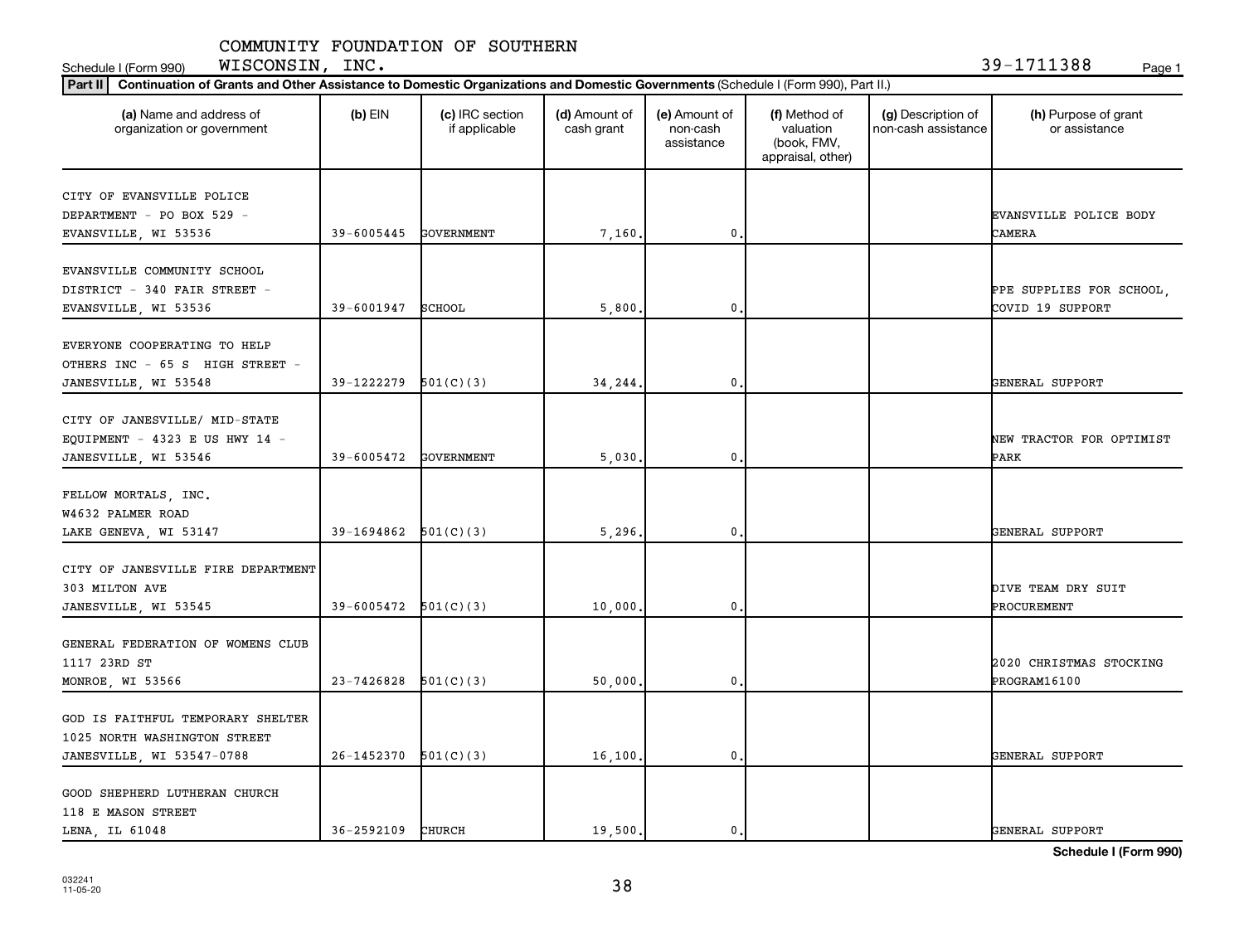Schedule I (Form 990) Page 1 WISCONSIN, INC. 39-1711388

| Part II   Continuation of Grants and Other Assistance to Domestic Organizations and Domestic Governments (Schedule I (Form 990), Part II.) |                            |                                  |                             |                                         |                                                                |                                           |                                                                        |  |  |  |
|--------------------------------------------------------------------------------------------------------------------------------------------|----------------------------|----------------------------------|-----------------------------|-----------------------------------------|----------------------------------------------------------------|-------------------------------------------|------------------------------------------------------------------------|--|--|--|
| (a) Name and address of<br>organization or government                                                                                      | $(b)$ EIN                  | (c) IRC section<br>if applicable | (d) Amount of<br>cash grant | (e) Amount of<br>non-cash<br>assistance | (f) Method of<br>valuation<br>(book, FMV,<br>appraisal, other) | (g) Description of<br>non-cash assistance | (h) Purpose of grant<br>or assistance                                  |  |  |  |
| GRANT COUNTY HISTORICAL SOCIETY                                                                                                            |                            |                                  |                             |                                         |                                                                |                                           |                                                                        |  |  |  |
| 129 E. MAPLE STREET                                                                                                                        |                            |                                  |                             |                                         |                                                                |                                           |                                                                        |  |  |  |
| LANCASTER, WI 53813                                                                                                                        | $39-6076413$ $501(C)(3)$   |                                  | 30,718.                     | $\pmb{0}$                               |                                                                |                                           | GENERAL SUPPORT                                                        |  |  |  |
| CITY OF PLATTEVILLE<br>75 N BONSON ST<br>PLATTEVILLE, WI 53818                                                                             | 39-6005569                 | GOVERNMENT                       | 22,929.                     | 0                                       |                                                                |                                           | LEGION PARK PICKLEBALL<br>COMPLEX, COMMUNITY<br><b>SUPPORT</b>         |  |  |  |
|                                                                                                                                            |                            |                                  |                             |                                         |                                                                |                                           |                                                                        |  |  |  |
| GREEN COUNTY FAMILY YMCA, INC.<br>1307 2ND STREET                                                                                          |                            |                                  |                             |                                         |                                                                |                                           |                                                                        |  |  |  |
| MONROE, WI 53566                                                                                                                           | 39-1405623                 | 501(C)(3)                        | 9,295.                      | 0.                                      |                                                                |                                           | GENERAL SUPPORT                                                        |  |  |  |
| FOUNDATION FOR THE PRESERVATION OF<br>108 S. JACKSON - 108 S JACKSON ST<br>- JANESVILLE, WI 53548-3843                                     | 39-1824893                 | 501(C)(3)                        | 7,218                       | $\mathbf 0$                             |                                                                |                                           | GENERAL SUPPORT                                                        |  |  |  |
|                                                                                                                                            |                            |                                  |                             |                                         |                                                                |                                           |                                                                        |  |  |  |
| HEALTHNET OF ROCK COUNTY INC.<br>23 W. MILWAUKEE ST., SUITE 201<br>JANESVILLE, WI 53548                                                    | 39-1778804                 | 501(C)(3)                        | 19,598.                     | 0                                       |                                                                |                                           | GENERAL SUPPORT                                                        |  |  |  |
|                                                                                                                                            |                            |                                  |                             |                                         |                                                                |                                           |                                                                        |  |  |  |
| HEDBERG PUBLIC LIBRARY<br>316 S MAIN ST                                                                                                    |                            |                                  |                             |                                         |                                                                |                                           |                                                                        |  |  |  |
| JANESVILLE, WI 53545-3971                                                                                                                  | 39-6005473                 | GOVERNMENT                       | 5,748.                      | $\mathbf 0$                             |                                                                |                                           | GENERAL SUPPORT                                                        |  |  |  |
| INSPIRING COMMUNITY INC<br>190 MARKET STREET, P O BOX 503<br>PLATTEVILLE, WI 53818                                                         | $82 - 2002935$ $501(C)(3)$ |                                  | 51,600                      | $\mathbf 0$                             |                                                                |                                           | BROSKE CENTER PROJECT -<br>LEGION PARK AND COMMUNITY<br><b>SUPPORT</b> |  |  |  |
|                                                                                                                                            |                            |                                  |                             |                                         |                                                                |                                           |                                                                        |  |  |  |
| GREEN COUNTY HUMANE SOCIETY                                                                                                                |                            |                                  |                             |                                         |                                                                |                                           |                                                                        |  |  |  |
| N3156 STATE RD 81                                                                                                                          |                            |                                  |                             |                                         |                                                                |                                           |                                                                        |  |  |  |
| MONROE, WI 53566                                                                                                                           | 39-1305320                 | 501(C)(3)                        | 15,000.                     | $\pmb{0}$                               |                                                                |                                           | <b>VEHICLE PURCHASE</b>                                                |  |  |  |
| GREEN ROCK AUDUBON SOCIETY, INC.<br>PO BOX 1986<br>JANESVILLE, WI 53547                                                                    | $39-1724790$ $501(C)(3)$   |                                  | 7,000.                      | 0.                                      |                                                                |                                           | COVER RESTORATION<br>ACTIVITIES AT SUNNY PEACE<br>PRAIRIE              |  |  |  |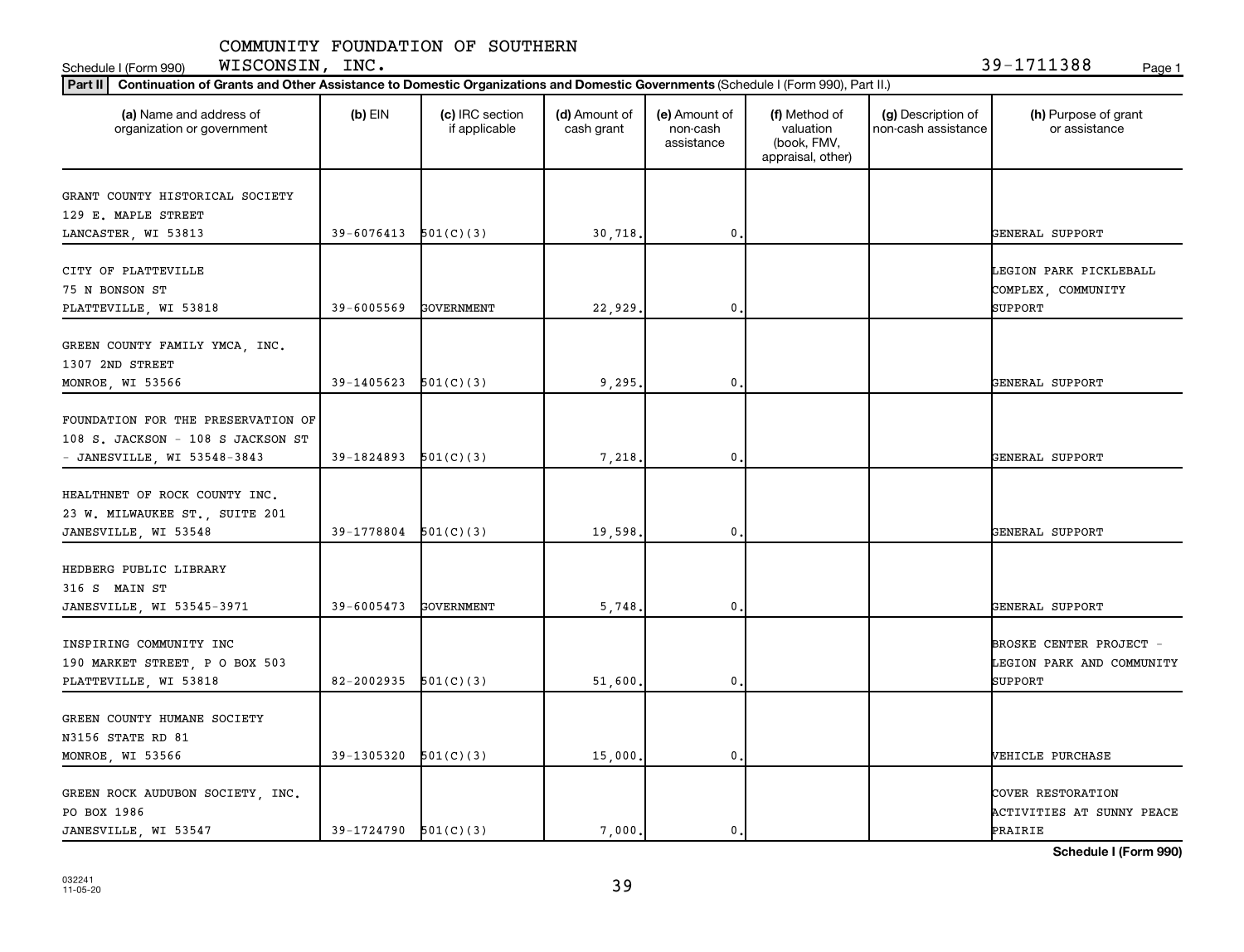Schedule I (Form 990) Page 1 WISCONSIN, INC. 39-1711388

| Part II   Continuation of Grants and Other Assistance to Domestic Organizations and Domestic Governments (Schedule I (Form 990), Part II.) |                          |                                  |                             |                                         |                                                                |                                           |                                       |  |  |  |
|--------------------------------------------------------------------------------------------------------------------------------------------|--------------------------|----------------------------------|-----------------------------|-----------------------------------------|----------------------------------------------------------------|-------------------------------------------|---------------------------------------|--|--|--|
| (a) Name and address of<br>organization or government                                                                                      | $(b)$ EIN                | (c) IRC section<br>if applicable | (d) Amount of<br>cash grant | (e) Amount of<br>non-cash<br>assistance | (f) Method of<br>valuation<br>(book, FMV,<br>appraisal, other) | (g) Description of<br>non-cash assistance | (h) Purpose of grant<br>or assistance |  |  |  |
|                                                                                                                                            |                          |                                  |                             |                                         |                                                                |                                           |                                       |  |  |  |
| HISTORIC COOKSVILLE TRUST, INC.<br>1076 N TOLLES RD                                                                                        |                          |                                  |                             |                                         |                                                                |                                           |                                       |  |  |  |
| EVANSVILLE, WI 53536                                                                                                                       | 39-1995199 501(C)(3)     |                                  | 50,000.                     | 0                                       |                                                                |                                           | GENERAL SUPPORT                       |  |  |  |
| JANESVILLE PERFORMING ARTS CENTER<br>INC - 408 S MAIN STREET, PO BOX                                                                       |                          |                                  |                             |                                         |                                                                |                                           |                                       |  |  |  |
| 8104 - JANESVILLE, WI 53547-8104                                                                                                           | $39-1963821$ $501(C)(3)$ |                                  | 18,050                      | 0                                       |                                                                |                                           | GENERAL SUPPORT                       |  |  |  |
| HOUSE OF MERCY<br>320 LINCOLN ST<br>JANESVILLE, WI 53548                                                                                   | $39-0816848$ $501(C)(3)$ |                                  | 5,356,                      | $\mathbf{0}$                            |                                                                |                                           | GENERAL SUPPORT                       |  |  |  |
|                                                                                                                                            |                          |                                  |                             |                                         |                                                                |                                           |                                       |  |  |  |
| HUMANE SOCIETY OF SOUTHERN<br>WISCONSIN - 222 S ARCH ST -<br>JANESVILLE, WI 53548                                                          | 39-0973879               | 501(C)(3)                        | 316,778.                    | 0                                       |                                                                |                                           | GENERAL SUPPORT                       |  |  |  |
|                                                                                                                                            |                          |                                  |                             |                                         |                                                                |                                           |                                       |  |  |  |
| LANCASTER COMMUNITY SCHOOLS<br>925 W MAPLE ST                                                                                              |                          |                                  |                             |                                         |                                                                |                                           | LAPTOPS FOR TEACHERS AND              |  |  |  |
| LANCASTER, WI 53813                                                                                                                        | 39-6002918               | SCHOOL                           | 48,143                      | 0                                       |                                                                |                                           | ROBOTICS UPGRADE                      |  |  |  |
| LANCASTER EMS, INC.<br>312 N WASHINGTON ST, PO BOX 293<br>LANCASTER, WI 53813                                                              | $39-1506051$ $501(C)(3)$ |                                  | 5,225                       | $\mathbf{0}$                            |                                                                |                                           | EMS REFLECTIVE PROTECTIVE<br>COATS    |  |  |  |
| JOHN WAYNE BIRTHPLACE SOCIETY,<br>LTD. - 205 S. JOHN WAYNE DR -                                                                            |                          |                                  |                             |                                         |                                                                |                                           |                                       |  |  |  |
| WINTERSET, IA 50273                                                                                                                        | $42-1207533$ $501(C)(3)$ |                                  | 50,000                      | 0                                       |                                                                |                                           | GENERAL SUPPORT                       |  |  |  |
| MILTON COLLEGE PRESERVATION<br>SOCIETY, INC - 513 COLLEGE STREET                                                                           |                          |                                  |                             |                                         |                                                                |                                           |                                       |  |  |  |
| - MILTON, WI 53563                                                                                                                         | $39-1482178$ $501(C)(3)$ |                                  | 5,084.                      | 0                                       |                                                                |                                           | GENERAL SUPPORT                       |  |  |  |
| MONROE ARTS CENTER, INC<br>1315 11TH STREET                                                                                                | $39-1209502$ $501(C)(3)$ |                                  | 43, 443.                    | 0.                                      |                                                                |                                           | GENERAL SUPPORT                       |  |  |  |
| MONROE, WI 53566-0472                                                                                                                      |                          |                                  |                             |                                         |                                                                |                                           | GENERAL SUPPORT                       |  |  |  |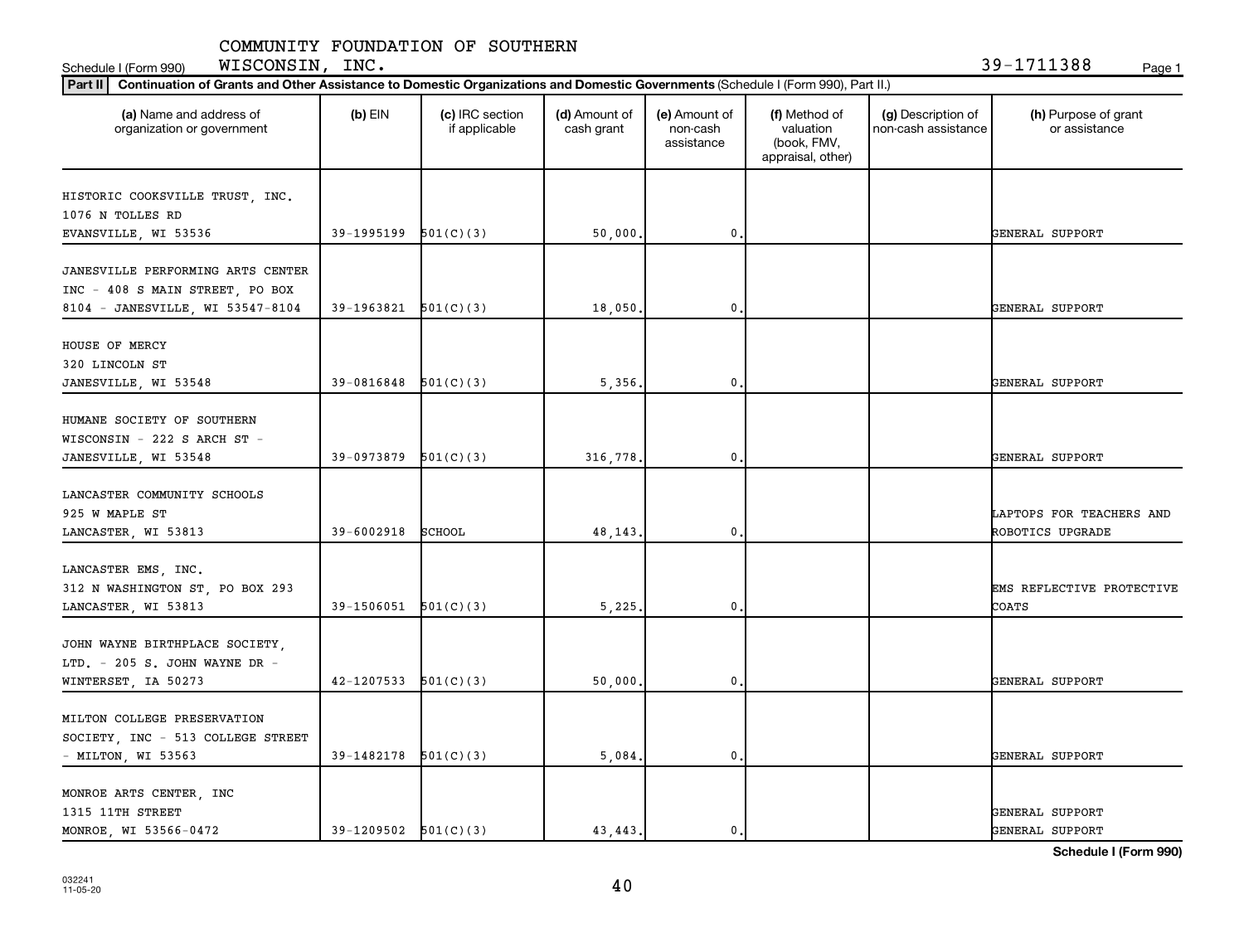**Part III Continuation of Grants and Other Assistance to Domestic Organizations and Domestic Governments** Schedule I (Form 990) Page 1 WISCONSIN, INC. 39-1711388

| Part II<br>Continuation of Grants and Other Assistance to Domestic Organizations and Domestic Governments (Schedule I (Form 990), Part II.) |                          |                                  |                             |                                         |                                                                |                                           |                                                                                      |
|---------------------------------------------------------------------------------------------------------------------------------------------|--------------------------|----------------------------------|-----------------------------|-----------------------------------------|----------------------------------------------------------------|-------------------------------------------|--------------------------------------------------------------------------------------|
| (a) Name and address of<br>organization or government                                                                                       | $(b)$ EIN                | (c) IRC section<br>if applicable | (d) Amount of<br>cash grant | (e) Amount of<br>non-cash<br>assistance | (f) Method of<br>valuation<br>(book, FMV,<br>appraisal, other) | (g) Description of<br>non-cash assistance | (h) Purpose of grant<br>or assistance                                                |
| MONROE CLINIC AND HOSPITAL<br>FOUNDATION - MONROE CLINIC HOSPICE<br>- MONROE, WI 53566                                                      | $20-5769038$ $501(C)(3)$ |                                  | 12,710.                     | 0.                                      |                                                                |                                           | GENERAL SUPPORT                                                                      |
| KANDU INDUSTRIES, INC.<br>1741 ADEL ST<br>JANESVILLE, WI 53545                                                                              | $39-1023165$ $501(C)(3)$ |                                  | 20,000                      | 0                                       |                                                                |                                           | INFORMATION TECHNOLOGY:<br>COMPUTER HARDWARE UPDATE                                  |
| PARKVIEW SCHOOL DISTRICT<br>106 W CHURCH STREET, P O BOX 250<br>ORFORDVILLE, WI 53576                                                       | 39-6022258               | SCHOOL                           | 111, 139.                   | 0.                                      |                                                                |                                           | SUNNY PEACE PRAIRIE<br>BUILDINGS, EDUCATIONAL<br>PROGRAMS                            |
| MINERAL POINT UNIFIED SCHOOL<br>DISTRICT - 705 ROSS ST - MINERAL<br>POINT, WI 53565                                                         | 39-6003468               | SCHOOL                           | 7,377.                      | 0                                       |                                                                |                                           | GENERAL SUPPORT                                                                      |
| PLATTEVILLE MAIN STREET PROGRAM,<br>INC. - 20 S FOURTH STREET #B -<br>PLATTEVILLE, WI 53818                                                 | $39-1964461$ $501(C)(3)$ |                                  | 13,000                      | $\mathbf{0}$                            |                                                                |                                           | COMMUNITY SUPPORT                                                                    |
| PLATTEVILLE SCHOOL DISTRICT<br>780 N 2ND STREET<br>PLATTEVILLE, WI 53818                                                                    | $36 - 6003910$           | SCHOOL                           | 5,376                       | 0                                       |                                                                |                                           | SUPPORT OF PROGRAMS AND<br>EDUCATION IN MUSIC FOR<br>MIDDLE AND HIGH SCHOOL<br>YOUTH |
| PLEASANT VIEW NURSING HOME OF<br>GREEN COUNTY - PO BOX 768 -<br>MONROE, WI 53566-0768                                                       | 39-6005699               | GOVERNMENT                       | 9,750,                      | 0.                                      |                                                                |                                           | AED, DEFIBRILLATORS,<br>FURNITURE, MULCH                                             |
| OLD WORLD WISCONSIN FOUNDATION<br>229 E MAIN ST<br>EAGLE, WI 53119                                                                          | 39-1484170               | 501(C)(3)                        | 12,000.                     | 0.                                      |                                                                |                                           | GENERAL SUPPORT                                                                      |
| ROCK PRAIRIE MONTESSORI, INC.<br>5246 E ROTAMER ROAD<br>JANESVILLE, WI 53546                                                                | $39-1782889$ $501(C)(3)$ |                                  | 24,755.                     | 0.                                      |                                                                |                                           | GENERAL OPERATING                                                                    |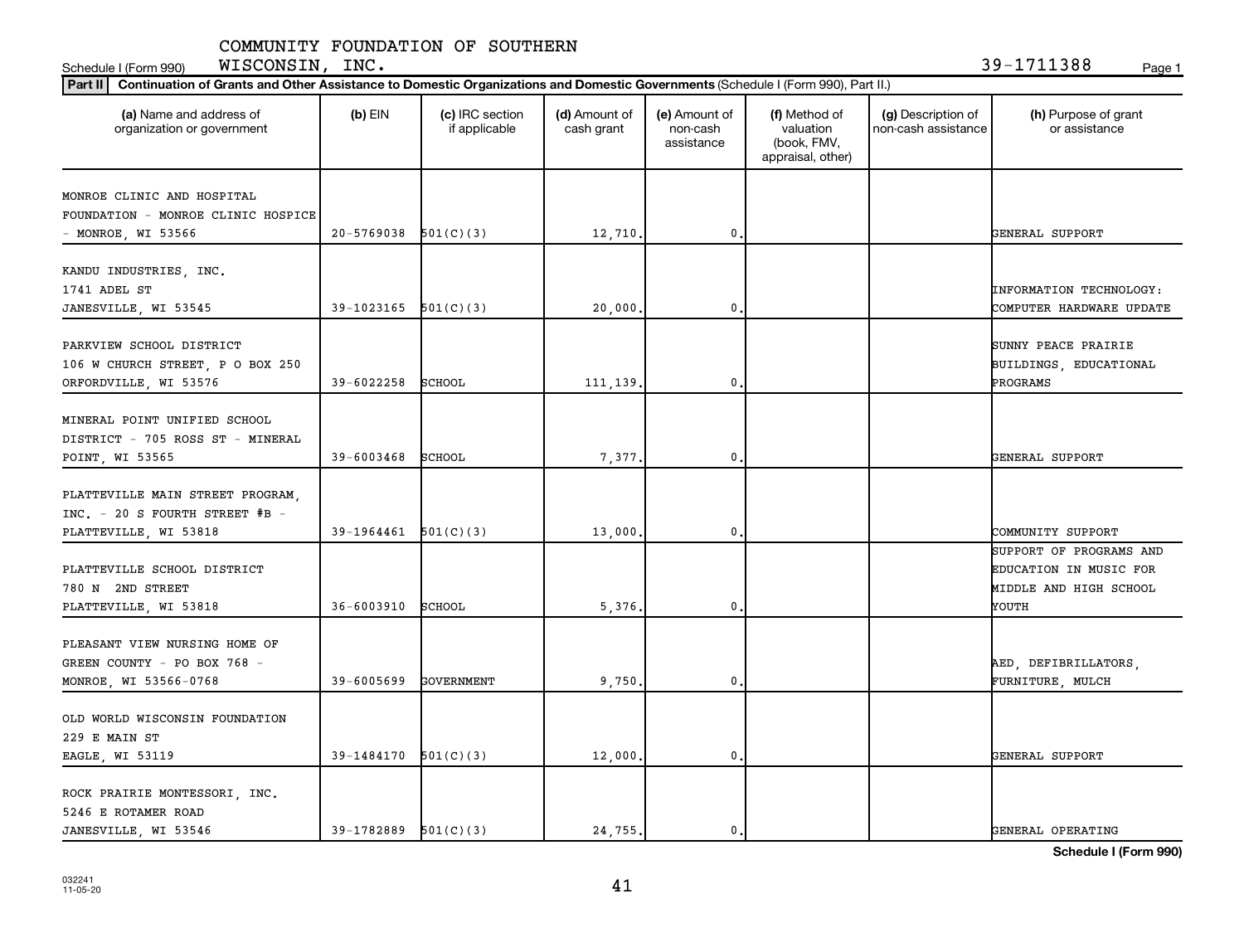Schedule I (Form 990) Page 1 WISCONSIN, INC. 39-1711388

| Part II   Continuation of Grants and Other Assistance to Domestic Organizations and Domestic Governments (Schedule I (Form 990), Part II.) |                          |                                  |                             |                                         |                                                                |                                           |                                                                         |
|--------------------------------------------------------------------------------------------------------------------------------------------|--------------------------|----------------------------------|-----------------------------|-----------------------------------------|----------------------------------------------------------------|-------------------------------------------|-------------------------------------------------------------------------|
| (a) Name and address of<br>organization or government                                                                                      | $(b)$ EIN                | (c) IRC section<br>if applicable | (d) Amount of<br>cash grant | (e) Amount of<br>non-cash<br>assistance | (f) Method of<br>valuation<br>(book, FMV,<br>appraisal, other) | (g) Description of<br>non-cash assistance | (h) Purpose of grant<br>or assistance                                   |
| ROLLING HILLS CHURCH OF                                                                                                                    |                          |                                  |                             |                                         |                                                                |                                           |                                                                         |
| PLATTEVILLE WISCONSIN - 1555                                                                                                               |                          |                                  |                             |                                         |                                                                |                                           |                                                                         |
| COUNTY ROAD B - PLATTEVILLE, WI                                                                                                            |                          |                                  |                             |                                         |                                                                |                                           |                                                                         |
| 53818                                                                                                                                      | 39-1978338               | <b>CHURCH</b>                    | 10,000.                     | 0                                       |                                                                |                                           | GENERAL SUPPORT                                                         |
| ROTARY BOTANICAL GARDENS<br>1455 PALMER DR                                                                                                 |                          |                                  |                             |                                         |                                                                |                                           |                                                                         |
| JANESVILLE, WI 53545                                                                                                                       | $39-1775351$ $501(C)(3)$ |                                  | 52,810                      | 0                                       |                                                                |                                           | GENERAL SUPPORT                                                         |
| SAINT CLEMENT SCHOOL<br>330 W. MAPLE ST                                                                                                    |                          |                                  |                             |                                         |                                                                |                                           |                                                                         |
| LANCASTER, WI 53813                                                                                                                        | 39-0826120               | SCHOOL                           | 10,855                      | $\mathbf{0}$                            |                                                                |                                           | CHROMEBOOKS FOR KIDS                                                    |
| MINERAL POINT HISTORICAL SOCIETY<br>PO BOX 188<br>MINERAL POINT, WI 53565                                                                  | 39-0942348               | 501(C)(3)                        | 9,125                       | 0                                       |                                                                |                                           | UPGRADE ELECTRICAL AT<br><b>DRCHARD LAWN, GENERAL</b><br><b>SUPPORT</b> |
| SCHOOL DISTRICT OF HILLSBORO<br>777 SCHOOL AVENUE<br>HILLSBORO, WI 54634                                                                   | 39-6002591               | SCHOOL                           | 6,425                       | 0                                       |                                                                |                                           | DESKS, TESTING COMPUTR,<br><b>AUTISM SUPPORT</b>                        |
| SCHOOL DISTRICT OF JANESVILLE<br>EDUCATION SERVICES CENTER<br>JANESVILLE, WI 53548-4823                                                    | 39-6002726               | SCHOOL                           | 23, 271                     | $\mathbf{0}$                            |                                                                |                                           | GENERAL SUPPORT                                                         |
| MINERAL POINT OPERA HOUSE<br>139 HIGH ST, PO BOX 228<br>MINERAL POINT, WI 53565                                                            | 26-3493573               | 501(C)(3)                        | 7,375                       | 0                                       |                                                                |                                           | SECURITY ENHANCEMENT,<br>GENERAL SUPPORT                                |
| MONROE PUBLIC LIBRARY<br>925 16TH AVE<br>MONROE, WI 53566                                                                                  | 39-6003491               | <b>GOVERNMENT</b>                | 45,374                      | 0                                       |                                                                |                                           | LIBRARY RENOVATIONS                                                     |
| ST. WILLIAM CATHOLIC CHURCH<br>445 N ARCH ST<br>JANESVILLE, WI 53548                                                                       | 39-0928474 CHURCH        |                                  | 12,500.                     | 0.                                      |                                                                |                                           | GENERAL SUPPORT                                                         |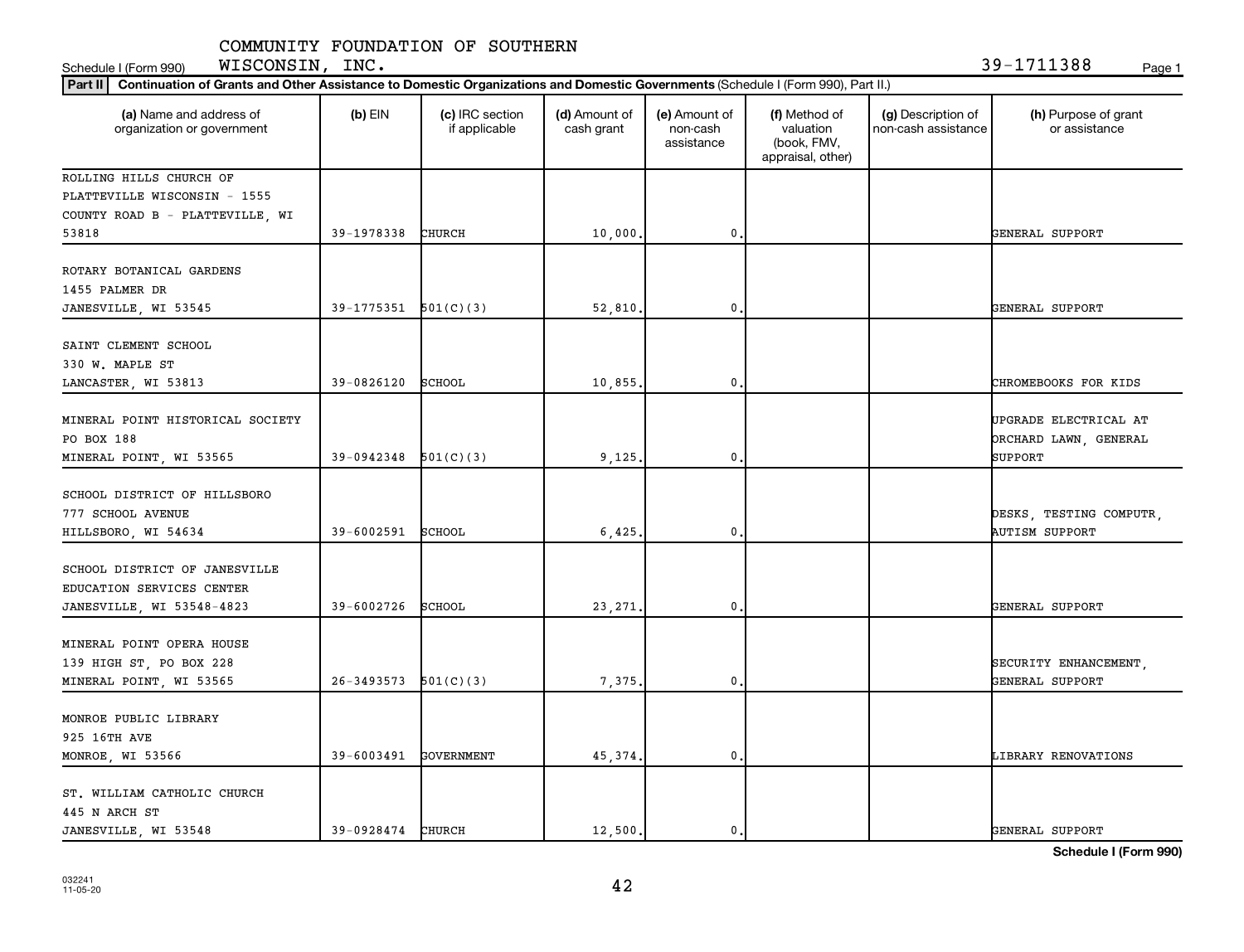Schedule I (Form 990) Page 1 WISCONSIN, INC. 39-1711388

| Part II   Continuation of Grants and Other Assistance to Domestic Organizations and Domestic Governments (Schedule I (Form 990), Part II.) |                            |                                  |                             |                                         |                                                                |                                           |                                       |
|--------------------------------------------------------------------------------------------------------------------------------------------|----------------------------|----------------------------------|-----------------------------|-----------------------------------------|----------------------------------------------------------------|-------------------------------------------|---------------------------------------|
| (a) Name and address of<br>organization or government                                                                                      | $(b)$ EIN                  | (c) IRC section<br>if applicable | (d) Amount of<br>cash grant | (e) Amount of<br>non-cash<br>assistance | (f) Method of<br>valuation<br>(book, FMV,<br>appraisal, other) | (g) Description of<br>non-cash assistance | (h) Purpose of grant<br>or assistance |
| THE ARC - GREEN COUNTY                                                                                                                     |                            |                                  |                             |                                         |                                                                |                                           |                                       |
| 604 26TH AVE                                                                                                                               |                            |                                  |                             |                                         |                                                                |                                           |                                       |
| MONROE, WI 53566                                                                                                                           | 39-6066041                 | 501(C)(3)                        | 7,338                       | $\mathbf{0}$ .                          |                                                                |                                           | GENERAL SUPPORT                       |
| THE MICAH PROJECT, LTD                                                                                                                     |                            |                                  |                             |                                         |                                                                |                                           |                                       |
| PO BOX 1962                                                                                                                                |                            |                                  |                             |                                         |                                                                |                                           |                                       |
| JANESVILLE, WI 53545                                                                                                                       | 82-4008294                 | 501(C)(3)                        | 5,250                       | 0.                                      |                                                                |                                           | FRESH START PROGRAM                   |
|                                                                                                                                            |                            |                                  |                             |                                         |                                                                |                                           |                                       |
| THE SALVATION ARMY<br>514 SUTHERLAND AVENUE, BOX 898                                                                                       |                            |                                  |                             |                                         |                                                                |                                           |                                       |
| JANESVILLE, WI 53545                                                                                                                       | 22-2406433                 | 501(C)(3)                        | 14,500                      | $\mathbf{0}$                            |                                                                |                                           | GENERAL SUPPORT                       |
|                                                                                                                                            |                            |                                  |                             |                                         |                                                                |                                           |                                       |
| MONROE SCHOOL DISTRICT                                                                                                                     |                            |                                  |                             |                                         |                                                                |                                           |                                       |
| 925 16TH AVE, STE 3                                                                                                                        |                            |                                  |                             |                                         |                                                                |                                           |                                       |
| MONROE, WI 53566                                                                                                                           | 39-6003491                 | SCHOOL                           | 32,223                      | $\mathbf{0}$ .                          |                                                                |                                           | GENERAL SUPPORT                       |
|                                                                                                                                            |                            |                                  |                             |                                         |                                                                |                                           |                                       |
| NEW GLARUS PUBLIC LIBRARY                                                                                                                  |                            |                                  |                             |                                         |                                                                |                                           |                                       |
| 319 SECOND STREET                                                                                                                          |                            |                                  |                             |                                         |                                                                |                                           |                                       |
| NEW GLARUS, WI 53574-0548                                                                                                                  | 39-6006328                 | <b>GOVERNMENT</b>                | 8,285                       | $\mathbf{0}$ .                          |                                                                |                                           | GENERAL SUPPORT                       |
| TURNER HALL OF MONROE, INC.                                                                                                                |                            |                                  |                             |                                         |                                                                |                                           |                                       |
| 1217 17TH AVE, P O BOX 762                                                                                                                 |                            |                                  |                             |                                         |                                                                |                                           | GENERAL SUPPORT, REPAIRS              |
| MONROE, WI 53566                                                                                                                           | 39-1460399                 | 501(C)(3)                        | 24,252                      | $\mathbf{0}$                            |                                                                |                                           | AND MAINTENANCE                       |
|                                                                                                                                            |                            |                                  |                             |                                         |                                                                |                                           |                                       |
| UNITED WAY BLACKHAWK REGION                                                                                                                |                            |                                  |                             |                                         |                                                                |                                           |                                       |
| 205 N. MAIN STREET, SUITE 101                                                                                                              |                            |                                  |                             |                                         |                                                                |                                           |                                       |
| JANESVILLE, WI 53545                                                                                                                       | 39-6006734                 | 501(C)(3)                        | 40,800                      | $\mathbf{0}$ .                          |                                                                |                                           | GENERAL SUPPORT                       |
|                                                                                                                                            |                            |                                  |                             |                                         |                                                                |                                           |                                       |
| NO LIMITS LDA                                                                                                                              |                            |                                  |                             |                                         |                                                                |                                           |                                       |
| 1212 PLAINFIELD AVE                                                                                                                        |                            |                                  |                             |                                         |                                                                |                                           |                                       |
| JANESVILLE, WI 53545                                                                                                                       | 85-1729374                 | 501(C)(3)                        | 13,000                      | $\mathbf{0}$ .                          |                                                                |                                           | UNITED THROUGH DANCE                  |
| PLATTEVILLE AREA SENIOR SERVICES                                                                                                           |                            |                                  |                             |                                         |                                                                |                                           |                                       |
| COMPANY - 155 W LEWIS ST -                                                                                                                 |                            |                                  |                             |                                         |                                                                |                                           |                                       |
| PLATTEVILLE, WI 53818                                                                                                                      | $81 - 5188290$ $501(C)(3)$ |                                  | 6,050.                      | $\mathbf{0}$ .                          |                                                                |                                           | GENERAL SUPPORT                       |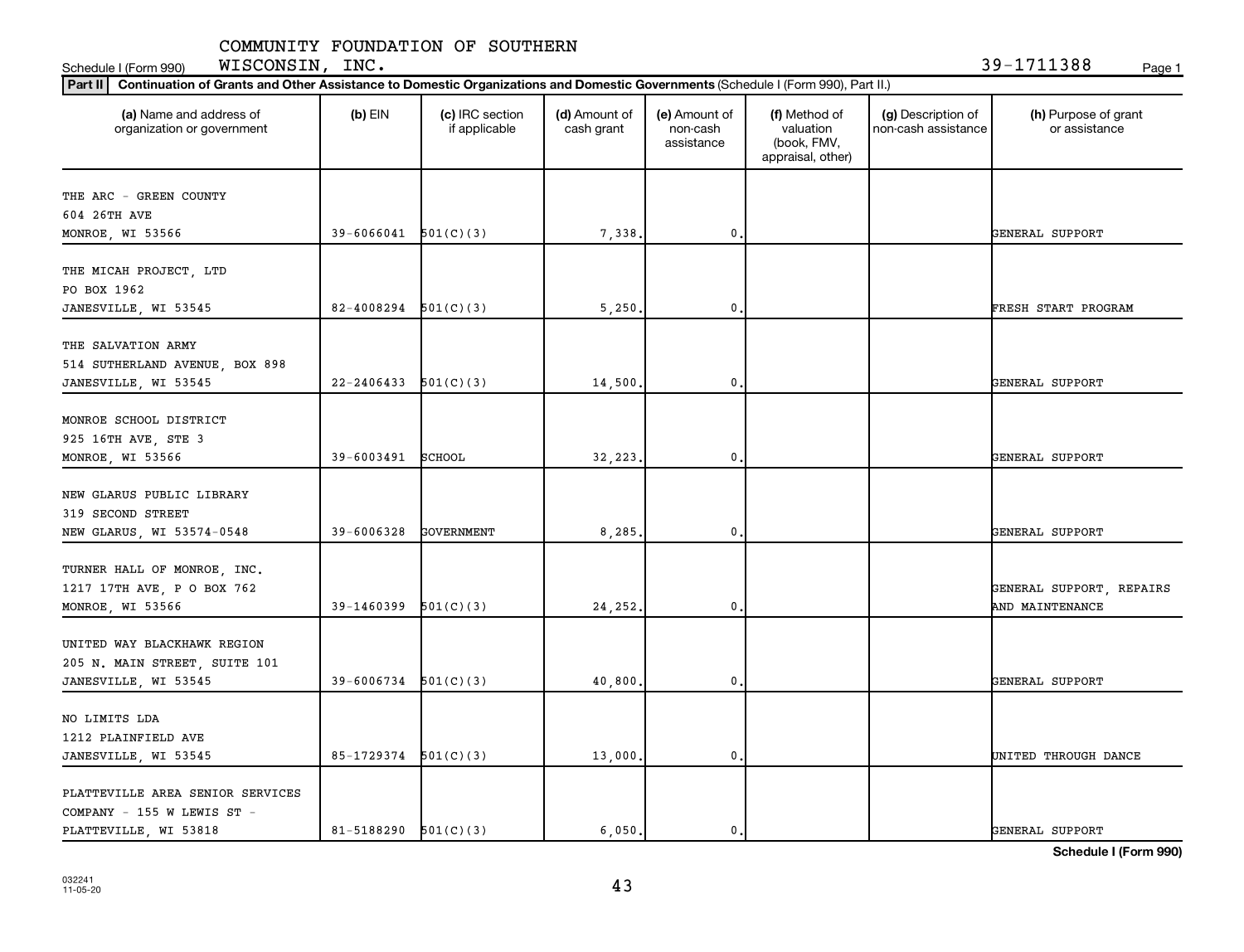**Part III Continuation of Grants and Other Assistance to Domestic Organizations and Domestic Governments** Schedule I (Form 990) Page 1 WISCONSIN, INC. 39-1711388

| Continuation of Grants and Other Assistance to Domestic Organizations and Domestic Governments (Schedule I (Form 990), Part II.)<br>Part II |                          |                                  |                             |                                         |                                                                |                                           |                                               |
|---------------------------------------------------------------------------------------------------------------------------------------------|--------------------------|----------------------------------|-----------------------------|-----------------------------------------|----------------------------------------------------------------|-------------------------------------------|-----------------------------------------------|
| (a) Name and address of<br>organization or government                                                                                       | $(b)$ EIN                | (c) IRC section<br>if applicable | (d) Amount of<br>cash grant | (e) Amount of<br>non-cash<br>assistance | (f) Method of<br>valuation<br>(book, FMV,<br>appraisal, other) | (g) Description of<br>non-cash assistance | (h) Purpose of grant<br>or assistance         |
| PLATTEVILLE FIRE DEPARTMENT<br>275 E. MAIN ST<br>PLATTEVILLE, WI 53818                                                                      | 48-1282990               | 501(C)(3)                        | 5,500.                      | 0.                                      |                                                                |                                           | RESCUE AND REHAB<br>EQUIPMENT                 |
| VILLAGE OF ARGYLE<br>401 E. MILWAUKEE STREET<br>ARGYLE, WI 53504                                                                            | 39-6006198               | <b>GOVERNMENT</b>                | 56,690                      | $\mathbf{0}$ .                          |                                                                |                                           | PURCHASE OF VEHICLE                           |
| PLATTEVILLE LIBRARY FOUNDATION<br>225 W MAIN ST, PO BOX 358<br>PLATTEVILLE, WI 39-1262931                                                   | 39-1262931               | 501(C)(3)                        | 8,150.                      | $\mathbf{0}$                            |                                                                |                                           | GENERAL SUPPORT                               |
| PREGNANCY HELPLINE AND RESOURCE<br>CENTER - 21 S JACKSON ST, STE C -<br>JANESVILLE, WI 53548-0383                                           | 39-1443280               | 501(C)(3)                        | 5,750.                      | 0.                                      |                                                                |                                           | GENERAL SUPPORT                               |
| COUNTY OF ROCK, STATE OF<br>WISCONSIN/ PROGRAPHICS - 4404<br>BOEING DR - ROCKFORD, IL 61109                                                 | 39-6005736               | 501(C)(3)                        | 8,923.                      | $\mathbf{0}$                            |                                                                |                                           | <b>JANESVILLE COURTHOUSE</b><br><b>BANNER</b> |
| YMCA OF NORTHERN ROCK COUNTY<br>221 DODGE STREET<br>JANESVILLE, WI 53548                                                                    | 39-0806368               | 501(C)(3)                        | 36, 332.                    | $\pmb{0}$                               |                                                                |                                           | GENERAL SUPPORT                               |
| YWCA ROCK COUNTY<br>1735 S. WASHINGTON STREET<br>JANESVILLE, WI 53546                                                                       | 39-0808510               | 501(C)(3)                        | 9,006.                      | 0.                                      |                                                                |                                           | GENERAL SUPPORT                               |
| PROJECT 1649 INC.<br>2911 CARROUSEL LN<br>JANESVILLE, WI 53545                                                                              | 46-2161843               | 501(C)(3)                        | 8,000,                      | $\mathbf 0$                             |                                                                |                                           | GENERAL SUPPORT                               |
| RAINBOW CHILDCARE OF MONROE INC.<br>2709 6TH ST<br>MONROE, WI 53566                                                                         | $39-1251570$ $501(C)(3)$ |                                  | 7,797.                      | 0.                                      |                                                                |                                           | TUITION ASSISTANCE AND<br>GENERAL SUPPORT     |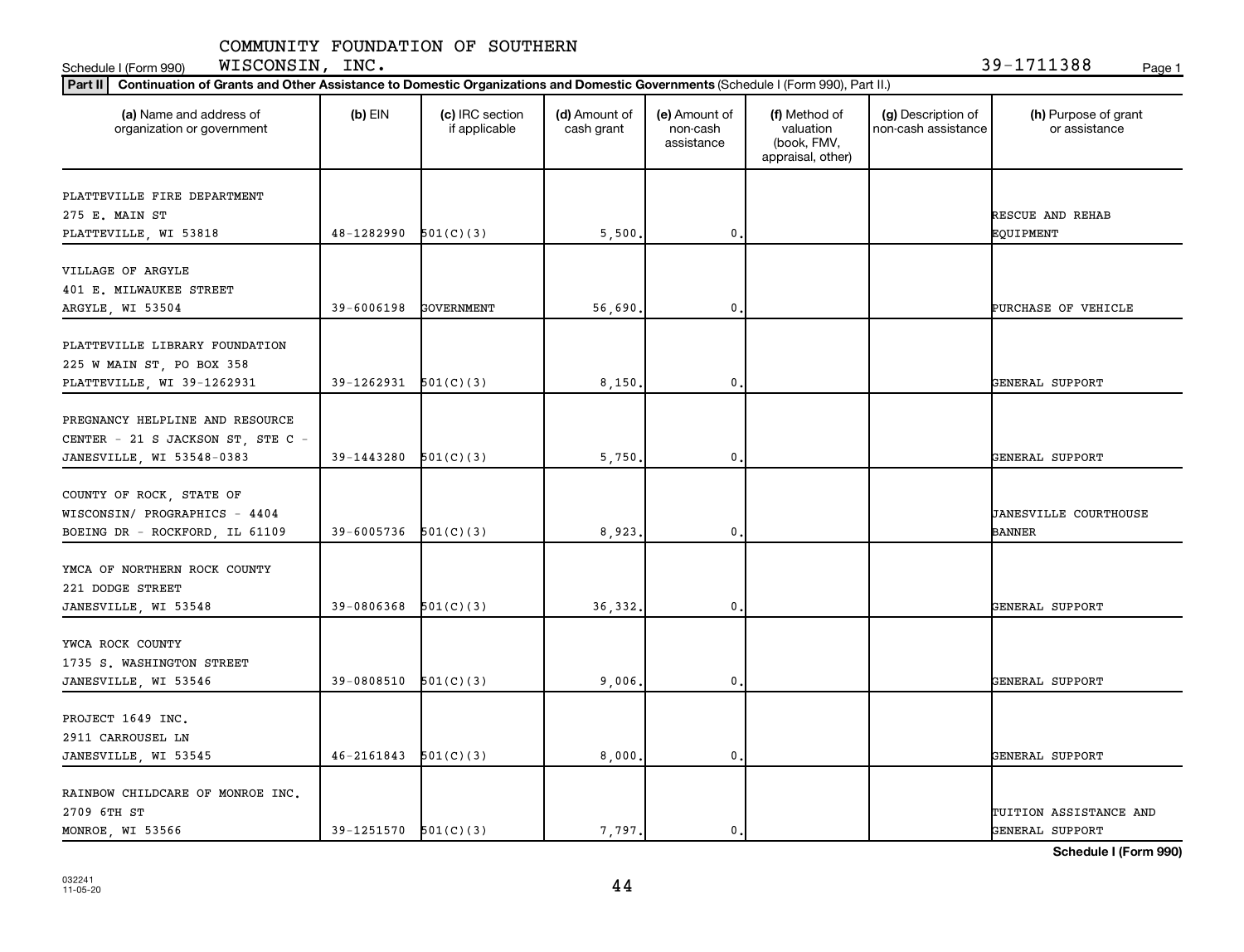**Part III Continuation of Grants and Other Assistance to Domestic Organizations and Domestic Governments** Schedule I (Form 990) Page 1 WISCONSIN, INC. 39-1711388

| Continuation of Grants and Other Assistance to Domestic Organizations and Domestic Governments (Schedule I (Form 990), Part II.)<br>Part II |                          |                                  |                             |                                         |                                                                |                                           |                                                     |
|---------------------------------------------------------------------------------------------------------------------------------------------|--------------------------|----------------------------------|-----------------------------|-----------------------------------------|----------------------------------------------------------------|-------------------------------------------|-----------------------------------------------------|
| (a) Name and address of<br>organization or government                                                                                       | $(b)$ EIN                | (c) IRC section<br>if applicable | (d) Amount of<br>cash grant | (e) Amount of<br>non-cash<br>assistance | (f) Method of<br>valuation<br>(book, FMV,<br>appraisal, other) | (g) Description of<br>non-cash assistance | (h) Purpose of grant<br>or assistance               |
| SAINT JOHN'S UNITED CHURCH OF<br>CHRIST - 1724 14TH ST - MONROE, WI<br>53566                                                                | 39-0841801               | CHURCH                           | 6,308                       | $\mathbf 0$                             |                                                                |                                           | ROOF FUND, GENERAL<br><b>SUPPORT</b>                |
| SOUTHWESTERN WISCONSIN COMMUNITY<br>ACTION PROGRAM - 149 N IOWA ST -<br>DODGEVILLE, WI 53533                                                | $39-1053511$ $501(C)(3)$ |                                  | 9,500.                      | $\mathbf{0}$                            |                                                                |                                           | <b>FEEDING THE HUNGRY IN</b><br>SOUTHWEST WISCONSIN |
| SCHOLARSHIPS FOR TECHNICAL AND<br>RECOGNIZED TRAINING - PO BOX 1634<br>- JANESVILLE, WI 53547-1634                                          | 26-2909505               | 501(C)(3)                        | 7,000                       | $\mathbf 0$                             |                                                                |                                           | GENERAL SUPPORT                                     |
| ST. JOHN VIANNEY CATHOLIC CHURCH<br>1245 CLARK ST<br>JANESVILLE, WI 53545                                                                   | 39-0927293               | CHURCH                           | 36,049                      | $\mathbf 0$                             |                                                                |                                           | GENERAL SUPPORT                                     |
| ST. VICTOR SCHOOL OF ST. CLARE OF<br>ASSISI CONGREGATION GREEN COUNTY<br>WI, INC. - 1416 20TH AVE - MONROE,<br>WI 53566                     | 39-0854912               | <b>CHURCH</b>                    | 21,065                      | 0.                                      |                                                                |                                           | GENERAL SUPPORT                                     |
| SWISS CENTER OF NORTH AMERICA<br>507 DURST RD<br>NEW GLARUS, WI 53574                                                                       | 39-1982514               | 501(C)(3)                        | 10,000                      | 0                                       |                                                                |                                           | FIREWORKS, SWISS<br>POLLINATOR BEAUTIFICATION       |
| THE CATHOLIC DIOCESE OF MADISON<br>FOUNDATION, INC. - 702 S. HIGH<br>POINT RD, STE 223 - MADISON, WI<br>53719                               | 20-8156961               | 501(C)(3)                        | 12,000                      | $\mathbf 0$                             |                                                                |                                           | ENDOWMENT FUND                                      |
| THE WALWORTH COUNTY FOOD PANTRY<br>INC - 205 EAST COMMERCE COURT,<br>UNIT B - ELKHORN, WI 53121                                             | 26-4560796               | 501(C)(3)                        | 5,528.                      | 0.                                      |                                                                |                                           | FOOD AND OTHER SUPPLIES                             |
| UNION PRESBYTERIAN CHURCH<br>2707 - 5TH ST<br>MONROE, WI 53566                                                                              | $39 - 6094100$           | CHURCH                           | 9.000.                      | 0.                                      |                                                                |                                           | GENERAL SUPPORT                                     |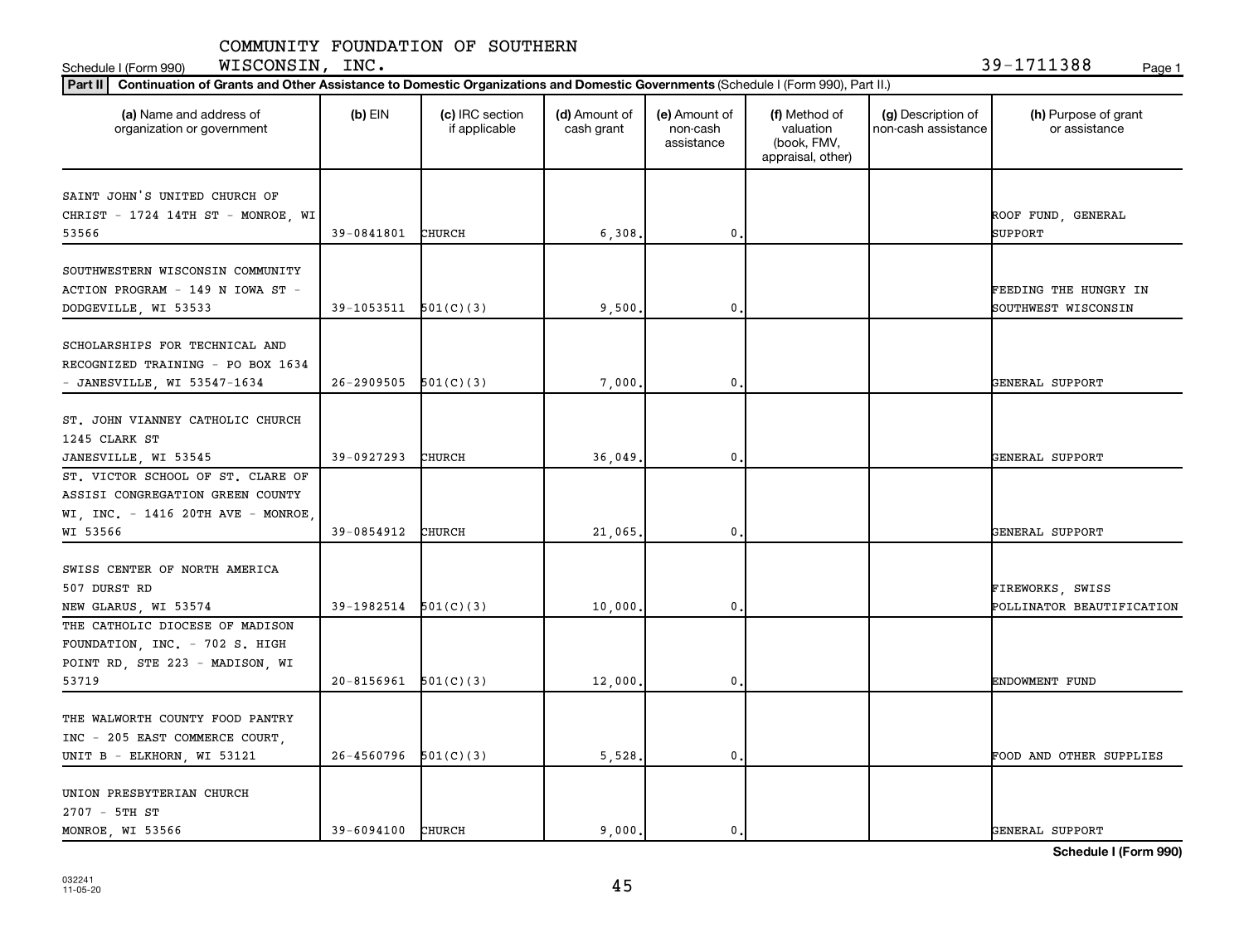**Part II Continuation of Grants and Other Assistance to Domestic Organizations and Domestic Governments** 

Schedule I (Form 990) Page 1 WISCONSIN, INC. 39-1711388

| (a) Name and address of<br>organization or government                  | $(b)$ EIN  | (c) IRC section<br>if applicable | (d) Amount of<br>cash grant | (e) Amount of<br>non-cash<br>assistance | (f) Method of<br>valuation<br>(book, FMV,<br>appraisal, other) | (g) Description of<br>non-cash assistance | (h) Purpose of grant<br>or assistance |
|------------------------------------------------------------------------|------------|----------------------------------|-----------------------------|-----------------------------------------|----------------------------------------------------------------|-------------------------------------------|---------------------------------------|
| WINSKILL ELEMENTARY SCHOOL<br>861 WEST MAPLE ST<br>LANCASTER, WI 53813 | 81-4807035 | <b>SCHOOL</b>                    | 11, 413.                    | $\mathbf{0}$                            |                                                                |                                           | CLASSROOM SOUND<br>ENHANCEMENT SYSTEM |
|                                                                        |            |                                  |                             |                                         |                                                                |                                           |                                       |
|                                                                        |            |                                  |                             |                                         |                                                                |                                           |                                       |
|                                                                        |            |                                  |                             |                                         |                                                                |                                           |                                       |
|                                                                        |            |                                  |                             |                                         |                                                                |                                           |                                       |
|                                                                        |            |                                  |                             |                                         |                                                                |                                           |                                       |
|                                                                        |            |                                  |                             |                                         |                                                                |                                           |                                       |
|                                                                        |            |                                  |                             |                                         |                                                                |                                           |                                       |
|                                                                        |            |                                  |                             |                                         |                                                                |                                           |                                       |

(Schedule I (Form 990), Part II.)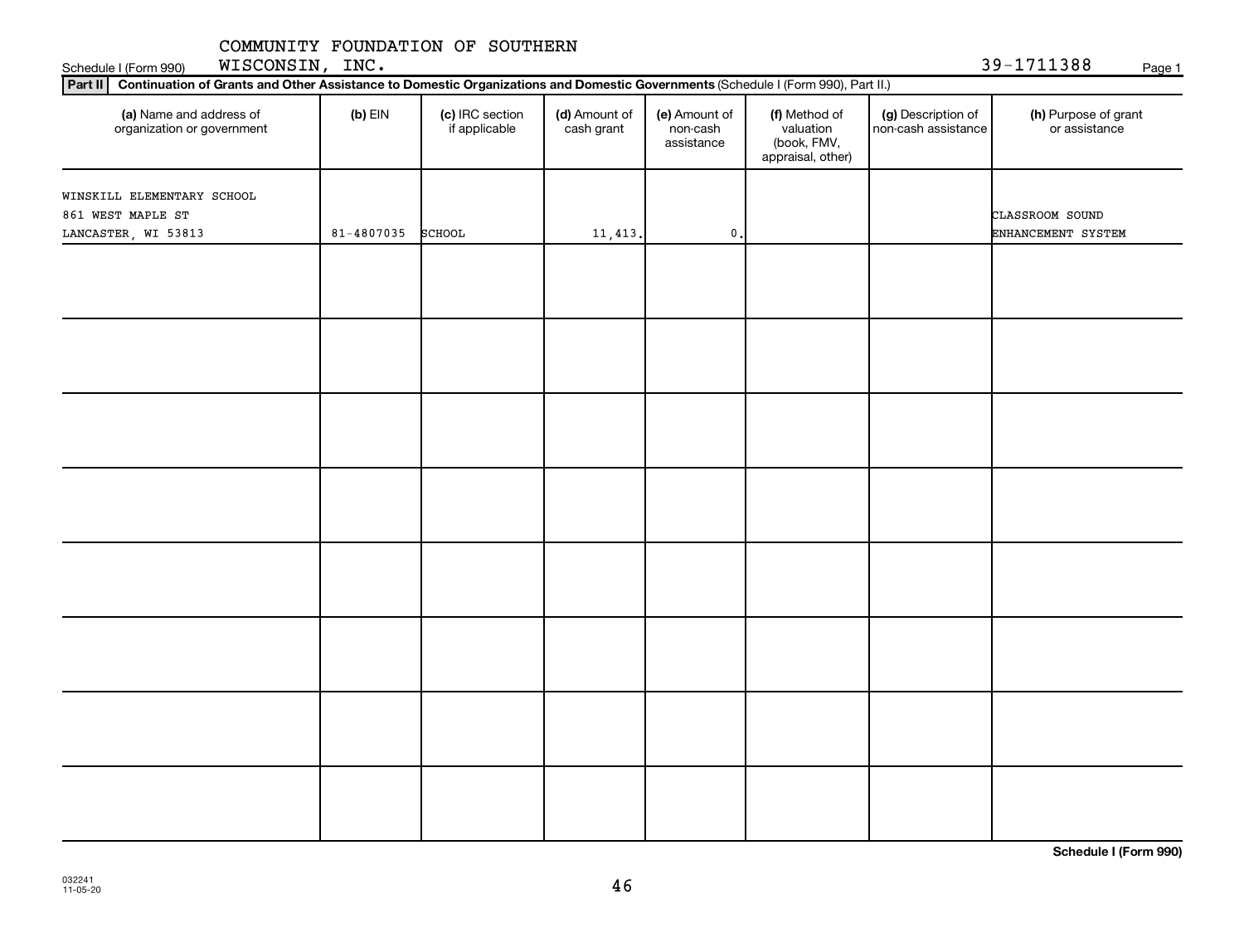Schedule I (Form 990) 2020  $MISCONSIM$ ,  $INC.$ WISCONSIN, INC.

**2**

Part III | Grants and Other Assistance to Domestic Individuals. Complete if the organization answered "Yes" on Form 990, Part IV, line 22. Part III can be duplicated if additional space is needed.

| (a) Type of grant or assistance                                                                                                                      | (b) Number of<br>recipients | (c) Amount of<br>cash grant | (d) Amount of non-<br>cash assistance | (e) Method of valuation<br>(book, FMV, appraisal, other) | (f) Description of noncash assistance |
|------------------------------------------------------------------------------------------------------------------------------------------------------|-----------------------------|-----------------------------|---------------------------------------|----------------------------------------------------------|---------------------------------------|
|                                                                                                                                                      |                             |                             |                                       |                                                          |                                       |
| SCHOLARSHIPS FOR POST-SECONDARY EDUCATION                                                                                                            | 355                         | 841,148.                    | $0$ .                                 |                                                          |                                       |
|                                                                                                                                                      |                             |                             |                                       |                                                          |                                       |
|                                                                                                                                                      |                             |                             |                                       |                                                          |                                       |
|                                                                                                                                                      |                             |                             |                                       |                                                          |                                       |
|                                                                                                                                                      |                             |                             |                                       |                                                          |                                       |
|                                                                                                                                                      |                             |                             |                                       |                                                          |                                       |
|                                                                                                                                                      |                             |                             |                                       |                                                          |                                       |
|                                                                                                                                                      |                             |                             |                                       |                                                          |                                       |
|                                                                                                                                                      |                             |                             |                                       |                                                          |                                       |
| Supplemental Information. Provide the information required in Part I, line 2; Part III, column (b); and any other additional information.<br>Part IV |                             |                             |                                       |                                                          |                                       |

PART I, LINE 2:

THE COMMUNITY FOUNDATION OF SOUTHERN WISCONSIN CONDUCTS A DUE DILIGENCE

PROCESS ON ALL APPLICANTS BEFORE GRANT FUNDS ARE DISBURSED. THE DUE

DILIGENCE PROCESS VARIES AMONG THE FUNDS ADMINISTERED BY THE ORGANIZATION.

SOME FUNDS REQUIRE A GRANT RECIPIENT TO INCUR ALLOWABLE EXPENDITURES AND

SUBMIT APPROPRIATE SUPPORTING DOCUMENTATION BEFORE THE GRANTS FUNDS ARE

DISBURSED WHILE OTHER FUNDS PERIODICALLY DISBURSE GRANT FUNDS UPON THE

RECEIPT OF PROGRESS REPORTS FROM THE GRANT RECIPIENT. NO GRANT RECIPIENT

CAN RECEIVE ANOTHER GRANT UNTIL ALL OUTSTANDING PROGRESS REPORTS ARE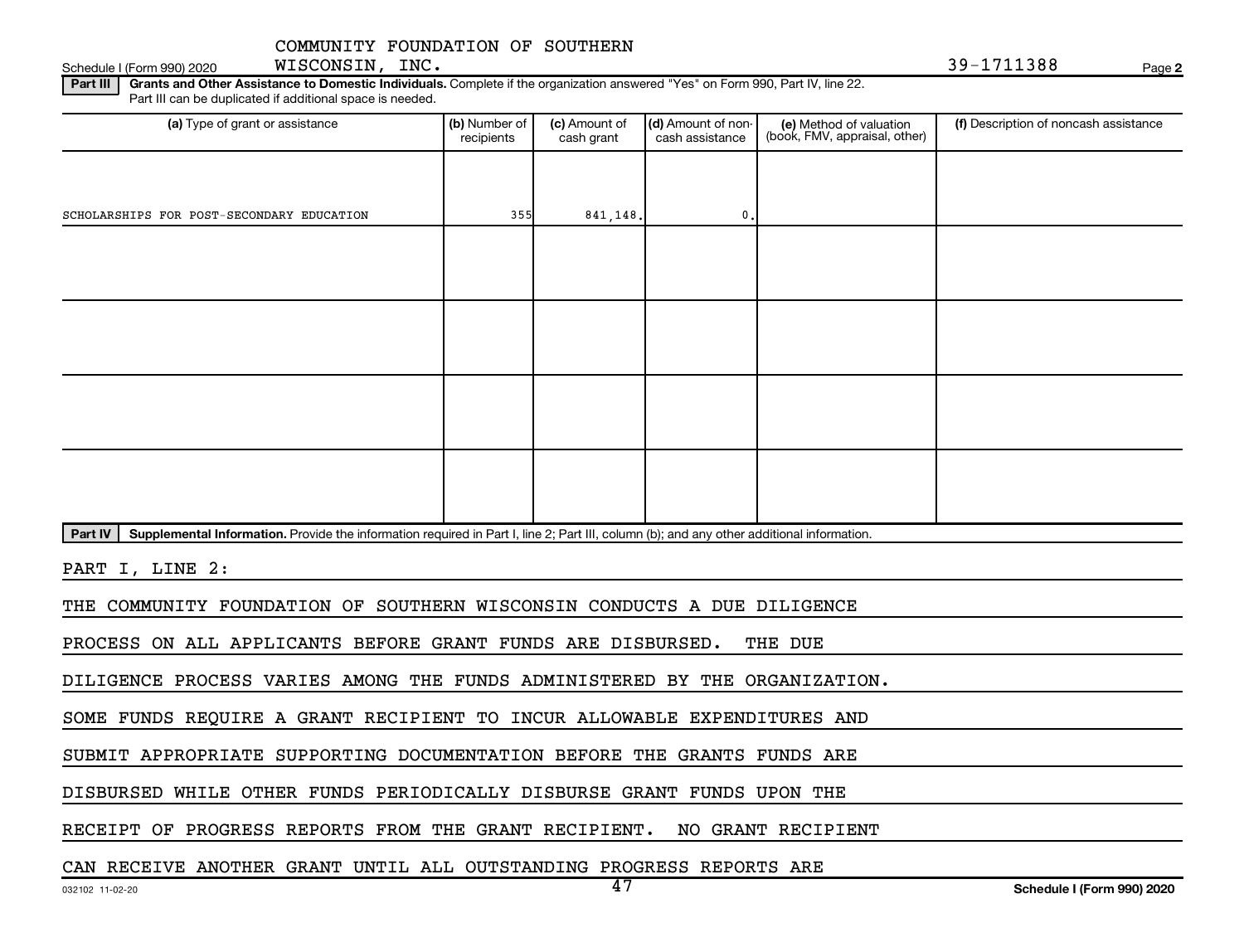|                       | <b>Part IV   Supplemental Information</b> |                 |                                  |  |                        |  |
|-----------------------|-------------------------------------------|-----------------|----------------------------------|--|------------------------|--|
| Schedule I (Form 990) |                                           | WISCONSIN, INC. |                                  |  | 39-1711388 $_{Page 2}$ |  |
|                       |                                           |                 | COMMUNIII FOUNDAIION OF SOUIHERN |  |                        |  |

PROVIDED. SCHOLARSHIP FUNDS ARE DISBURSED DIRECTLY TO THE RECIPIENT'S

### EDUCATIONAL INSTITUTION ONCE ALL THE NECESSARY CRITERIA HAVE BEEN

SATISFIED.

PART II, LINE 1, COLUMN (H):

NAME OF ORGANIZATION OR GOVERNMENT: CITY OF LANCASTER

(H) PURPOSE OF GRANT OR ASSISTANCE: MEMORIAL PARK - WARMING HOUSE

SHELTER IMPROVEMENTS, COVID-19 RELIEFF GRANTS FOR SMALL BUSINESSES

### NAME OF ORGANIZATION OR GOVERNMENT: CITY OF PLATTEVILLE MUSEUM DEPARTMENT

(H) PURPOSE OF GRANT OR ASSISTANCE: PIONEERING RACKING SYSTEMS FOR

### INDUSTRIAL ARTIFACT COLLECTIONS AT THE MINING & ROLLO JAMISON MUSEUMS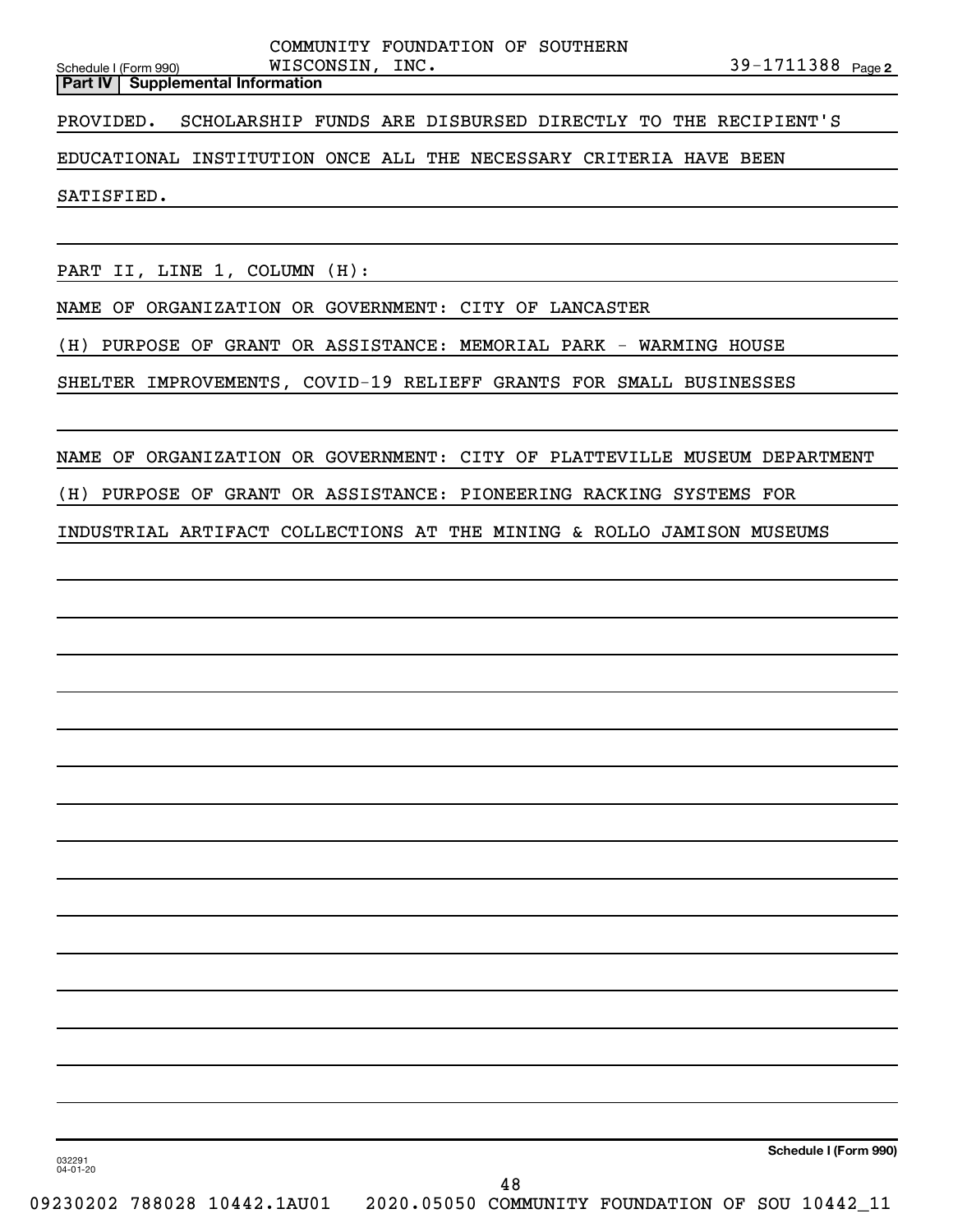| <b>SCHEDULE L</b><br>(Form 990 or 990-EZ)                                                                     |                                                                            |                                                      |                                                   |                                  |    |                 |  | <b>Transactions With Interested Persons</b>           |                                    |                                                                                                                                    |     |                           |                                                 | OMB No. 1545-0047                   |            |                                      |
|---------------------------------------------------------------------------------------------------------------|----------------------------------------------------------------------------|------------------------------------------------------|---------------------------------------------------|----------------------------------|----|-----------------|--|-------------------------------------------------------|------------------------------------|------------------------------------------------------------------------------------------------------------------------------------|-----|---------------------------|-------------------------------------------------|-------------------------------------|------------|--------------------------------------|
|                                                                                                               |                                                                            |                                                      |                                                   |                                  |    |                 |  | 28b, or 28c, or Form 990-EZ, Part V, line 38a or 40b. |                                    | Complete if the organization answered "Yes" on Form 990, Part IV, line 25a, 25b, 26, 27, 28a,                                      |     |                           |                                                 |                                     |            |                                      |
| Department of the Treasury<br><b>Internal Revenue Service</b>                                                 |                                                                            |                                                      |                                                   |                                  |    |                 |  | Attach to Form 990 or Form 990-EZ.                    |                                    | Go to www.irs.gov/Form990 for instructions and the latest information.                                                             |     |                           |                                                 | <b>Open To Public</b><br>Inspection |            |                                      |
| Name of the organization                                                                                      | COMMUNITY FOUNDATION OF SOUTHERN                                           |                                                      |                                                   |                                  |    |                 |  |                                                       |                                    |                                                                                                                                    |     |                           | <b>Employer identification number</b>           |                                     |            |                                      |
|                                                                                                               | WISCONSIN, INC.                                                            |                                                      |                                                   |                                  |    |                 |  |                                                       |                                    |                                                                                                                                    |     |                           | 39-1711388                                      |                                     |            |                                      |
| Part I                                                                                                        |                                                                            |                                                      |                                                   |                                  |    |                 |  |                                                       |                                    | Excess Benefit Transactions (section 501(c)(3), section 501(c)(4), and section 501(c)(29) organizations only).                     |     |                           |                                                 |                                     |            |                                      |
|                                                                                                               |                                                                            |                                                      |                                                   |                                  |    |                 |  |                                                       |                                    | Complete if the organization answered "Yes" on Form 990, Part IV, line 25a or 25b, or Form 990-EZ, Part V, line 40b.               |     |                           |                                                 |                                     |            |                                      |
| 1<br>(a) Name of disqualified person                                                                          |                                                                            |                                                      | (b) Relationship between disqualified             |                                  |    |                 |  |                                                       |                                    | (c) Description of transaction                                                                                                     |     |                           |                                                 |                                     |            | (d) Corrected?                       |
|                                                                                                               |                                                                            |                                                      | person and organization                           |                                  |    |                 |  |                                                       |                                    |                                                                                                                                    |     |                           |                                                 |                                     | Yes        | No                                   |
|                                                                                                               |                                                                            |                                                      |                                                   |                                  |    |                 |  |                                                       |                                    |                                                                                                                                    |     |                           |                                                 |                                     |            |                                      |
|                                                                                                               |                                                                            |                                                      |                                                   |                                  |    |                 |  |                                                       |                                    |                                                                                                                                    |     |                           |                                                 |                                     |            |                                      |
|                                                                                                               |                                                                            |                                                      |                                                   |                                  |    |                 |  |                                                       |                                    |                                                                                                                                    |     |                           |                                                 |                                     |            |                                      |
|                                                                                                               |                                                                            |                                                      |                                                   |                                  |    |                 |  |                                                       |                                    |                                                                                                                                    |     |                           |                                                 |                                     |            |                                      |
|                                                                                                               |                                                                            |                                                      |                                                   |                                  |    |                 |  |                                                       |                                    |                                                                                                                                    |     |                           |                                                 |                                     |            |                                      |
| 2 Enter the amount of tax incurred by the organization managers or disqualified persons during the year under |                                                                            |                                                      |                                                   |                                  |    |                 |  |                                                       |                                    |                                                                                                                                    |     |                           |                                                 |                                     |            |                                      |
| section 4958                                                                                                  |                                                                            |                                                      |                                                   |                                  |    |                 |  |                                                       |                                    |                                                                                                                                    |     |                           | $\triangleright$ \$<br>$\blacktriangleright$ \$ |                                     |            |                                      |
|                                                                                                               |                                                                            |                                                      |                                                   |                                  |    |                 |  |                                                       |                                    |                                                                                                                                    |     |                           |                                                 |                                     |            |                                      |
| Part II                                                                                                       | Loans to and/or From Interested Persons.                                   |                                                      |                                                   |                                  |    |                 |  |                                                       |                                    |                                                                                                                                    |     |                           |                                                 |                                     |            |                                      |
|                                                                                                               |                                                                            |                                                      |                                                   |                                  |    |                 |  |                                                       |                                    | Complete if the organization answered "Yes" on Form 990-EZ, Part V, line 38a or Form 990, Part IV, line 26; or if the organization |     |                           |                                                 |                                     |            |                                      |
|                                                                                                               | reported an amount on Form 990, Part X, line 5, 6, or 22.                  |                                                      |                                                   |                                  |    |                 |  |                                                       |                                    |                                                                                                                                    |     |                           |                                                 |                                     |            |                                      |
| (a) Name of<br>interested person                                                                              | (b) Relationship<br>with organization                                      | (d) Loan to or<br>(c) Purpose<br>from the<br>of loan |                                                   | (e) Original<br>principal amount |    | (f) Balance due |  | $(g)$ In<br>default?                                  | <b>(h)</b> Approved<br>by board or |                                                                                                                                    |     | (i) Written<br>agreement? |                                                 |                                     |            |                                      |
|                                                                                                               |                                                                            |                                                      |                                                   |                                  |    | organization?   |  |                                                       |                                    |                                                                                                                                    |     |                           | committee?                                      |                                     |            |                                      |
|                                                                                                               |                                                                            |                                                      |                                                   |                                  | To | <b>IFrom</b>    |  |                                                       |                                    |                                                                                                                                    | Yes | <b>No</b>                 | Yes                                             | No.                                 | <b>Yes</b> | No.                                  |
|                                                                                                               |                                                                            |                                                      |                                                   |                                  |    |                 |  |                                                       |                                    |                                                                                                                                    |     |                           |                                                 |                                     |            |                                      |
|                                                                                                               |                                                                            |                                                      |                                                   |                                  |    |                 |  |                                                       |                                    |                                                                                                                                    |     |                           |                                                 |                                     |            |                                      |
|                                                                                                               |                                                                            |                                                      |                                                   |                                  |    |                 |  |                                                       |                                    |                                                                                                                                    |     |                           |                                                 |                                     |            |                                      |
|                                                                                                               |                                                                            |                                                      |                                                   |                                  |    |                 |  |                                                       |                                    |                                                                                                                                    |     |                           |                                                 |                                     |            |                                      |
|                                                                                                               |                                                                            |                                                      |                                                   |                                  |    |                 |  |                                                       |                                    |                                                                                                                                    |     |                           |                                                 |                                     |            |                                      |
|                                                                                                               |                                                                            |                                                      |                                                   |                                  |    |                 |  |                                                       |                                    |                                                                                                                                    |     |                           |                                                 |                                     |            |                                      |
|                                                                                                               |                                                                            |                                                      |                                                   |                                  |    |                 |  |                                                       |                                    |                                                                                                                                    |     |                           |                                                 |                                     |            |                                      |
|                                                                                                               |                                                                            |                                                      |                                                   |                                  |    |                 |  |                                                       |                                    |                                                                                                                                    |     |                           |                                                 |                                     |            |                                      |
| Total                                                                                                         |                                                                            |                                                      |                                                   |                                  |    |                 |  | $\blacktriangleright$ \$                              |                                    |                                                                                                                                    |     |                           |                                                 |                                     |            |                                      |
| Part II                                                                                                       | <b>Grants or Assistance Benefiting Interested Persons.</b>                 |                                                      |                                                   |                                  |    |                 |  |                                                       |                                    |                                                                                                                                    |     |                           |                                                 |                                     |            |                                      |
|                                                                                                               | Complete if the organization answered "Yes" on Form 990, Part IV, line 27. |                                                      |                                                   |                                  |    |                 |  |                                                       |                                    |                                                                                                                                    |     |                           |                                                 |                                     |            |                                      |
| (a) Name of interested person                                                                                 |                                                                            |                                                      | (b) Relationship between<br>interested person and | the organization                 |    |                 |  | (c) Amount of<br>assistance                           |                                    | (d) Type of<br>assistance                                                                                                          |     |                           |                                                 | (e) Purpose of<br>assistance        |            |                                      |
| <b>CAVANAUGH MAIR</b>                                                                                         |                                                                            |                                                      | <b>SON OF BOARD MEM</b>                           |                                  |    |                 |  |                                                       |                                    | 2,500. SCHOLARSHIP                                                                                                                 |     |                           |                                                 |                                     |            | GENERAL ASSIS                        |
| <b>ZOE WINTER</b>                                                                                             |                                                                            |                                                      | DAUGHTER OF BOAR                                  |                                  |    |                 |  |                                                       |                                    | 1,200. SCHOLARSHIP                                                                                                                 |     |                           |                                                 |                                     |            | GENERAL ASSIS                        |
|                                                                                                               |                                                                            |                                                      |                                                   |                                  |    |                 |  |                                                       |                                    |                                                                                                                                    |     |                           |                                                 |                                     |            |                                      |
|                                                                                                               |                                                                            |                                                      |                                                   |                                  |    |                 |  |                                                       |                                    |                                                                                                                                    |     |                           |                                                 |                                     |            |                                      |
|                                                                                                               |                                                                            |                                                      |                                                   |                                  |    |                 |  |                                                       |                                    |                                                                                                                                    |     |                           |                                                 |                                     |            |                                      |
|                                                                                                               |                                                                            |                                                      |                                                   |                                  |    |                 |  |                                                       |                                    |                                                                                                                                    |     |                           |                                                 |                                     |            |                                      |
|                                                                                                               |                                                                            |                                                      |                                                   |                                  |    |                 |  |                                                       |                                    |                                                                                                                                    |     |                           |                                                 |                                     |            |                                      |
|                                                                                                               |                                                                            |                                                      |                                                   |                                  |    |                 |  |                                                       |                                    |                                                                                                                                    |     |                           |                                                 |                                     |            |                                      |
|                                                                                                               |                                                                            |                                                      |                                                   |                                  |    |                 |  |                                                       |                                    |                                                                                                                                    |     |                           |                                                 |                                     |            |                                      |
| LHA For Paperwork Reduction Act Notice, see the Instructions for Form 990 or 990-EZ.                          |                                                                            |                                                      |                                                   |                                  |    |                 |  |                                                       |                                    |                                                                                                                                    |     |                           |                                                 |                                     |            | Schedule L (Form 990 or 990-EZ) 2020 |

SEE PART V FOR CONTINUATIONS

032131 12-09-20

49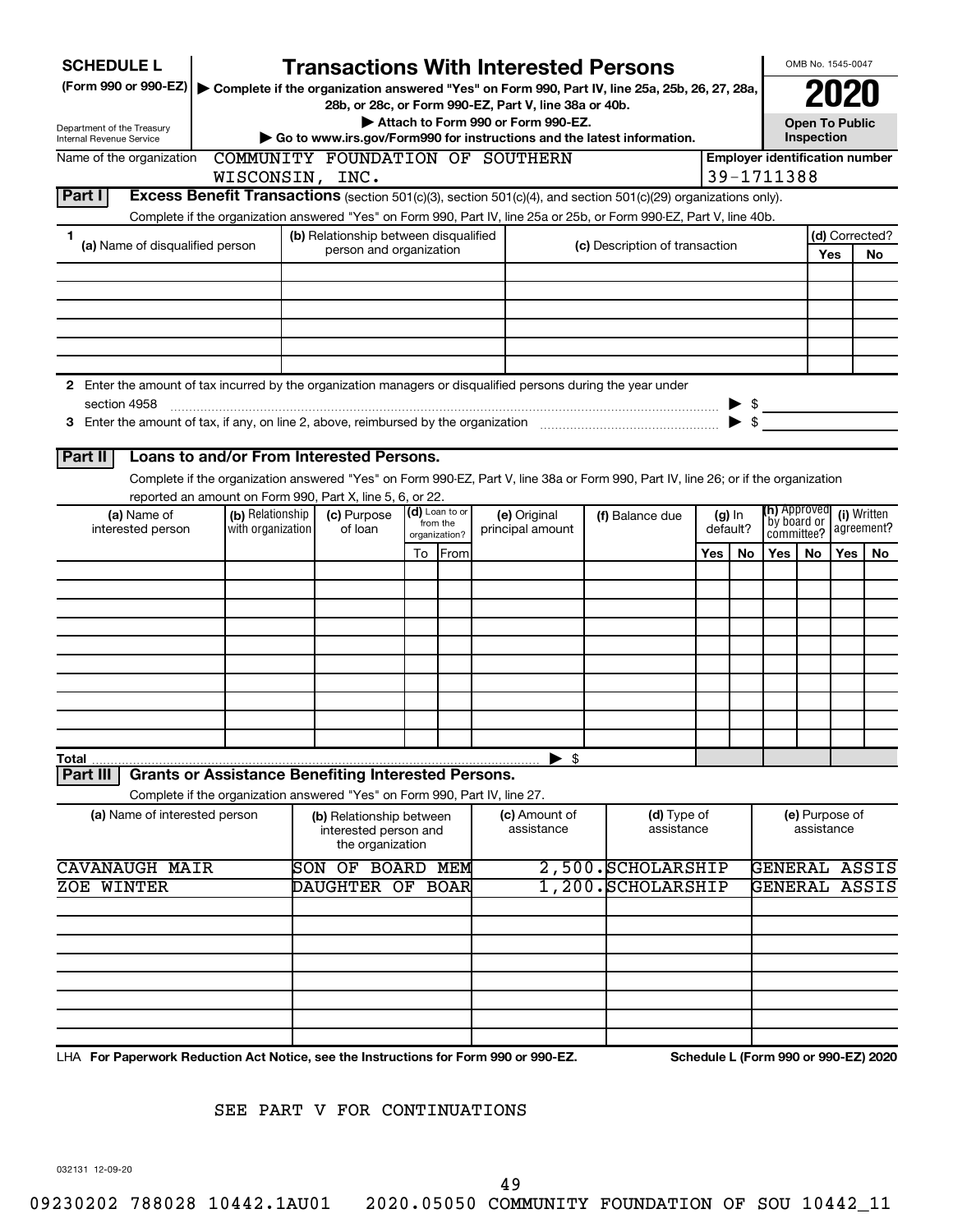| Schedule L (Form 990 or 990-EZ) 2020 $\,$ <code>WISCONSIN</code> , $\,$ <code>INC</code> .<br>Part IV<br><b>Business Transactions Involving Interested Persons.</b> |                                     |                                                                                                                                                                                                                                                                                                                                                         |                                                                                                                                                                                         |                                                                                                                          | 39-1711388 Page 2                                                                                                             |
|---------------------------------------------------------------------------------------------------------------------------------------------------------------------|-------------------------------------|---------------------------------------------------------------------------------------------------------------------------------------------------------------------------------------------------------------------------------------------------------------------------------------------------------------------------------------------------------|-----------------------------------------------------------------------------------------------------------------------------------------------------------------------------------------|--------------------------------------------------------------------------------------------------------------------------|-------------------------------------------------------------------------------------------------------------------------------|
|                                                                                                                                                                     |                                     |                                                                                                                                                                                                                                                                                                                                                         |                                                                                                                                                                                         |                                                                                                                          |                                                                                                                               |
| (a) Name of interested person                                                                                                                                       | (b) Relationship between interested | (c) Amount of                                                                                                                                                                                                                                                                                                                                           | (d) Description of                                                                                                                                                                      |                                                                                                                          |                                                                                                                               |
|                                                                                                                                                                     | person and the organization         | transaction                                                                                                                                                                                                                                                                                                                                             | transaction                                                                                                                                                                             |                                                                                                                          |                                                                                                                               |
|                                                                                                                                                                     |                                     |                                                                                                                                                                                                                                                                                                                                                         |                                                                                                                                                                                         |                                                                                                                          | No                                                                                                                            |
|                                                                                                                                                                     |                                     |                                                                                                                                                                                                                                                                                                                                                         |                                                                                                                                                                                         |                                                                                                                          |                                                                                                                               |
|                                                                                                                                                                     |                                     |                                                                                                                                                                                                                                                                                                                                                         |                                                                                                                                                                                         |                                                                                                                          |                                                                                                                               |
|                                                                                                                                                                     |                                     |                                                                                                                                                                                                                                                                                                                                                         |                                                                                                                                                                                         |                                                                                                                          |                                                                                                                               |
|                                                                                                                                                                     |                                     |                                                                                                                                                                                                                                                                                                                                                         |                                                                                                                                                                                         |                                                                                                                          |                                                                                                                               |
|                                                                                                                                                                     |                                     |                                                                                                                                                                                                                                                                                                                                                         |                                                                                                                                                                                         |                                                                                                                          |                                                                                                                               |
|                                                                                                                                                                     |                                     |                                                                                                                                                                                                                                                                                                                                                         |                                                                                                                                                                                         |                                                                                                                          |                                                                                                                               |
|                                                                                                                                                                     |                                     |                                                                                                                                                                                                                                                                                                                                                         |                                                                                                                                                                                         |                                                                                                                          |                                                                                                                               |
|                                                                                                                                                                     |                                     |                                                                                                                                                                                                                                                                                                                                                         |                                                                                                                                                                                         |                                                                                                                          |                                                                                                                               |
|                                                                                                                                                                     |                                     |                                                                                                                                                                                                                                                                                                                                                         |                                                                                                                                                                                         |                                                                                                                          |                                                                                                                               |
|                                                                                                                                                                     |                                     |                                                                                                                                                                                                                                                                                                                                                         |                                                                                                                                                                                         |                                                                                                                          |                                                                                                                               |
|                                                                                                                                                                     |                                     |                                                                                                                                                                                                                                                                                                                                                         |                                                                                                                                                                                         |                                                                                                                          |                                                                                                                               |
|                                                                                                                                                                     |                                     |                                                                                                                                                                                                                                                                                                                                                         |                                                                                                                                                                                         |                                                                                                                          |                                                                                                                               |
| AMOUNT OF GRANT \$                                                                                                                                                  |                                     |                                                                                                                                                                                                                                                                                                                                                         |                                                                                                                                                                                         |                                                                                                                          |                                                                                                                               |
|                                                                                                                                                                     |                                     |                                                                                                                                                                                                                                                                                                                                                         |                                                                                                                                                                                         |                                                                                                                          |                                                                                                                               |
|                                                                                                                                                                     |                                     |                                                                                                                                                                                                                                                                                                                                                         |                                                                                                                                                                                         |                                                                                                                          |                                                                                                                               |
|                                                                                                                                                                     |                                     |                                                                                                                                                                                                                                                                                                                                                         |                                                                                                                                                                                         |                                                                                                                          |                                                                                                                               |
|                                                                                                                                                                     |                                     |                                                                                                                                                                                                                                                                                                                                                         |                                                                                                                                                                                         |                                                                                                                          |                                                                                                                               |
|                                                                                                                                                                     |                                     |                                                                                                                                                                                                                                                                                                                                                         |                                                                                                                                                                                         |                                                                                                                          |                                                                                                                               |
|                                                                                                                                                                     |                                     |                                                                                                                                                                                                                                                                                                                                                         |                                                                                                                                                                                         |                                                                                                                          |                                                                                                                               |
|                                                                                                                                                                     |                                     |                                                                                                                                                                                                                                                                                                                                                         |                                                                                                                                                                                         |                                                                                                                          |                                                                                                                               |
|                                                                                                                                                                     |                                     |                                                                                                                                                                                                                                                                                                                                                         |                                                                                                                                                                                         |                                                                                                                          |                                                                                                                               |
|                                                                                                                                                                     |                                     |                                                                                                                                                                                                                                                                                                                                                         |                                                                                                                                                                                         |                                                                                                                          |                                                                                                                               |
|                                                                                                                                                                     |                                     |                                                                                                                                                                                                                                                                                                                                                         |                                                                                                                                                                                         |                                                                                                                          |                                                                                                                               |
|                                                                                                                                                                     |                                     |                                                                                                                                                                                                                                                                                                                                                         |                                                                                                                                                                                         |                                                                                                                          |                                                                                                                               |
|                                                                                                                                                                     | Supplemental Information.           | NAME OF PERSON: CAVANAUGH MAIR<br>SON OF BOARD MEMBER, PAUL MAIR<br>2,500.<br>TYPE OF ASSISTANCE: SCHOLARSHIP<br>PURPOSE OF ASSISTANCE: GENERAL ASSISTACE<br>NAME OF PERSON: ZOE WINTER<br>DAUGHTER OF BOARD MEMBER, DAN WINTER<br>(C) AMOUNT OF GRANT \$ 1,200.<br>(D) TYPE OF ASSISTANCE: SCHOLARSHIP<br>(E) PURPOSE OF ASSISTANCE: GENERAL ASSISTACE | Complete if the organization answered "Yes" on Form 990, Part IV, line 28a, 28b, or 28c.<br>Provide additional information for responses to questions on Schedule L (see instructions). | RELATIONSHIP BETWEEN INTERESTED PERSON AND ORGANIZATION:<br>(B) RELATIONSHIP BETWEEN INTERESTED PERSON AND ORGANIZATION: | (e) Sharing of<br>organization's<br>revenues?<br>Yes<br>SCH L, PART III, GRANTS OR ASSISTANCE BENEFITTING INTERESTED PERSONS: |

**Schedule L (Form 990 or 990-EZ) 2020**

032132 12-09-20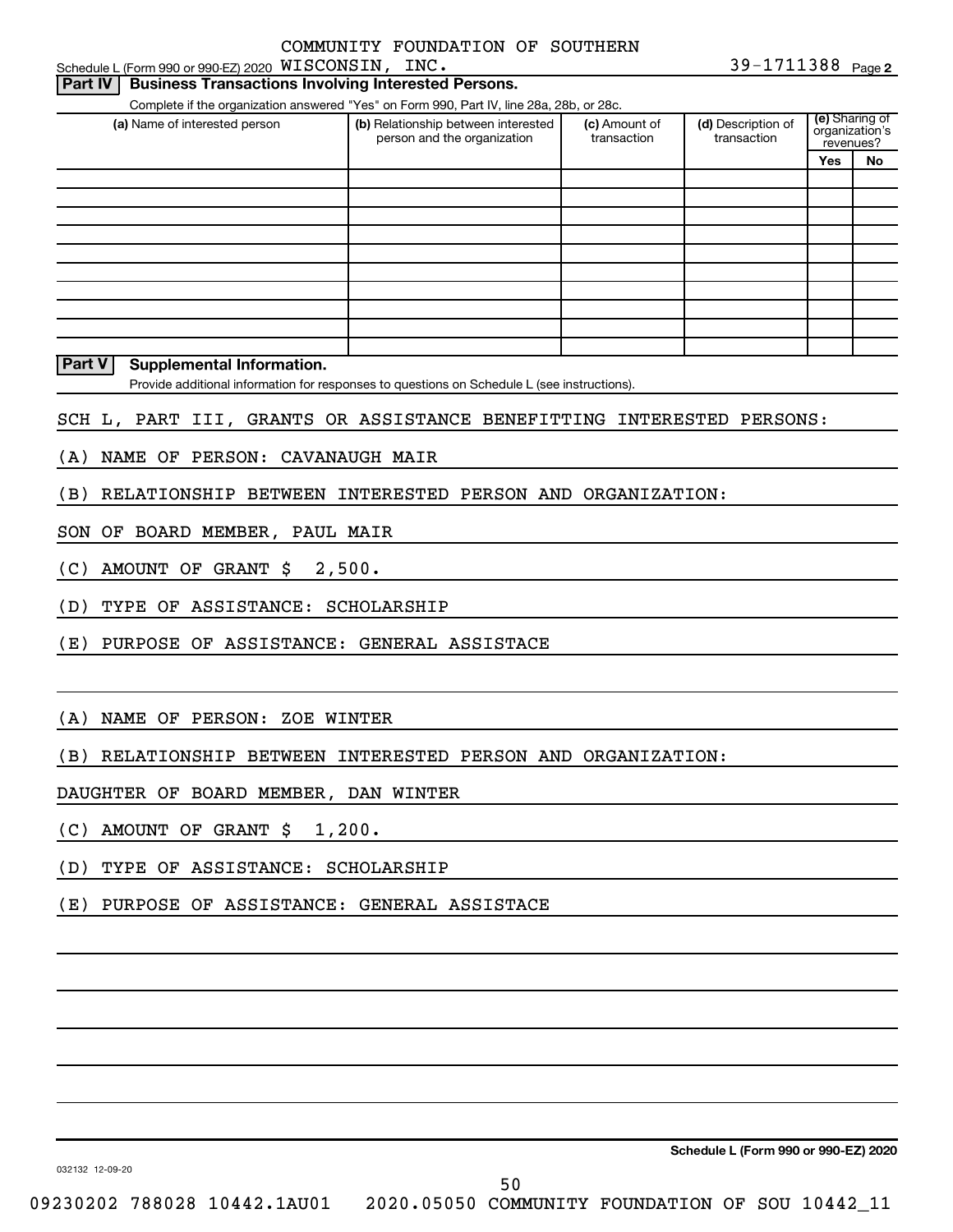|        | (Form 990)                                             |                                                                                         |                               |                                      | Complete if the organizations answered "Yes" on Form 990, Part IV, lines 29 or 30.                                             |                          | 2020                                                         |            |    |
|--------|--------------------------------------------------------|-----------------------------------------------------------------------------------------|-------------------------------|--------------------------------------|--------------------------------------------------------------------------------------------------------------------------------|--------------------------|--------------------------------------------------------------|------------|----|
|        | Department of the Treasury<br>Internal Revenue Service | Attach to Form 990.                                                                     |                               |                                      | Go to www.irs.gov/Form990 for instructions and the latest information.                                                         |                          | <b>Open to Public</b>                                        | Inspection |    |
|        | Name of the organization                               | COMMUNITY FOUNDATION OF SOUTHERN<br>WISCONSIN, INC.                                     |                               |                                      |                                                                                                                                |                          | <b>Employer identification number</b><br>39-1711388          |            |    |
| Part I |                                                        | <b>Types of Property</b>                                                                |                               |                                      |                                                                                                                                |                          |                                                              |            |    |
|        |                                                        |                                                                                         | (a)<br>Check if<br>applicable | (b)<br>Number of<br>contributions or | (c)<br>Noncash contribution<br>amounts reported on<br>items contributed Form 990, Part VIII, line 1g                           |                          | (d)<br>Method of determining<br>noncash contribution amounts |            |    |
| 1      |                                                        |                                                                                         |                               |                                      |                                                                                                                                |                          |                                                              |            |    |
| 2      |                                                        |                                                                                         |                               |                                      |                                                                                                                                |                          |                                                              |            |    |
| 3      |                                                        |                                                                                         |                               |                                      |                                                                                                                                |                          |                                                              |            |    |
| 4      |                                                        | Books and publications                                                                  |                               |                                      |                                                                                                                                |                          |                                                              |            |    |
| 5      |                                                        | Clothing and household goods                                                            |                               |                                      |                                                                                                                                |                          |                                                              |            |    |
| 6      |                                                        | Cars and other vehicles                                                                 |                               |                                      |                                                                                                                                |                          |                                                              |            |    |
| 7      |                                                        |                                                                                         |                               |                                      |                                                                                                                                |                          |                                                              |            |    |
| 8      |                                                        |                                                                                         |                               |                                      |                                                                                                                                |                          |                                                              |            |    |
| 9      |                                                        | Securities - Publicly traded                                                            | $\overline{\texttt{x}}$       | 16                                   | 572,378.QUOTED MARKET PRICES                                                                                                   |                          |                                                              |            |    |
| 10     |                                                        | Securities - Closely held stock                                                         |                               |                                      |                                                                                                                                |                          |                                                              |            |    |
| 11     | Securities - Partnership, LLC, or                      |                                                                                         |                               |                                      |                                                                                                                                |                          |                                                              |            |    |
|        | trust interests                                        |                                                                                         |                               |                                      |                                                                                                                                |                          |                                                              |            |    |
| 12     |                                                        | Securities - Miscellaneous                                                              |                               |                                      |                                                                                                                                |                          |                                                              |            |    |
| 13     | Qualified conservation contribution -                  |                                                                                         |                               |                                      |                                                                                                                                |                          |                                                              |            |    |
|        |                                                        |                                                                                         |                               |                                      |                                                                                                                                |                          |                                                              |            |    |
| 14     |                                                        | Qualified conservation contribution - Other                                             |                               |                                      |                                                                                                                                |                          |                                                              |            |    |
| 15     |                                                        | Real estate - Residential                                                               |                               |                                      |                                                                                                                                |                          |                                                              |            |    |
| 16     |                                                        | Real estate - Commercial                                                                |                               |                                      |                                                                                                                                |                          |                                                              |            |    |
| 17     |                                                        |                                                                                         |                               |                                      |                                                                                                                                |                          |                                                              |            |    |
| 18     |                                                        |                                                                                         |                               |                                      |                                                                                                                                |                          |                                                              |            |    |
| 19     |                                                        |                                                                                         |                               |                                      |                                                                                                                                |                          |                                                              |            |    |
| 20     |                                                        | Drugs and medical supplies                                                              |                               |                                      |                                                                                                                                |                          |                                                              |            |    |
| 21     |                                                        |                                                                                         |                               |                                      |                                                                                                                                |                          |                                                              |            |    |
| 22     |                                                        |                                                                                         |                               |                                      |                                                                                                                                |                          |                                                              |            |    |
| 23     |                                                        |                                                                                         |                               |                                      |                                                                                                                                |                          |                                                              |            |    |
| 24     |                                                        |                                                                                         |                               |                                      |                                                                                                                                |                          |                                                              |            |    |
| 25     |                                                        | Other $\blacktriangleright$ ( AUCTION ITEMS )                                           | X                             | $\overline{2}6$                      |                                                                                                                                | 2,290.COST/SELLING PRICE |                                                              |            |    |
| 26     | Other                                                  | (CARPET TILES                                                                           | $\overline{\mathtt{x}}$       |                                      |                                                                                                                                | 96.COST/SELLING PRICE    |                                                              |            |    |
| 27     | Other                                                  |                                                                                         |                               |                                      |                                                                                                                                |                          |                                                              |            |    |
| 28     | Other                                                  |                                                                                         |                               |                                      |                                                                                                                                |                          |                                                              |            |    |
| 29     |                                                        | Number of Forms 8283 received by the organization during the tax year for contributions |                               |                                      |                                                                                                                                |                          |                                                              |            |    |
|        |                                                        | for which the organization completed Form 8283, Part V, Donee Acknowledgement           |                               |                                      | 29                                                                                                                             |                          |                                                              |            |    |
|        |                                                        |                                                                                         |                               |                                      |                                                                                                                                |                          |                                                              | Yes        | No |
|        |                                                        |                                                                                         |                               |                                      | 30a During the year, did the organization receive by contribution any property reported in Part I, lines 1 through 28, that it |                          |                                                              |            |    |
|        |                                                        |                                                                                         |                               |                                      | must hold for at least three years from the date of the initial contribution, and which isn't required to be used for          |                          |                                                              |            |    |
|        |                                                        | exempt purposes for the entire holding period?                                          |                               |                                      |                                                                                                                                |                          | <b>30a</b>                                                   |            | х  |
|        |                                                        | <b>b</b> If "Yes," describe the arrangement in Part II.                                 |                               |                                      |                                                                                                                                |                          |                                                              |            |    |
| 31     |                                                        |                                                                                         |                               |                                      | Does the organization have a gift acceptance policy that requires the review of any nonstandard contributions?                 |                          | 31<br>.                                                      | x          |    |
|        |                                                        |                                                                                         |                               |                                      | 32a Does the organization hire or use third parties or related organizations to solicit, process, or sell noncash              |                          |                                                              |            |    |

**Noncash Contributions**

**33** If the organization didn't report an amount in column (c) for a type of property for which column (a) is checked, **b** If "Yes," describe in Part II. describe in Part II.

 $\text{contributions?}$   $\ldots$   $\ldots$   $\ldots$   $\ldots$   $\ldots$   $\ldots$   $\ldots$   $\ldots$   $\ldots$   $\ldots$   $\ldots$   $\ldots$   $\ldots$   $\ldots$   $\ldots$   $\ldots$   $\ldots$   $\ldots$   $\ldots$ 

**For Paperwork Reduction Act Notice, see the Instructions for Form 990. Schedule M (Form 990) 2020** LHA

**32a**

X

OMB No. 1545-0047

032141 11-23-20

**SCHEDULE M**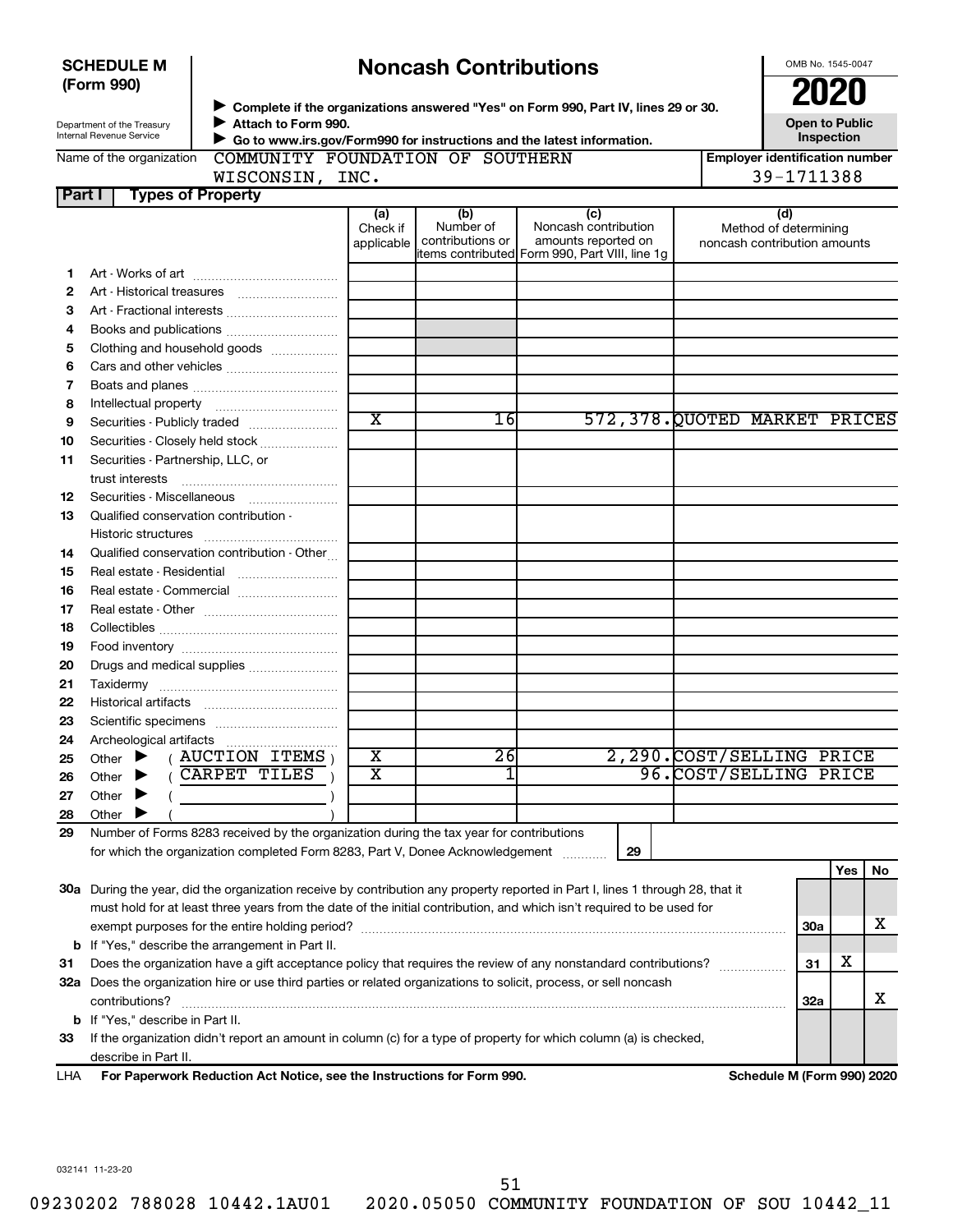| COMMUNITY FOUNDATION OF SOUTHERN<br>WISCONSIN, INC.<br>Schedule M (Form 990) 2020                                                                                                                                                                                                                                            | 39-1711388 | Page 2 |
|------------------------------------------------------------------------------------------------------------------------------------------------------------------------------------------------------------------------------------------------------------------------------------------------------------------------------|------------|--------|
| Part II<br>Supplemental Information. Provide the information required by Part I, lines 30b, 32b, and 33, and whether the organization<br>is reporting in Part I, column (b), the number of contributions, the number of items received, or a combination of both. Also complete<br>this part for any additional information. |            |        |
| SCHEDULE M, PART I, COLUMN (B):                                                                                                                                                                                                                                                                                              |            |        |
| ORGANIZATION IS REPORTING THE NUMBER OF CONTRIBUTIONS RECEIVED IN<br>THE                                                                                                                                                                                                                                                     |            |        |
| COLUMN B.                                                                                                                                                                                                                                                                                                                    |            |        |
|                                                                                                                                                                                                                                                                                                                              |            |        |
|                                                                                                                                                                                                                                                                                                                              |            |        |
|                                                                                                                                                                                                                                                                                                                              |            |        |
|                                                                                                                                                                                                                                                                                                                              |            |        |
|                                                                                                                                                                                                                                                                                                                              |            |        |
|                                                                                                                                                                                                                                                                                                                              |            |        |
|                                                                                                                                                                                                                                                                                                                              |            |        |
|                                                                                                                                                                                                                                                                                                                              |            |        |
|                                                                                                                                                                                                                                                                                                                              |            |        |
|                                                                                                                                                                                                                                                                                                                              |            |        |
|                                                                                                                                                                                                                                                                                                                              |            |        |
|                                                                                                                                                                                                                                                                                                                              |            |        |
|                                                                                                                                                                                                                                                                                                                              |            |        |
|                                                                                                                                                                                                                                                                                                                              |            |        |
|                                                                                                                                                                                                                                                                                                                              |            |        |

032142 11-23-20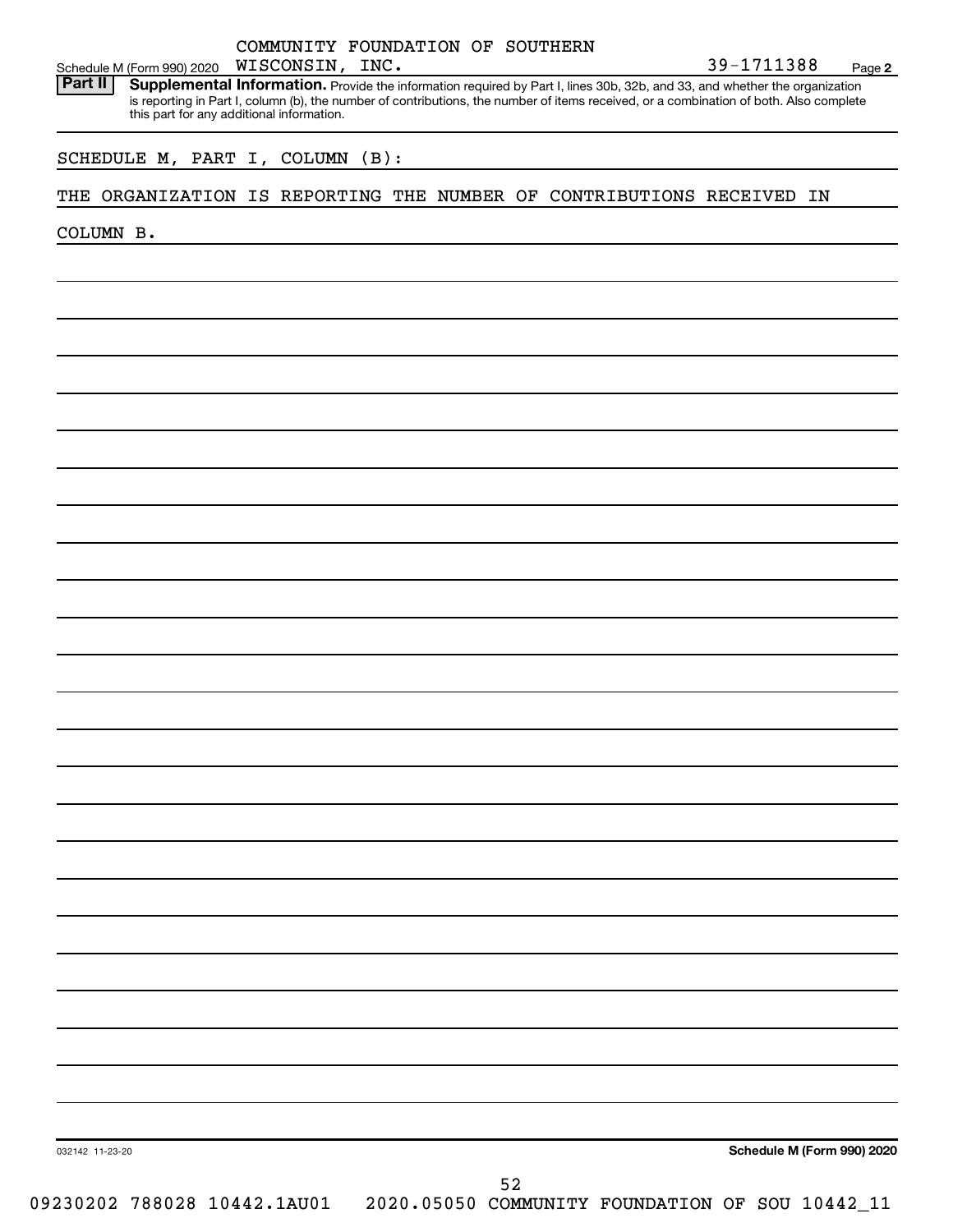**(Form 990 or 990-EZ)**

Department of the Treasury Internal Revenue Service Name of the organization

**Complete to provide information for responses to specific questions on Form 990 or 990-EZ or to provide any additional information. | Attach to Form 990 or 990-EZ. | Go to www.irs.gov/Form990 for the latest information. SCHEDULE O Supplemental Information to Form 990 or 990-EZ 2020**<br>(Form 990 or 990-EZ) **2020** 



WISCONSIN, INC. 29-1711388

### FORM 990, PART I, LINE 1, DESCRIPTION OF ORGANIZATION MISSION:

COMMUNITY FOUNDATION OF SOUTHERN

PHILANTHROPIC GRANTING ORGANIZATION THAT MATCHES PERSONAL PHILANTHROPY

WITH COMMUNITY NEEDS THROUGH GRANTS AND SCHOLARSHIPS FROM ENDOWED AND

NON-ENDOWED FUNDS.

FORM 990, PART III, LINE 1, DESCRIPTION OF ORGANIZATION MISSION: FOUNDATION OF SOUTHERN WISCONSIN HAS BEEN RECOGNIZED AS MEETING THE HIGHEST STANDARDS FOR COMMUNITY FOUNDATIONS NATIONWIDE BY THE COMMUNITY FOUNDATIONS NATIONAL STANDARDS BOARD. THE COMMUNITY FOUNDATIONS NATIONAL STANDARDS BOARD MEASURES QUALITY, INTEGRITY AND ACCOUNTABILITY IN SIX KEY AREAS OF COMMUNITY FOUNDATION OPERATIONS: MISSION, STRUCTURE, AND GOVERNANCE; RESOURCE DEVELOPMENT; STEWARDSHIP AND ACCOUNTABILITY; GRANT MAKING AND COMMUNITY LEADERSHIP; DONOR RELATIONS; AND COMMUNICATIONS. THE COMMUNITY FOUNDATIONS NATIONAL STANDARDS BOARD HAS REACCREDITED THE COMMUNITY FOUNDATION OF SOUTHERN WISCONSIN UNTIL 2023.

|  |  | FORM 990, PART VI, SECTION B, LINE 11B:                                     |  |  |  |  |  |  |  |  |  |
|--|--|-----------------------------------------------------------------------------|--|--|--|--|--|--|--|--|--|
|  |  | THE PREPARED FORM 990 IS REVIEWED BY THE EXECUTIVE DIRECTOR AND THE CFO AND |  |  |  |  |  |  |  |  |  |
|  |  | A COPY OF THE RETURN IS MADE AVAILABLE TO ALL MEMBERS OF THE GOVERNING BODY |  |  |  |  |  |  |  |  |  |
|  |  | BEFORE THE RETURN IS SIGNED BY THE PRESIDENT/CEO OF THE GOVERNING BODY AND  |  |  |  |  |  |  |  |  |  |
|  |  | FILED WITH THE IRS.                                                         |  |  |  |  |  |  |  |  |  |

FORM 990, PART VI, SECTION B, LINE 12C:

ANNUALLY ALL DIRECTORS AND EMPLOYEES REVIEW THE CONFLICT OF INTEREST POLICY

032211 11-20-20 **For Paperwork Reduction Act Notice, see the Instructions for Form 990 or 990-EZ. Schedule O (Form 990 or 990-EZ) 2020** LHA AND COMPLETE A STATEMENT THAT DISCLOSES ANY INTERESTS THAT COULD GIVE RISE